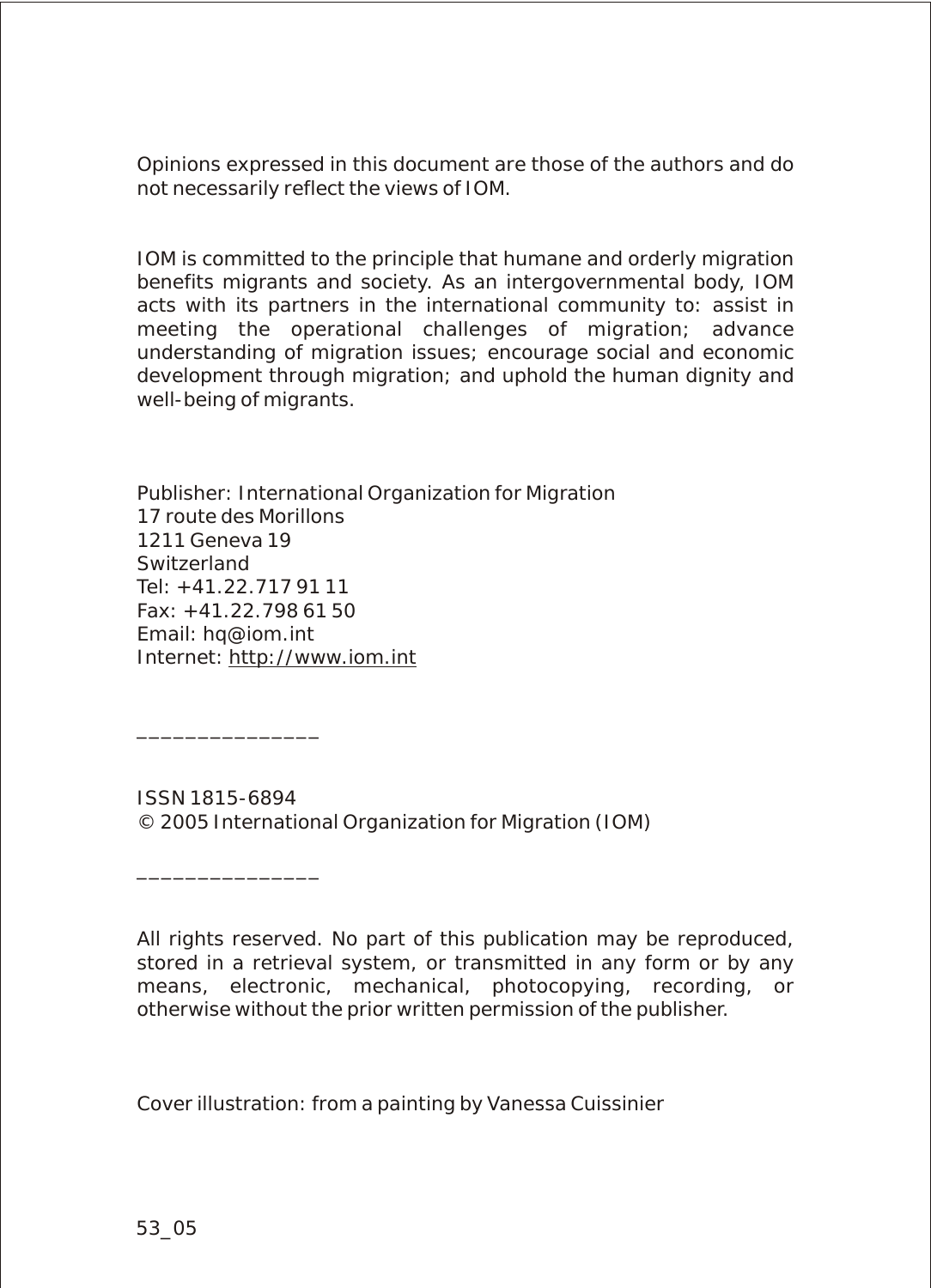# **HIV/AIDS, Population Mobility and Migration in Southern Africa**

**Defining a Research and Policy Agenda**

June 2005







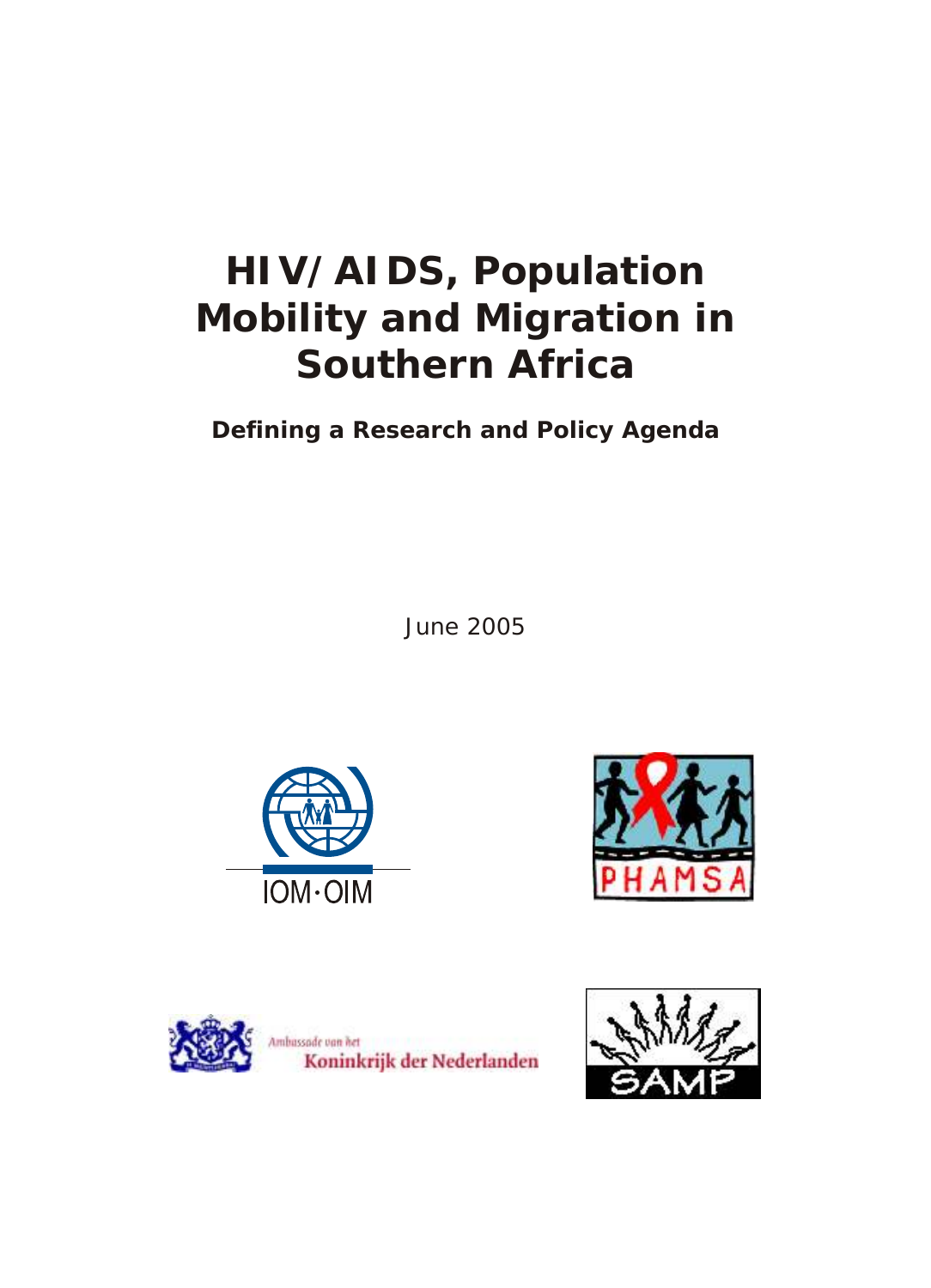The Southern African Migration Project (SAMP) and the International Organization for Migration (IOM) would like to thank the following people for contributing to this publication:

Jonathan Crush, Mark Lurie, Brian Williams, Belinda Dodson, Sally Peberdy, Chitra Akileswaran, Nicola Ansell, Monica Gyimah, Ari Johnson, and Barbara Rijks

SAMP and IOM would particularly like to thank the Netherlands' Embassy in Pretoria, the UK Department for International Development (DFID), and the Canadian International Development Agency (CIDA) for their generous financial support to the workshop "Research priority setting on HIV/AIDS, population mobility and migration in Southern Africa" which was held on 22 and 23 November 2004 in Cape Town, South Africa and led to the publication of this report.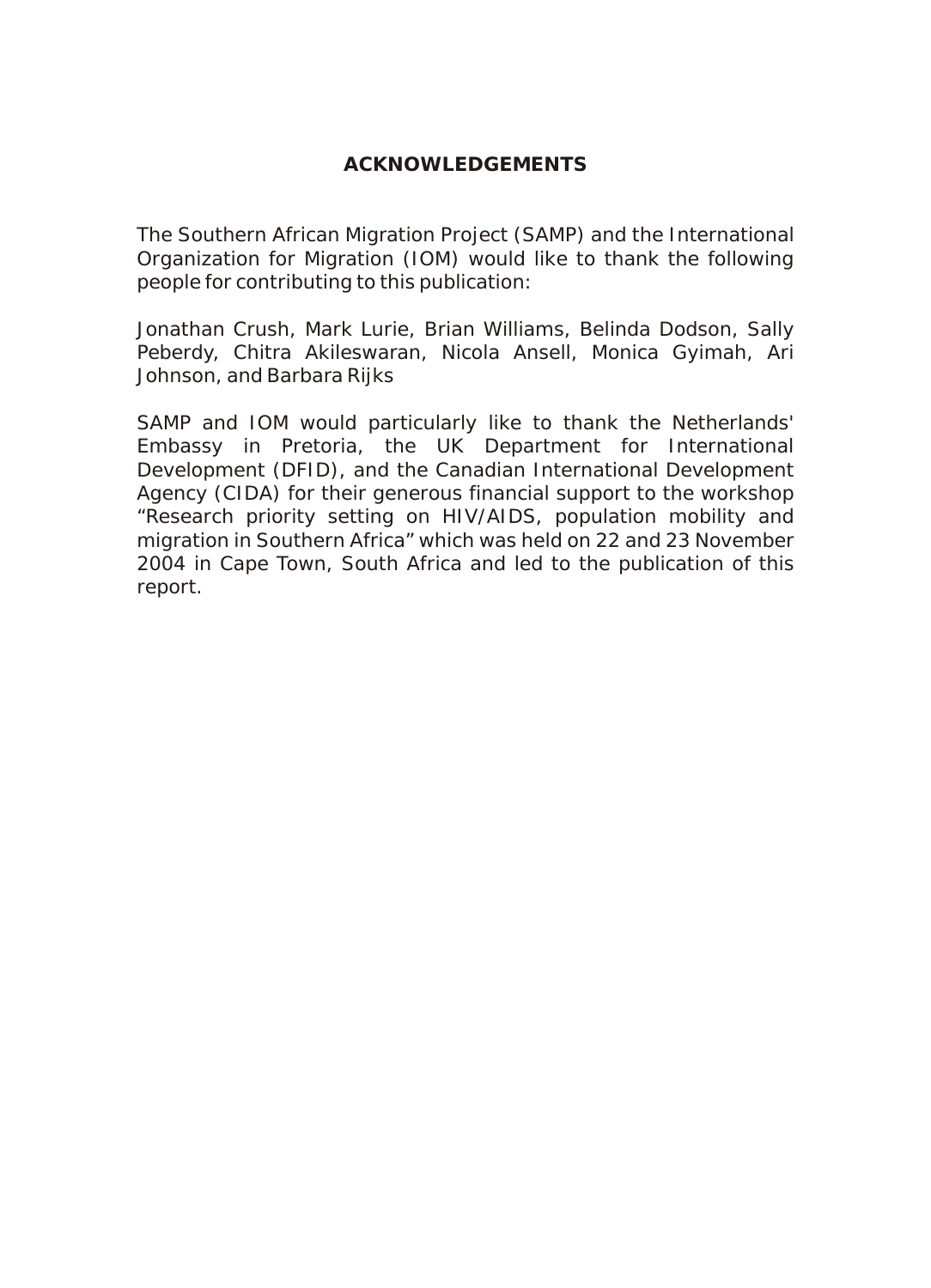### **TABLE OF CONTENTS**

|                                                      | LI ST OF ABBREVI ATIONS                                                                                                                                                                                                                                                                                                                                                                                       | 6                                            |  |
|------------------------------------------------------|---------------------------------------------------------------------------------------------------------------------------------------------------------------------------------------------------------------------------------------------------------------------------------------------------------------------------------------------------------------------------------------------------------------|----------------------------------------------|--|
| <b>FOREWORD</b>                                      |                                                                                                                                                                                                                                                                                                                                                                                                               |                                              |  |
| <b>INTRODUCTION</b><br>10                            |                                                                                                                                                                                                                                                                                                                                                                                                               |                                              |  |
| SECTION 1: MIGRATION TRENDS IN SOUTHERN AFRICA       |                                                                                                                                                                                                                                                                                                                                                                                                               |                                              |  |
| 1.1<br>1.2                                           | Feminization of migration<br><b>Irregular Migration</b>                                                                                                                                                                                                                                                                                                                                                       | 17<br>18                                     |  |
| SECTION 2: CONNECTING POPULATION MOBILITY<br>AND HIV |                                                                                                                                                                                                                                                                                                                                                                                                               |                                              |  |
| 2.1<br>2.2<br>2.3<br>2.4<br>2.5<br>2.6               | Social perspectives on the link between population<br>mobility and HIV<br>The impact of HIV and AIDS on migrant sending areas<br>Epidemiological perspectives on population mobility<br>and HIV<br>Forced Migration: Refugees and Internally Displaced<br>Persons (IDPs)<br>Female migration and HIV risk<br><b>AIDS-induced Migration</b><br>SECTION 3: POPULATION MOBILITY AND RISK:<br>A SECTORAL OVERVIEW | 20<br>23<br>25<br>28<br>29<br>31<br>34       |  |
| 3.1<br>3.2<br>3.3<br>3.4<br>3.5<br>3.6<br>3.7<br>3.8 | Mine Workers<br><b>Commercial Farm Workers</b><br><b>Transport Workers</b><br><b>Construction Workers</b><br><b>Domestic Workers</b><br><b>Informal Traders</b><br><b>Commercial Sex Workers</b><br>Military Personnel                                                                                                                                                                                        | 34<br>35<br>37<br>38<br>40<br>42<br>45<br>45 |  |
|                                                      |                                                                                                                                                                                                                                                                                                                                                                                                               |                                              |  |

**SECTION 4: POLICY AND RESEARCH: THE MISSING LINK** 47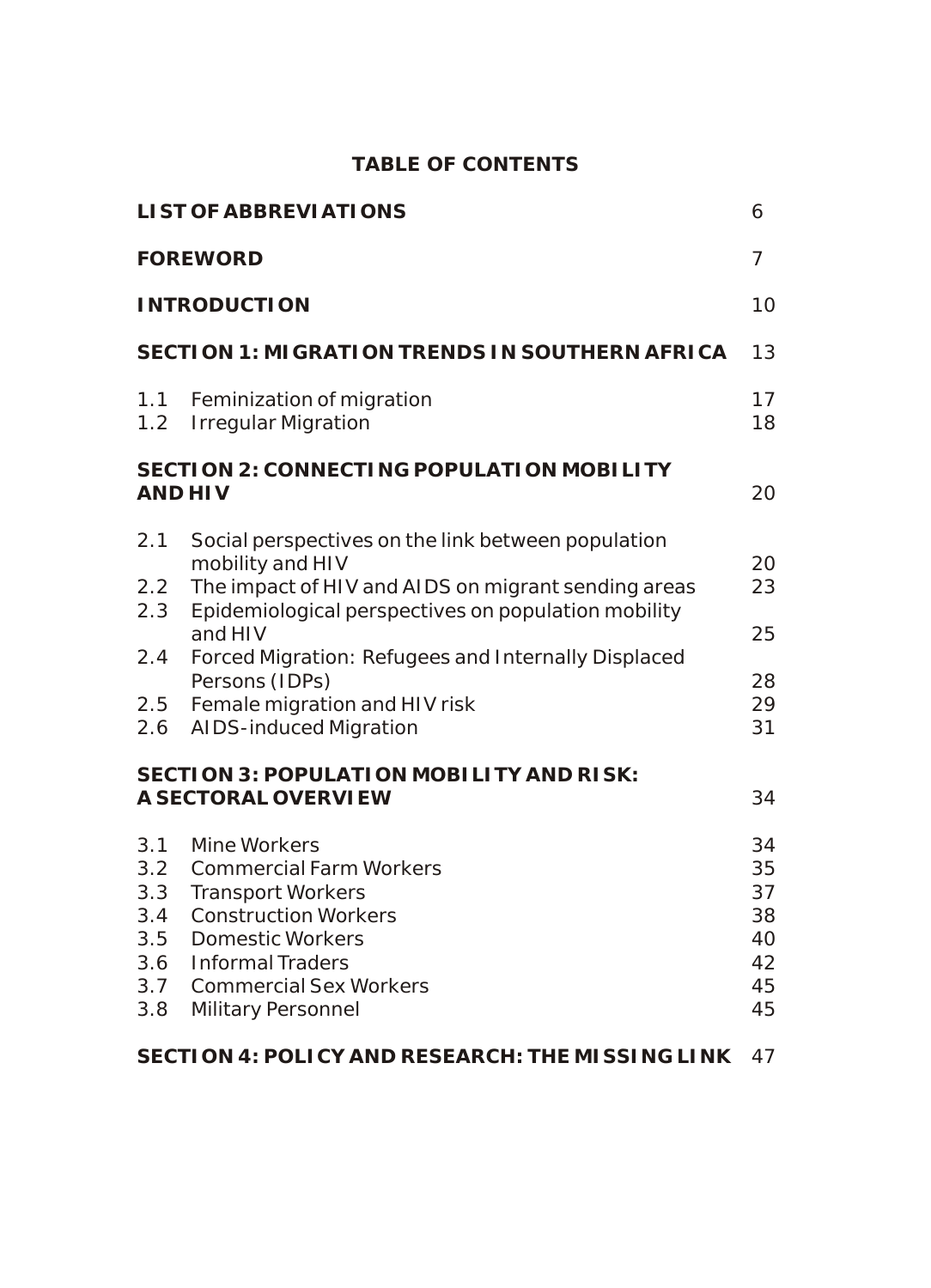| SECTION 5: GAPS IN RESEARCH ON POPULATION<br>MOBILITY AND HIV |                                                                                                         |    |
|---------------------------------------------------------------|---------------------------------------------------------------------------------------------------------|----|
| 5.1:                                                          | Recommendations for research on HIV/AIDS,<br>population mobility and migration in Southern Africa       | 49 |
| 5.2                                                           | Recommendations for research methodologies used in<br>research on the link between HIV/AIDS, Population |    |
|                                                               | Mobility and Migration<br>5.3: Recommendations to improve the link between                              | 57 |
|                                                               | research on migration, population mobility and<br>HIV/AIDS and policy development                       | 61 |
| <b>CONCLUSION</b>                                             |                                                                                                         | 62 |
| ANNEX A: LIST OF PARTICIPANTS                                 |                                                                                                         | 63 |
| <b>REFERENCES</b>                                             |                                                                                                         |    |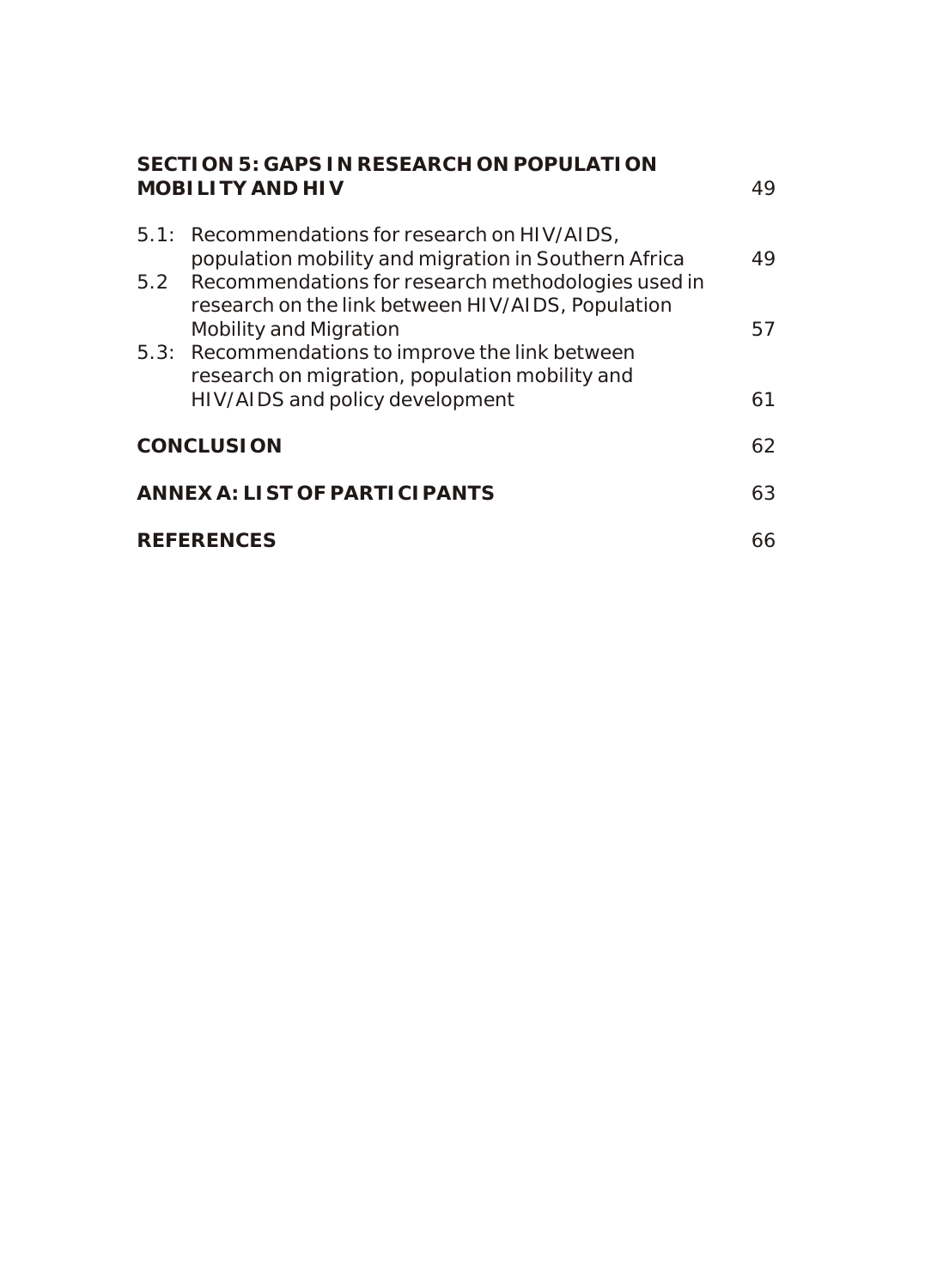## **LIST OF ABBREVIATIONS**

| <b>AIDS</b>   | Acquired Immune Deficiency Syndrom              |
|---------------|-------------------------------------------------|
| ART           | Anti-Retroviral Therapy                         |
| <b>CIDA</b>   | Canadian International Development Agency       |
| <b>CSW</b>    | <b>Commercial Sex Worker</b>                    |
| <b>DFID</b>   | The United Kingdom Department for International |
|               | Development                                     |
| GAP           | Governance and AIDS Programme                   |
| HIV           | Human Immunodeficiency Virus                    |
| Idasa         | Institute for Democracy in South Africa         |
| <b>IDPS</b>   | <b>Internally Displaced Persons</b>             |
| <b>IOM</b>    | International Organization for Migration        |
| <b>KAP</b>    | Knowledge Attitudes and behavioural Practices   |
| <b>PLWHA</b>  | People living with HIV/AIDS                     |
| <b>SADC</b>   | Southern African Development Community          |
| <b>SAMP</b>   | Southern African Migration Project              |
| <b>SANDF</b>  | South African National Defence Force            |
| <b>STIs</b>   | Sexually Transmitted Infections                 |
| TB.           | Tuberculosis                                    |
| <b>UNAIDS</b> | United Nations Programme on HIV/AIDS            |
| <b>UNHCR</b>  | The United Nations High Commission for Refugees |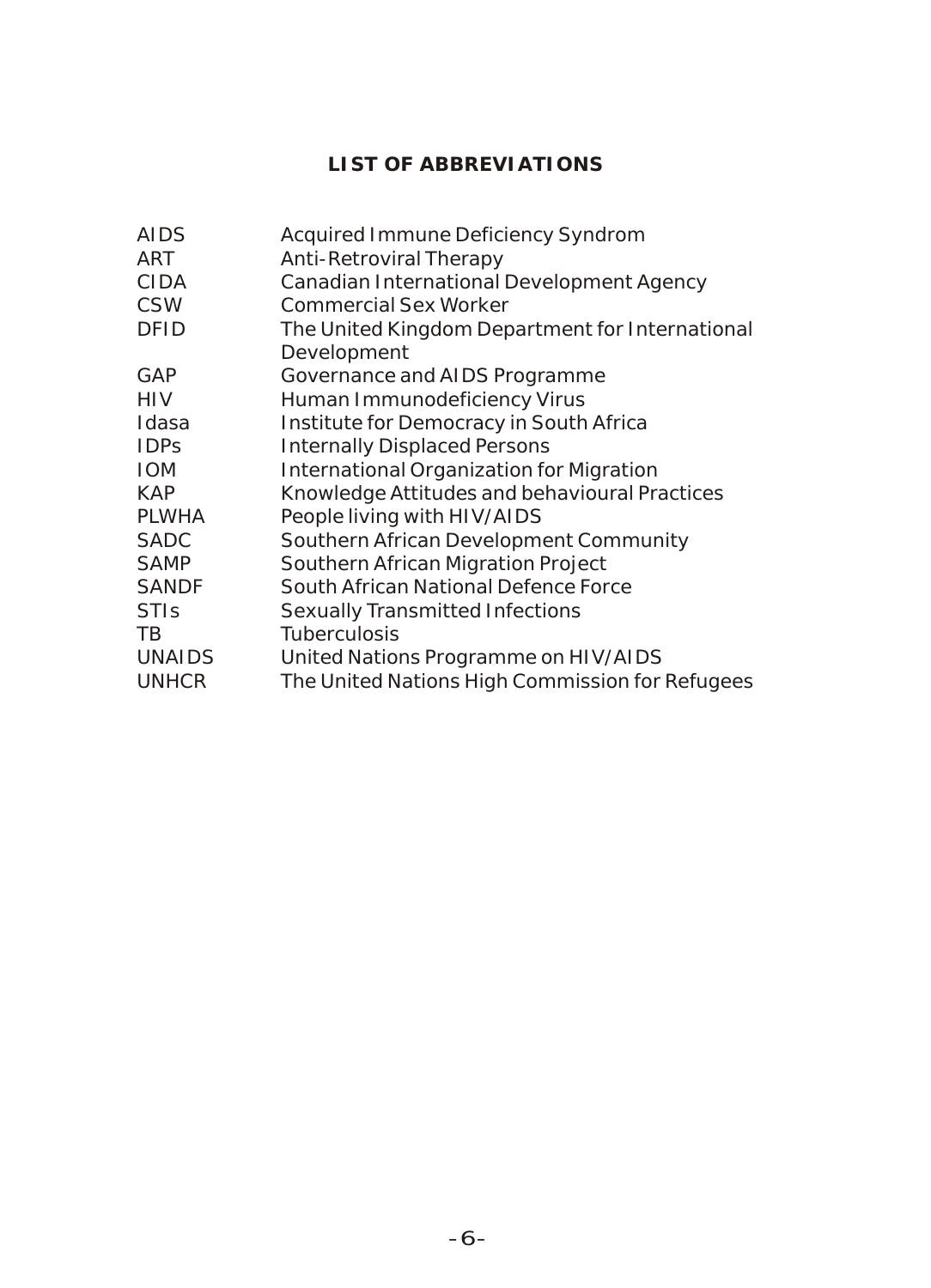#### **FOREWORD**

As part of their overall collaboration on research under IOM's regional Partnership on HIV/AIDS and Mobile Populations (PHAMSA),<sup>1</sup> the International Organization for Migration (IOM) Regional Office for Southern Africa and the Southern African Migration Project (SAMP)<sup>2</sup> organized a regional workshop to bring together researchers and other stakeholders to brainstorm about research focused on the linkages between HIV/AIDS, population mobility and migration in Southern Africa. The workshop entitled "Research priority setting on HIV/AIDS, population mobility and migration in Southern Africa" was held on 22 and 23 November 2004 in Cape Town, South Africa.

Forty participants including researchers in the fields of migration and HIV/AIDS attended from all over the world. Also present were a trade union representative, and representatives from IOM, SAMP and the Netherlands' Embassy (see annex A).

This workshop was funded by the Regional HIV/AIDS Programme for Southern Africa of the Netherlands' Embassy in Pretoria. The Canadian International Development Agency (CIDA) and the UK Department for International Development (DFID), through their support to the Southern African Migration Project, sponsored the participation of the seven participants from SAMP.

The aims of the workshop were as follows:

1. To review past research:

- To define gaps in research on HIV/AIDS, population mobility and migration in Southern Africa;
- To critically review past approaches and methodologies in this research;
- To make an inventory of how research has resulted in policy recommendations and has been linked to existing programmes and policies.

2. To define future strategies:

• To set priorities in research on HIV/AIDS, population mobility and migration in Southern Africa;

<sup>&</sup>lt;sup>1</sup> For more information on PHAMSA please visit www.iom.org.za/PHAMSA.html

<sup>&</sup>lt;sup>2</sup> For more information on SAMP please visit www.queensu.ca/samp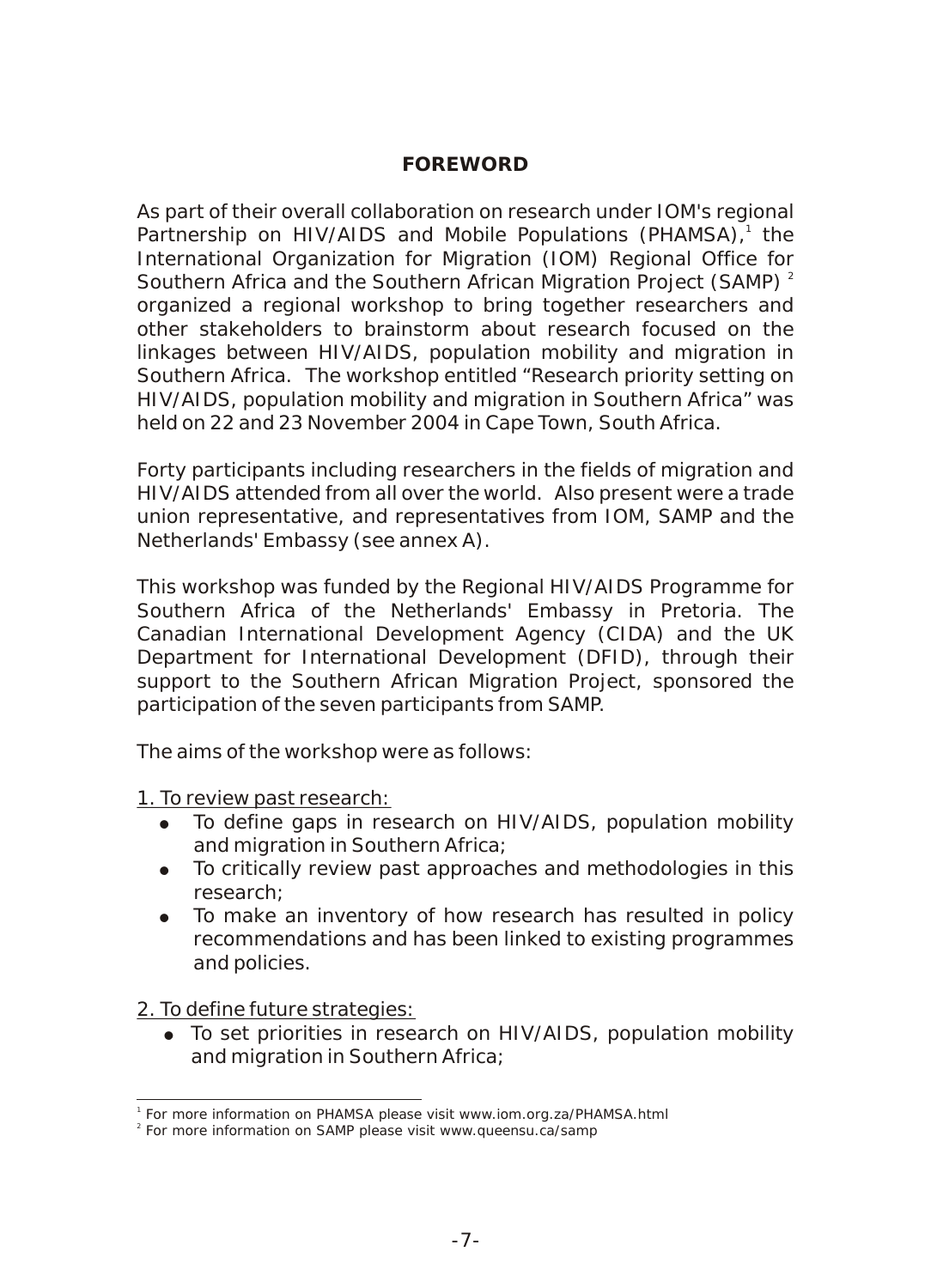o To develop strategies to strengthen linkages between the research community and policy makers in order to better operationalize research outcomes into policies and programmes.

#### 3. To improve communication:

o To provide a discussion and networking platform for key stakeholders involved in research on HIV/AIDS, population mobility and migration in Southern Africa during the workshop and through an email network after the workshop.

The discussions during the workshop were divided into the following three themes, which guided the plenary presentations and breakaway group discussions that took place during both days:

- I: Review of research on HIV/AIDS, population mobility and migration in Southern Africa
- II: Review of methodologies used in research on the link between HIV/AIDS, Population Mobility and Migration
- III: Review the link between research and policy development

In preparation for the workshop, and to facilitate the discussions during the workshop, a background paper was produced. The purpose of this background paper was to:

- Examine major changes in mobility and migration (crossborder and internal) within and to Southern Africa;
- Review the state of knowledge of reciprocal connections between population mobility and HIV/AIDS;
- Assess the different research methodologies used to address population mobility and HIV linkages; and
- Examine the extent to which population mobility has been configured into policy thinking, dialogue and plans for HIV/AIDS.

This report "HIV/AIDS, Population Mobility and Migration in Southern Africa, Defining a Research and Policy Agenda" combines the background paper with the recommendations that came out of the workshop. We hope that this report will encourage stronger operational responses in terms of research, policy development and programmes to reduce the vulnerability of migrant and mobile populations to HIV infection.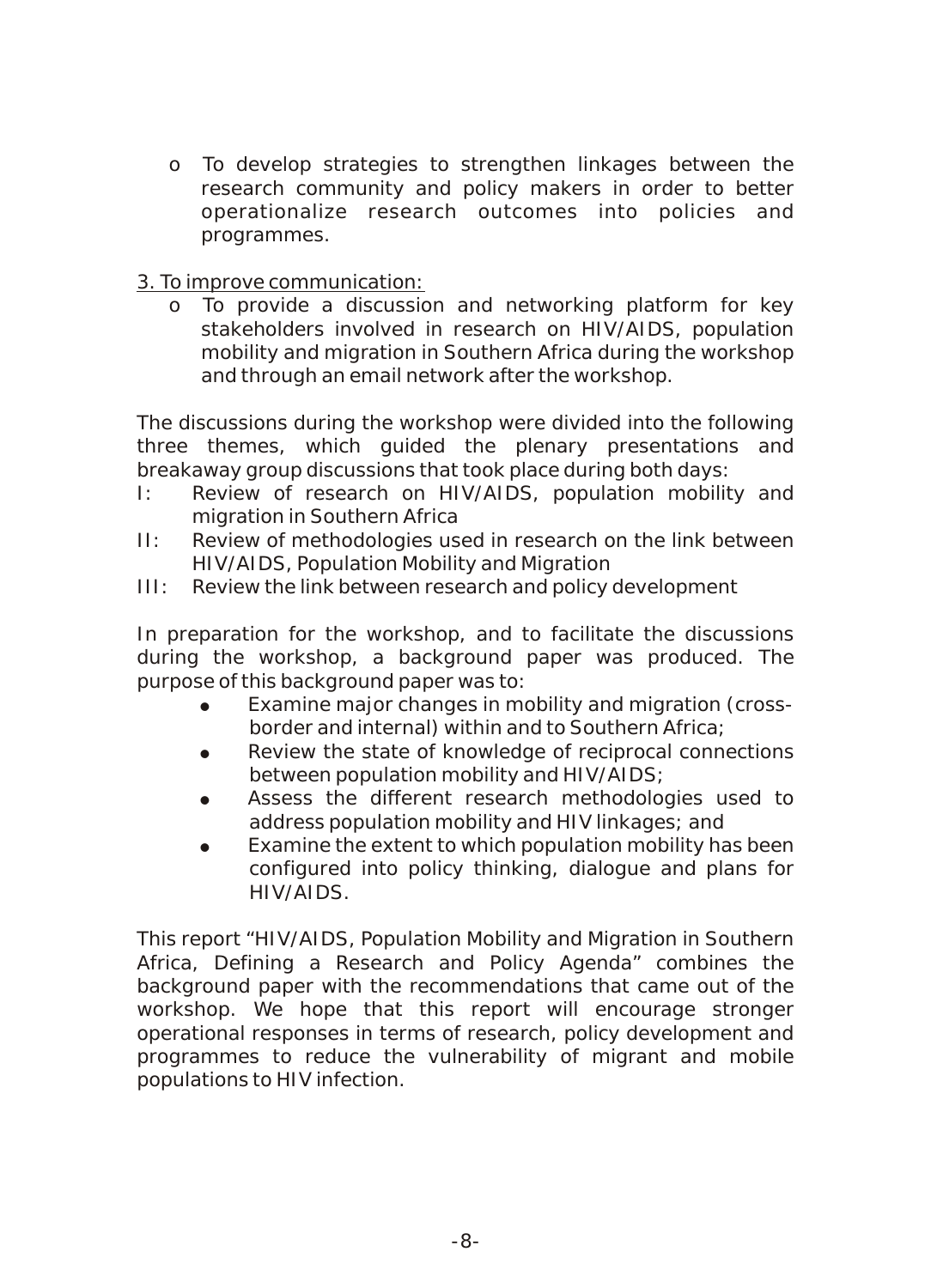In commending this publication to a wider readership, we would like to thank the Regional HIV/AIDS Programme for Southern Africa of the Netherlands' Embassy in Pretoria for its generous financial support for the development and printing of this paper.

Hans-Petter Boe **Prof.** Jonathan Crush Regional Representative for **Director** Southern Africa SAMP IOM Johannesburg Pretoria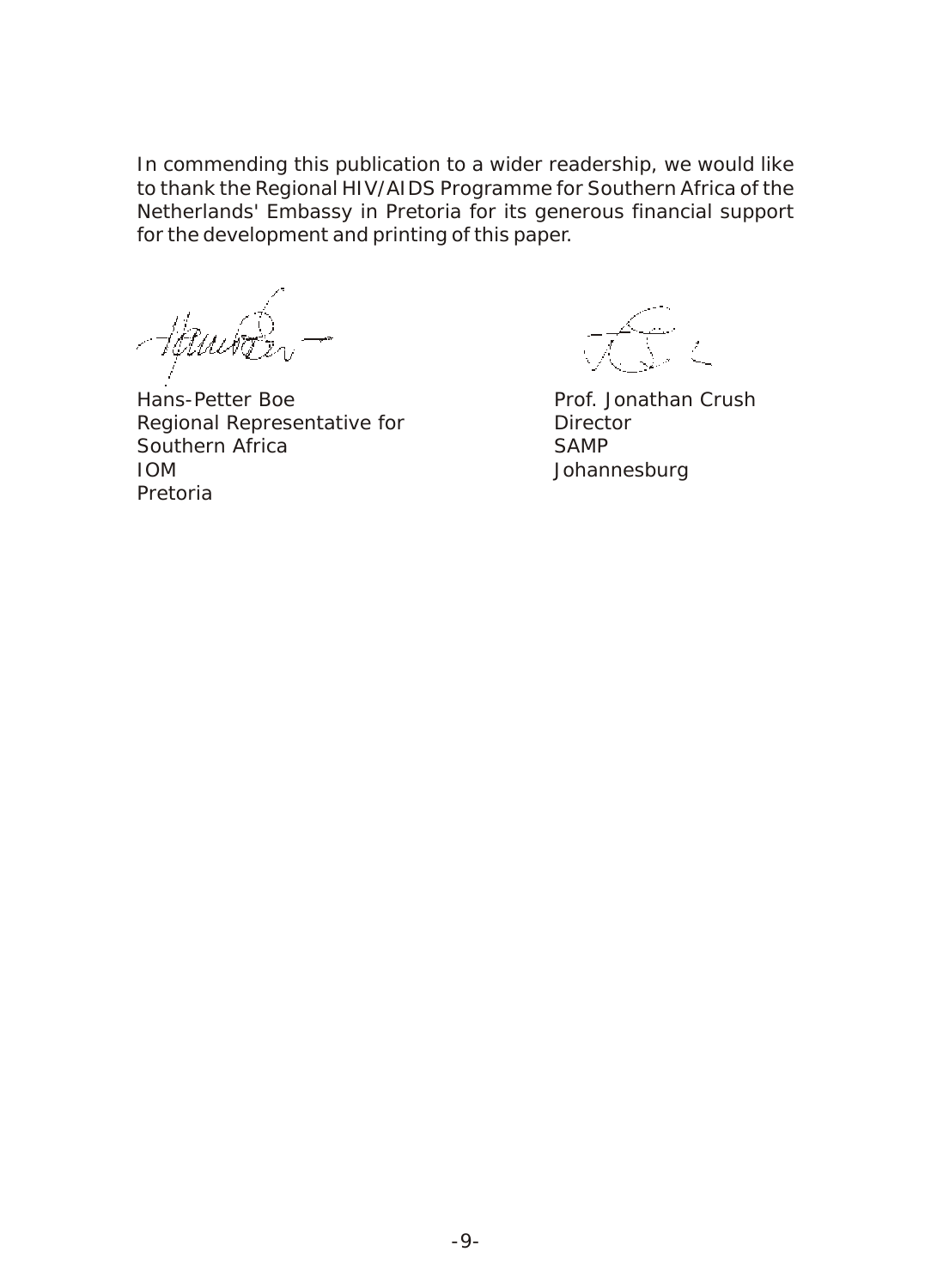#### **INTRODUCTION**

The severity of the HIV epidemic in Southern Africa cannot be overstated. Globally, there are an estimated 43 million people infected with HIV. Some 25 million people infected with HIV, 66 per cent of the global burden, live in sub-Saharan Africa.<sup>3</sup> Within sub-Saharan Africa, the countries of Southern Africa are the worst affected. The reason why the epidemic is particularly virulent in Southern Africa is still unclear. A number of different factors have been advanced to explain the general picture of HIV and AIDS in Southern Africa including its rapid spread, high HIV prevalence and uneven distribution.<sup>4</sup> They include poverty and economic marginalization; differing strains of HIV; high rates of sexually transmitted infections (STIs) and other opportunistic infections; sexual networking and patterns of sexual contact, including high levels of concurrent sexual partners; the absence of male circumcision; and the role of core-groups such as commercial sex workers. But perhaps the key neglected factor in explaining the rapid spread of HIV over the last decade is population mobility. The social economy of mobility comprises a set of complex and interconnected factors that help to explain the high burden of HIV and AIDS faced by <sup>5</sup> Southern African countries.

Although both mobility and HIV have been exhaustively and separately examined in Southern Africa, we are still far from understanding just how mobility and HIV interact. Part of the reason is that studies of migration and disease tend to concentrate on the urban or "receiving" areas with much less attention being paid to people living in the rural or "sending" areas, or people "on the move" between the two. Furthermore, there have been few well-designed epidemiological studies documenting the relationship between migration and infectious diseases. Even more important, at this late stage in the Southern African HIV epidemic, there have been few intervention programmes, even on a small scale, which specifically

<sup>&</sup>lt;sup>3</sup> UNAIDS, 2004 Report on the global AIDS epidemic.

<sup>4</sup> Macdonald, D.S., 'Notes on the Socio-economic and Cultural Factors Influencing the Transmission of HIV in Botswana', *Social Science and Medicine*, 42(9) (1996): 1325-33; Williams, B. and C. Campbell, 'Understanding the Epidemic of HIV in South Africa: Analysis of the Antenatal Clinic Survey Data', *South African Medical Journal,* 88(3) (1998): 247-51; Barnett, T. and A. Whiteside, *AIDS in the Twenty- First Century* (New York: Palgrave, 2002); Kalipeni, E., et al., (eds.), *HIV and AIDS in Africa* (Oxford: Blackwell, 2004).

<sup>5</sup> Crush, J., et al., 'Spaces of Vulnerability: Migration and HIV/AIDS in South Africa', *Development Southern Africa* (in press).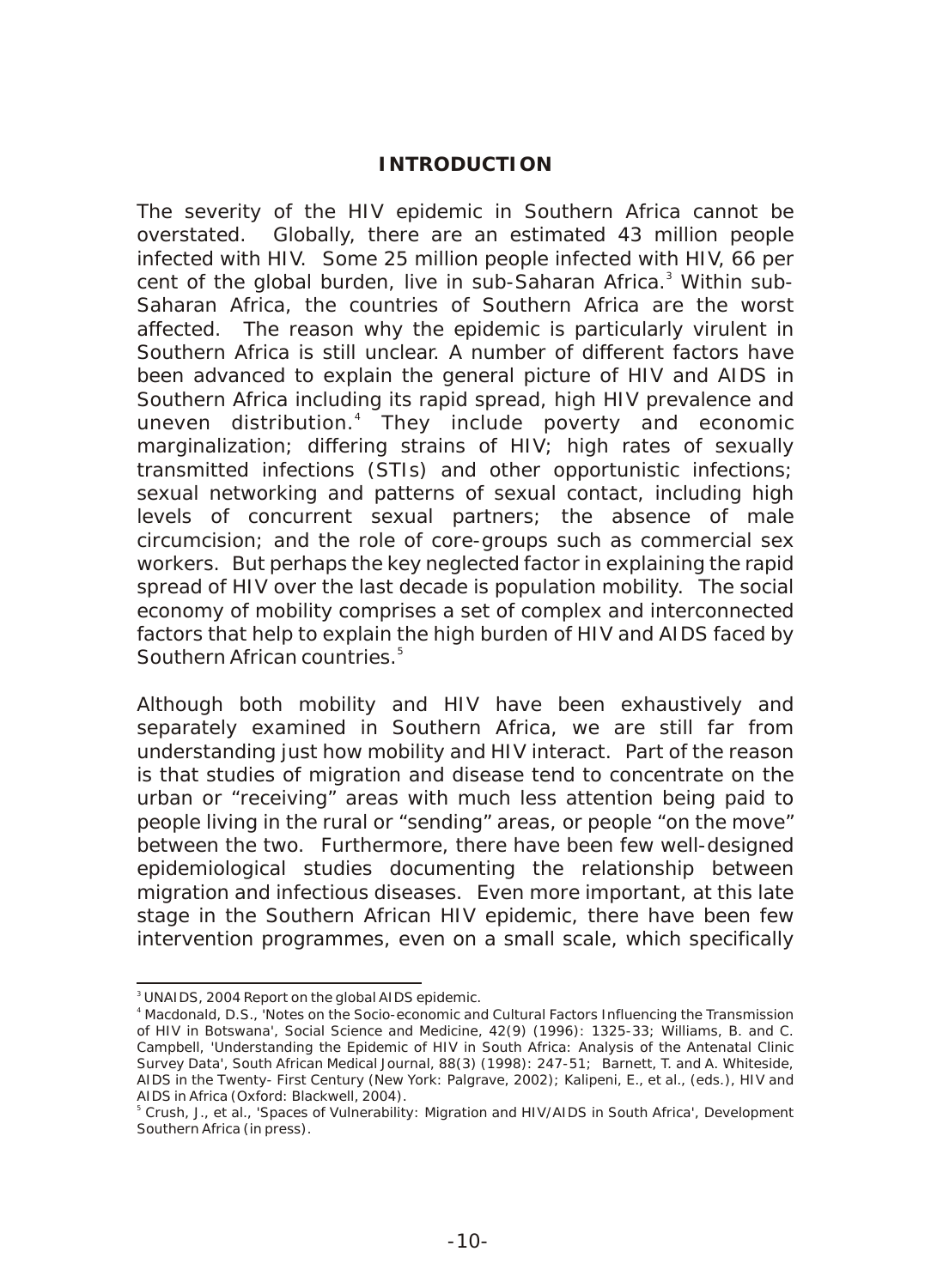attempt to reduce transmission among migrants and their rural or urban partners.<sup>6</sup>

From a research perspective, the connections between population mobility and HIV are more difficult to unravel because the disease arrived in the region at a time when population mobility and systems of migration were undergoing rapid transformation.<sup>7</sup> Population mobility is, by its very nature, highly dynamic and has changed dramatically in scope, scale and diversity over the last two decades. Recent migration trends in Southern Africa will be discussed in Section 1.

Today it is certainly much more difficult to map the connections between disease and mobility than it was in the past. The vulnerability to HIV infection of people (migrant and non-migrant, mobile and relatively immobile) associated with Southern Africa's changing regime of mobility is poorly understood. The evidence seems to suggest that migrants and migrant households are particularly at risk.<sup>8</sup> So too are the residents of non-migrant communities with whom migrants interact on a daily basis.<sup>9</sup> The linkages between HIV and population mobility and a review of research done on this link will be discussed in Section 2.

The links between HIV and mobility have their roots in social and economic structures to thoroughly understand these connections, we must explore the unique structural forces at play in Southern Africa's major migrant-employing industries and the movement regimes of non employment-related migration. Population movement in the Southern African region now takes many and increasingly complex forms. Indeed there are many different "types" of migration and each may carry different levels of risk for HIV and

<sup>&</sup>lt;sup>1</sup> Campbell, C. and B. Williams, 'Riding the Tiger: Contextualising HIV Prevention in South Africa', *African Affairs*, 100 (2001): 135-40; Campbell, C. and Y. Mzaidume, 'How can HIV be Prevented in South Africa? A Social Perspective', British Medical Journal, 324 (2002): 229-32.

<sup>7</sup> McDonald, D. (ed.), *On Borders: Perspectives on the International Migration in Southern Africa* (New York and Cape Town: St Martin's Press and SAMP, 2000).

<sup>&</sup>lt;sup>8</sup> Lurie, M., *Migration and the Spread of HIV in South Africa*, (Baltimore, MD: Ph.D thesis, Johns Hopkins University School of Hygiene and Public Health, 2001).

<sup>9</sup> Auvert, B., et al., 'HIV Infection Among Youth in a South African Mining Town is Associated with Herpes Simplex Virus-2 Sero-positivity and Sexual Behaviour', AIDS, 15 (2000):885-96; Williams, B., et al., *The Natural History of AIDS in South Africa: A Biomedical and Social Survey in Carletonville* (Johannesburg: CSIR, 2000); Campbell, C. and C. MacPhail, 'Peer Education, Gender and the Development of Critical Consciousness: Participatory HIV Prevention by South African Youth', *Social Science and Medicine*, 55(2) (2002):331-45; Eaton, L., et al., 'Unsafe Sexual Behaviour in South African Youth', *Social Science and Medicine*, 56(1) (2003):149-65.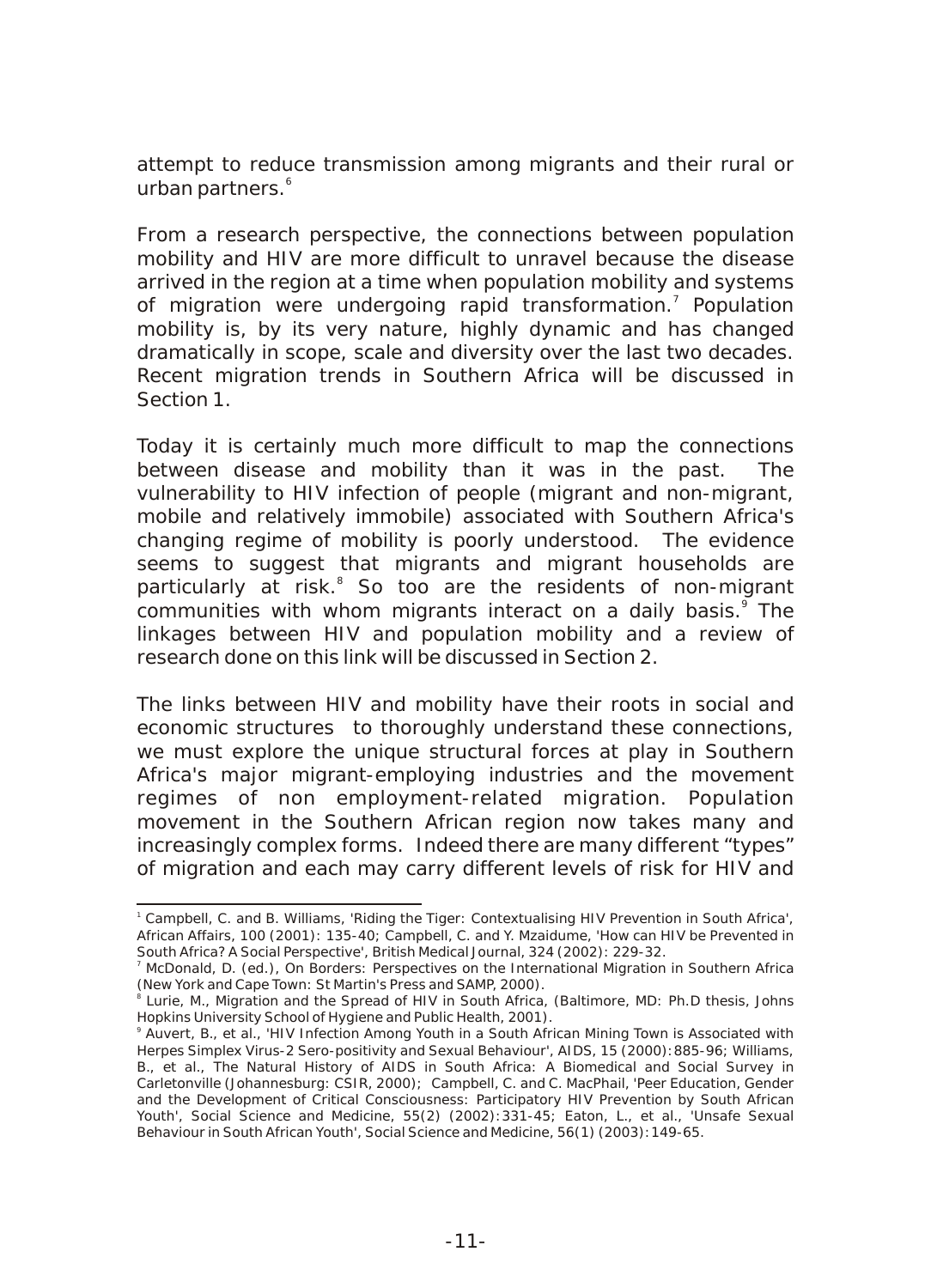other STIs. Section 3 presents an overview of the different groups of migrants and how each group is at increased risk of HIV infection. Some of these groups, like mine workers and transport workers, have been researched extensively in the region, while other groups like agricultural workers, construction workers, domestic workers, informal traders, commercial sex workers, members of military, and refugees have not been the subject of much HIV related research.

Section 4 describes the, often, missing link between research and policy development. Research findings should ideally feed into the development of new policies and programmes. This section looks at the different types of policies in the region and at what levels policy development takes place.

During the workshop "Research priority setting on HIV/AIDS, population mobility and migration in Southern Africa" that was held on 22 and 23 November 2004 a number of research gaps and recommendations for future research on the link between HIV and Migration were identified. These include recommendations on research methodologies and how to close the gap between the research community and the policymakers.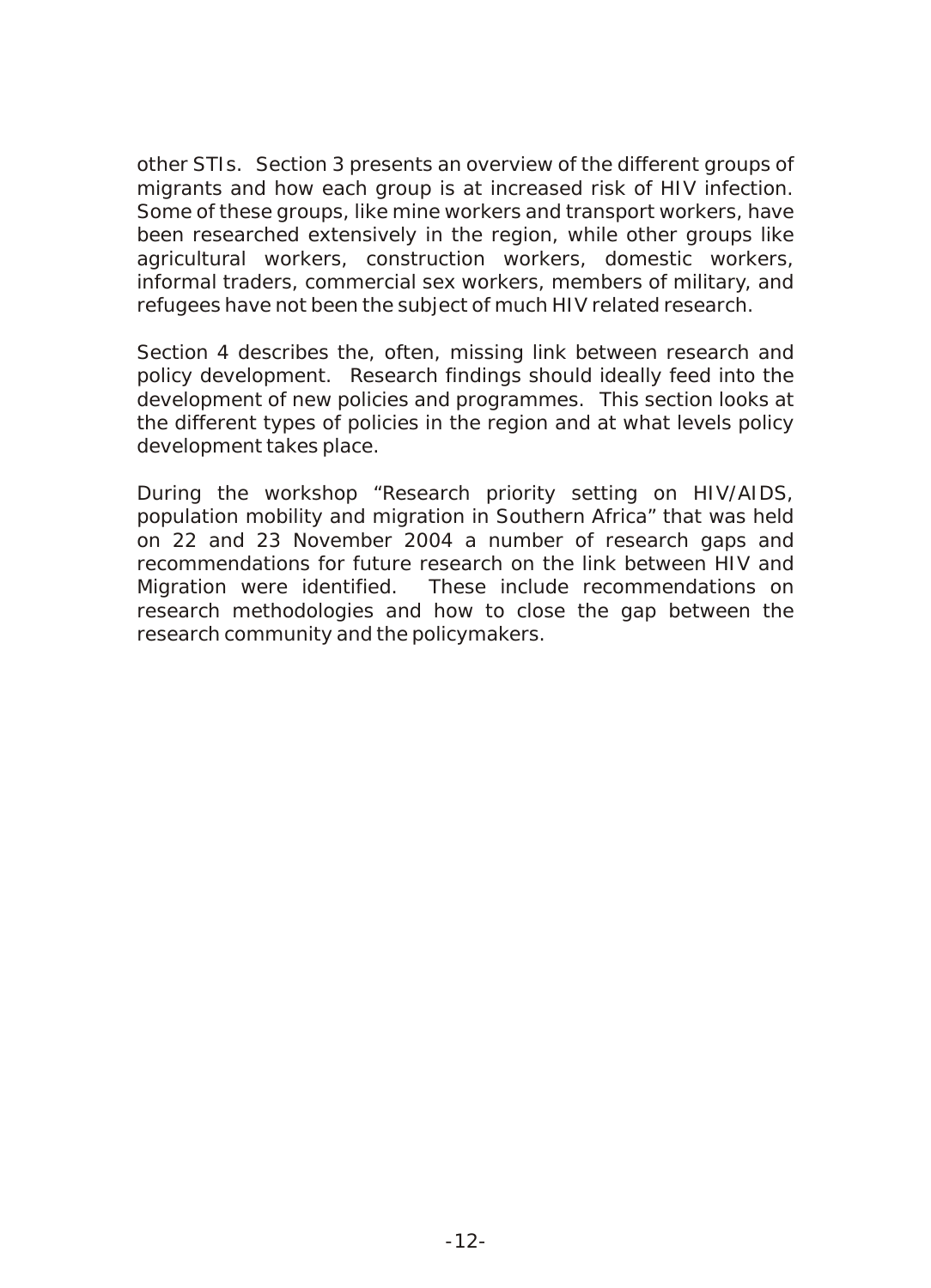#### **SECTION 1: MIGRATION TRENDS IN SOUTHERN AFRICA**

Across Southern Africa (and the African continent more generally), people are engaged in a multiplicity of forms of movement. Forms of mobility vary in terms of their spatial, temporal and social characteristics as well as their motive and purpose. In a context of high economic and environmental uncertainty, as well as political instability in some countries, to seek income opportunities in multiple locations and different economic sectors is a sound risk-management strategy. For many, livelihoods are based increasingly on mobility. Informal traders, for example, are found practically throughout the continent, and trading networks are increasingly international and long-distance.<sup>10</sup>

Truck drivers, almost all of them men, transport goods over long distances, often across international borders. Seasonal migrant workers are common, especially in the agricultural sector, and many people move seasonally between a rural and an urban base.<sup>11</sup> Such migration can be either internal or international (and if the latter, either legal or irregular). There are also systems of formalized migrant labour in Southern Africa, where men from countries such as Lesotho and Mozambique, as well as from rural South Africa, leave their families for employment on the South African mines. In addition to the above forms of "structural" migration, there are also "contingent" migrants, which include refugees and internally displaced persons (IDPs) forced from their homes by war, natural disaster or both.

Such high levels of mobility across the socio-economic spectrum create spatially fluid households and families "stretched" across space in both rural and urban areas, or even living in different countries. Multi-local households, with considerable to-and-fro movement between them, are the norm rather than an aberration. This gives rise to various forms of circular and return migration; for example, as household members move between rural and urban bases to exchange goods, labour, money and other means of mutual support.

<sup>&</sup>lt;sup>10</sup> Peberdy, S., 'Mobile Entrepreneurship: Informal Sector Cross-border Trade and Street Trade in South Africa', *Development Southern Africa*, 17(2) (2000): 201-19.

<sup>11</sup> Crush J., et al., *Borderline Farming: Migrants in South African Commercial Agriculture* (SAMP, Migration Policy Series No. 16, 1999).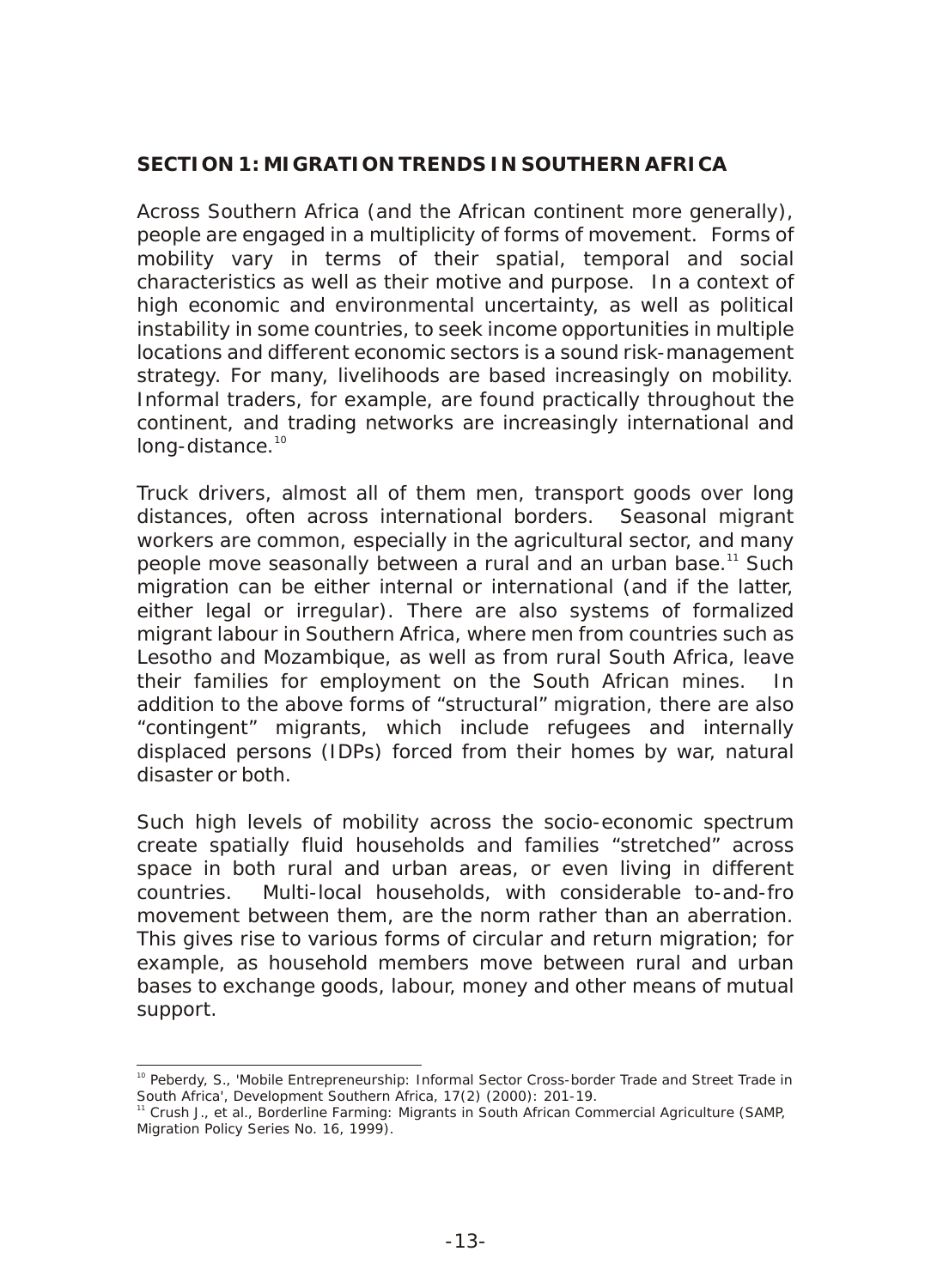Given this complexity, it is difficult to point to clear trends in African migration. General migration trends can, nevertheless, be identified for the past two or three decades as the following:

- Rapid urbanization. In 1970, Africa's urban population was around 82 million people, or 23 per cent of the continent's population; by 2000, 295 million Africans, or 37 per cent of the population, lived in urban areas;
- Feminization of migration. More and more women are migrating independently. This is true of both internal and international migration; $12$
- Changing geography of migration. To long-established sources, routes and destinations, new ones have been added. For example South Africa has seen a significant increase in international migration since the end of Apartheid, with people coming into the country from all over the African continent;  $13$
- Increased access to transportation, for example through expanded road networks and the burgeoning minibus taxi industry, has improved personal mobility and enabled movement across longer distances and to a wider range of destinations.
- Political instability and environmental catastrophes. At different times in different countries, political turmoil has led to internal as well as international displacement of people. Environmental catastrophes and famines have also led to major episodic human migrations;
- Migration of skilled workers. Through the brain drain, Africa faces a significant loss of its skills base as skilled professionals take advantage of opportunities arising from globalization and immigration policies of industrial countries. The brain drain is depleting the skills base of SADC countries.<sup>14</sup> The impact is particularly acute in the public health sector where migration is

<sup>12</sup> Dodson, B., 'Porous Borders: Gender and Migration in Southern Africa', *South African Geographical Journal*, 82 (2000): 40-6.

<sup>13</sup> McDonald, *On Borders*.

<sup>&</sup>lt;sup>14</sup> McDonald, D. and J. Crush, eds., *Destinations Unknown: Perspectives on the Brain Drain in Southern Africa* (Pretoria: Africa Institute, 2002).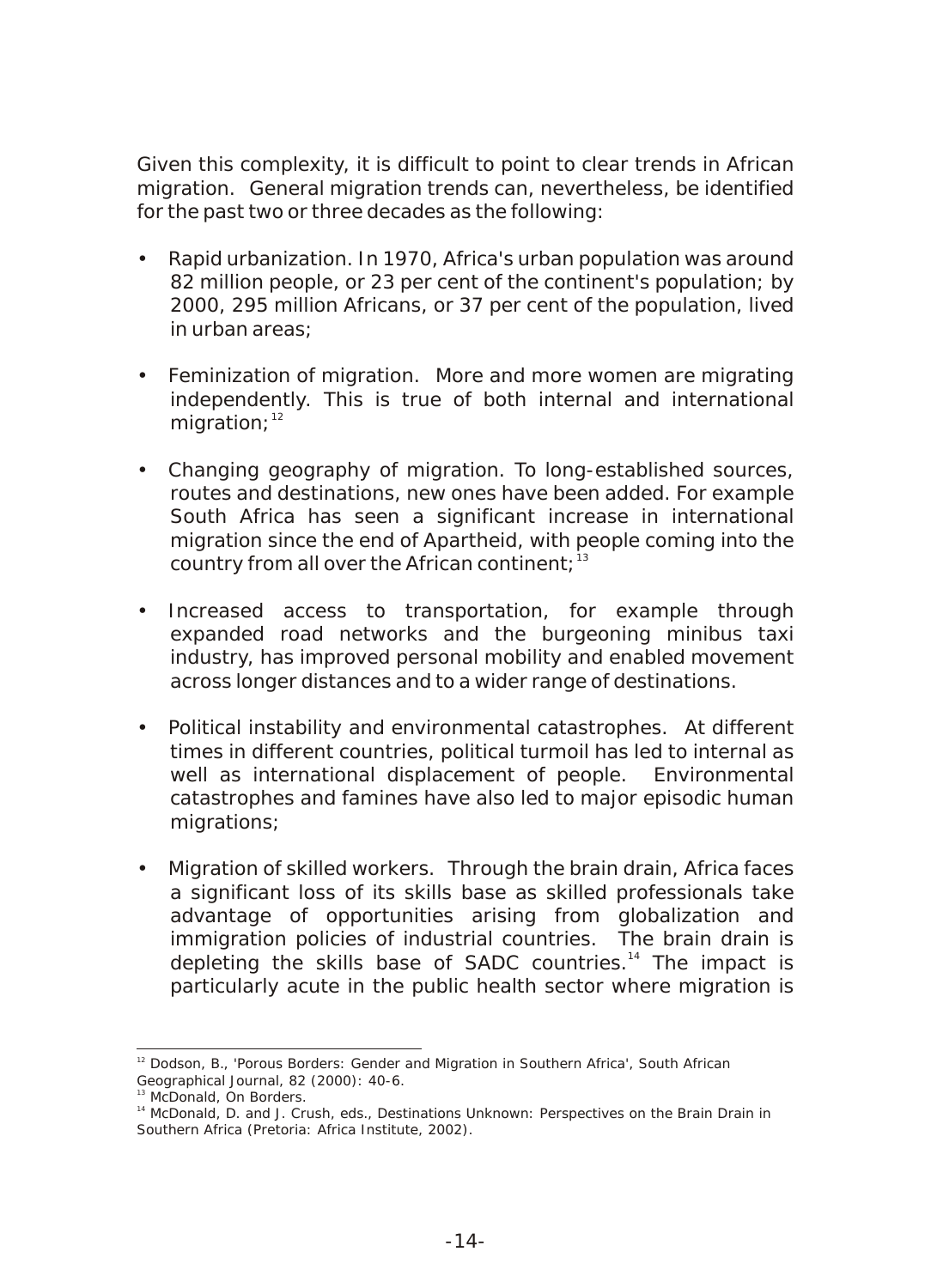undermining the ability of health systems to cope with the burden of  $HIV/AIDS$ .<sup>15</sup>

• International migration. Some movements of people take place within national borders, but there is also significant and increasing international migration, both across borders within Africa and from Africa to countries outside the continent, especially in Europe;

Future trends are difficult to predict, but high levels of mobility are already well established and are likely to further increase. More people are likely to go more often to more places. Countries that see positive social, political and economic change will see increased migration into their countries, as people pursue socio-economic opportunities. Countries that see negative social, political and economic developments will see increased migration for a different set of reasons, as people escape poverty or danger. HIV and AIDS itself will also impel people to migrate which will be discussed in Section  $2.5$ <sup>16</sup>

Within Southern Africa, patterns of internal and cross-border mobility have changed considerably over the last three decades and are likely to continue to do so in the future. With regard, first, to contract labour migration, there have been major shifts since the 1970s. Mining and commercial agriculture tend to employ contract workers, although many undocumented migrants also work in commercial agriculture. The South African gold mining industry employs migrant mine workers from South Africa, Botswana, Mozambique, Lesotho and Swaziland. The mining sector has seen changes of the last couple of years, with increased number of retrenchments and a growth in sub-contracting. Miners working for sub-contractors have experienced a marked decline in wages, working conditions and job security.

<sup>&</sup>lt;sup>15</sup> Gaidzanwa, R., Voting with Their Feet: Migrant Zimbabwean Nurses and Doctors in the Era of Structural Adjustment (Uppsala: Nordiska Afrikainstitute, 1999); Chikanda, A. 'Skilled Health Professionals' Migration and Its Impact on Health Delivery in Zimbabwe' In R. Cohen, ed., Migration and Health in Southern Africa (Cape Town: Van Schaik, 2003): 114-25; OECD, 'The International Mobility of Health Professionals: An Evaluation and Analysis Based on the Case of South Africa' Trends in International Migration 2003 Edition (OECD, 2004); Chikanda, A. Medical Leave: The Exodus of Health Professionals from Zimbabwe (SAMP, Migration Policy Series No. 34, 2005). <sup>16</sup>Young L. and N. Ansell, 'Fluid Households, Complex Families: The Impacts of Children's Migration as a Response to HIV/AIDS in Southern Africa', Professional Geographer, 55(4) (2003): 464-79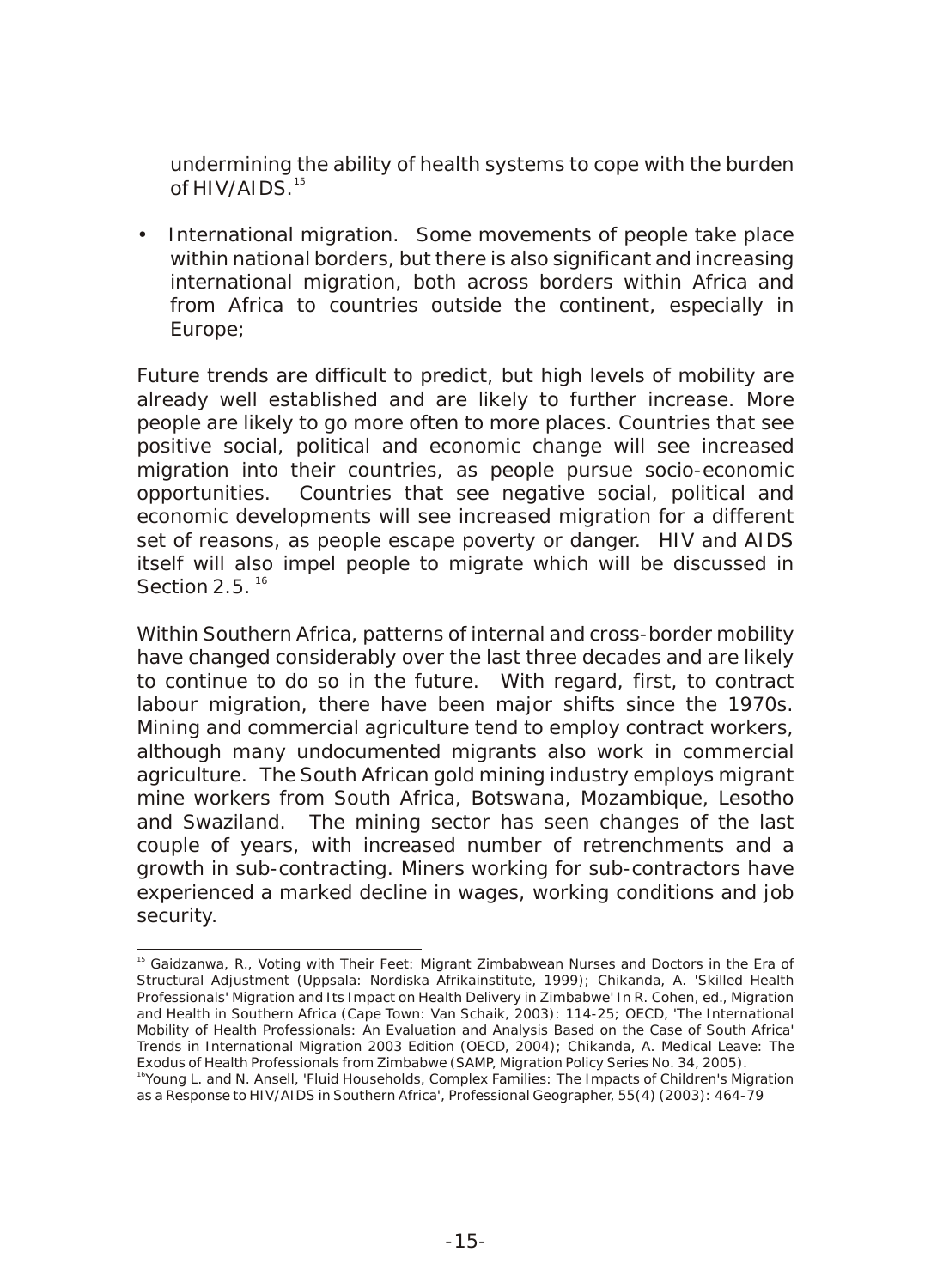In households affected by retrenchment, other family members have often left in search of employment (including female family members).  $17$ 

Although most attention is paid to the gold mines, the majority of migrant workers are employed in other sectors. Migrants work in manufacturing, agriculture, construction and services and, in the case of women, domestic service.<sup>18</sup> Indeed, while single-sex hostels are discussed almost exclusively in relation to gold mines, they are common outside of the mining industry as well. Developments in the transportation industry and the removal of barriers such as influx controls have also had a significant impact on the patterns of migrants, making them much more mobile than in the past. While Mozambican migrants still follow the old pattern and tend to return home once a year, other migrants have effectively become longdistance commuters.<sup>19</sup> For example, 60 per cent of the Basotho migrant miners now return home at least once a month. $20$  On the one hand, this could lessen the pressures for migrants and their spouses to engage in extra-marital relationships. On the other, it means that the rural areas are far less "insulated" from HIV than before.

The collapse of Apartheid in South Africa brought new opportunities and reasons for migration across borders within the region. Migrants from neighbouring countries and further a field see South Africa as a place to trade, shop, seek essential services, be educated, work and seek asylum. The number of people crossing South Africa's borders in both directions has increased significantly since 1990. The African continent is now South Africa's major source of tourists who, on average, spend more money in the country than their western counterparts.<sup>21</sup> Dramatically increased cross-border movement is not confined to South Africa and its neighbours. Throughout the region, border posts are experiencing increased flows. Not only does the

<sup>17</sup> Crush, J. and W. James, eds., *Crossing Boundaries: Mine Migrancy in a Democratic South Africa* (Cape Town: IDASA, 1995); Crush, J. et al., Undermining Labour: The Rise of Sub-Contracting in South African Gold Mines' *Journal of Southern African Studies* 27 (2001): 5-32.

<sup>&</sup>lt;sup>8</sup> Crush, J. 'The Discourse and Dimensions of Irregularity in Post-Apartheid South Africa', *International Migration*, 37 (1999): 125-51.

<sup>&</sup>lt;sup>19</sup> de Vletter, F., Labour Migration to South Africa: The Lifeblood for Southern Mozambique' in D. McDonald, (ed.), *On Borders: Perspectives on the International Migration in Southern Africa* (New York and Cape Town: St Martin's Press and SAMP, 2000).

<sup>&</sup>lt;sup>20</sup> Gay, J., 'Riding the Tiger: Lesotho Miners and Permanent Residence in South Africa'. SAMP. Migration Policy Series No. 2, 1997.

 $21$  Rogerson, C. The Rise of African Tourism to South Africa', SAMP, Migration Policy Briefs No. 13, (2004)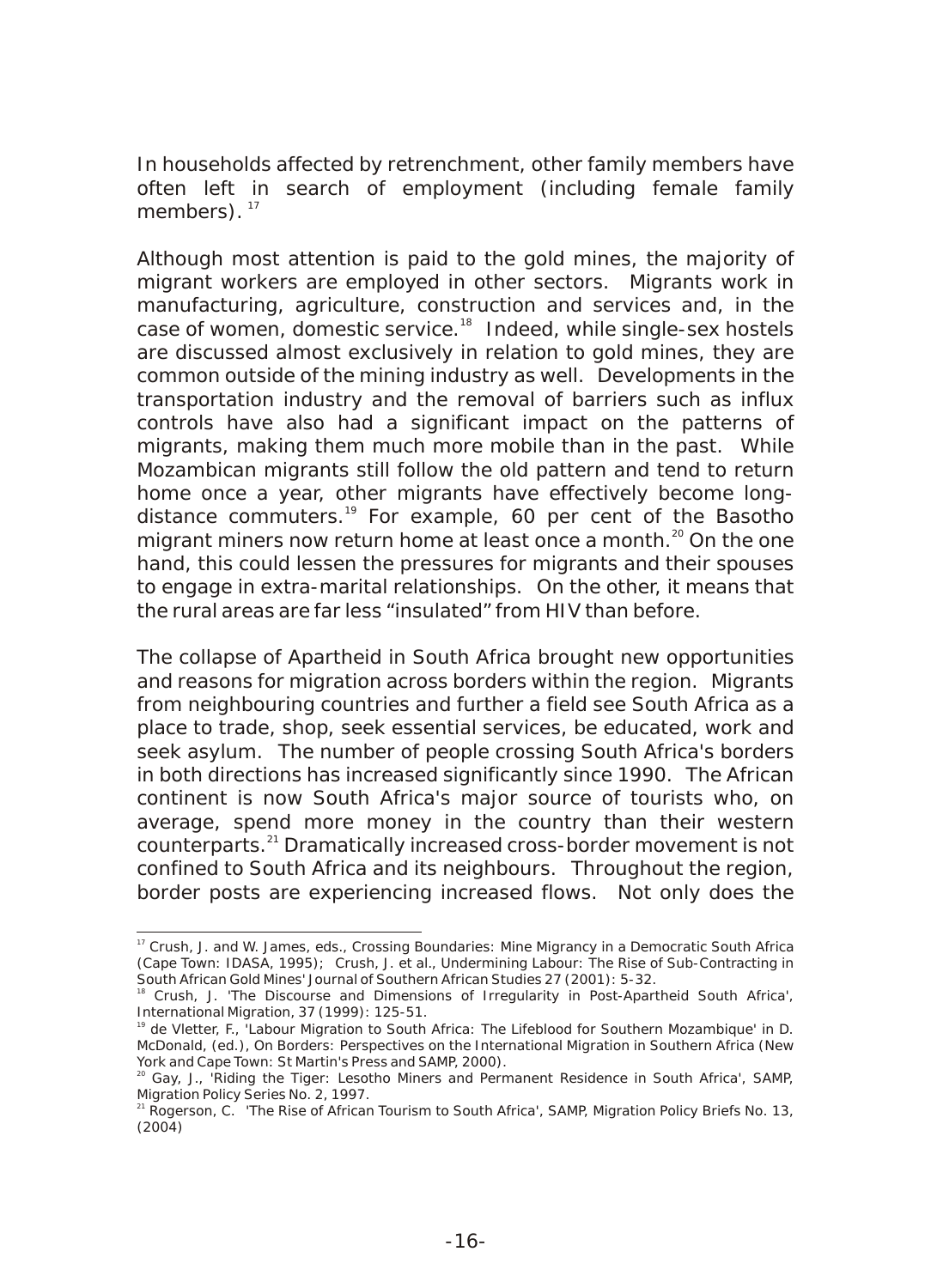greater volume of movement have implications for the spread of disease, border-crossings have in itself become HIV "hotspots". At border crossings, shack settlements and truck-stops spring up, traders and truckers sometimes have to wait for long periods of time before being allowed to cross which might attract commercial sex workers, and in some cases, border and customs officials demand sexual favours from border-crossers in exchange for rapid and/or duty-free transit. $22$ 

One of the main reasons for increased commercial border traffic is the growth in cross-border formal and informal trade across Southern Africa.<sup>23</sup> Formal trade within the sub-continent has grown exponentially since 1994, with goods carried mainly by long-distance truckers. Informal cross-border trading has also expanded dramatically. Trading is highly gendered, with women playing a major role in the buying and selling of goods across international boundaries throughout the region.

#### **1.1 Feminization of migration**

Ordinary women are becoming considerably more mobile in Southern Africa, migrating for formal and informal work in ever-growing numbers and travelling more frequently for a variety of reasons. The structural mechanisms and social milieu of female migration is highly dependent on the line of work being pursued. $24$  While women move in order to escape economic deprivation, lack of education often restricts them to unskilled jobs such as commercial sex work, informal trading, agricultural labour, or domestic work. A recent cross-sectional survey carried out in a rural area of KwaZulu-Natal Province, South Africa, found that about one-third of adult women were migrants at the time of the survey but unlike their male counterparts, female migrants tended to stay closer to home, and were therefore able to return home more frequently.<sup>25</sup> Studies in Lesotho have shown how increasing retrenchments on the gold mines

<sup>&</sup>lt;sup>22</sup> Wilson, D., 'Prevention of HIV Infection through Peer Education and Condom Promotion Among Truck Drivers and their Sexual Partners in Tanzania, 1990-93', *AIDS Care*, 12 (2000): 27-40; Wilson, D. et al., 'Corridors of Hope in Southern Africa: HIV Prevention Needs and Opportunities in Four Border Towns', Family Health International (2000).

<sup>&</sup>lt;sup>23</sup> Peberdy, S., 'Mobile Entrepreneurship.'

<sup>&</sup>lt;sup>24</sup> Dodson, B., 'Women on the Move: Gender and Cross-Border Migration to South Africa from Lesotho, Mozambique and Zimbabwe' In D. McDonald, (ed.), On Borders: *Perspectives on the International Migration in Southern Africa*, St Martin's Press and SAMP, 2000).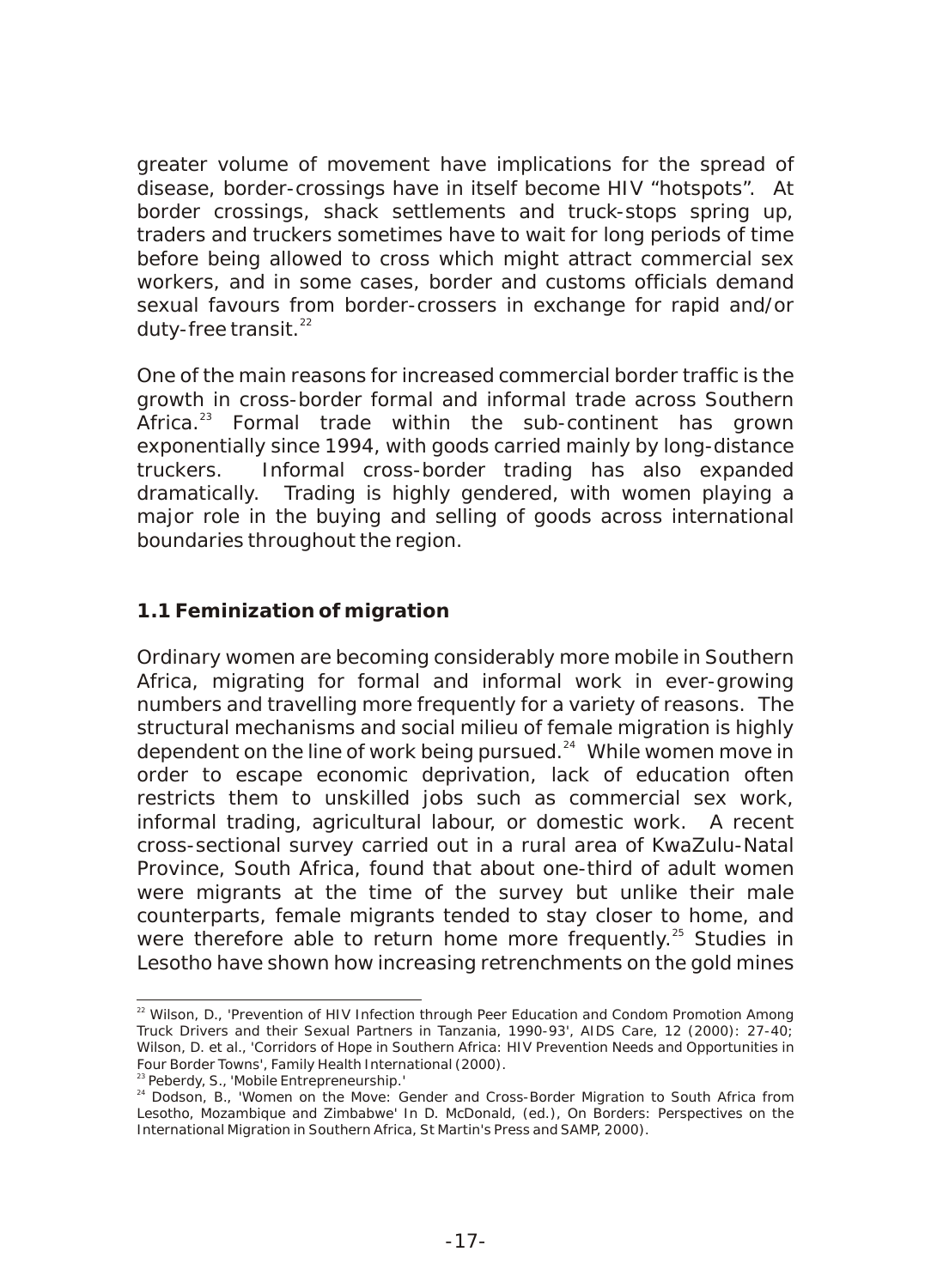in particular have led to an increase in migration by Basotho women seeking work on South African farms.<sup>26</sup> There has also been a marked increase of impoverished rural women moving to towns across the region. Common income-earning strategies include beer brewing and commercial sex-work, often in combination.

#### **1.2 Irregular Migration**

Irregular migration has increased in virtually every country in Southern Africa over the last decade. Irregular migration is generally economically motivated and short-term in nature. $^{27}$  Most irregular migrants are from within Southern Africa but since 1990 migrants from other parts of Africa have started to move to the southern part of the continent as well. Many irregular migrants work in the informal sector and tend to cluster in commercial agriculture, construction and services. Most of the countries in the Southern African Development Community (SADC) deport irregular migrants. These deportations have ensured a large and continuous return of people to their home countries. From South Africa, for example, over 1 million migrants have been deported since 1994, mostly to Mozambique and Zimbabwe. $^{28}$  The established wisdom is, however, that a significant number of those deported find a way back into the country creating a form of involuntary-voluntary circulation of people.

#### *Trafficking of women and children*

The irregular migration of women and children in the region takes the form of trafficking and smuggling, sometimes as a result of political instability or conflict. The majority of women caught in a trafficking scheme become indentured to the sex industry and are forced to pay

<sup>&</sup>lt;sup>25</sup> Lurie, M., et al., 'Circular Migration and Sexual Networking in Rural KwaZulu-Natal: Implications for the Spread of HIV and Other Sexually Transmitted Diseases', *Health Transition Review* 7 (supplement 3) (1997):17-27; Lurie, M., et al., 'The Impact of Migration on HIV-1 Transmission in South Africa: A study of Migrant and Non migrant Men and their Partners', *Sexually Transmitted Diseases*, 30(2) (2003):149-56; Lurie, M., et al., 'Who Infects Whom? HIV-1 Concordance and Discordance Among Migrant and Non-Migrant Couples in South Africa', AIDS, 17 (2003): 2245-52.

 $^{\circ}$  Crush, J. and T. Ulicki, 'Gender, Farmwork and Women's Migration from Lesotho', in J. Crush and D. McDonald, (eds.), Transnationalism and New African Immigration to South Africa (Toronto: CAAS, 2001); I. Kimane et al, 'How Can You Tell the Sun Not to Shine? Knowledge, Attitudes and Practices of Basotho Migrants in Relation to HIV/AIDS and Sexually Transmitted Infections', Maseru: Sechaba Consultants, (2004).

<sup>27</sup> Crush, J., 'Discourse and Dimensions of Irregularity.'

 $28$  Ibid.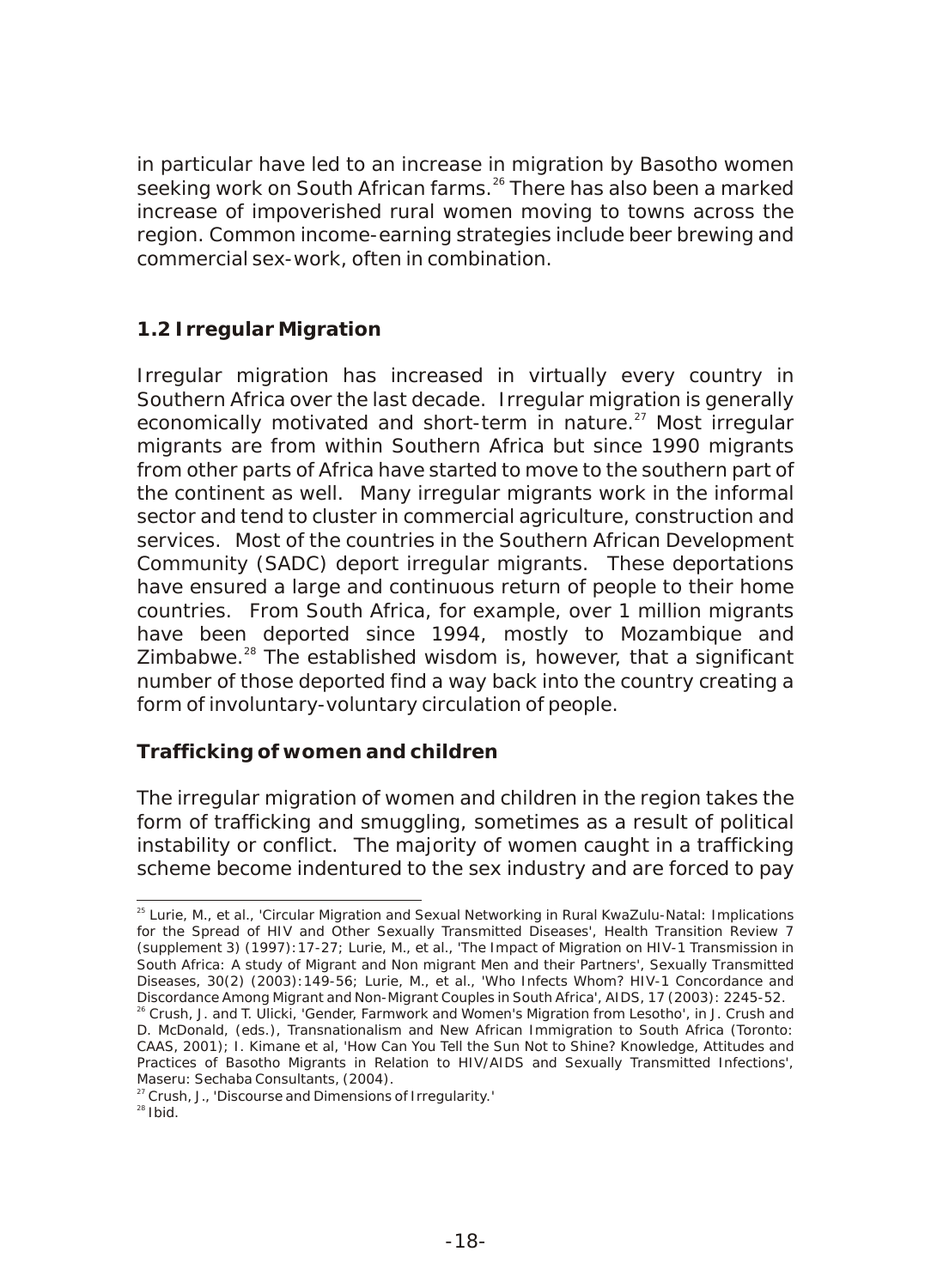off an inordinate debt. Research done by IOM in 2003 found that the human trafficking routes in Southern Africa occur between neighbouring countries, within countries themselves, and from countries in this region to other areas of the world. $29$  Furthermore, South Africa was found to be a frequent destination for victims of trafficking because of its relative wealth and therefore, market for sex workers. For example, an estimated 1,000 Mozambican women are trafficked into the Johannesburg sex industry every year.

Promises of work and educational opportunities in South Africa lure impoverished women not only from countries in Southern Africa but also from other countries such as China, Thailand, and Eastern Europe. In all of these arrangements, the women are coerced into debts that must be paid off through sex work. The IOM study also reported that there have been cases where male refugees in Cape Town, South Africa, have recruited female family members (girlfriends, nieces, cousins) by deception (false offers of employment) from their home countries (Burundi, DRC, Angola, Rwanda and Ethiopia) to be sexually exploited in South Africa.<sup>30</sup> Desperation makes women from refugee-producing countries highly vulnerable to the deceptive recruitment tactics of traffickers, particularly male family relations. The sexual exploitation of these women compromises their health and makes them highly vulnerable to sexually transmitted infection, including HIV.

<sup>29</sup> Martens, J. et al, *Seduction, Sale and Slavery: Trafficking of Women and Children for Sexual Exploitation in Southern Africa* (Pretoria: IOM, 2003).

 $30$  Ibid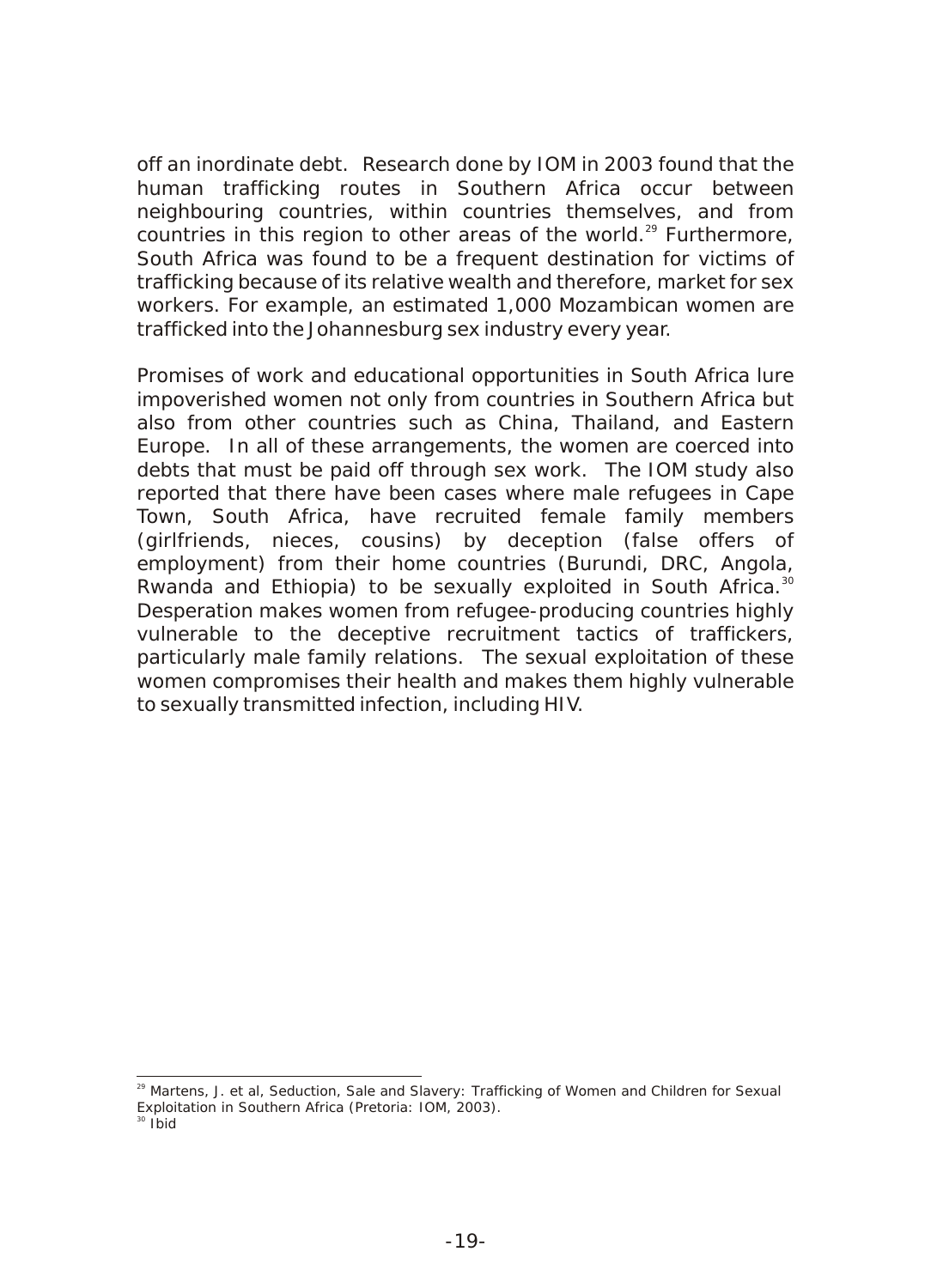The social, economic and demographic impact of AIDS has already started to be felt throughout Southern Africa. By the year 2010, life expectancy is projected to fall in most SADC countries. While countries in this region experience similarly devastating levels of HIV prevalence, they vary significantly in terms of development, wealth, and political stability. Countries with the highest incidence of HIV are not necessarily the poorest. Botswana, with an adult HIV prevalence rate of 37.3 per cent at the end of  $2003$ ,<sup>31</sup> has had a stable. democratic government and a relatively strong economy since its independence in 1966. Also, South Africa presents a striking case, with an HIV adult prevalence rate of 21.5 per cent $^{32}$  in 2003, despite its role as the economic powerhouse of the region.

**2.1 Social perspectives on the link between population mobility and HIV** 

The inter-connectedness of mobility and disease has long been recognized, and there is no a priori reason why HIV should be any different.<sup>33</sup> Migration in Southern Africa in its modern form dates back to the mid-nineteenth century and was institutionalized and closely regulated by governments for much of the twentieth century. Labour migration to the South African gold mines from some other  $s$  countries in the region<sup>34</sup> was halted for several decades because pneumonia on the mines was decimating workers from warmer climates.<sup>35</sup> Other scholars have detailed the way in which the migration of men between urban and rural areas led to the spread of tuberculosis in South Africa during the early part of the 20th century.<sup>36</sup>

<sup>&</sup>lt;sup>31</sup> UNAIDS, 2004 Report on the global AIDS epidemic.

 $32$  Ibid

<sup>&</sup>lt;sup>33</sup> Callahan, B.T. and V. Bond, 'The Social, Cultural and Epidemiological History of Sexually Transmitted Diseases in Zambia', In P. Setel, M. Lewis and M. Lyons (eds.), Histories of Sexually Transmitted Diseases and HIV/AIDS in Sub-Saharan Africa (Westport, Connecticut: Greenwood Press, 1999); Jeeves, A. (ed.), Histories of Reproductive Health and the Control of Sexually Transmitted Disease in Southern Africa. Special Issue of the Southern African Historical Journal 45 (2001).

<sup>&</sup>lt;sup>34</sup> Countries situated north of 20 degrees

<sup>&</sup>lt;sup>35</sup> Jeeves, A., Migrant Labour in South Africa's Mining Economy (Montreal and Kingston: McGill-Queens Press, 1985).

<sup>36</sup> Packard, R., *White Plague, Black Labor: Tuberculosis and the Political Economy of Health and Disease in South Africa* (Berkeley: UC Press, 1987).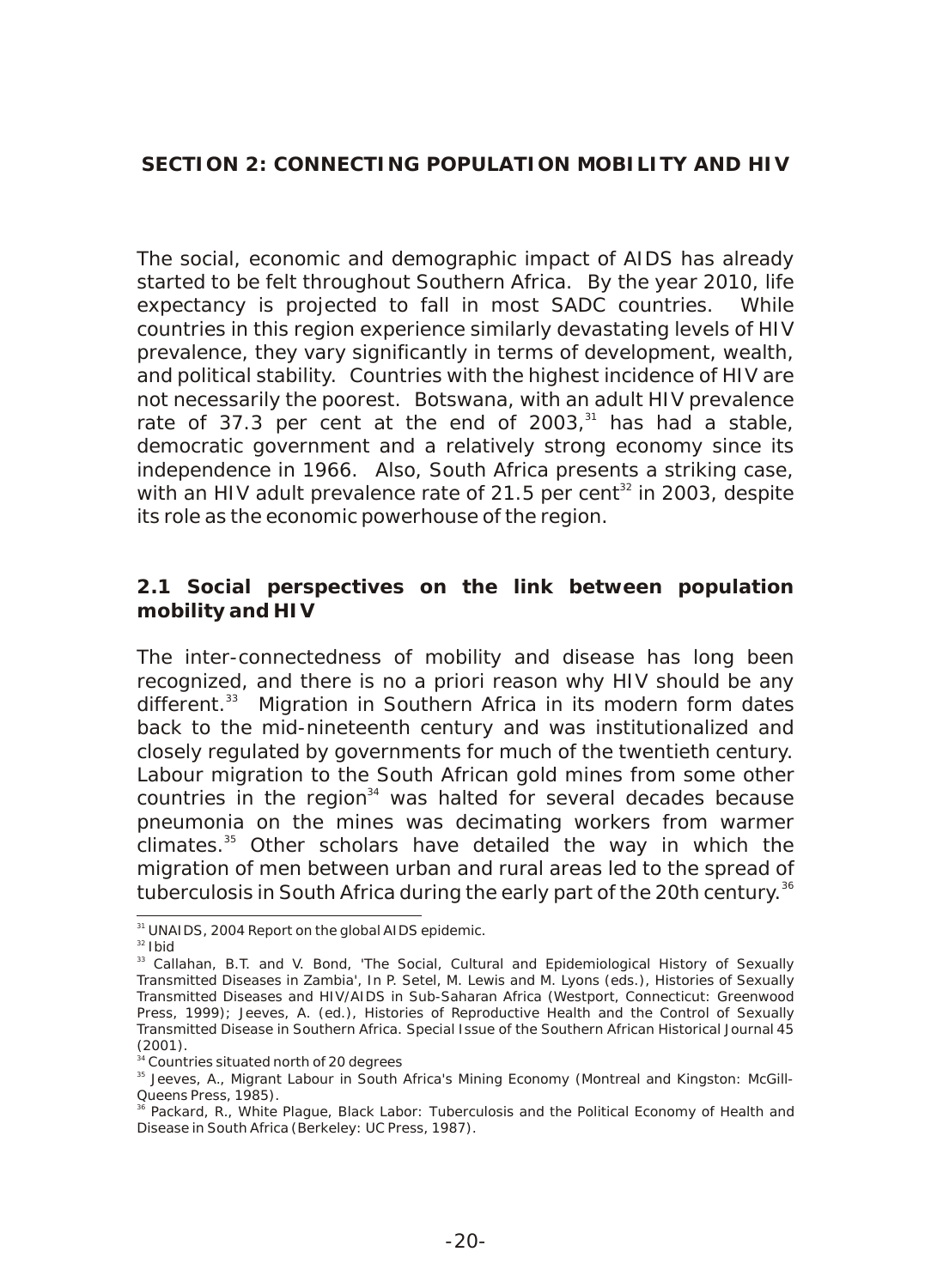Francis Wilson has argued more broadly that the system of housing male migrants in hostels away from their wives and families led to social and health dysfunctional behaviour including "family breakups, bigamy, prostitution, alcoholism, violence, corruption, venereal disease, tuberculosis and malnutrition. $137$  With regard to STIs, as long ago as 1949, Kark suggested that the widespread prevalence of gonorrhoea and syphilis in both urban and rural areas of South Africa  $\frac{3}{8}$  was a consequence of the migrant labour system.<sup>38</sup> Jochelson confirmed this argument, suggesting that the migrant labour system "facilitated the transmission of venereal and endemic syphilis to new regions, and into communities without previous exposure to  $\frac{3}{9}$ 

Several attempts have been made to link human migration to the continental spread and prevalence of HIV. $40$  In the main, this literature tracks the diffusion of HIV in relation to major transport arteries and migration routes. Others have sought to explain spatial variation in HIV prevalence within and between countries and rural and urban areas.

There are at least four key ways in which mobility is tied to the spread of  $HIV.$ <sup>41</sup>

- 1. Mobility per se can encourage or make people vulnerable to highrisk sexual behaviour;
- 2. Mobility makes people more difficult to reach, whether for prevention education, condom provision, HIV testing, or postinfection treatment and care;
- 3. Migrants' multi-local social networks create opportunities for sexual networking; and

<sup>37</sup> Wilson, F., *Migrant Labour in South Africa* (Johannesburg, 1972).

<sup>38</sup> Kark, S., The Social Pathology of Syphilis in Africans', *South African Medical Journal* 23 (1947): 77-84.

<sup>39</sup> Jochelson, K., *The Colour of Disease: Syphillis and Racism in South Africa, 1880-1950* (London: Palgrave, 2001).

<sup>40</sup> Hunt C., 'Migrant Labour and Sexually Transmitted Disease: AIDS In Africa', *Journal of Health and Social Behaviour*, 30 (1989): 353-73; Haour-Knipe M. and R. Rector (eds.) *Crossing Borders: Migration, Ethnicity and AIDS* (London: Taylor and Francis, 1996); Auvert, B., et al., 'Sexual Behaviour, Heterosexual Transmission, and the Spread of HIV in Sub-Saharan Africa: A Simulation Study', *Computers and Biomedical Research*, 33 (2000): 84-96; Kalipeni, E., et al., 'Mapping the AIDS Epidemic in Eastern and Southern Africa: A Critical Overview', in E. Kalipeni, et al., *HIV and AIDS in Africa* (Oxford: Blackwell, 2004):58-69; M. Lyons, ' Mobile Populations and HIV/AIDS in East Africa' in E. Kalipeni, et al., HIV and AIDS in Africa :175-90.

<sup>41</sup> Dodson, B. and J. Crush, 'Mobile 'Deathlihoods': Migration and HIV/AIDS in Africa', Paper for the UNAIDS Project 'AIDS in Africa; Scenarios for the Future', 2003.

 $42$  Zuma, K., et al., 'Risk Factors for HIV Infection Among Women in Carletonville, South Africa: Migration, Demography and Sexually Transmitted Diseases', *International Journal of STD and AIDS*, 14 (2003): 814-17.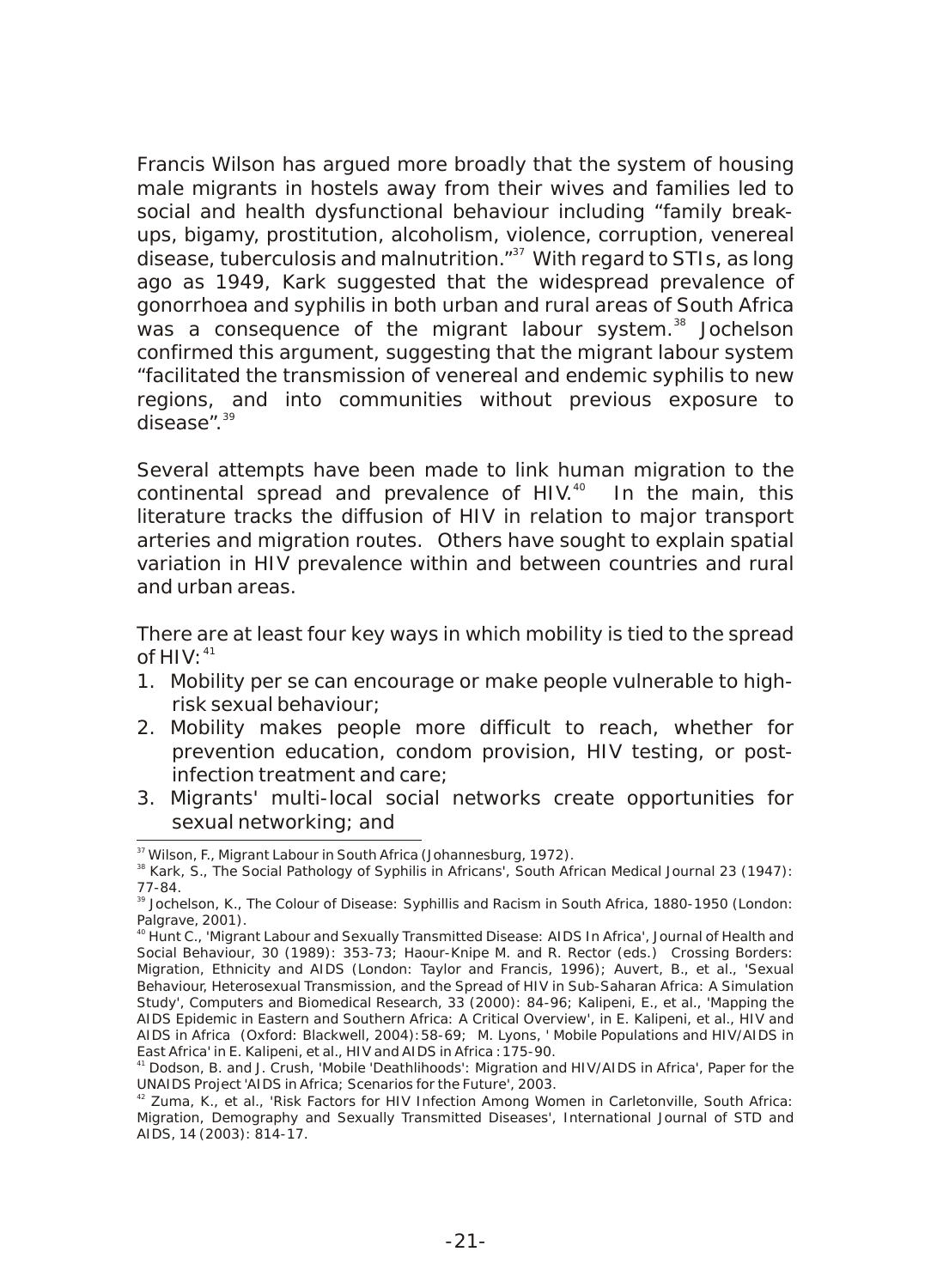4. There is a higher rate of HIV infection in "communities of the mobile", which often include socially, economically and politically marginalized people.<sup>42</sup>

There is growing empirical evidence of the link between HIV and population mobility. In East Africa, the incidence of HIV is higher near roads, and amongst people who either had a personal migration experience or have sexual partners who are migrants.<sup>43</sup> In Southern and West Africa, migrant workers (and their sexual partners) have higher levels of infection than the general population.<sup>44</sup> For example, itinerant traders and long-distance truck drivers have shown to be at increased risk to contract HIV infection.<sup>45</sup> Border towns have high rates of HIV prevalence, being places where transient populations such as truck drivers encounter a more stable local population, and which are often not reached by national HIV and AIDS intervention programmes.<sup>46</sup>

In a study of male factory workers in Zimbabwe, HIV positive men were more likely to live apart from their wives and have multiple sexual partners than HIV negative men. $47$  In South Africa, high rates of STIs have been found among mine workers on the gold mines.<sup>48</sup> In a study of HIV prevalence in a rural KwaZulu-Natal community,

<sup>43</sup> Brockerhoff, M. and A. Biddlecom, 'Migration, Sexual Behaviour and the Risk of HIV in Kenya' *International Migration Review* 33 (1999): 833-56.

<sup>44</sup> Anarfi, J., 'Sexuality, Migration and AIDS in Ghana: A Socio-Behavioural Study' Health Transition Review 3 (1993): 45-67; Pison, G., et al., Seasonal Migration: A Risk Factor for HIV in Rural Senegal' *Journal of Acquired Immune Deficiency Syndromes* 6 (1993): 196-200; Nunn, A. et al., Migration and HIV-1 Seroprevalence in a Rural Ugandan Population', AIDS 9 (1995): 503-6.

<sup>45</sup> Wilson, D. et al., *Corridors of Hope in Southern Africa: HIV Prevention Needs and Opportunities in Four Border Towns* (Arlington, Virginia: Family Health International, 2000).

<sup>46</sup> Carswell, J. et al, 'Prevalence of HIV-1 in East African Lorry Drivers' AIDS 3 (1989): 503-6; Wilson, D., et al., 'Ethnographic and Quantitative Research to Design a Community Intervention Among Long-Distance Truck Drivers in Zimbabwe', In *Focusing Interventions Among Vulnerable Groups for HIV Infection: Experiences from Eastern and Southern Africa* (Nairobi: NARESA, 1994); Nunn, A., et al., 'HIV-1 Infection in a Ugandan Town on the Trans-African Highway: Prevalence and Risk Factors', *International Journal of STI's and AIDS 7* (1996): 123-30; Wilson, D., 'Prevention of HIV Infection through Peer Education and Condom Promotion Among Truck Drivers and their Sexual Partners in Tanzania, 1990-93', AIDS Care, 12 (2000):27-40; Wilson, D. et al., *Lesotho and Swaziland: HIV/AIDS Risk Assessment at Cross-border and Migrant Sites in Southern Africa* (Arlington, Virginia: Family Health International, 2001).

 $47$  Mbizvo M.T., et al., 'HIV Sero incidence and Correlates of Seroconversion in a Cohort of Male Factory Workers in Harare, Zimbabwe', *AIDS*, 10 (1996):895-901.

<sup>&</sup>lt;sup>48</sup> Day, J.H., et al., 'Integrated HIV Prevention and Care: Experience from the South African Mining Industry', *AIDS Bulletin*, 9(4) (2000).

<sup>&</sup>lt;sup>9</sup> Lurie, M., et al., 'Circular Migration and Sexual Networking in Rural KwaZulu-Natal: Implications for the Spread of HIV and Other Sexually Transmitted Diseases', *Health Transition Review* 7 (supplement 3)( 1997):17-27.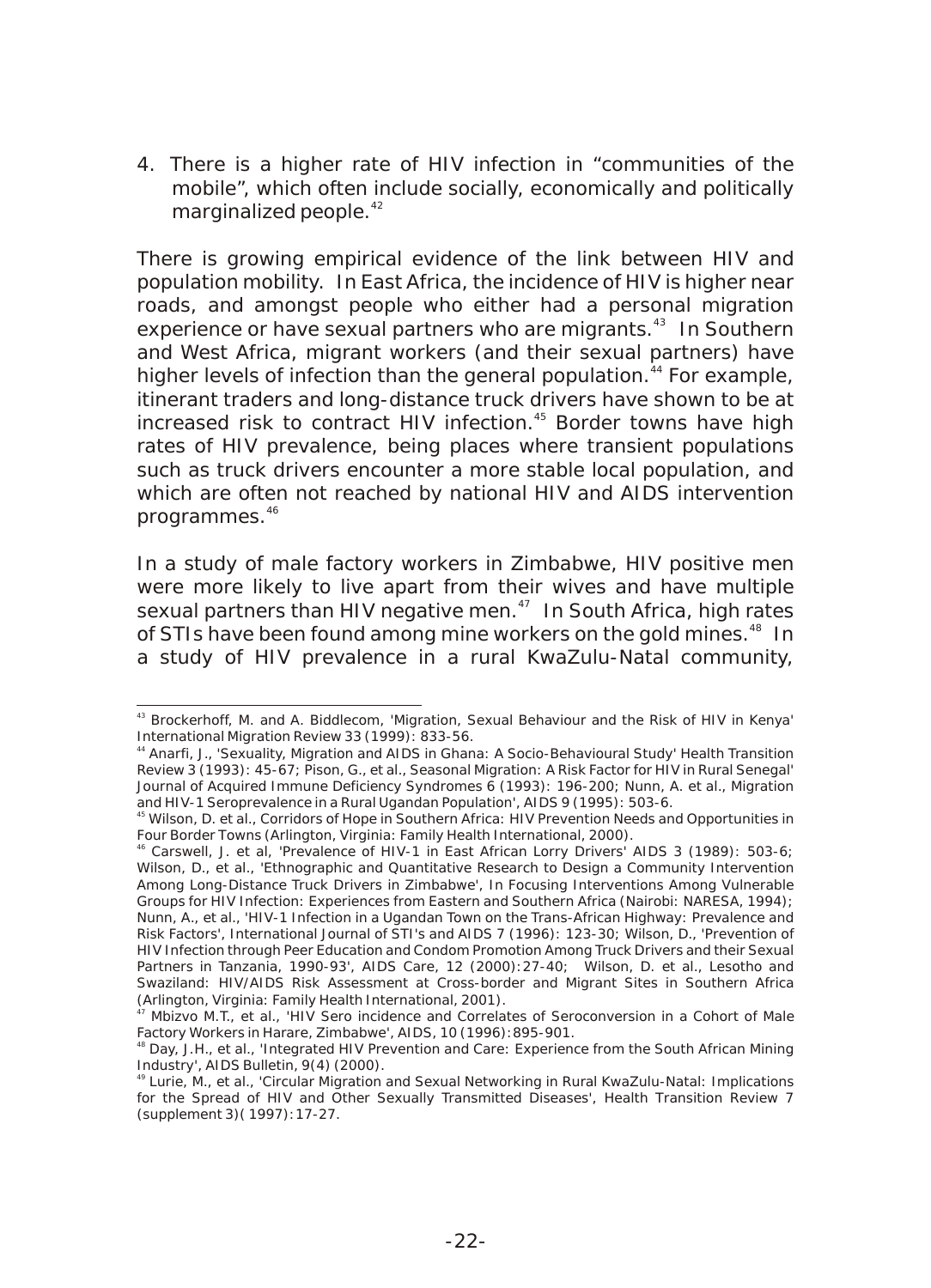people who had recently changed their place of residence were three times as likely to be HIV infected than those who had not.<sup>49</sup>

The current geography of the HIV epidemic is also the clue to its link with mobility. The highest incidence is not in Africa's poorest countries, but in Southern African countries such as South Africa and Botswana which have a good transport infrastructure, relatively high levels of economic development, and considerable internal and crossborder migration.

#### **2.2 The impact of HIV and AIDS on migrant sending areas**

A central assumption in much of the research on migration and infectious disease is the uni-directionality of transmission. $^{50}$  It has long been assumed that the primary way in which migration contributed to the spread of HIV into rural areas was through migrant men, who had become infected while working in the urban areas, and return to the rural areas where they would infect their partners. It is very likely that this pattern was particularly true in the early stages of the HIV epidemic, where urban areas, and particularly migratory destinations were the areas of high HIV transmission. However, the precise way in which migration contributes to the spread of HIV and other STIs in rural areas is far more complex and not well understood. This is partly because few studies have considered both ends of the migration process, to focus on migrants who leave home as well as their families who remain behind.

One study in KwaZulu-Natal set out to measure whether migrants were at higher risk for HIV than non-migrants, and to quantify the extent to which infections by migrants have been a factor in increasing HIV prevalence in rural areas.<sup>51</sup> The study found migrant men to be 2.4 times more likely to be HIV infected than non-migrant men, 25.9 per cent compared to 12.7 per cent respectively. In the multivariate analysis, the main risk factors for being HIV infected

<sup>&</sup>lt;sup>50</sup> Lurie, M., et al., 'Migrancy and HIV/STDs in South Africa A Rural Perspective', South African Medical Journal, 87(7) (1997): 908-9.

<sup>&</sup>lt;sup>51</sup> Lurie, M., et al., 'Circular Migration and Sexual Networking in Rural KwaZulu-Natal: Implications for the Spread of HIV and Other Sexually Transmitted Diseases', Health Transition Review 7 (supplement 3) (1997): 17-27; Lurie, M., et al., 'Who Infects Whom? HIV-1 Concordance and Discordance Among Migrant and Non-Migrant Couples in South Africa', AIDS, 17 (2003): 2245-52.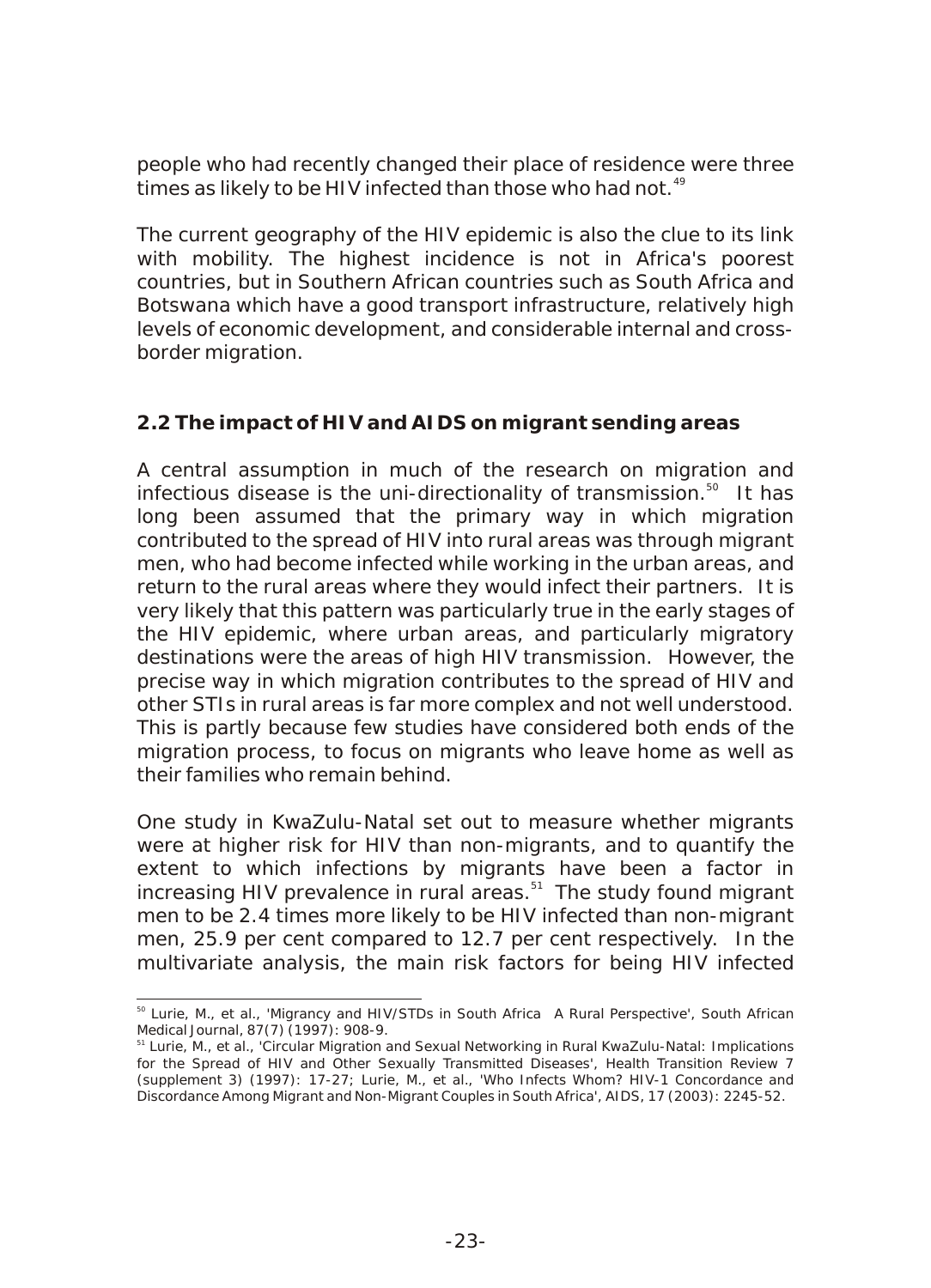among men were being a migrant, ever having used a condom, and having lived in four or more places during the course of his lifetime.

These findings are particularly interesting given the mature stage of the HIV epidemic in Southern African. The fact that, even against the background of extremely high HIV prevalence, migration was an independent risk factor for men highlights the importance of migration as an explanation for the spread of the HIV epidemic in Southern Africa.

The study also found very high rates of HIV among women. Overall 17.5 per cent of the women were HIV-infected, but women whose partners were migrants were as likely to be HIV infected as women whose partners were not migrants.

The study further examined patterns of HIV concordance and  $discordance<sup>52</sup>$  among migrant and non-migrant couples. These patterns shed light on the issue of directionality of HIV infection. The study found that migrant couples were more than twice as likely than non-migrant couples to have one or both partners infected and to be HIV discordant

Among the discordant couples in this study, the female was the infected partner in 29 per cent of the case, which did not differ by migration status. Clearly a woman, who is HIV positive and whose primary partner is HIV negative, could not have been infected by her partner. The study therefore raises questions about the sexual networks of rural women, and challenges the common assumption of uni-directionality of HIV transmission in the context of population mobility. This finding highlights the importance of understanding the rural, as well as the urban dynamics of the HIV epidemic, and implies that prevention efforts should concentrate not only on the urban "migrant-receiving" areas but also on the rural "migrant-sending" areas.

 $52$  An HIV discordant couple is one in which one partner is HIV infected and the other is not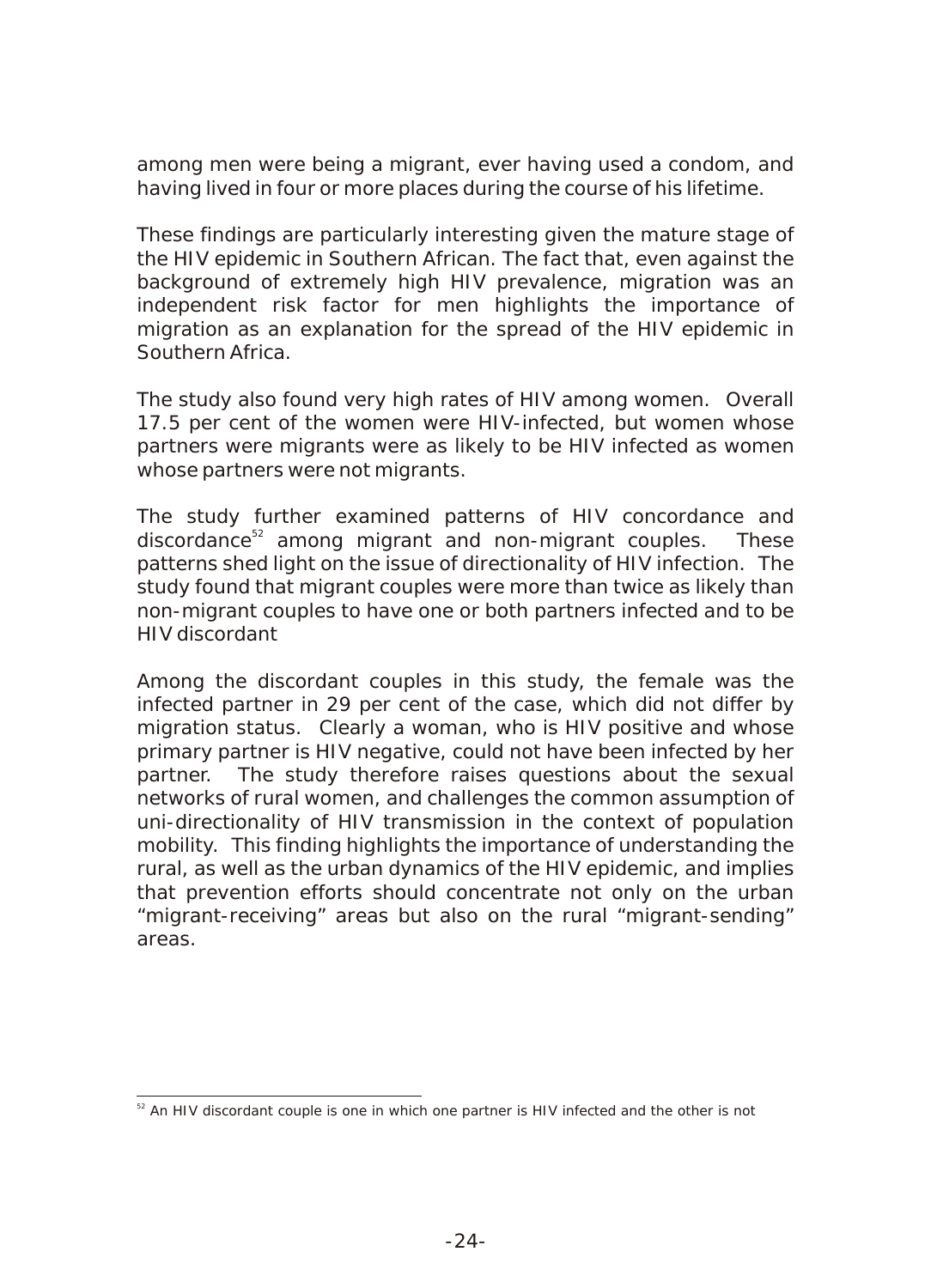**2.3 Epidemiological perspectives on population mobility and HIV**

In drawing connections between human mobility and the epidemiology of HIV, it is important to note that different forms of migration lead to different social and geographical forms of "mobile community". Where labour migration is regularized and formalized as in the South African mines, migrant communities and distinctive migrant cultures have developed.<sup>53</sup> Sex and sexuality are integral components of such cultures, which includes commercial, "transactional" sex and homosexual relations, in addition to sex with a partner at "home". Other forms of mobility disrupt or prevent the formation of a stable community. People who have multiple "homes", or who spend a lot of time away from or between homes, lead lives of contingent encounters and short-term relationships, whether economic, social or sexual.<sup>54</sup> This encourages high-risk sexual behaviour. While "on the road", women especially are vulnerable to exploitation and harassment, which can include sexual assault. The gender dynamics of migration therefore leads to differences in risk of exposure to HIV between men and women.<sup>55</sup>

<sup>&</sup>lt;sup>53</sup> Campbell, C., 'Migrancy, Masculine Identities and AIDS: the Psychological Context of HIV Transmission on the South African Gold Mines', Social Science and Medicine, 45(2) (1997): 273-81; Campbell, C., 'Representations of Gender, Respectability and Commercial Sex in the Shadow of AIDS: A South African Case Study', Social Science Information, 37(4) (1998):687-707; Campbell, C., 'Going Underground andGoing after Women: Masculinity and HIV Transmission on the Gold Mines', In R. Morrell (ed.), Changing Masculinities in a Changing Society: Men and Gender in Southern Africa (London: Zed Books, 2001).

<sup>54</sup> Chijere-Chirwa, W., 'Migrants Labour, Sexual Networking and Multi-Partnered Sex in Malawi', Health Transition Review, 7 (supplement 3) (1997): 4-15; Colvin, M. and B. Sharpe, 'Sexually Transmitted Infections and HIV in a Rural Community in the Lesotho Highlands', Sexually Transmitted Infections, 76 (2000): 39-42; Hope, K.R., 'Population Mobility and Multi-Partner Sex in Botswana: Implications for the Spread of HIV/AIDS', African Journal of Reproductive Health, 5(3)  $(2001)$ : 73-83.

<sup>&</sup>lt;sup>5</sup> Bassett, M.T. and M. Mhloyi, 'Women and AIDS in Zimbabwe: The Making of an Epidemic', International Journal of Health Services, 2(1) (1991): 143-56; Romero-Daza, N., 'Multiple Sexual Partners, Migrant Labor, and the Makings for an Epidemic: Knowledge and Beliefs about AIDS Among Women in Highland Lesotho', Human Organization, 53(2) (1994):192-205; Bond, V. and P. Dover, 'Men, Women and the Trouble with Condoms: Problems Associated with Condom Use by Migrant Workers in Rural Zambia', Health Transition Review 7, (supplement 1), (1997):377-91; Abdool-Karim, Q. and J. Frohlich, 'Women Try to Protect Themselves from HIV/AIDS in KwaZulu-Natal, South Africa'. In M. Turshen ed., African Women's Health. (Trenton, New Jersey: Africa World Press, 2000); Susser, I. and Z. Stein, 'Culture, Sexuality, and Women's Agency in the Prevention of HIV/AIDS in Southern Africa', American Journal of Public Health, 90(7) (2000): 1042-48.

<sup>&</sup>lt;sup>56</sup> Anderson, R. and G. Garnett, 'Mathematical Models of the Transmission and Control of Sexually Transmitted Diseases', Sexually Transmitted Diseases 27 (2000): 636-43; Williams, B. and E. Gouws, 'The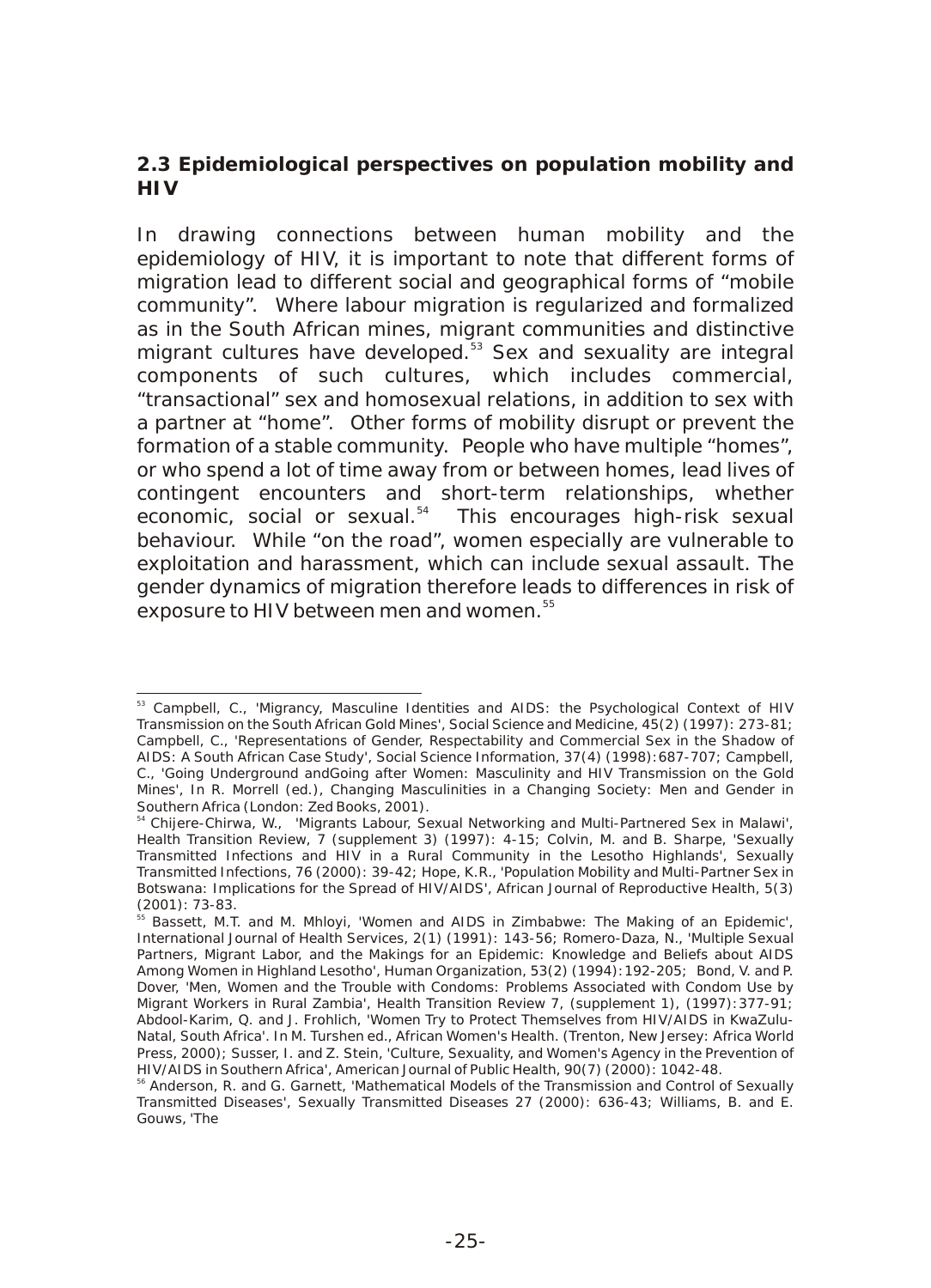Since HIV was first described more than 20 years ago, mathematical models have been widely used to further our understanding of the dynamics of the epidemic, the impact that it will have on different groups and in different places, the likely future course of the epidemic, and the impact, cost and effectiveness of various control measures.<sup>56</sup> But perhaps the most striking aspect of the worldwide HIV pandemic is the variation in infection rates among and within countries. The prevalence of HIV among women attending ante-natal clinics in the northern states of India (excluding Manipur) is between 0.1 per cent and 0.4 per cent, in the four large states in the south of India (excluding Kerala) it is between 1 per cent and 3 per cent, ten times as high. The prevalence of infection in Brazil is less than 1 per cent, in West Africa the median prevalence is 3 per cent, in East Africa it is 5 per cent and in Southern Africa it is 21 per cent. Yet, there has still not really been an explanation for this extraordinarily variable pattern of HIV prevalence. If we cannot explain the overall patterns of infection, the chances of managing the epidemic effectively are small.

As outlined in the introduction, there are a number of co-factors that enhance or reduce the likelihood of HIV infection. These include, amongst many others, the number of (concurrent) sexual partners, condom use, other STIs, gender inequality, male circumcision, and poverty. Each of these has been shown to be significant at an individual level, but none have been used to explain the overall patterns of HIV infection noted above.<sup>57</sup> The role of mobility in both spreading and sustaining the HIV epidemic has been seriously neglected.

Brian Williams<sup>58</sup> argues that based on chances of HIV transmission, HIV should spread outwards from an initial infectious source at a rate of not more than 10 km per year and it should take 100 years or so to cover South Africa. The only way in which HIV could have spread from its initial focus (presumed to be somewhere in Central or East Africa) to Cape Town in less than ten years is if people carried the infection over very large distances in a short period of time creating new foci of HIV infection in many different places. Without very substantial movement of people, the epidemic of HIV infection could not spread.

<sup>&</sup>lt;sup>57</sup> Carael, M. and Holmes, K. 'Dynamics of HIV Epidemics in Sub-Saharan Africa: Introduction' AIDS 15 Suppl 4 (2001): S1-4; Carael, M., et al., 'The Making of HIV Epidemics: What Are the Driving Forces?' *AIDS* 11 Suppl B (2001): S23-31.

<sup>&</sup>lt;sup>58</sup> Epidemiologist, World Health Organization

<sup>59</sup> Packard, *White Plague, Black Labor.*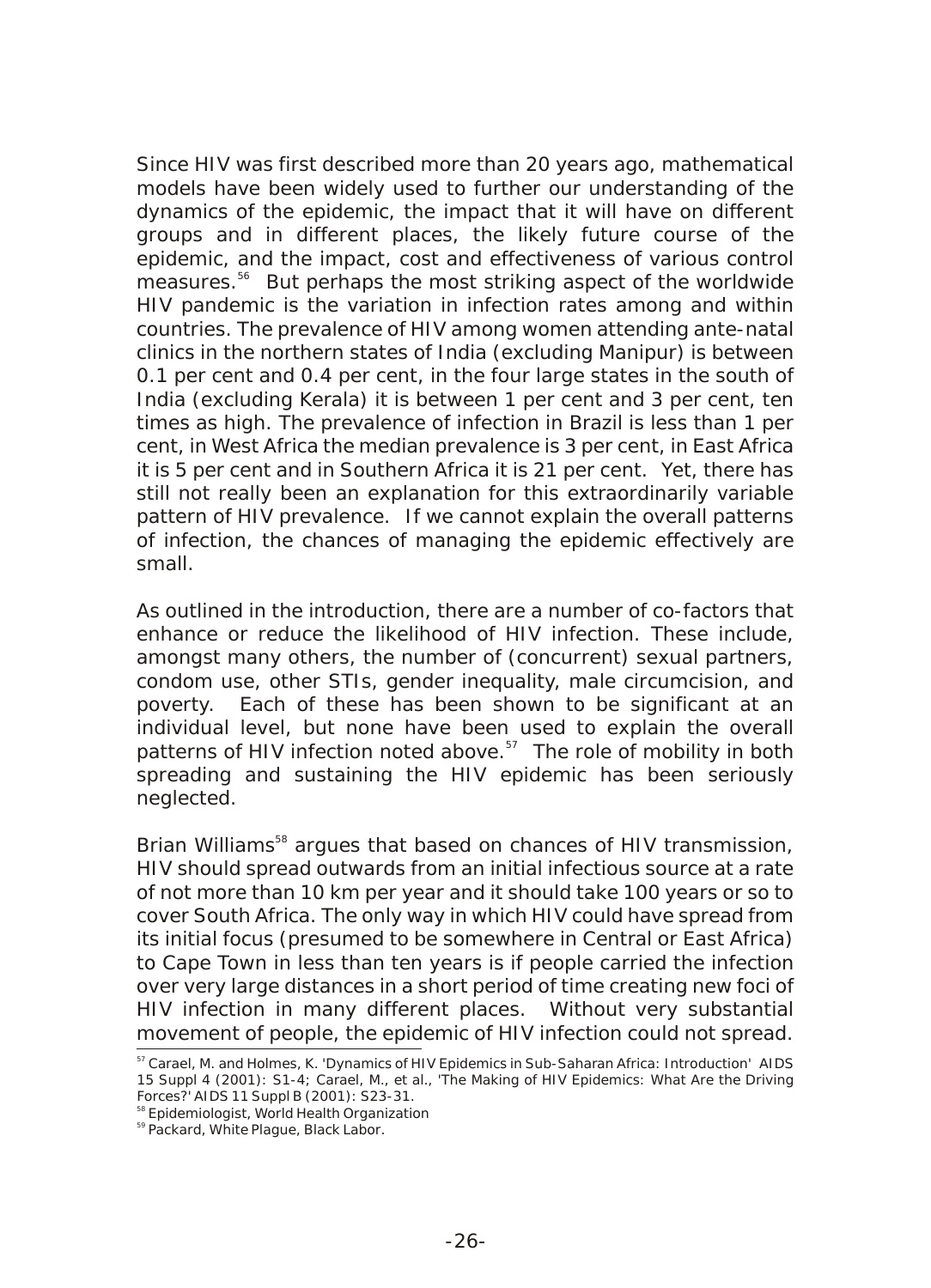Furthermore, the people that spread the infection must be sexually active and engaging in high-risk sex acts. It would seem to be inevitable that mobility, but in particular migration in which men are separated from their wives, and vice versa, is one of the most important determinants of the spread of HIV infection.

Migrant labour has almost certainly been one of the key factors driving the HIV epidemic in Southern Africa, and has also played a key role in the development of other diseases.<sup>59</sup> For example, up to onethird of the men who have worked on the gold mines in South Africa suffer from varying degrees of silicosis and this increases their risk of developing tuberculosis by about three times.<sup>60</sup> While these men are entitled to substantial compensation under the law, very little effort has been made to compensate them and few steps have been taken to reduce the levels of silica dust exposure in the mines.<sup>61</sup> In addition, the migrant labour system is a most efficient way of spreading tuberculosis throughout the region. HIV increases the risk of Tuberculosis (TB) by about five to ten times so that HIV is one of the strongest co-factors for TB.  $^{62}$ 

While mathematical models have been developed to investigate the temporal trends of both HIV and TB and statistical models have been used to explore the associations between each of these and a myriad of risk factors, only a few models have been developed to explore the dynamics of the association between HIV and TB and none have explored the dynamics of the spatial spread of TB or HIV over time in detail. The role of migration in the spread of both diseases requires much more attention.

<sup>60</sup> Trapido, A., 'Prevalence of Occupational Lung Disease in a Random Sample of Former Mineworkers', *Journal of Industrial Medicine* 34 (1`998): 305-13.

<sup>&</sup>lt;sup>61</sup> Churchyard, G., et al., Silicosis Prevalence and Exposure-Response Relations in South African Gold Miners', *Occupational and Environmental Medicine* 61 (2004): 811-6.

 $62^{\circ}$ Corbett, E., et al., 'Risk Factors for Pulmonary Mycobacterial Disease in South African Gold Miners: A Case-Control Study', American Journal of Respiratory and Critical Care Medicine, 159 (1999): 94- 9; Corbett, E., et al., 'Stable Incidence Rates of Tuberculosis (TB) Among Human Immunodeficiency Virus (HIV) Negative South African Gold Miners During a Decade of Epidemic HIV-Associated TB', *Journal of Infectious Diseases* 188 (2003): 1156-63; Crobett, E. et al., 'Human Immunodeficiency Virus and the Prevalence of Undiagnosed Tuberculosis in African Gold Miners', *American Journal of Respiratory and Critical Care Medicine* 170 (2004): 673-79.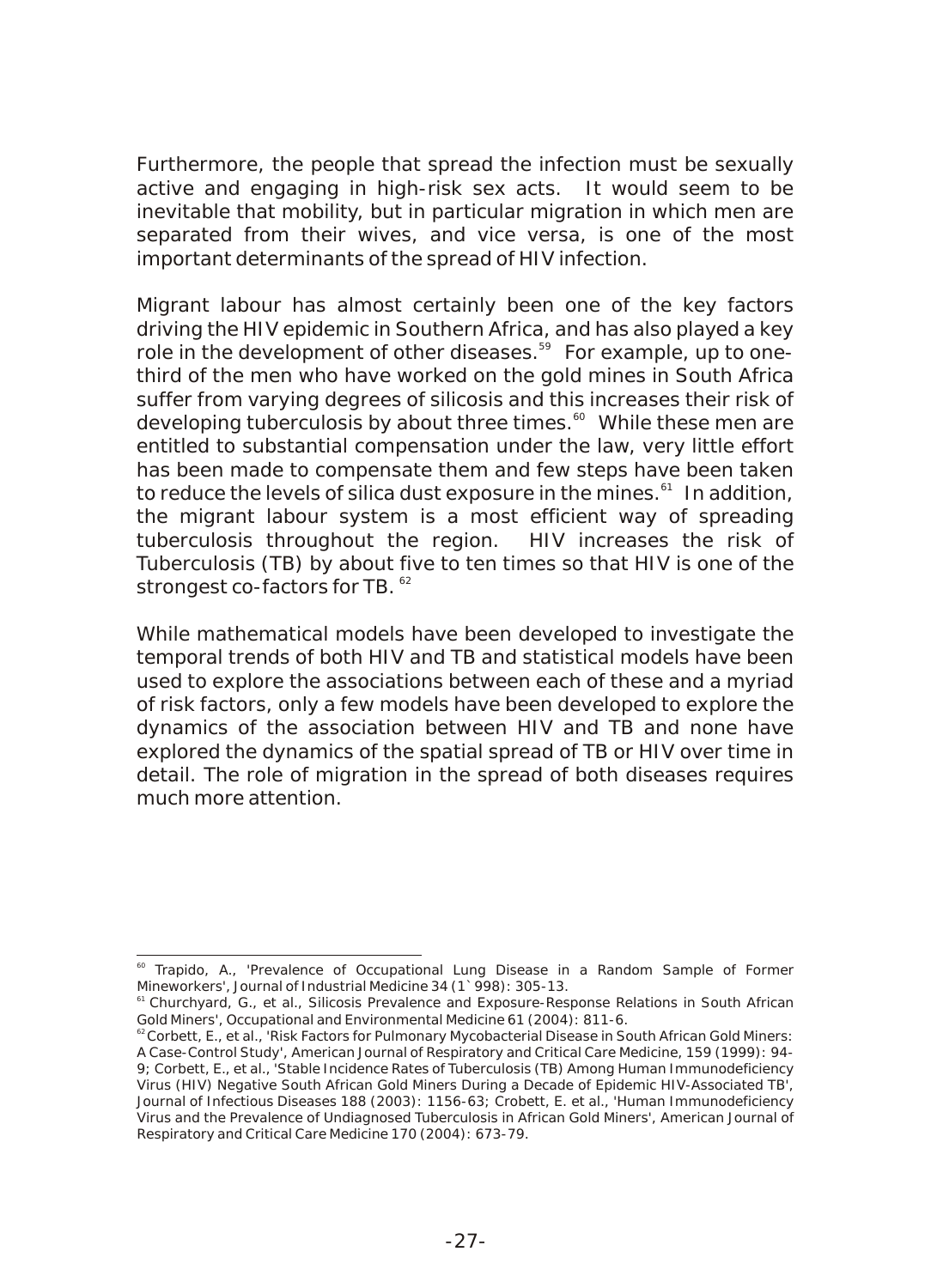**2.4 Forced Migration: Refugees and Internally Displaced Persons (IDPs)**

Armed conflicts and socio-economic stability in the Southern African region have produced streams of refugees and IDPs from and within countries like Angola, the Democratic Republic of Congo (DRC) and Zimbabwe. Many Angolans, Congolese and Zimbabweans have sought refuge and asylum in neighbouring countries in the region.

Refugees and IDPs may face several forces that make them vulnerable to HIV infection. The circumstances of their forced migration amidst violent conflict or human rights violations, including sexual violence and rape, can make refugee populations, particularly women and children, more vulnerable to HIV infection. The disintegration of infrastructure, social networks and stable relationships could also create risks of HIV infection for refugees.

Because refugees are vulnerable from a socio-economic standpoint, it has long been assumed they face a greater risk of HIV exposure than their host communities. However, recent evidence suggests that in many prolonged conflict situations refugees may not develop higher HIV infection levels. Between 2001 and 2003, the UNHCR and its partners measured HIV prevalence among pregnant women in more than 20 camps housing some 800,000 refugees in Kenya, Rwanda, Sudan and Tanzania. The results showed that refugee populations in three of the four countries had significantly lower HIV prevalence than the surrounding host communities. For example, in Kenya, 5 per cent of refugees were HIV positive, compared with an 18 per cent HIV prevalence in the surrounding host community population. In the fourth country, Sudan, the refugee camps and host community had comparable infection rates.<sup>63</sup>

Several explanations may underlie discrepancies in HIV prevalence between refugee and host-country populations. Historically, the countries of origin of most refugees in Africa have typically had lower HIV prevalence than countries hosting the refugees. Refugees often live in camps in remote rural areas with limited freedom of

<sup>&</sup>lt;sup>63</sup> Lubbers, R. 'HIV and refugees, Misconceptions and new approaches' (2003), UNHCR Press Statement.

<sup>64</sup>UNAIDS, Report on the Global AIDS Epidemic, (2004), 179-180.

<sup>&</sup>lt;sup>65</sup> Dodson, B., 'Porous Borders: Gender and Migration in Southern Africa', South African *Geographical Journal,* 82 (2000): 40-6.

 $66$ Ibid.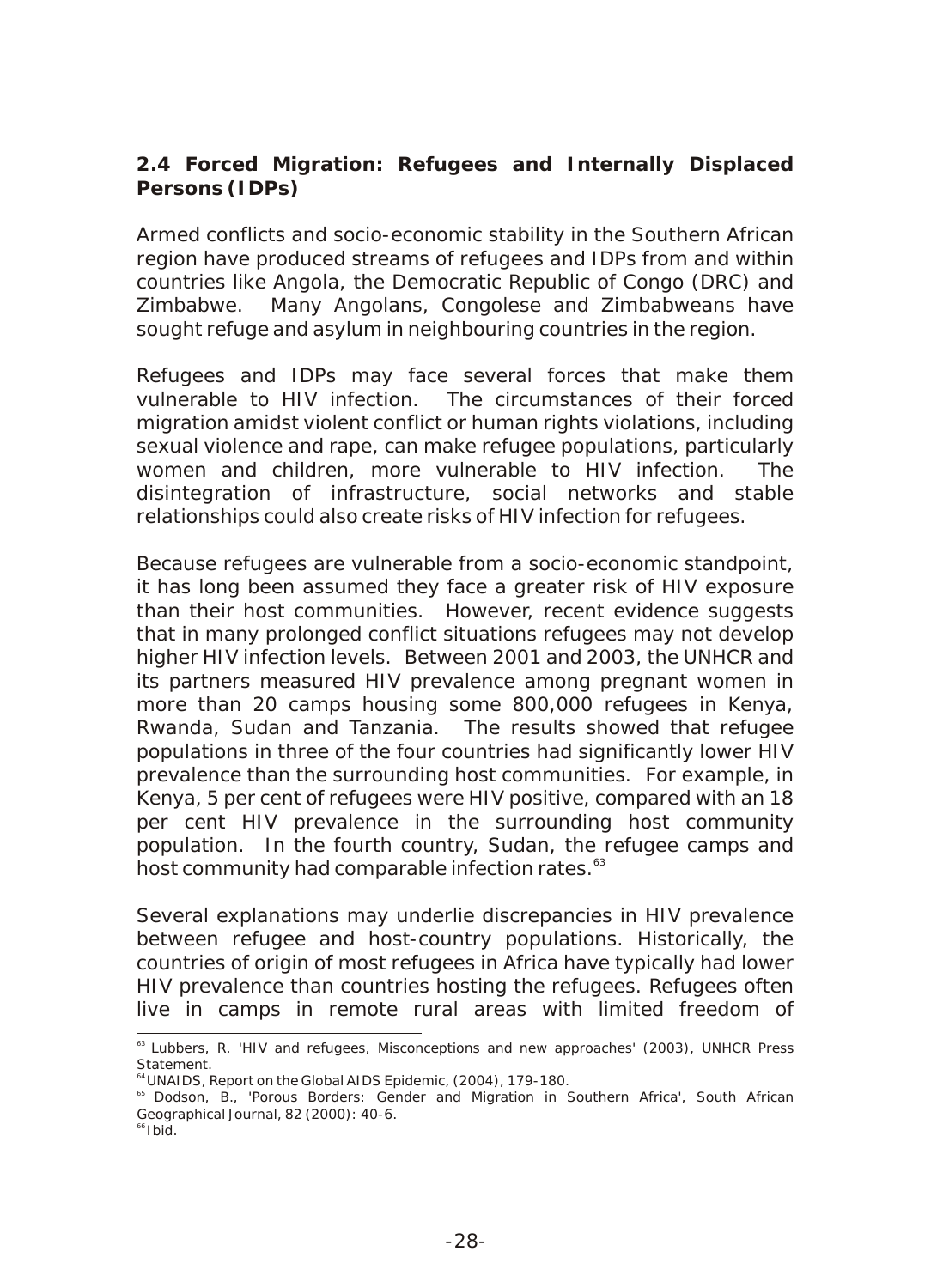movement, which may limit their exposure to the host country's population, especially in high HIV prevalence rural areas. <sup>64</sup>

#### **2.5 Female migration and HIV risk**

Mobility as a driving force in HIV transmission has traditionally been studied as a male phenomenon. Nowadays, women are increasingly participating in both voluntary and involuntary migration in Southern Africa. The increasing mobility of women as traders, labourers, sexworkers, refugees, and victims of trafficking has been referred to as the "gendering" or "feminization" of migration. A number of reasons explain the gendering of migration, $65$  which include political and economic shifts, poverty, and changing social traditions.<sup>66</sup>

Research to date has focused primarily on the prevention and transmission of disease among male migrants in Southern Africa. Based on the examination of male migrants' socio-economic contexts, sexual networks, knowledge, and sexual behaviours, this diverse population demonstrates an increased risk to HIV. $^{67}$  In order to highlight a similar risk among female migrants, one needs to break down the behaviours, circumstances, and gender-specific issues that affect women during the migration process.

Research demonstrates that men experience health risks and contribute to the spread of HIV in Southern Africa as a result of their movement. Migrant women undoubtedly experience health risks as well, both similar and different from men. Thus far, epidemiological studies have neglected to focus on migrant women. In addition to the multiple partnerships that both male and female migrants are likely to engage in, what has yet to be fully examined are the genderspecific issues that confer additional risks upon migrant women and their partners.

<sup>&</sup>lt;sup>67</sup> Williams, B., et al., 'A Model of HIV Transmission on South Africa Mines: Implications for Control', South African Journal of Epidemiology and Infection, 11(2) (1996): 51-5; Campbell, C. and B. Williams, 'Managing Disease on the Gold Mines: 'Work-Related' and 'Non-Work-Related' Diseases', *South African Journal of Public Health*, 88(6) (1998): 789-95; Williams, B. and C. Campbell, 'Creating Alliances for Disease Management in Industrial Settings: A Case Study of HIV/AIDS in Workers in South African Gold Mines', *International Journal of Occupations and Environmental Health*, 4(4) (1998):251-64; Campbell, C. and B. Williams, 'Beyond the Biomedical and Behavioural: Towards an Integrated Approach to HIV Prevention in the South African Mining Industry', Social Science and Medicine, 48 (1999):1625-39; Campbell, C. and B. Williams, 'Riding the Tiger: Contextualising HIV Prevention in South Africa', African Affairs, 100 (2001): 135-40.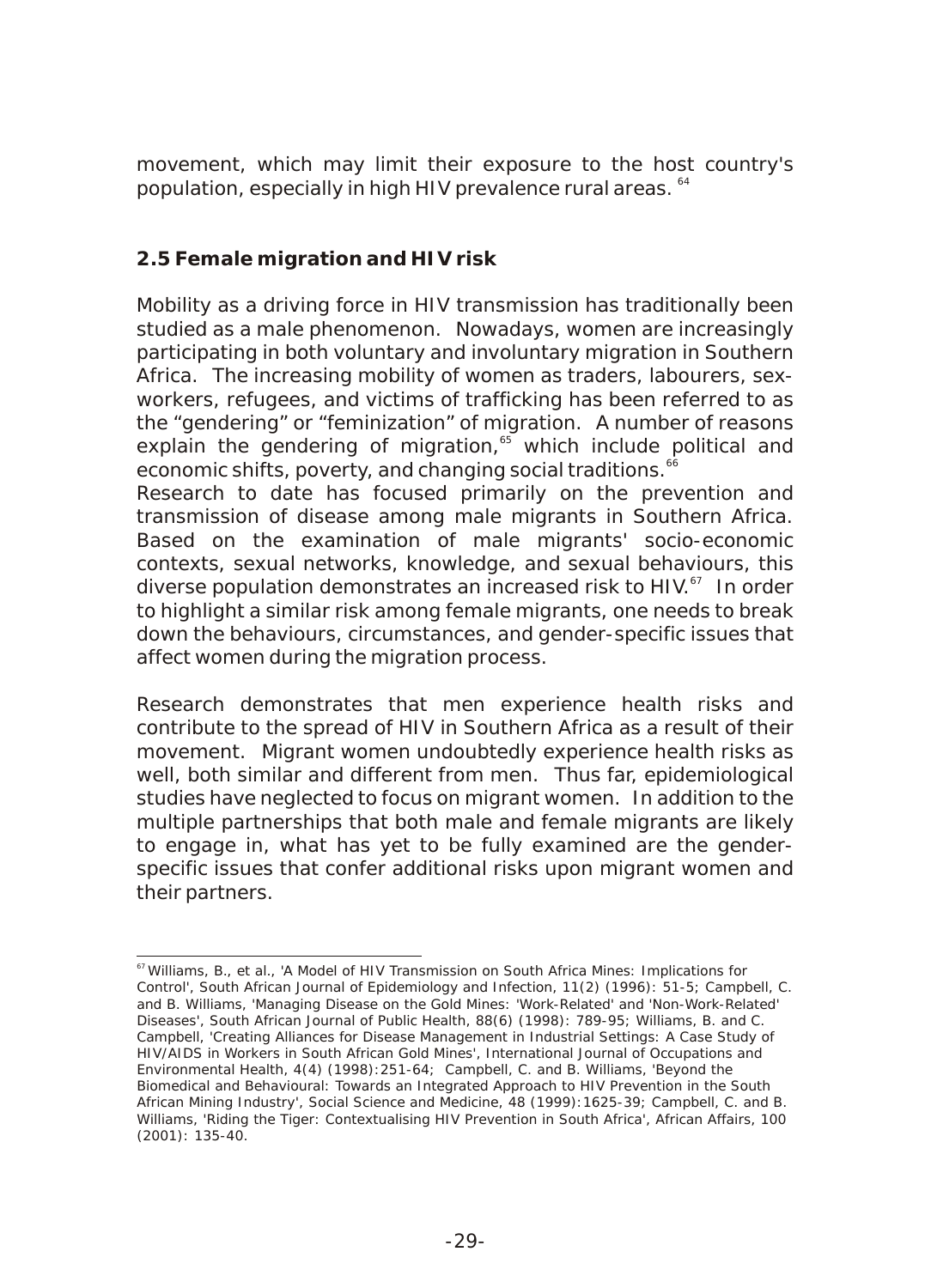One of the most important factors that must be considered is women's economic dependence on men. This often influences migrant women's line of work, their experiences during transit, working conditions, and risks for HIV and other STIs. As women can expect to be compensated for sex outside their primary relationships, they are more likely to engage in transactional sex and sex work. The socio-economic context of transactional sex or sex work leaves little room for a woman to negotiate condom use, and not using a condom often elicits more payment. These partnerships clearly increase migrant women's risks for acquiring HIV.

Economic disempowerment of women restricts them to unskilled jobs, such as sex work, agricultural labour, informal trade and domestic work. It also makes them more likely to becoming victims of trafficking into the sex industry. These jobs subject women to poor working conditions, including abuse or harassment. Some evidence suggests that migrant women who work as traders or agricultural labourers supplement their incomes with transactional sex.<sup>68</sup> It is important to note that migrant women who engage in transactional sex to supplement their incomes, do not necessarily identify themselves as sex workers.<sup>69</sup>

A study conducted in Carletonville, South Africa, of self-identified, migrant and non-migrant women who did not consider themselves sex workers found that migrant women are older, more likely to be married, to have had sexual contact with someone other than their regular partner in the last year, and are less likely to use condoms

<sup>&</sup>lt;sup>68</sup> Care International and IOM, 'Mobility and HIV/AIDS in Southern Africa: A Field Study in South Africa, Zimbabwe and Mozambique', (2003); IOM/JICA, 'HIV/AIDS Vulnerability among Migrant Farm Workers on the South African-Mozambican Border' (2004).

<sup>&</sup>lt;sup>69</sup> Preston-Whyte, E., 'Survival Sex or the Culture of Sex Work in South Africa', AIDS Bulletin, 5(1) (1996).

 $\frac{70}{10}$  Campbell, C., 'Letting the Die': Why HIV/AIDS Intervention Programmes Fail (Oxford: James Currey, 2003).

 $<sup>71</sup>$  Jewkes R. and N. Abrahams, 'The Epidemiology of Rape and Sexual Coercion in South Africa: An</sup> Overview', *Social Science and Medicine*, 55(2002): 1231-44.

 $72$  Campbell, C., Y. et al., 'Gender as an Obstacle to Condom Use: Implications for HIV Prevention Amongst Commercial Sex Workers in a Mining Community', Agenda, 39 (1998):50-57; Morar, N.S. and S.S. Abdool-Karim, 'Vaginal Insertion and Douching Practices Among Sex Workers at Truck Stops in KwaZulu-Natal', Southern African Medical Journal, 88(4) (1998): 470; Campbell, C., 'Selling Sex in the Time of AIDS: the Psychosocial Context of Condom Use by Sex Workers on a South African Mine', Social Science and Medicine, 50(4) (2000): 479-94; Outwater, A., et al., 'Patterns of Partnership and Condom Use in Two Communities of Female Sex Workers in Tanzania', *J Assoc Nurses AIDS Care* 11(4) (2000): 46-54; Marselle, E., et al., 'Cost-Effectiveness of the Female Condom in Preventing HIV and STDs in Commercial Sex Workers in Rural South Africa', *Social Science and Medicine*, 52(1) (2001):135-48.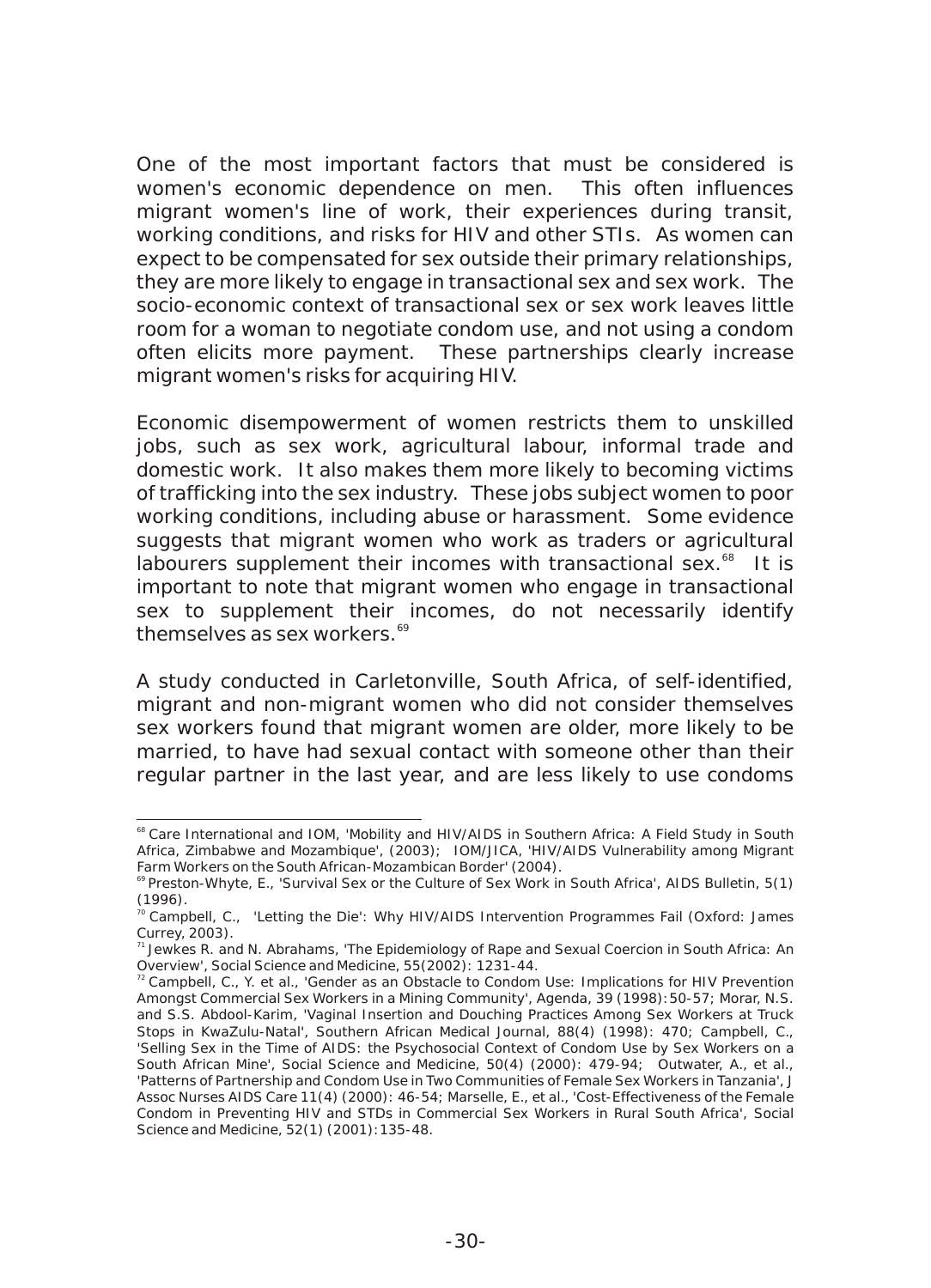than non-migrant women. $\frac{70}{10}$  Moreover, migrant women were more likely to have two or more lifetime partners, which in and of itself increases their risk of HIV infection. Migration was also found to be an independent risk factor for HIV, with female migrants 1.6 times more likely to be infected with HIV than non-migrants.

Migrant women are vulnerable to sexual harassment, coercion, and violence. $71$  Informal traders, for example, have been exposed to sexual harassment and rape by officials when crossing borders, and by truckers or taxi drivers while travelling to and from markets and other sales sites. In fact, migrant women regularly use sex as a tool to obtain food, transport, or leniency. Suffice to say, condom use is rare within these sexual encounters.  $72$ 

It would be inappropriate to apply male-focused theories on females since their social contexts are so different. Therefore, both ethnographic and epidemiological studies are necessary to determine women's migratory cycles, motivations for movement, and experiences as migrants.

In addition to research that fully examines the factors that propel women into migration, more studies should be done on migrant women's sexual networks and their dependence on sex to survive. Finally, it is imperative to explore inequalities at the structural level, including lack of economic opportunity, political and legal inequities, and injustices suffered by women. Research that examines structural, social, and community issues is vital to addressing the health of women and migrants in general.

#### **2.6 AIDS-induced Migration**

HIV and AIDS is increasingly becoming a factor influencing migration and mobility in Africa. Some factors that induce movement include the following:

• People with AIDS commonly return to live with family members to obtain care. This might entail moving from an urban area back to a rural area or from one country to another (e.g. from South Africa

<sup>&</sup>lt;sup>73</sup> Young L. and N. Ansell, 'Fluid Households, Complex Families: The Impacts of Children's Migration as a Response to HIV/AIDS in Southern Africa', *Professional Geographer*, 55(4) (2003): 464-79.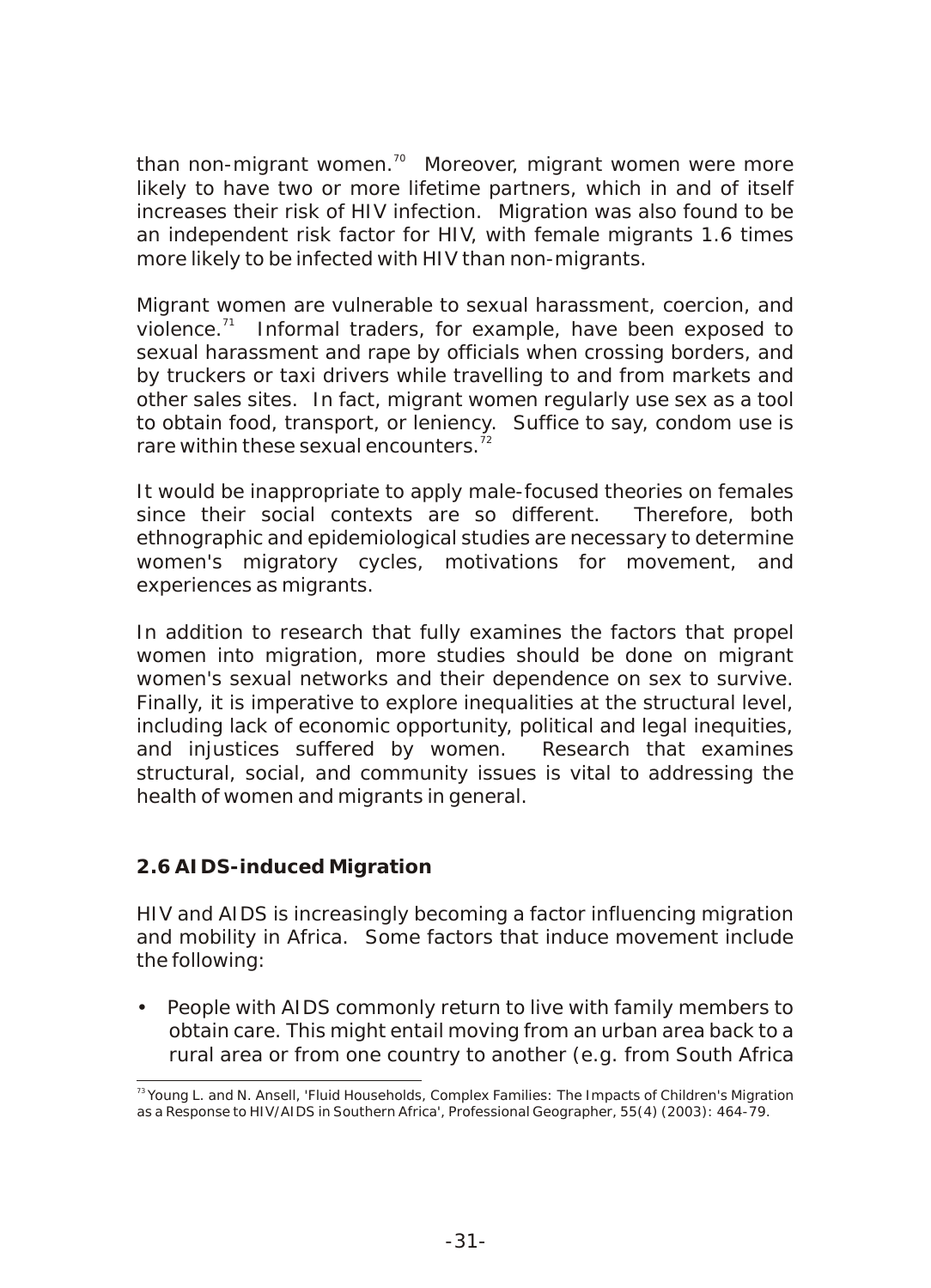to Lesotho). Others migrate in order to provide care to family members living elsewhere;<sup>73</sup>

- Loss of a household's income though mortality and morbidity of the breadwinner(s) encourages migration by other household members to seek income-earning opportunities;
- People diagnosed with HIV or displaying physical evidence of disease may migrate to avoid stigmatization by their community;
- People with AIDS-related opportunistic infections may migrate to obtain treatment (including ART) and quality healthcare elsewhere, if it is not available in their own communities. This could involve cross-border movements to a country perceived to have better health care facilities;
- AIDS related mortality disproportionately affects the most economically productive strata of Southern African societies. As a result, skills gaps and shortages could lead to "poaching" and migration of skilled workers in other African countries (this trend is generally referred to as the brain drain);
- Children that are orphaned by AIDS may migrate to live with relatives or to seek their own income-earning opportunities; and
- Widows or widowers may migrate upon the death of their partner. The tradition of "wife inheritance" in some African societies means that a widow becomes the wife of her late husband's brother, which may require relocation. Other women or men choose to move after the death of a spouse, perhaps to join biological family elsewhere. The death of a husband can lead to wife losing access to land and thus livelihood, forcing her to move elsewhere to seek a living.

HIV and AIDS may also impede certain forms of migration. For example, the fact that many parents are dying today means that there will be no grandparents for the next generation of children, and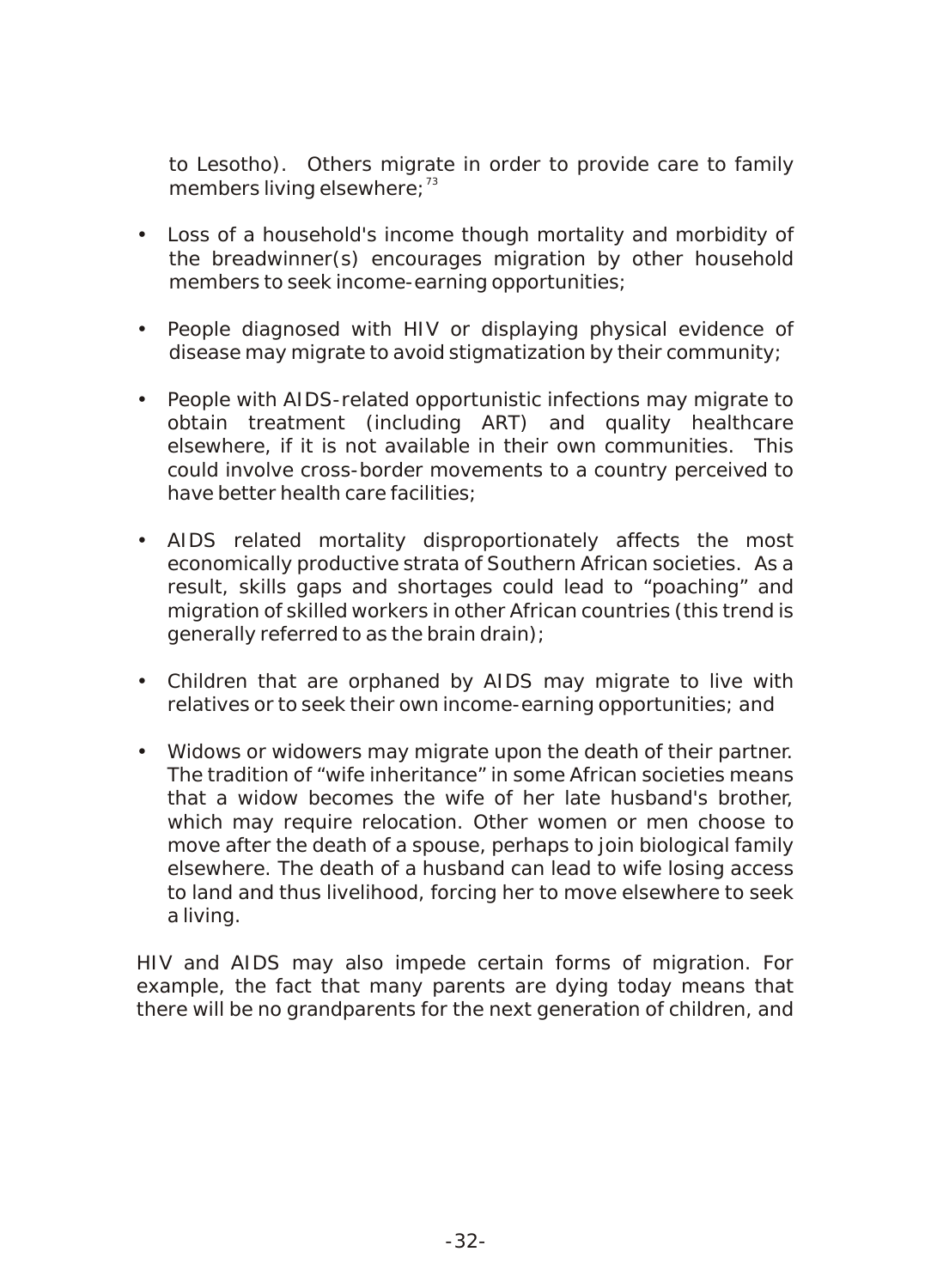grandparents have traditionally been important in caring for children while parents migrated in search of employment.

The migration of people living with HIV and AIDS (PLWHAs) and their family members may have considerable policy implications, which makes research in this area urgent. Whether or not people migrate specifically to access healthcare, migration of PLWHAs has implications in relation to health service provision. The migration of children infected and affected by HIV and AIDS needs to be considered in relation to the provisions of education (e.g. education systems need to be more amenable to children transferring schools) and healthcare facilities. If AIDS is generating significant patterns of migration of, for instance, sick people to rural communities, this could have severe implications to the coping mechanisms of households and community structures.

<sup>&</sup>lt;sup>74</sup> International Organization for Migration, Mobile Populations and HIV/AIDS in the *Southern African Region* (Geneva: IOM, 2003).

<sup>&</sup>lt;sup>75</sup> Crush, J. et al., *South Africa's Labor Empire*: A History of Black Migrancy to the Gold Mines (Boulder: Westview, 1992).

<sup>&</sup>lt;sup>6</sup>Crush, J. et al., 'Spaces of Vulnerability' .

<sup>77</sup>Jochelson, K., et al., 'HIV and Migrant Labour in South Africa', *International Journal of Health Services*, 21(1) (1991):157-73; Macheke, C. and C. Campbell, 'Perceptions of HIV/AIDS on a Johannesburg Gold Mine', *South African Journal of Psychology*, 28(3) (1998):146-53.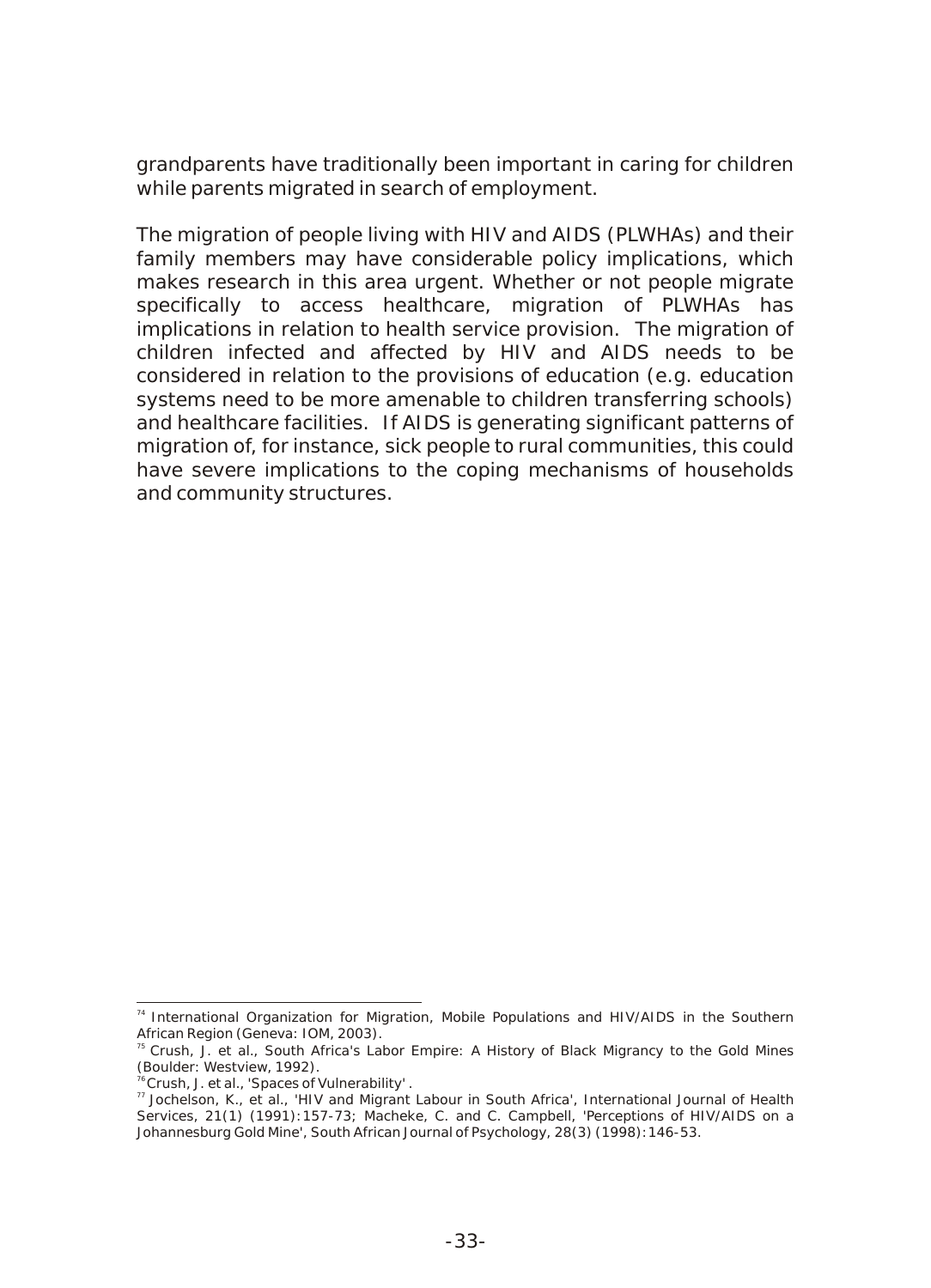**SECTION 3: POPULATION MOBILITY AND RISK: A SECTORAL OVERVIEW**

Many of the factors that increase migrants' vulnerability to HIV are cross-sectoral: dislocated social support structures, limited legal rights, poor access to health care services, sexual coercion, exploitation, violence, and complex sexual networks that connect disparate communities. $14$  However, there are also sector-specific risks and vulnerabilities that need to be investigated.

#### **3.1 Mine Workers**

Much of the published research on migrant labour in Southern Africa has focused on the South African gold mines, which have drawn large numbers of workers from all over the sub-continent.<sup> $75$ </sup> Because most of these migrant men live almost exclusively in single-sex hostels, without their wives or families, they are seen as being at high risk of contracting STIs, including HIV.<sup>76</sup> Foreign workers on the mines (from e.g. Lesotho and Mozambique) generally return home less frequently than their South African counterparts, and their partners are less likely to be able to visit them on the mines. The prevalence of commercial sex and alcohol-related business supported by miners create conditions that render other groups in the surrounding communities more susceptible to infection as well. $77$ 

<sup>&</sup>lt;sup>78</sup> Williams. B., et al., 'A Model of HIV Transmission on South Africa Mines: Implications for Control', *South African Journal of Epidemiology and Infection*, 11(2) (1996):51-5; Campbell, C. and B. Williams, 'Managing Disease on the Gold Mines: 'Work-Related' and 'Non-Work-Related' Diseases', South African Journal of Public Health, 88(6) (1998): 789-95; Williams, B., et al., 'The Carletonville-Mothusimpilo Project: Limiting Transmission of HIV through Community-Based Interventions', South African Journal of Science, 96(6) (2000):351-9; Campbell, C., 'Selling Sex in the Time of AIDS: the Psychosocial Context of Condom Use by Sex Workers on a South African Mine', *Social Science and Medicine*, 50(4) (2000): 479-94; Williams, B., et al., The Natural History of AIDS in South Africa: A Biomedical and Social Survey in Carletonville (Johannesburg: CSIR, 2000).

 $79$  Steen, R., et al., 'Evidence of Declining STD Prevalence in a South African Mining Community Following a Core-Group Intervention', *Sexually Transmitted Diseases*, 27(1): 1-8.

<sup>&</sup>lt;sup>80</sup> Romero-Daza, N. and D. Himmelgreen, 'More than Money for your Labor: Migration and the Political Economy of AIDS in Lesotho', in M. Singer (ed.), The Political Economy of AIDS (Amityville, New York: Baywood Publishers, 1998).

<sup>&</sup>lt;sup>31</sup> Crush J., et al., Borderline Farming: *Migrants in South African Commercial Agriculture* (SAMP, Migration Policy Series No. 16, 1999).

<sup>&</sup>lt;sup>82</sup> IOM, *HIV/AIDS Vulnerability among Migrant Farm Workers on the South African-Mozambican Border* (Pretoria: IOM, JICA 2004).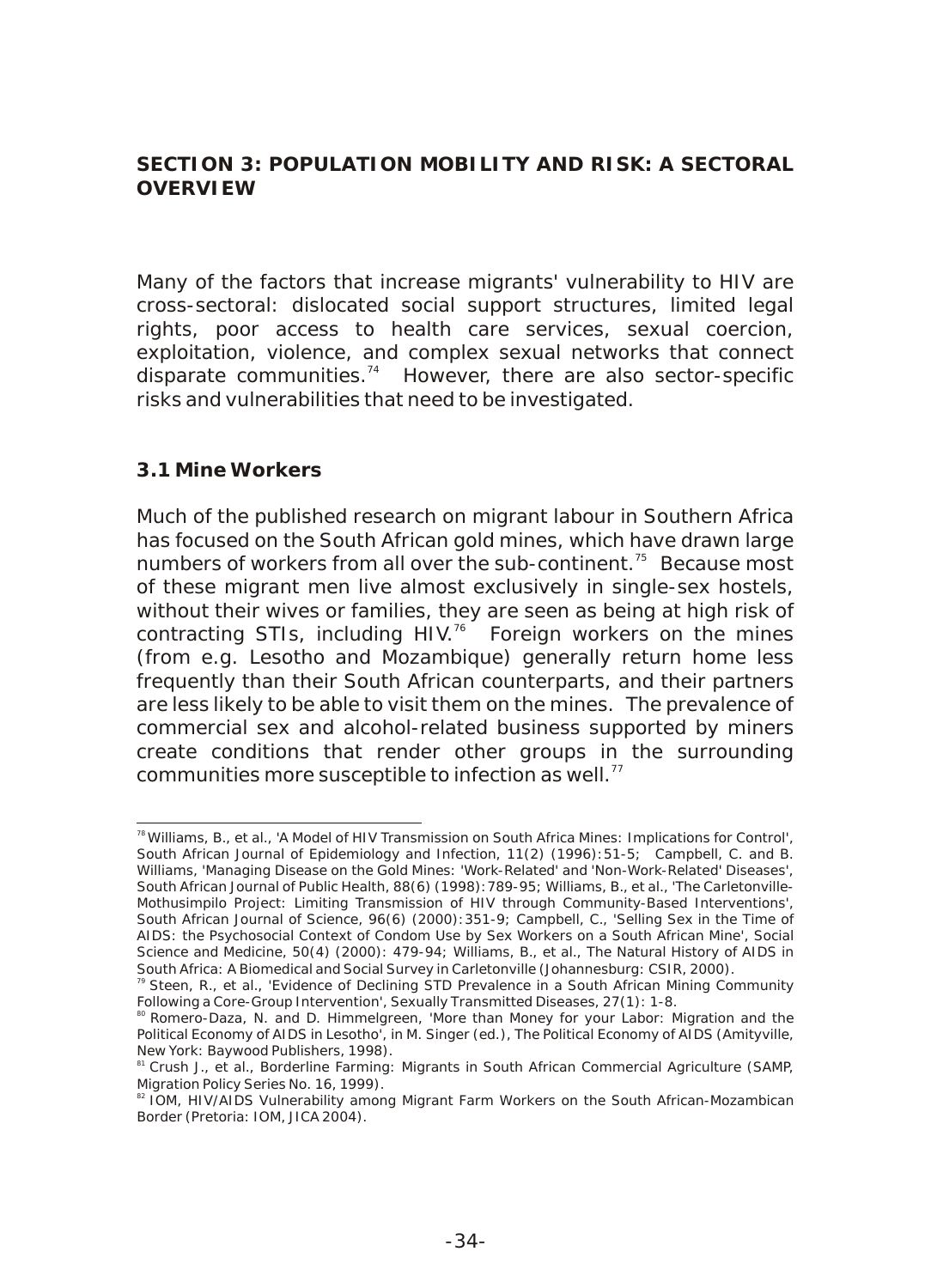Despite changes to the volume and geography of migration, important aspects of mine migration have persisted: over 90 per cent of the industry's black employees are migrants. More than 90 per cent of mine workers live in single-sex hostels, with easy access to commercial sex workers. Some mining companies have begun to develop family-friendly housing, but this has not yet been implemented on a wider scale.

Studies on temporary and permanent residents in the mining town of Carletonville, South Africa, the largest gold mining complex in the world, reveal the conditions that render miners and the communities around them susceptible to HIV infection.<sup>78</sup> The high prevalence of HIV among men and women in the surrounding community demonstrates the high risk faced by all members of a mining community, not just the miners themselves.<sup>79</sup>

As the majority of miners are migrants from distant rural areas, they will leave the mines and return to their rural homes when they become too sick to continue working or the mines will repatriate the seriously ill men.<sup>80</sup> Unfortunately, there is no data on the levels of infection among miners who have been retrenched or repatriated.

#### **3.2 Commercial Farm Workers**

Commercial farms in Southern Africa employ significant number of migrant workers, including from other Southern African countries. A large percentage of the former commercial farm labour force in Zimbabwe came from Zambia, Mozambique, and Malawi. South African commercial farms, particularly in Mpumalanga, Limpopo and Free State provinces, employ significant numbers of migrant workers from other Southern African countries, mainly from Mozambique, Zimbabwe and Lesotho. 81

In 2004 IOM conducted a survey on HIV vulnerability among migrant farm workers in two farming districts in the Mpumalanga and Limpopo Provinces. $^{82}$  The study identified three different categories of migrants: permanent, seasonal and temporary workers. Within these broad categories there are farm workers that live and work on the farm and have security of tenure; those that live on the farm but do not have security of tenure and commute home on a monthly

<sup>83</sup> Siziya, S., et al., 'Risk Awareness of HIV/AIDS Among Commercial Farm Workers in Zimbabwe', *Central African Journal of Medicine*, 45 (12) (1999): 316-20.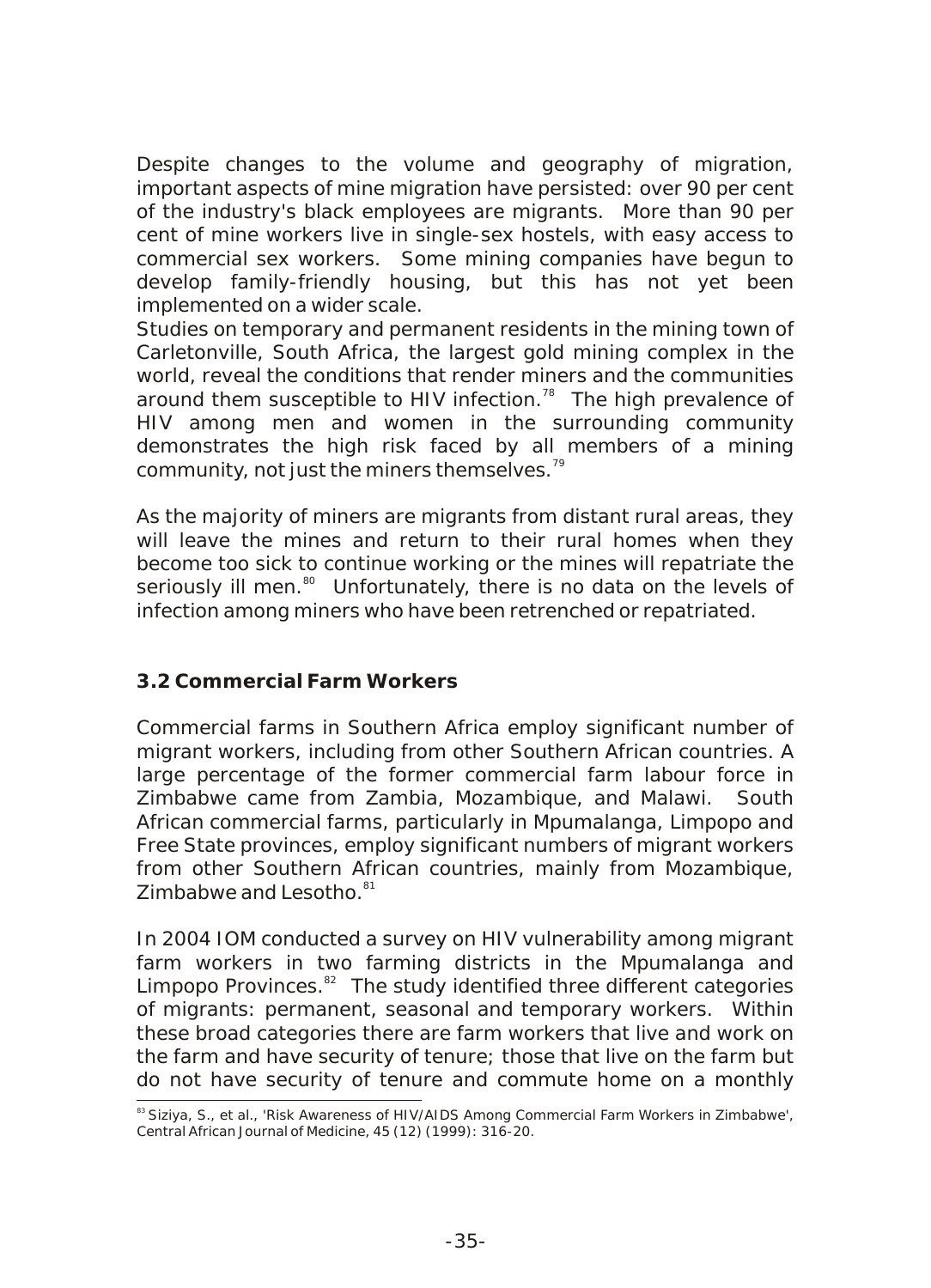basis; the daily commuter, that travels between the farms and close by villages; and the foreign cross border migrant workers who retain a close connection with their home country. A picture of the workers' vulnerability to HIV emerges when one considers the combined impact of negative social, economic and labour conditions, which exist on the farms. Workers are confronted with difficult basic conditions: not only poor pay together with often exploitative working conditions, but also overcrowded accommodations, poor sanitation, long absences away from home, boredom, limited recreational opportunities, and a meager hand-to-mouth existence with little hope for the future. Within this context, HIV is seen as a distant threat.

The study also revealed a lack of access to information, high levels of misconceptions about HIV and AIDS and high levels of reported risky sexual behaviour. A significant number of workers reported having two or more concurrent sexual partners, and there were indications that during the harvesting season, transactional sex increases dramatically at the farm compounds. In addition, the study showed that, next to poor knowledge and misconceptions about the disease, there is widespread belief among workers that there is a cure for HIV and AIDS.

Lastly, the study showed that female workers were especially vulnerable to HIV infection. A large proportion of female farm workers reported poor knowledge and attitudes on HIV and AIDS and they reported much higher levels of unsafe sexual practices than male workers.

Foreign migrants were also found to be particularly vulnerable to HIV infection. Because of their insecure legal status, high mobility and

<sup>84</sup> Sechaba Consultants, 'How Can You Tell the Sun Not to Shine'?

<sup>&</sup>lt;sup>85</sup> Wilson, D., et al., 'Ethnographic and Quantitative Research to Design a Community Intervention Among Long-Distance Truck Drivers in Zimbabwe', In Focusing Interventions Among Vulnerable Groups for HIV Infection: Experiences from Eastern and Southern Africa (Nairobi: NARESA, 1994); Ramjee, G. and E. Gouws, 'Targeting HIV-Prevention Efforts on Truck Drivers and Sex Workers: Implications for a Decline in the Spread of HIV in Southern Africa', Policy Brief No.3, Pretoria: Medical Research Council, 2000; Wilson, D., 'Prevention of HIV Infection through Peer Education and Condom Promotion Among Truck Drivers and their Sexual Partners in Tanzania, 1990-93', AIDS Care, 12 (2000):27-40.

<sup>&</sup>lt;sup>86</sup> Laukamn-Josten, U., et al., 'Preventing HIV Infection through Peer Education and Condom Promotion among Truck Drivers and their Sexual Partners in Tanzania, 1990-1993', *AIDS Care*, 12 (1) (2000):27-40.

<sup>&</sup>lt;sup>87</sup> Marcus, T., AIDS: *Interpreting the Risks- a Case Study of Long Distance Truck Drivers* (Pietermaritzburg: University of Natal, 1996).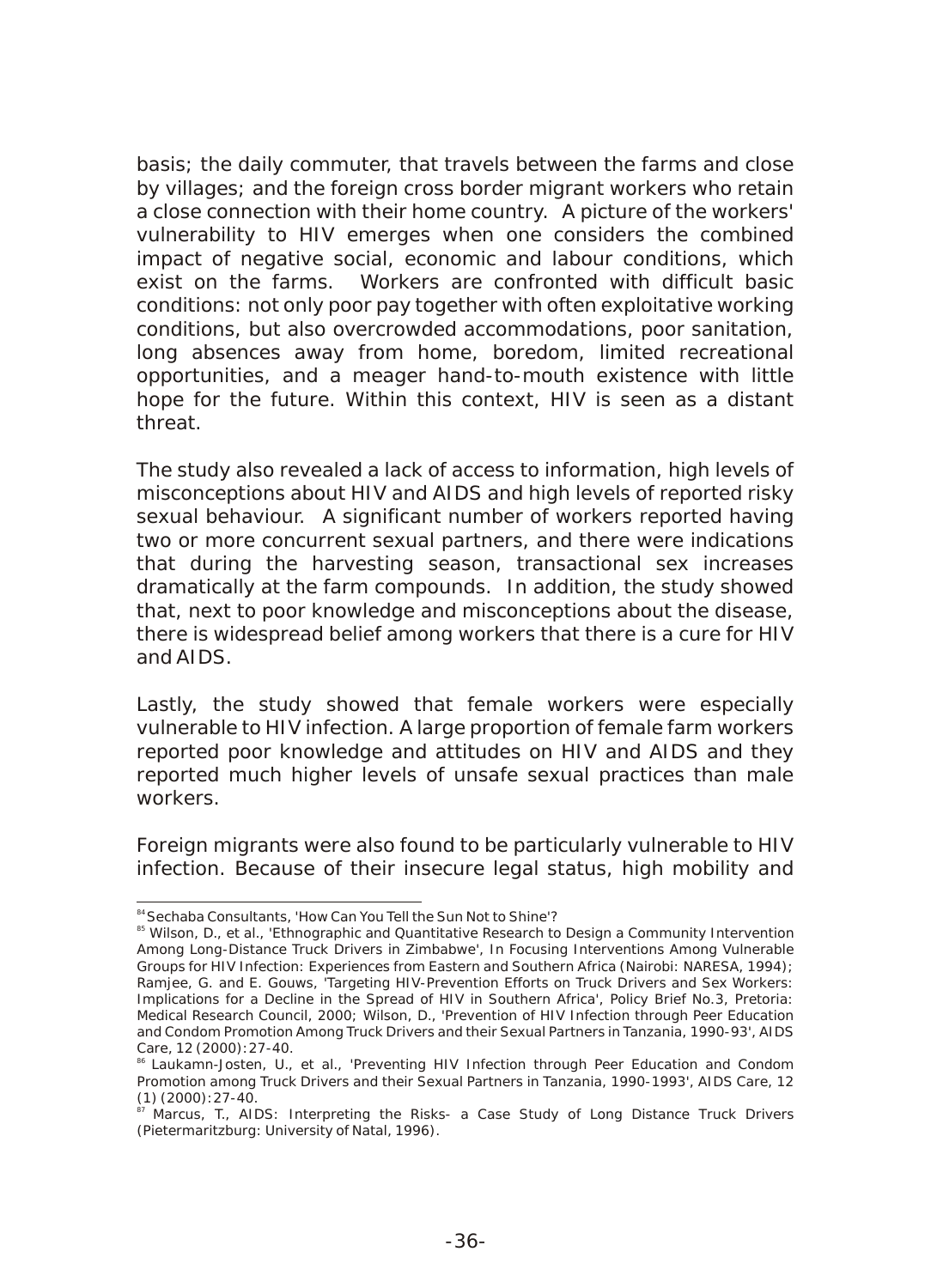short stays on farms, they are rarely able to access health services or be reached by the infrequent HIV/AIDS information campaigns targeted at farm workers.

Other than the studies described above, there is little substantive information on HIV vulnerability of farm workers on commercial farms in Southern Africa.<sup>83</sup> There is not much data available about the number of migrant farm labourers, their movements, employment patterns, recruiting strategies, working conditions, and health profiles. Further research is needed to design effective policies addressing issues of migrant farm workers and their risks of HIV infection.

#### **3.3 Transport Workers**

The road freight industry within Southern Africa has grown exponentially in the last decade and has played a significant role in the spread of HIV in Southern Africa. In Mozambique, for example, provinces with major transportation arteries have higher HIV prevalence rates than those that do not. Several studies have tracked the spread of HIV along major trucking routes, highlighting the role of truck drivers in introducing HIV into new areas. In Mozambique, a study in Tete and Maputo provinces studied 8,000 truck drivers and found that two-thirds of the drivers spent between eight and 30 days per month away from home with the vast majority sleeping in their trucks. $84$ 

<sup>88</sup> Mwizaruba, B.K., et al., 'HIV/AIDS Education and Condom Promotion for Truck Drivers, their Assistants and Sex Partners in Tanzania', In *Focusing Interventions Among Vulnerable Groups for HIV Infection: Experiences from Eastern and Southern Africa* (Nairobi: NARESA, 1994); Mukodzani, L., et al., 'All Roads Lead to Harare: The Response of the Zimbabwe Transport Industry to HIV/AIDS', In I.O. Orubuloye, J.C. Caldwell and J.P.M. Ntozi (eds.), The Continuing HIV/AIDS Epidemic in Africa: Responses and Coping Strategies (Canberra: Australian National University, 1999); Mupembo, K., 'The Zimbabwe HIV Prevention Program for Truck Drivers and Commercial Sex Workers: A Behaviour Change Intervention', In J.C. Caldwell, P. Caldwell, J. Anarfi et al., (eds.), Resistances to Behavioural Change to Reduce HIV/AIDS Infection in Predominantly Heterosexual Epidemics in Third World Countries (Canberra: Australian National University, 1999).

<sup>89</sup> Ramjee, G., et al., 'Sexually Transmitted Infections Among Sex-Workers in KwaZulu-Natal, South Africa', *Sexually Transmitted Diseases*, 25 (1998): 346-9; Ramjee, G. and E. Gouws, 'Targeting HIV-Prevention Efforts on Truck Drivers and Sex Workers: Implications for a Decline in the Spread of HIV in Southern Africa', Policy Brief No.3, Pretoria: Medical Research Council, 2000; Ramjee, G. and E. Gouws, 'Prevalence of HIV Among Truck Drivers Visiting Sex Workers in KwaZulu-Natal, South Africa', Sexually Transmitted Diseases, 29(1) (2002):44-9.

<sup>&</sup>lt;sup>90</sup> Basic construction skills are relatively easy to learn and are generally acquired on the job. This affords an entry point to the formal economy for many young unskilled workers.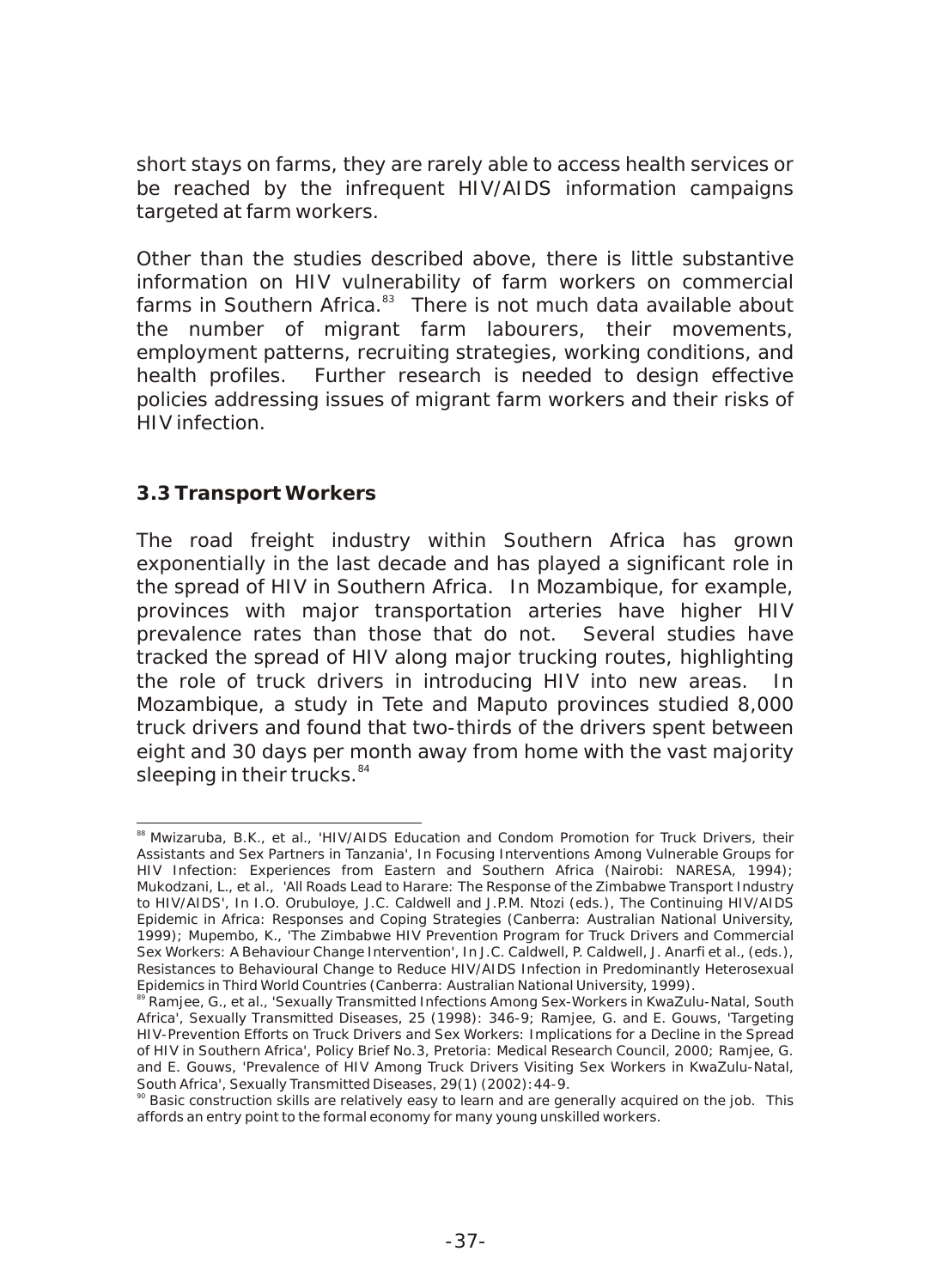More important than the movement itself is the opportunity to find sexual partners along major transportation corridors. Sexual networks of truck drivers often include wives, girlfriends, sex workers, adolescent girls, assistants, and casual acquaintances.<sup>85</sup> Truck drivers frequently have partners at stops along their route which provide a social network for them, and which they help to support financially.<sup>86</sup>,<sup>87</sup> The wives that are left behind by the truck drivers may also have sex with other partners in their husbands' absence. In this way, the transport sector binds together many disparate communities, rural homes of truck drivers, stopover towns along major routes, and cross border communities. HIV programmes in the transport sector must therefore address the broad structures that put people at risk in each of these communities.<sup>88</sup>

Ramjee et al studied sex workers and their truck driver customers along a South African trucking route and found that about 56 per cent of both the truck drivers and sex workers were infected with HIV.<sup>89</sup> Some 66 per cent of the truck drivers reported having an STI in the past six months. As with the miners in Carletonville, HIV prevalence among male truck drivers did not decrease with age as it does generally among South African men. This can probably be explained by the fact that truck drivers who are visiting sex workers, like miners discussed above, continue to be exposed to the same risk factors even as they get older. Truck drivers in this study did not report consistent use of condoms: 29 per cent had never used condoms, while 47 per cent always used condoms with sex workers, and only 13 per cent used condoms with steady girlfriends or wives.

#### **3.4 Construction Workers**

Construction is one of the sectors in Southern Africa that employs a significant numbers of migrants, both cross-border and internal. The construction industry is labour intensive, with a large number of semi-skilled and unskilled, young, and transient workers.<sup>90</sup> The industry usually employs people between the ages of 18 to 35 years, and the majority of the semi-skilled and unskilled workers are single and male.

Most construction projects are "one-off" projects, which wind up once the work is completed and then the labour is moved to a new project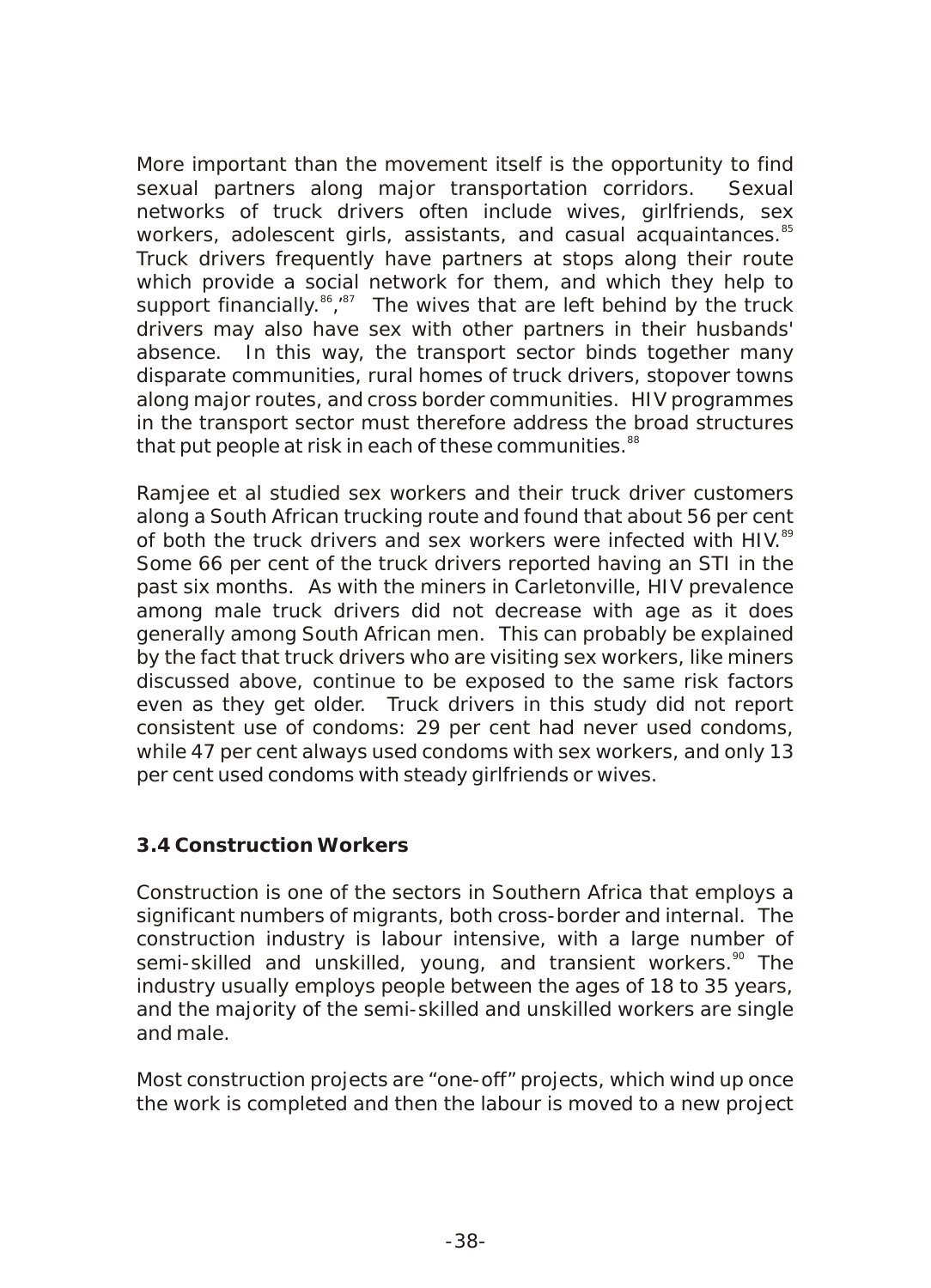site or laid off. Hence, there is an inherent migratory nature to construction, which means that the movement of labour, in terms of time and space, is relatively high compared to other industries. It creates a process of "circular migration" whereby migrant workers return home once their job is completed, returning to job-sites only when new work is available.

Construction workers face many of the same structures and circumstances that place migrants in other sectors at increased risk of HIV infection. The nature of construction work, and the "on-style" lifestyle exacerbates the HIV vulnerabilities of construction workers. Construction workers lead a nomadic "on-site" lifestyle in remote areas living away from families and support systems in temporary accommodations with few recreational facilities for long stretches of time. Thus, the workers are separated from traditional norms, culture and support systems that regulate behaviour in stable communities, which make them more likely to engage in high-risk sexual behaviour. Further, construction workers face difficult and dangerous working conditions, with risk of physical injury, and thus are likely to regard HIV infection as a distant risk, as they are preoccupied by immediate challenges of physical survival and financial need.

In addition, construction development sites are often located in remote, under-developed areas, surrounded by impoverished local communities. In such environments, local community dwellers are keen to interact with construction workers who have disposable income and are in a position to purchase sex. Further, isolated working and living environments often create a sense of anonymity among workers, that allows for more sexual freedom.

Lastly, in general, there is a lack of healthcare facilities and services available in the remote areas where construction sites are often located. Even in areas where healthcare facilities exist, workers may

<sup>91</sup> World Bank. 1994. Considering HIV/AIDS in Development Assistance: A Toolkit. Chapter 3: A Sectoral Checklist, (a) infrastructure (transport). http://www.worldbank.org/aidsecon/toolkit/infra.htm

<sup>&</sup>lt;sup>2</sup> Colvin M., et al., 'Health and Safety in the Lesotho Highlands Dam and Tunnel Construction Programme', *International Journal of Occupational and Environmental Health*, 4(4) (1998): 231-5.

<sup>&</sup>lt;sup>93</sup> Deputy Minister of Public Works Rev KM Zondi, 20 March 2003, speech at the launch of the HIV/AIDS Awareness campaign in Gugulethu, South Africa.

See www.publicworks.gov.za/speeches/depmin/2003/20march2003.htm.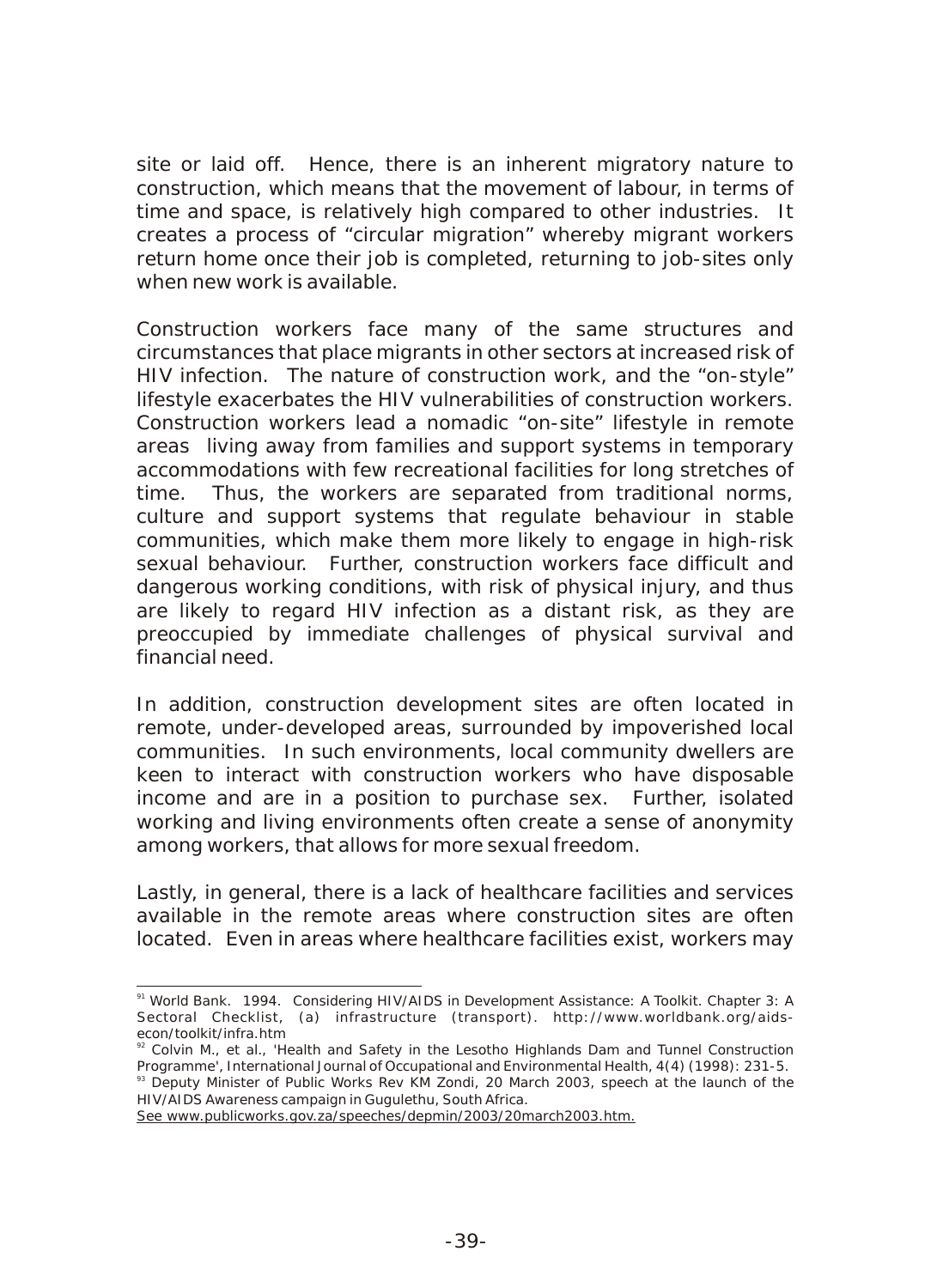be reluctant to seek these services for fear of dismissal, or - in the case of foreign undocumented migrants - harassment or deportation.

Although there have not been many studies specifically looking at HIV in the construction sector, elevated HIV prevalence rates have been reported among construction workers. In Malawi, road construction has been linked to the spread of HIV,<sup>91</sup> while in Lesotho, the Highland Water Project (Katse Dam) has led to an increase in STIs in the remote mountain areas. $\frac{\dot{p}_2}{2}$  Other research indicated that the construction industry in South Africa has the third highest HIV incidence of the economic sectors in the country.<sup>93</sup>

#### **3.5 Domestic Workers**

Domestic workers represent a vulnerable group because they often work in social isolation, have low levels of education, and are exposed to poor working conditions, which include lack of privacy and low wages. Domestic work includes cleaning, cooking, and caring for the young and elderly. Domestic work is generally considered an undervalued activity and therefore mostly done by people from disadvantaged social groups. Few domestic workers have any kind of written contract, paid leave, benefits or medical aid.

A significant proportion of domestic workers are migrant workers. Their vulnerability also lies in their social isolation and vulnerability in the workplace. Employers often place restrictions on domestic workers having visitors, and prevent husbands, partners and children from living with them. Even those who "live out" often live in very poor conditions and may be unable to live with their partners or children.

Domestic workers are likely to be at increased risk of HIV infection because of a number of factors including gender inequality, social isolation, poverty, low levels of education, lack of access to health care services and medical aid. The living conditions of domestic workers and their status as migrants could have a serious affect on

<sup>94</sup> Peberdy, S. and N. Dinat, 'Worlds of Work and Health: Domestic Workers in Johannesburg' SAMP Draft Report, 2005.

<sup>&</sup>lt;sup>95</sup> Ibid.

<sup>&</sup>lt;sup>96</sup> Ibid.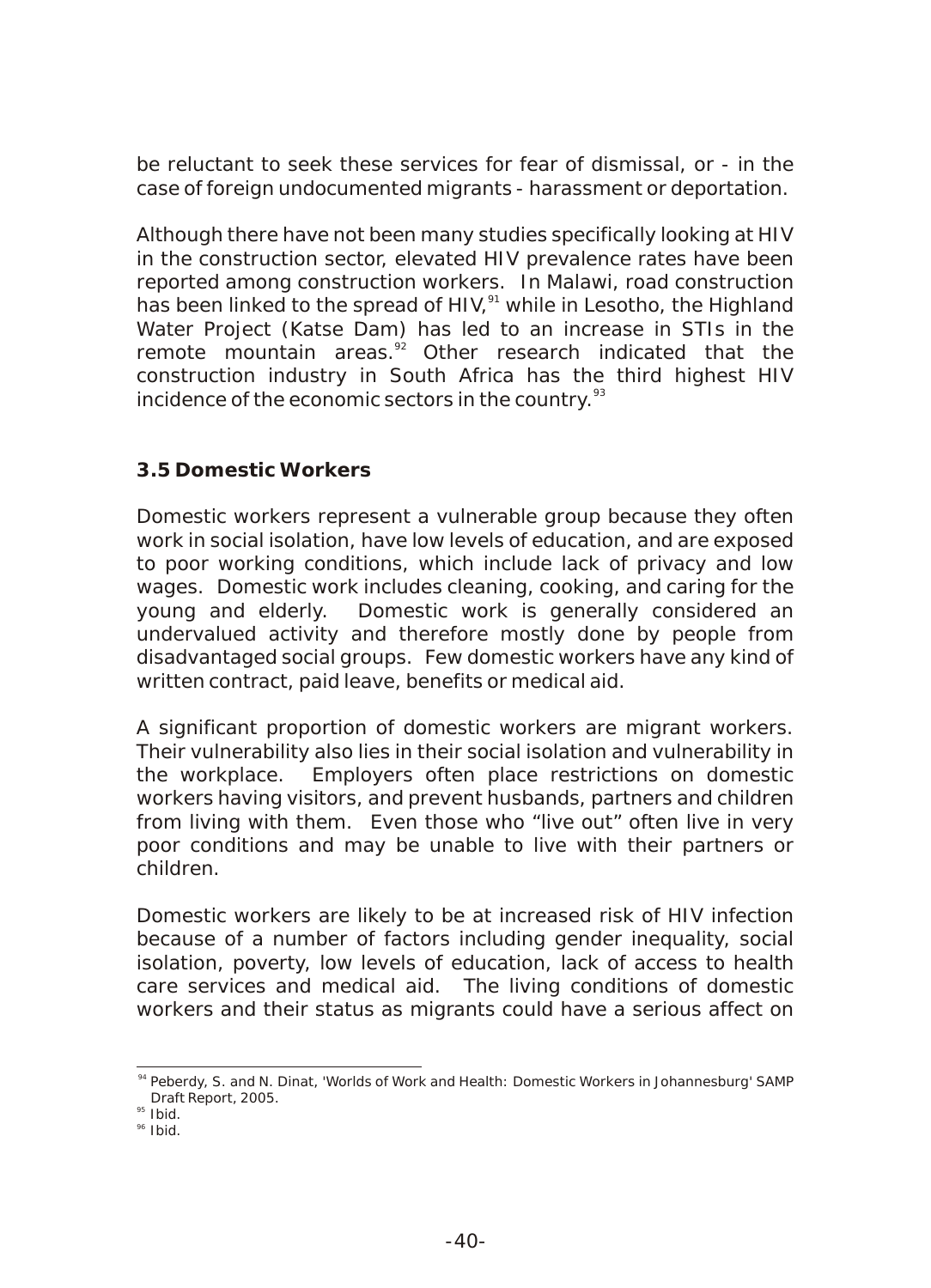their health, in particular their reproductive and sexual health.

A recent SAMP survey that focused on the reproductive health of domestic workers in Johannesburg had three main objectives: <sup>94</sup> (a) to explore and describe the lives of domestic workers and how their lives affect aspects of their health status, vulnerability to HIV and access to health care; (b) to examine their patterns of mobility; and (c) to examine the impact of mobility on their health status, vulnerability to HIV and access to health care. The health aspects considered in the study included reproductive and sexual health, risk of HIV and the impact of HIV and AIDS on their lives. Gender-based violence and substance abuse were also looked at as important indicators of HIV risk.

The study found that the overwhelming majority of interviewees were migrant workers, and had been for some time. Some 86 per cent of respondents said they had a home outside Johannesburg. Of these women who had left their other homes to work in Johannesburg, 93.8 per cent came from elsewhere in South Africa and only 6.2 per cent from other countries (all SADC). The majority showed strong ties to their other homes.<sup>95</sup>

Although the women interviewed worked long hours for little pay (the majority receiving between SAR500-1000 per month), they did not appear to have significant problems accessing health services. However, despite regularly using health services and having relatively significant personal experiences with HIV and AIDS, the workers interviewed showed low levels of knowledge around HIV and AIDS issues and extremely low levels of reported condom use. The low use of condoms is of concern as only about 25 per cent of the women in permanent relationships actually lived with their partner. Overall, the study indicates that domestic workers are likely to be vulnerable, which could be related to their, or their partner's migrant status. On the other hand, the socially isolated lives of many domestic workers may reduce their potential vulnerability.<sup>96</sup>

<sup>97</sup> Peberdy, S., 'Mobile Entrepreneurship: Informal Sector Cross-border Trade and Street Trade in South Africa', *Development Southern Africa,* 17(2) (2000): 201-19.

<sup>98</sup> Nduru (2004) in Academy for Educational Development, 'Women who Engage in Transactional Sex and Mobile Populations in Southern Africa, Literature Review', AED , October 26, 2004.

<sup>99</sup> Peberdy, S., 'Hurdles to trade? South Africa's immigration policy and informal sector cross-border traders in the SADC', Paper presented at SAMP/LHR/HSRC Workshop on Regional Integration, Poverty and South Africa's Proposed Migration Policy, Pretoria, 23 April 2002.  $100$  Ibid.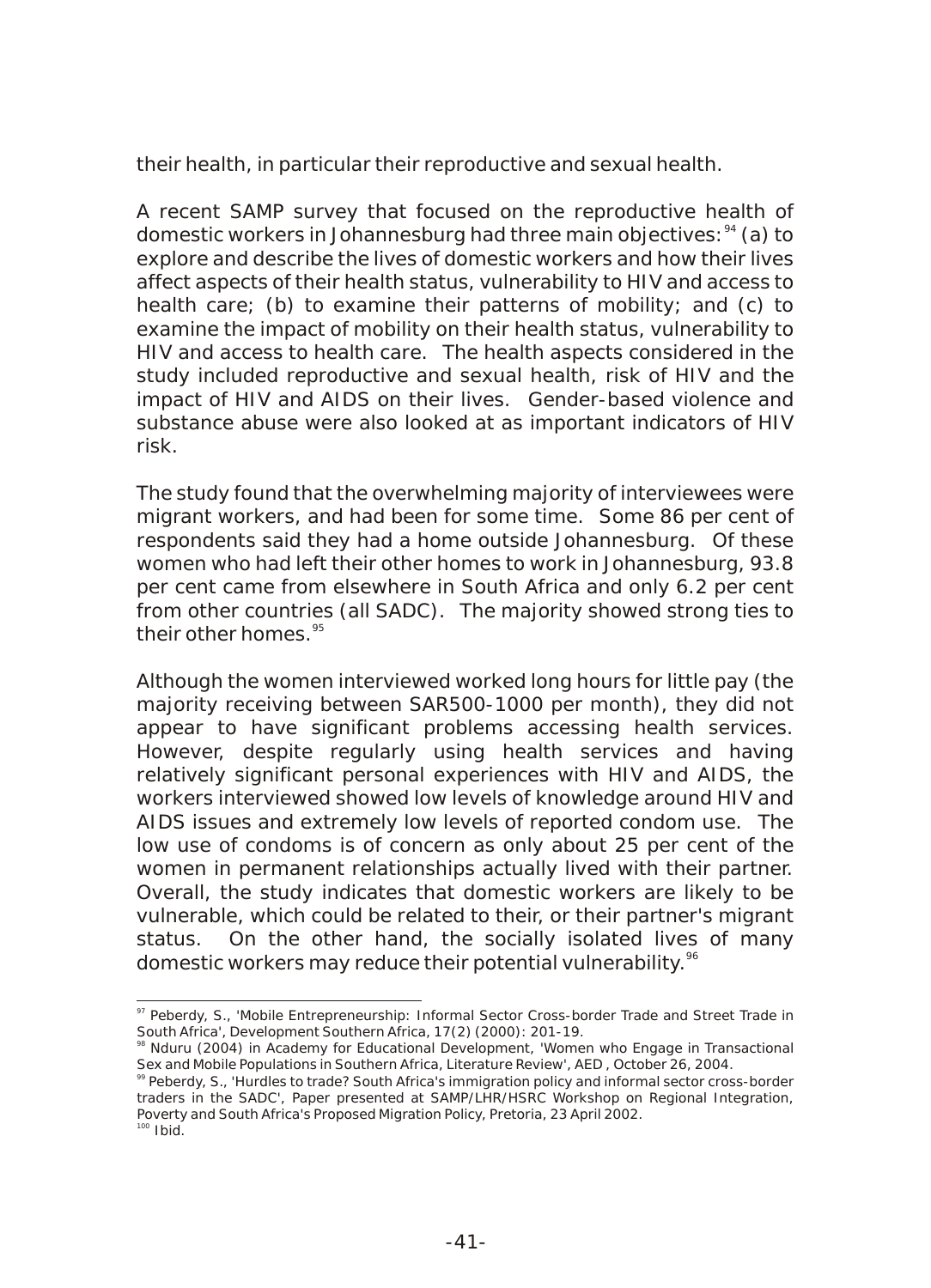## **3.6 Informal Traders**

Informal trade has grown significantly since the end of Apartheid in South Africa, both within South Africa and between South Africa and other countries in the region.  $\frac{97}{98}$  This form of trade provides an income earning opportunity for entrepreneurs around Southern Africa, and appears to comprise a significant proportion of intraregional trade. Traders include people who travel for short periods to buy goods to take back to their home country; people who are involved in two-way trade; people who only sell in another country; and people who buy and sell across more than two countries. Existing research indicates that the types, value and volumes of goods carried by cross-border traders vary significantly. So, too, do spatial and temporal patterns of trade.

There are particularly strong trade networks between Zimbabwe on the one hand and South Africa, Botswana, Zambia, and Mozambique on the other. Also, studies of informal traders in Mozambique revealed extensive connections of Mozambican traders with Swaziland, Tanzania, South Africa, and Zimbabwe.

Informal cross border traders are better described as small entrepreneurs who carry goods across one or more of the borders in the region. They are called informal because generally, they travel with their goods, operate on a relatively small scale, do not access preferential tariff agreements, often buy and/or sell in informal sector markets, do not always pass through formal import and export channels and may be involved in smuggling. Most goods traded include fruit, vegetables, mattresses, stereos, household goods, fish, shellfish, handicrafts, curios, wire, crochet work, and coal.<sup>9</sup>

Informal traders vary from being survivalist, to the other end of the spectrum where they are relatively well-off. In general there are four categories of informal sector cross-border traders: 100

1. Traders who cross borders for short periods (1-4 days) to buy goods for re-sale to formal retail outlets, individuals or markets in their home country;

 $101$  Ibid.

<sup>102</sup> Trade and Development Studies Centre - Trust, 'Informal Cross-border Trade: Salient Features and Impact on Welfare'.

<sup>103</sup> Peberdy, S.

<sup>&</sup>lt;sup>104</sup> Trade and Development Studies Centre Trust.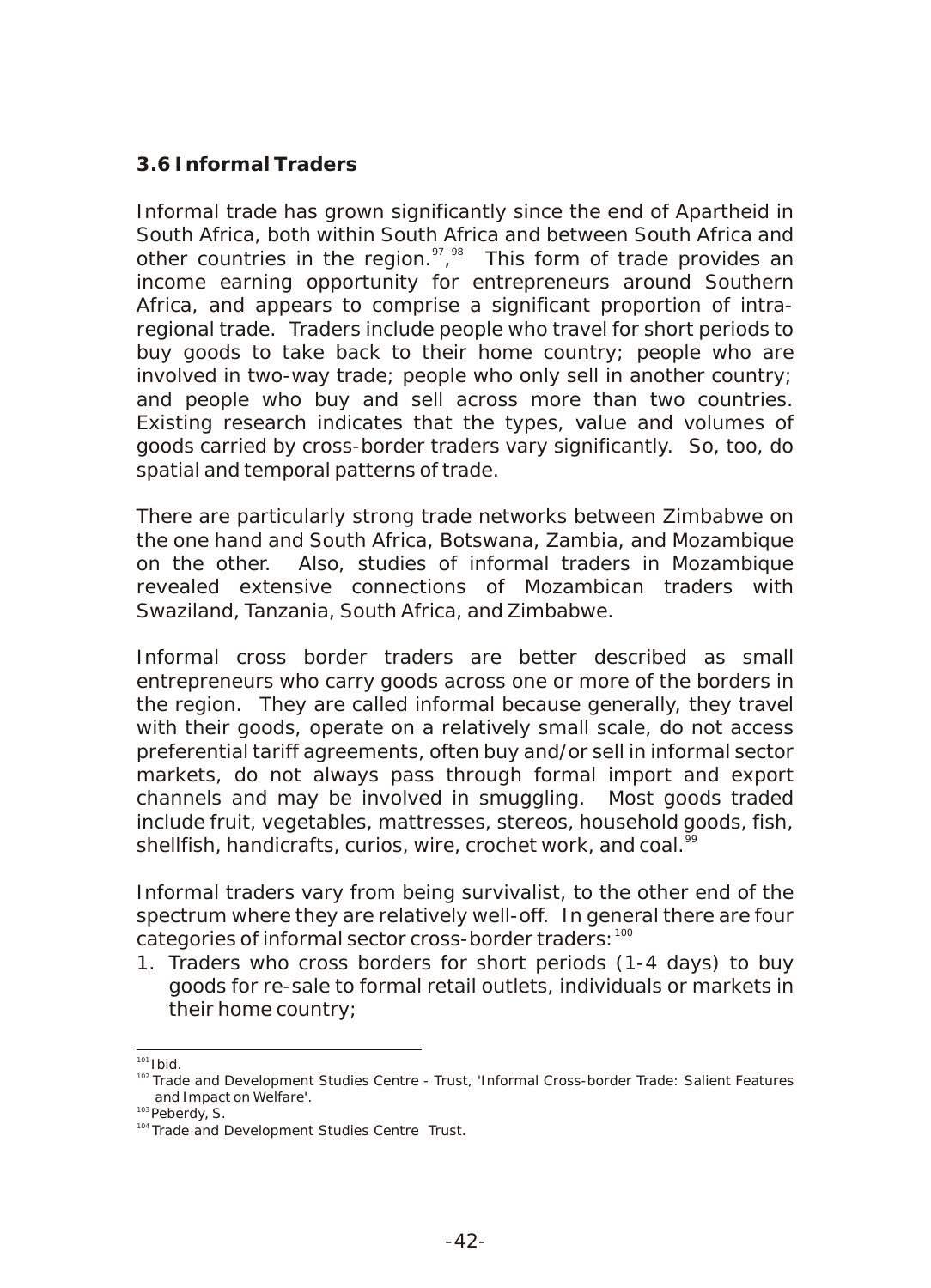- 2. Traders who cross borders for longer periods (1week to 2 months) and carry goods for sale in informal and retail markets in the recipient country. They use the proceeds from such sales to buy goods for resale in informal or formal markets in their home country;
- 3. Traders who cross borders, sell their goods and take money from the proceeds back to their home country;
- 4. Traders who travel across countries and buy and sell goods as they go.

Although cross border traders are informal, they are not necessarily illegal. Most migrant traders cross borders legally, even at great expense to themselves.<sup>101</sup> Typically, informal traders are not immigrants. Despite stereotypes to the contrary, most informal cross border traders have no interest in staying in the recipient country, but will return home to continue conducting business. It is a myth that all are desperately poor; many are small entrepreneurs who, with startup capital could expand their businesses.

In general the majority of informal cross border traders are female, relatively young and single. One study indicated that 80 per cent of traders going to South Africa from Zimbabwe were women,  $102$  while another found that over 70 per cent of traders between Mozambique and South Africa were women.<sup>103</sup> The same study found that of the women respondents, 36 per cent were married, 42 per cent were single parents, and 22 per cent widowed.<sup>104</sup>

Participation in informal trade provides opportunities for women's economic empowerment. However, legislative and regulatory frameworks may intentionally or inadvertently create conditions that favour male over female traders. For example, in Botswana, married women cannot open a bank account or obtain credit without their husband's support. Concerns for personal safety and their goods may lead to different patterns of travel and forms of transport for male and female traders. Women may also be particularly vulnerable to sexual assault and extortion, including demands for sexual favours

<sup>&</sup>lt;sup>105</sup> Family Health International, 2000 in Academy for Educational Development, "Women who Engage in Transactional Sex and Mobile Populations in Southern Africa", Literature Review, October 26, 2004.

<sup>106</sup> The truckers either smuggle the goods across the border, or use their customs rebate to clear the goods.

<sup>&</sup>lt;sup>57</sup> IOM, "Mission Report on HIV/AIDS among Informal Cross-border Traders in Botswana, Zambia and Zimbabwe", Pretoria, April 2005.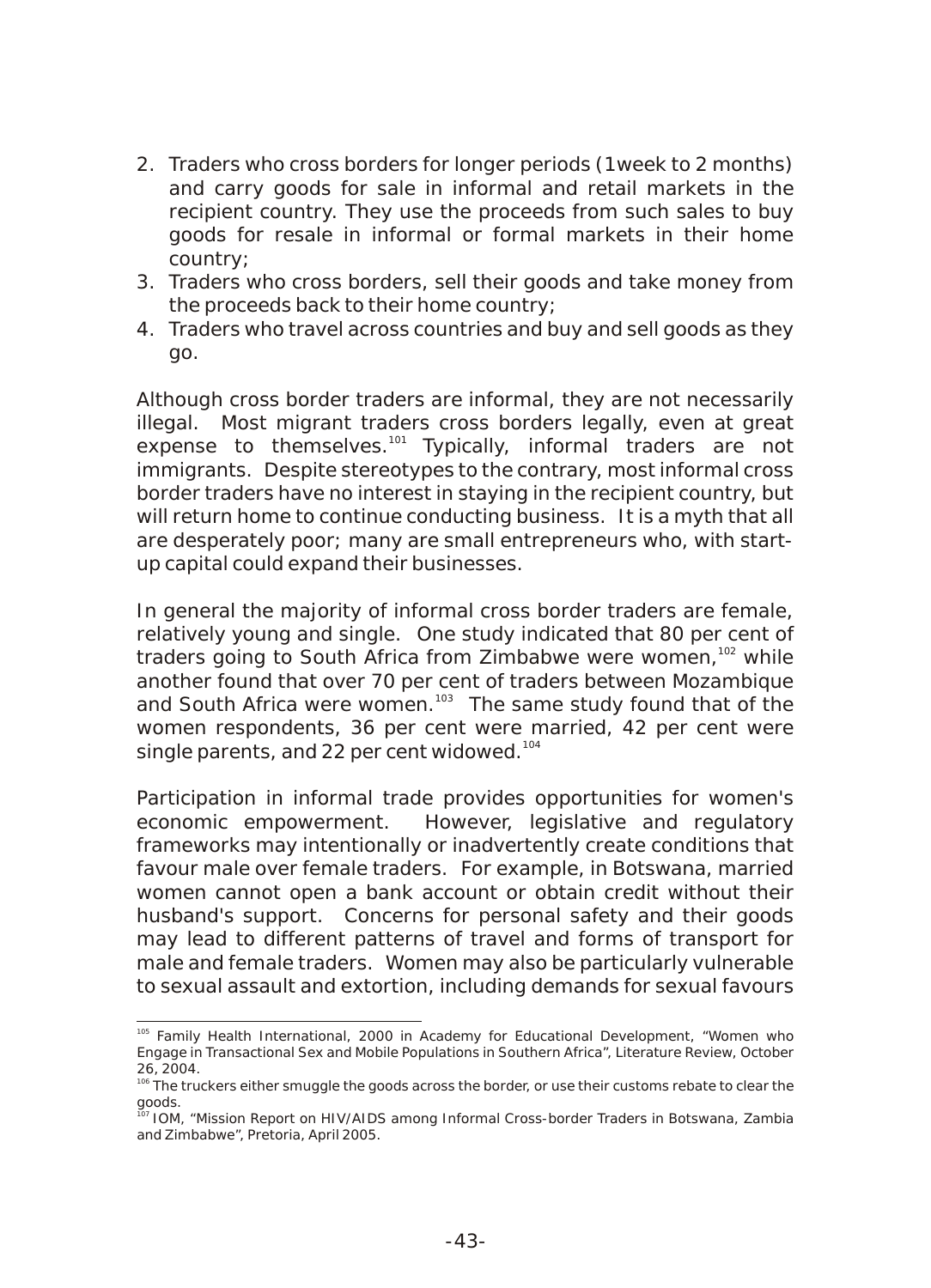from officials at border crossings or truck drivers. A study conducted in towns along the Namibia/Angola border revealed that immigration and custom officials sometimes demanded sex from informal traders in exchange for not having their goods seized or being charged high fees to import their goods.<sup>105</sup>

In order to avoid paying customs duties, some informal cross border traders negotiate with truckers to cross with their goods, and wait for all the trucks to cross the border before they can continue with their journey.<sup>106</sup> If one of the trucks is delayed, the trader may have to stay at the border post until the truck is cleared. In some cases traders are turned back by immigration officials because of insufficient foreign currency, which leads some traders to spend up to two weeks at the border post trying to raise the required money. As a result, some female traders may engage in transactional sex with moneychangers, uniformed personnel, truck drivers or other local men in order to raise the required foreign currency and secure decent overnight accommodation for the duration of their stay.<sup>107</sup> In addition, as highly mobile people, informal cross border traders may find it difficult to access HIV/AIDS education and prevention programmes, or to act on information received.

Male informal traders face many of the same circumstances that render truck drivers vulnerable to HIV infection, including long periods away from home, lack of access to health care, and extended waits at border crossings, where the only affordable accommodation is often in the homes of sex workers.

Even as their significance in the Southern African economy appears to grow, informal trade networks remain largely undocumented, unregulated, and poorly understood. Their independence, mobility, and lack of legal rights make informal traders difficult to reach. Though several factors have been identified that put informal traders at risk, little is known about the dynamics of HIV infection among

<sup>&</sup>lt;sup>108</sup> Academy for Educational Development (AED), 'Women who Engage in Transactional Sex and Mobile Populations in Southern Africa, a literature review', 2004, Pretoria, South Africa.

<sup>109</sup> Family Health International (FHI). Draft, amended June 2004, *An AIDS Assessment in the Oshana Region of Namibia.*

<sup>&</sup>lt;sup>110</sup> Family Health International (FHI). September 2003. Report on the Formative Assessment for the Zambia Cross Border Initiative. Funded by the USAID; The Synergy Project. no date. "Putting on the Brakes; Preventing HIV Transmission along Truck Routes", Part II. University of Washington, Centre for Healthy Education and Research. www.synergyaids.com.

<sup>&</sup>lt;sup>111</sup> UNAIDS, Report on the Global AIDS Epidemic, (2004), 176-177.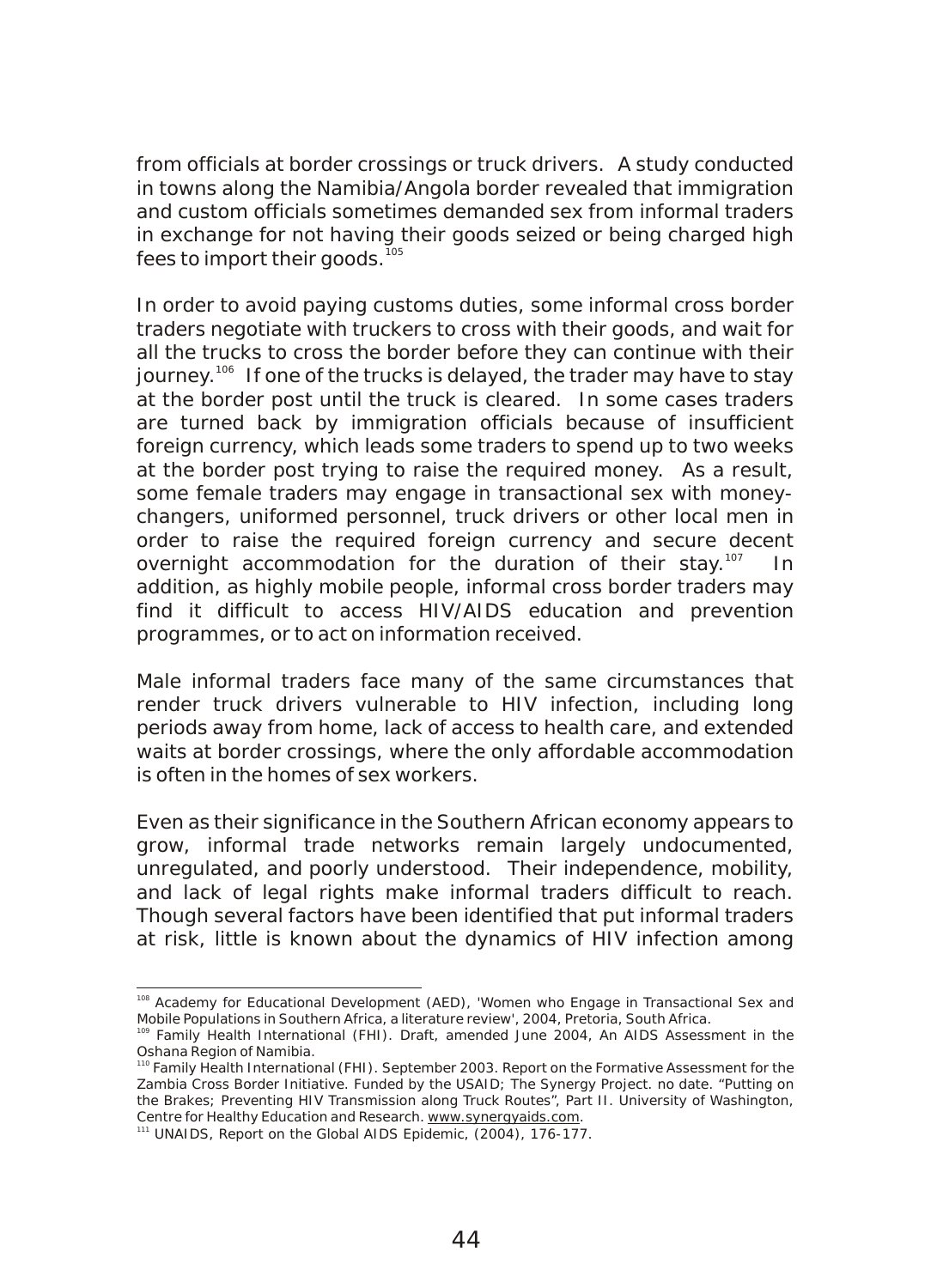informal traders in Southern Africa.

## **3.7 Commercial Sex Workers**

Commercial Sex Workers (CSWs) have one of the highest rates of HIV infection when compared to the general population and other highrisk populations. A highly mobile group, CSWs frequently migrate to find work and also to avoid the social stigma from family and community members that is attached to sex work.<sup>108</sup> Migration patterns often mirror that of other mobile populations and may involve both movement within a country and into neighbouring countries. Studies have shown that clients of CSWs tend to prefer "fresh faces", another factor resulting in frequent movement.<sup>109</sup>

CSWs can work in a variety of settings; brothels, bars/hotels, on the streets, or within the community. They can engage in sex work full time or part time, as a primary occupation or as a secondary occupation. They can migrate within regions and countries or across borders or remain relatively stationary. Their clients can be truckers and other mobile populations or settled non-migratory men in their community. Death of a spouse or parents, divorce, unemployment, and poverty are common reasons that women give for becoming  $CSWs$ <sup>110</sup>

#### **3.8 Military Personnel**

Most armed forces personnel are young men and women in their 20s and 30s and, as such, they represent one of the professional groups most affected by HIV and AIDS. Uniformed services personnel generally have an ethos of risk taking that can place them at higher risk of HIV infection. Often soldiers and peacekeepers are posted away from their families and communities for long periods of time, removing them from the social discipline that would normally prevail in their home communities. During conflict, both consensual and nonconsensual sexual encounters tend to increase, and adherence to prevention measures declines.<sup>111</sup>

 $112$  Ibid.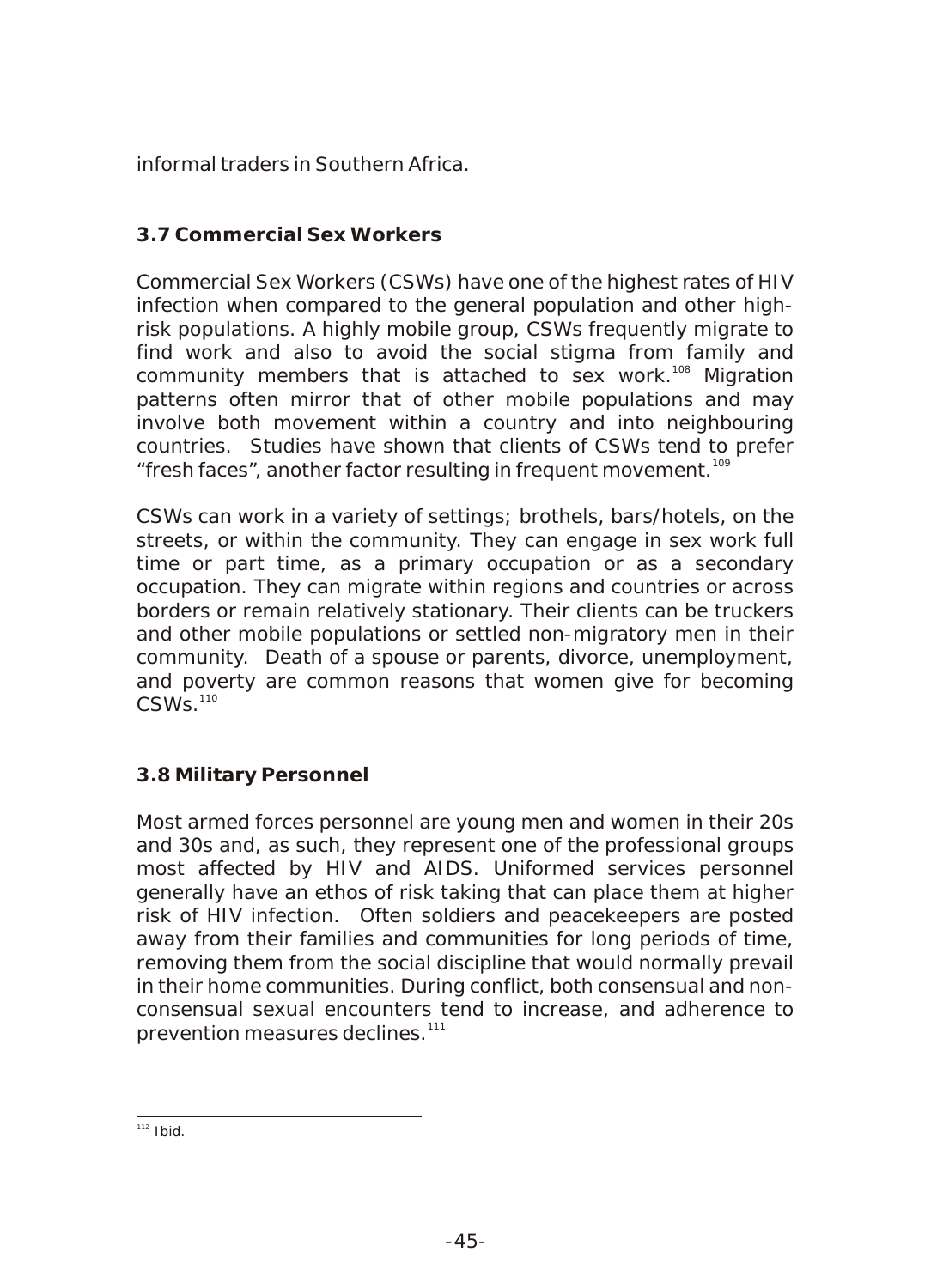In general, estimates suggest that STIs among uniformed services could be at least twice as high as in the general population. In some countries where HIV has been present for more than 10 years, armed forces report infection rates of 50-60 per cent. In Botswana, for example, one in three members of the military tested HIV positive.<sup>112</sup>

<sup>113</sup> Campbell, C., 'Letting them Die': *Why HIV/AIDS Intervention Programmes Fail* (Oxford: James Currey, 2003).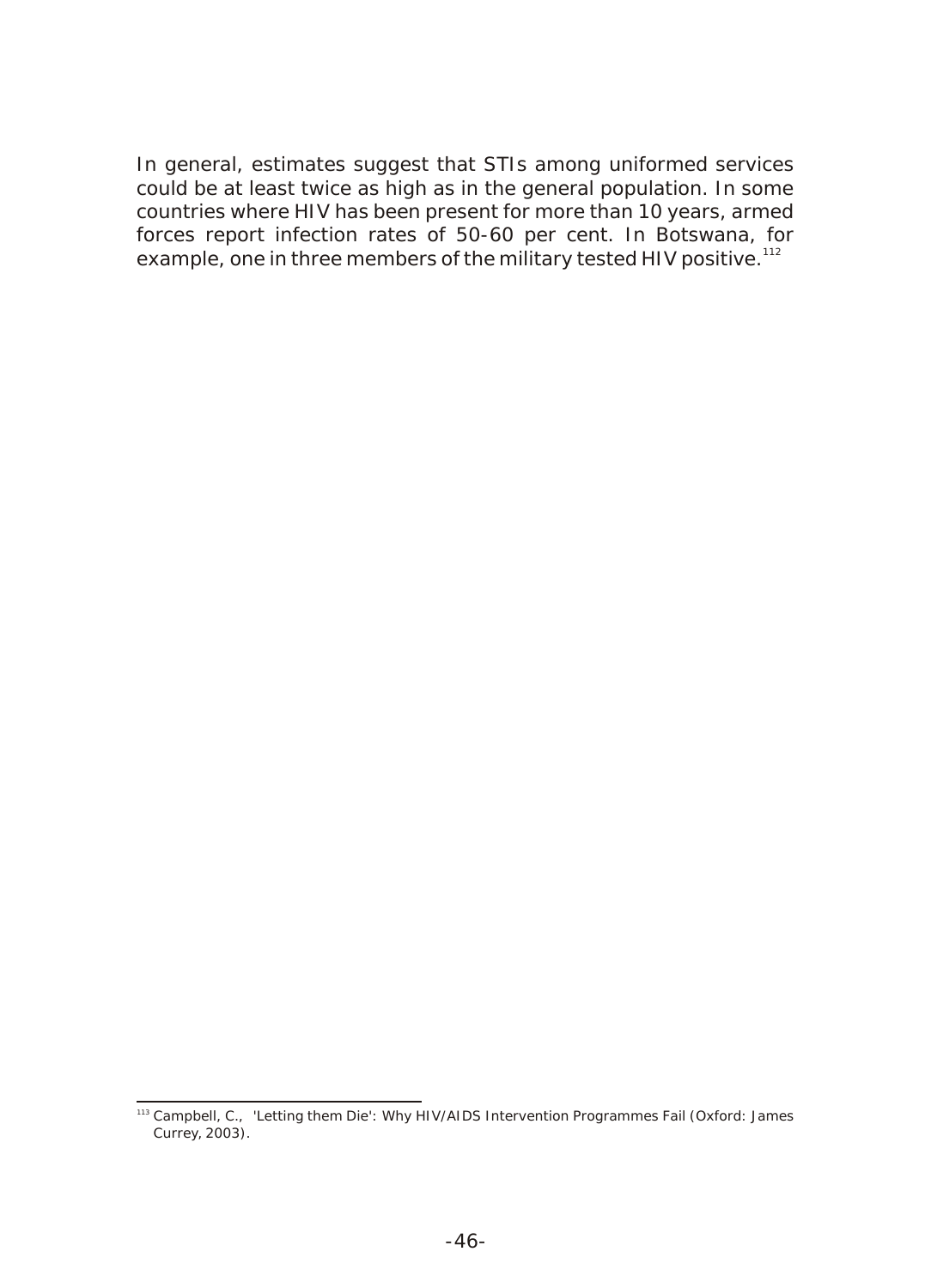## **SECTION 4: POLICY AND RESEARCH: THE MISSING LINK**

In Southern Africa the linkages between HIV/AIDS related research and policy development can roughly be divided into three categories: (a) research intended to develop a general understanding of the factors that drive the epidemic and that indirectly influences policy; (b) policy-oriented research; and (c) general discussions on the policy implications of an HIV-related issue, like population mobility, which may or may not make connections to research findings.

The first kind of research has been motivated primarily by the need to understand and explain the different dynamics of the HIV epidemic. There is an implicit argument in this literature that better knowledge will inform policy and produce more effective policy interventions. However, this outcome is not explicitly addressed in much of the literature. Often, the call is for more research before viable policy outcomes can be articulated.

The second category, "policy-oriented research" is research that is explicitly motivated by policy concerns and is designed to address the efficacy of existing policies or to develop new policies. While not altogether absent, this kind of endeavour has not been that common to date, except in certain sectors.

The third endeavour is exemplified by the UNAIDS/IOM South African National Consultation on Migration and HIV/AIDS which took place in 1999 and the more recent workshop on "Migration, Human Mobility, HIV and AIDS: The Policy Challenge", co-hosted by IDASA (GAP) and SAMP in Maputo in 2002. These two workshops brought together stakeholders from governments, NGOs and research institutions from southern Africa to discuss the policy implications of the relationship between HIV and population mobility.

One should also distinguish the different levels of government where policy is made in Southern Africa. Policy is made at the regional level (SADC); at the national level; provincial, and district/municipal level. Obviously, these different "jurisdictions" are nested within one another and decisions and policies taken at one level will impact those at another.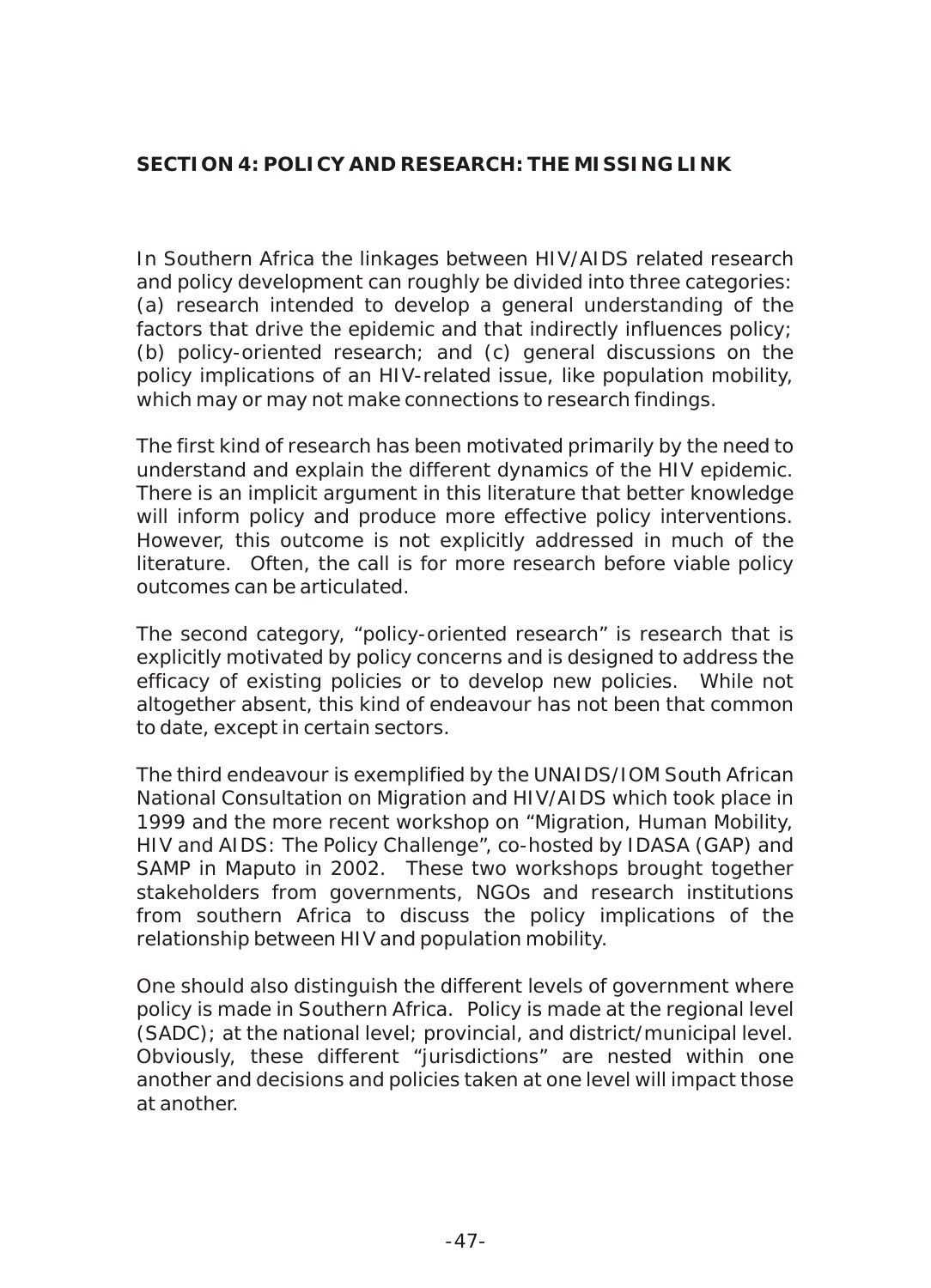In addition, policy should not be viewed as the exclusive preserve of governments and regional organizations. In particular, employers and unions in sectors that employ migrants and mobile workers should respond to the challenges of HIV and AIDS and formulate policies that reduce HIV vulnerability of these workers. Hence, a distinction should be made between official (government) and nongovernmental policy responses. Research may relate to both these policy environments in very different ways. However, these two environments should not be mutually exclusive. For example, employers developing sectoral policy responses operate within national and local governmental policy frameworks that may directly influence, or constrain responses by the private sector and organized labour.

Furthermore, the point needs to be made that research can play an important role in evaluating policies and programmes that have been developed to reduce HIV vulnerability of migrants and mobile populations in Southern Africa. Research could play a key role in helping us to understand why mobile populations are vulnerable, why existing policies do not work and what kinds of policy interventions would be more effective. Clearly, for a disease such as HIV, evaluations must include social, behavioural, biomedical and cultural determinants of disease. Unfortunately, at least in Southern Africa, few effective interventions have been put in place and few effective evaluations have been carried out.<sup>113</sup>

Finally, policy is not made in a vacuum. It is important to understand the institutional character, political environment, ideological drivers and competing interests involved in policy formulation and development. This is a particularly difficult task at the best of times. In general, there is a strong sense in the literature that policy responses to HIV and AIDS in southern Africa have been tardy, ineffective and compromised by extraneous political and other considerations. This observation has been made both with regard to government and employer responses.

<sup>114</sup> Macdonald, D.S., 'Notes on the Socio-economic and Cultural Factors Influencing the Transmission of HIV in Botswana', *Social Science and Medicine*, 42(9) (1996): 1325-33 Chijere-Chirwa, W., 'Migrants Labour, Sexual Networking and Multi-Partnered Sex in Malawi', Health Transition Review, 7 (supplement 3) (1997): 4-15; Morris, M. and Kretzscmar, M., 'Concurrent Partnerships and the Spread of HIV' AIDS 11 (1997): Suppl A:S209-16; Mabey D. and P. Mayaud, 'Sexually Transmitted Diseases in Mobile Populations', Genitourinary Medicine, 73 (1997):18-22; Setel, P., et al., (eds.), 'Sexual Networking, Knowledge and Risk: Contextual Social Research for Confronting AIDS and STDs in Eastern and Southern Africa', Health Transition Review 7 (Supplement 3) (1997).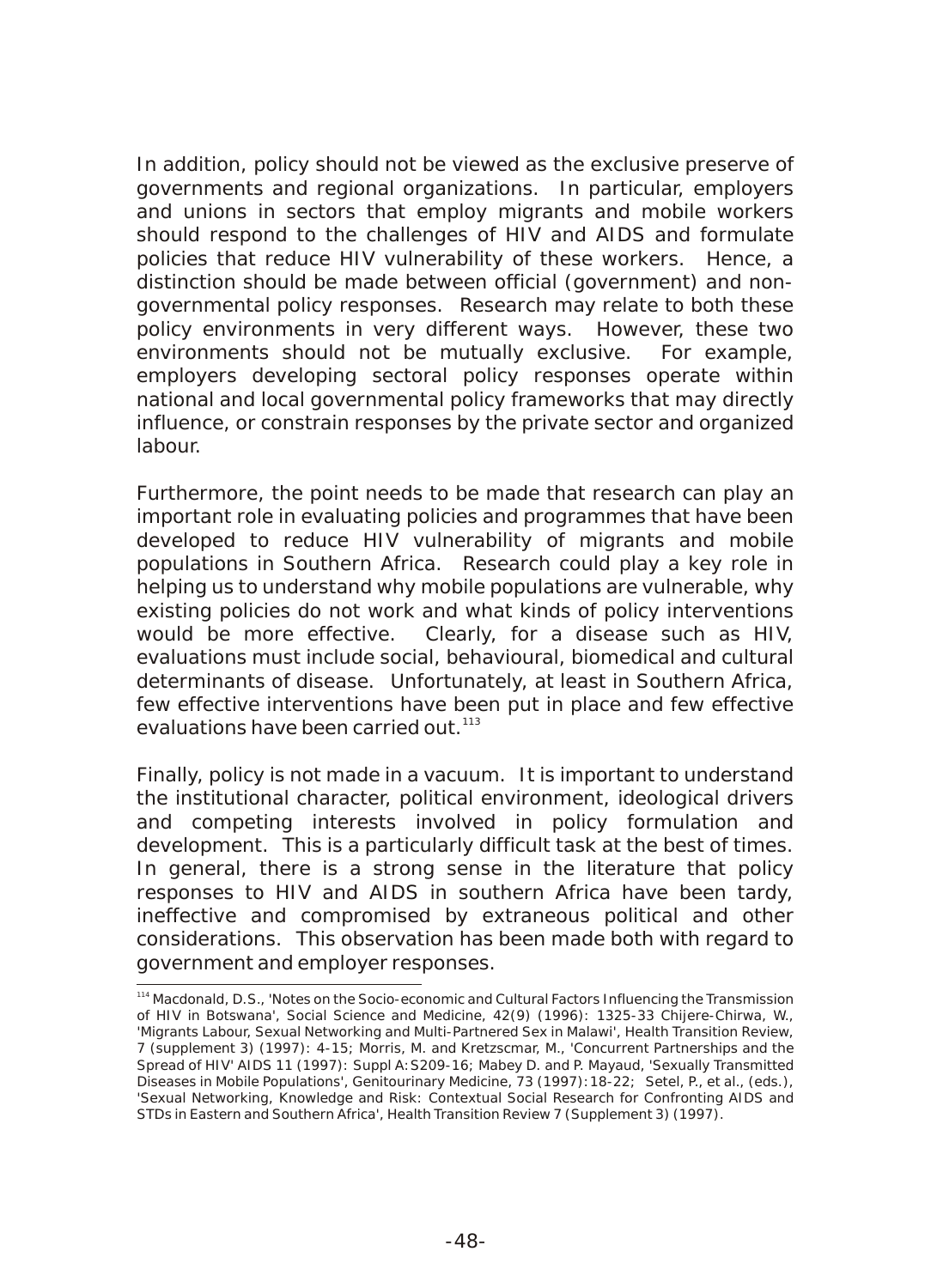## **SECTION 5: GAPS IN RESEARCH ON POPULATION MOBILITY AND HIV**

This Section will summarize the recommendations that were put forward by the participants of the workshop "Research priority setting on HIV/AIDS, population mobility and migration in Southern Africa", which was held on 22 and 23 November 2004 in Cape Town, South Africa. The participants of this workshop (see Annex A) were asked to identify gaps and recommendations on the following three themes:

- 1. Research on HIV/AIDS, population mobility and migration in Southern Africa
- 2. Methodologies used in research on the link between HIV/AIDS, Population Mobility and Migration
- 3. Link between research and policy development

**5.1: Recommendations for research on HIV/AIDS, population mobility and migration in Southern Africa**

In general, there was agreement that there needs to be further steps taken in order to better integrate the two research fields of "Migration" and "HIV/AIDS". This can be done by building understanding in both research fields, and by creating new knowledge by exploring the interface between the two types of research. Also, the need for high quality national, regional, and international research collaboration around these themes was highlighted.

The recommendations that transpired from the workshop highlighted the importance of focusing on the following areas for research in the field of population mobility and HIV/AIDS: 1) Impact of migration on rural migrant communities and sexual networking; 2) The role of culture; 3) Evaluation of HIV interventions in the context of migration; 4) Different levels of causation of HIV transmission; 5) Role of population mobility in HIV epidemiology; 5) Health worker migration; and 6) Migration induced by HIV and AIDS.

<sup>115</sup> Epprecht, M. *Hungochani: The History of a Dissident Sexuality in Southern Africa* (Montreal and Kingston: McGill-Queen's Press, 2004).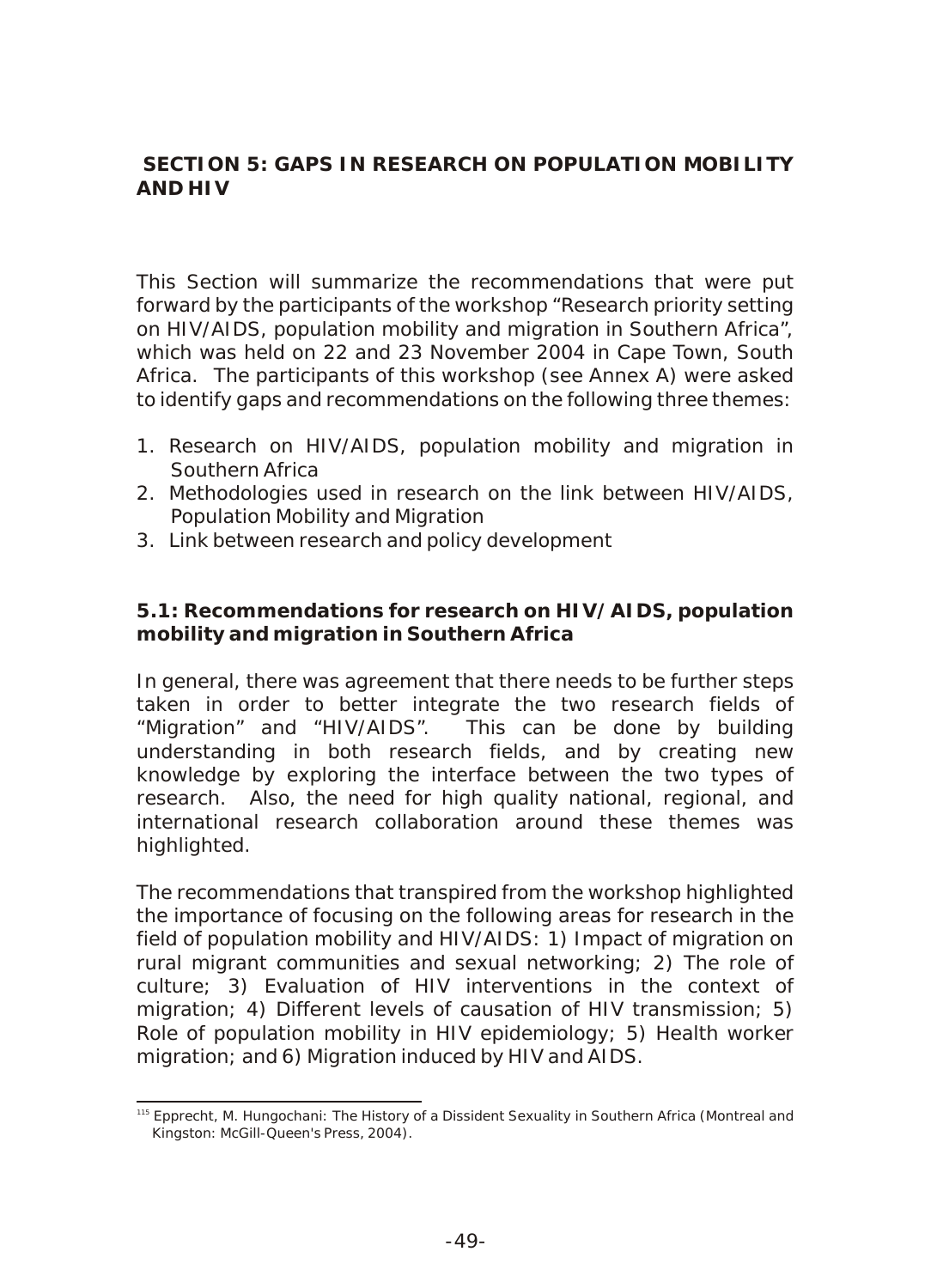**5.1.1 Impact of migration on rural migrant communities and sexual networking**

A focus on migrants themselves as a high-risk group has led researchers to largely ignore the numerous groups who are not migrants themselves, but are nonetheless directly made vulnerable by the migration process. To reveal the rural impacts of migration, research must approach migration as a social and economic phenomenon with complex impacts on many different parties, rather than as a characteristic of an individual that places that person within a high-risk group. Because HIV in Southern Africa is spread almost exclusively by sexual contact, addressing the connections between HIV and population mobility requires a more thorough understanding of the sexual networks of migrants, their spouses, and their communities. Various studies have begun to document the vast, diverse, and complex sexual networks of migrants. $114$  These networks extend deep into the rural communities, the communities that host them at borders, stops along the way, and the communities of mining towns, farms, and other migrant destinations.

Migrants maintain strong and long-term economic, social and sexual relationships with rural communities, and often return to these communities when they get older or become too sick to work. Migration also transforms the role of wives who remain in rural settings without their husbands, facing a new set of economic and social needs. On a communal level, the exodus of a large proportion of the labour population changes the demographics of villages, the social structures of communities, and the dynamics within families. In this way, the impact of migration on rural communities is multifaceted and extensive. Thus to design effective interventions that address the relationships between migration and HIV, it will be critical to study rural settings where migration has much of its long-term impact.

In particular, the specific circumstances in which rural women take on additional relationships need further investigation, as well as the ways in which these relationships increase their risk of HIV infection. Research is needed to better understand the complex social and sexual lives of women living in rural areas, especially in relation to the migration status of their partners. Understanding these dynamics could help to promote the development of new approaches for HIV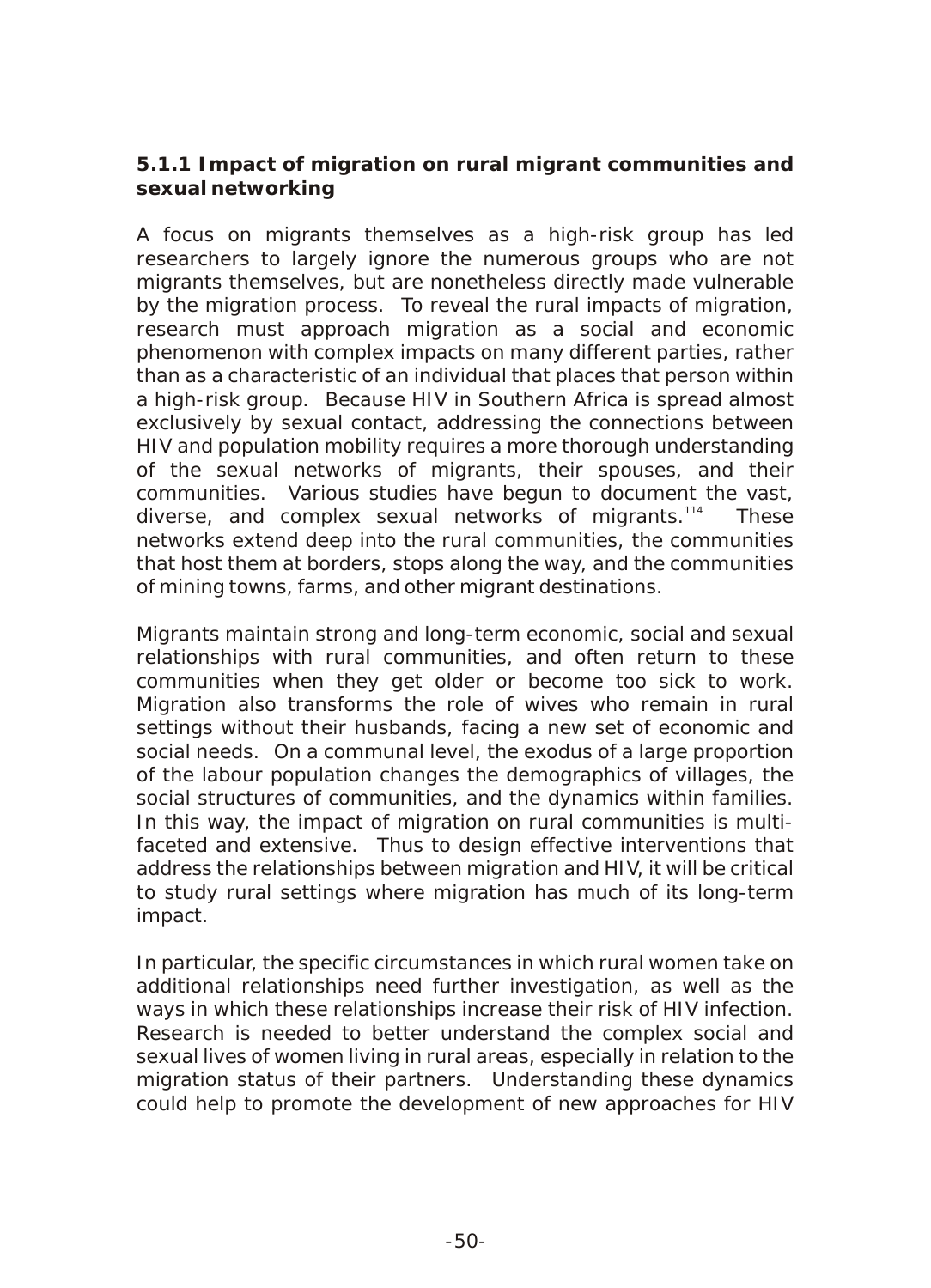prevention among rural women.

To better understand the root connections between migration and HIV in rural settings, researchers must overcome several challenges. For instance, to examine the extent and impact of retrenched migrant workers with terminal illness, including AIDS, on their home communities it is necessary to receive data from the different industries (especially mining) on the health of the workers whom they retrench and send home to rural areas. However, migrant industries do not routinely collect this data. Another challenge is the fact that wives and partners of migrants in rural settings are often reluctant to discuss or report sexual activity outside of their permanent relationship. To understand how rural wives are becoming infected, researchers will first need to find creative ways to break through these barriers. Because the focus of much of the current research concerns migrants themselves, as an easily identifiable high-risk group, new research projects on rural impacts must include rural wives, families, and communities of migrants.

Tracking the sexual networks surrounding movement routes poses formidable challenges. The vast number, diversity, and geographic dispersion of rural departure points, destinations of migrant work, and stops on travel routes poses considerable logistical challenges to tracking the sexual networks surrounding migration. For some types of migration, such as informal trading, destinations, routes, and departure points are so varied, and the traders themselves operate with such independence, that studying their sexual networks as a group becomes extremely difficult. Stigma may also obscure important sexual networks surrounding migration. Men who have sex with men in single-sex environments such as migrant hostels may play a role in HIV transmission, but because of the taboo on homosexuality, this may not be discussed.<sup>115</sup>

In all, when the sexual networks surrounding all those affected by migration are better understood and mapped out, then the social and economic forces that create the links in these networks can be brought to the surface and targeted by more comprehensive and effective interventions. Following from this, some of the key research questions recommended are as follows:

<sup>116</sup> Campbell, C. and B. Williams, 'Riding the Tiger: Contextualising HIV Prevention in South Africa', African Affairs, 100 (2001): 135-40; Campbell, C., '*Letting the Die': Why HIV/AIDS Intervention Programmes Fail* (Oxford: James Currey, 2003).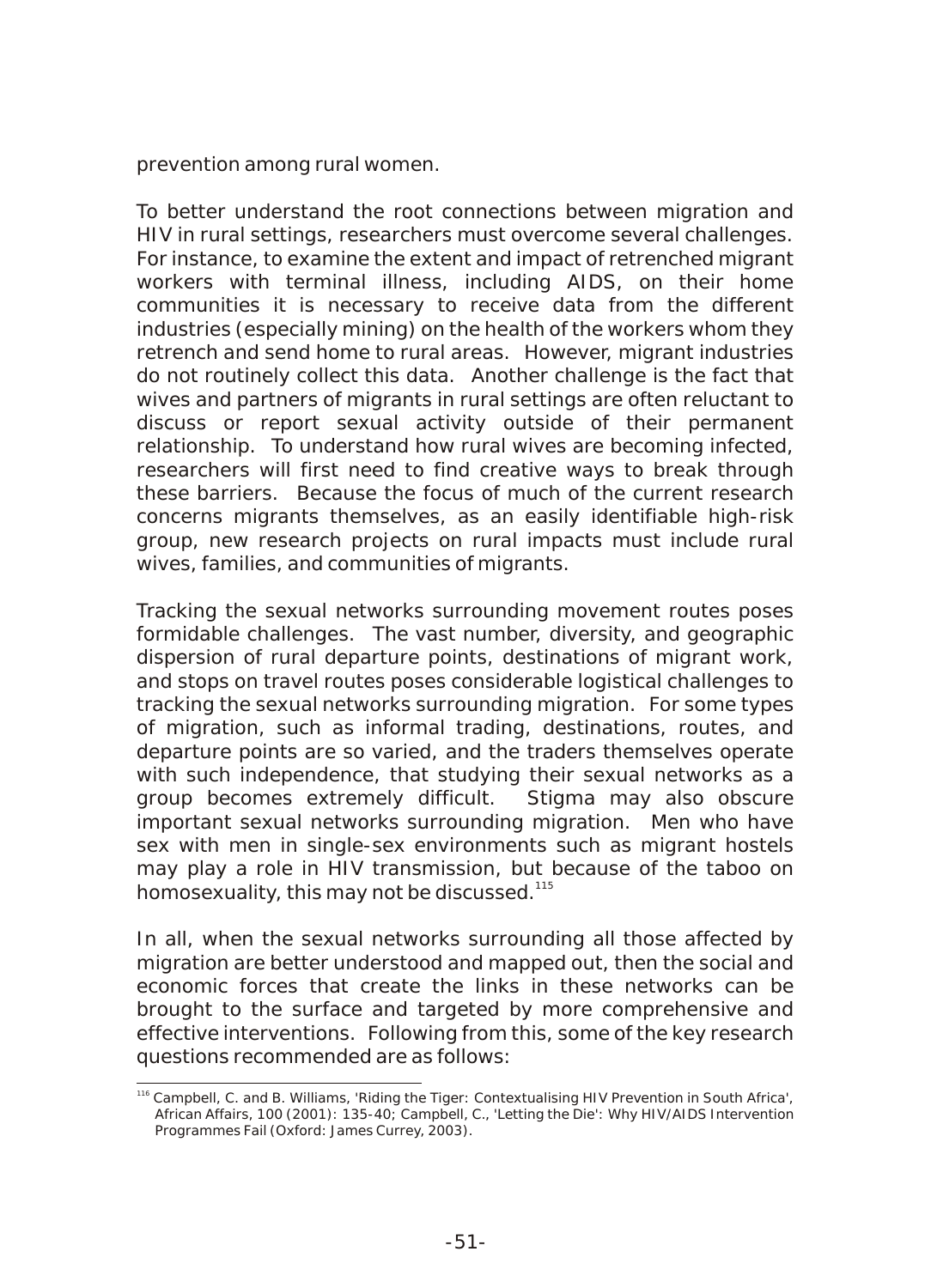## *Impact of migration and HIV on rural migrant communities:*

- How do the needs of rural residents with HIV reshape the social and economic structures of the rural communities?
- How do rural migrant-sending communities bear the burden of caring for relatives with AIDS, and in what ways does this burden increase the risk and vulnerability of other household members?

#### *Sexual networking of migrants and their spouses:*

- What influences the choices people make regarding sexual networking during the migration process? The choices might differ by gender, age, geographical area etc.;
- What is the reality of, and what are the reasons behind the practice of women reportedly having additional partners to assist households financially in the absence of a migrant spouse?
- What are the notions of "partner" or "relationship" in migrant families?
- Are there practices of men having sex with men in migrant sites and how does that affect HIV vulnerability?
- Women usually under-report sexual partners, and men usually over-report: What would be the most effective methodologies to produce data on sexual networks of migrant women?
- What interventions could help migrant's spouses to negotiate safe sex with their husbands without compromising the trust and intimacy of their marriage?

**5.1.2 Role of Culture in the context of Migration, HIV and AIDS:**

Culture may play a significant role in the context of migration and HIV/AIDS, as it often strongly influences the choices people make.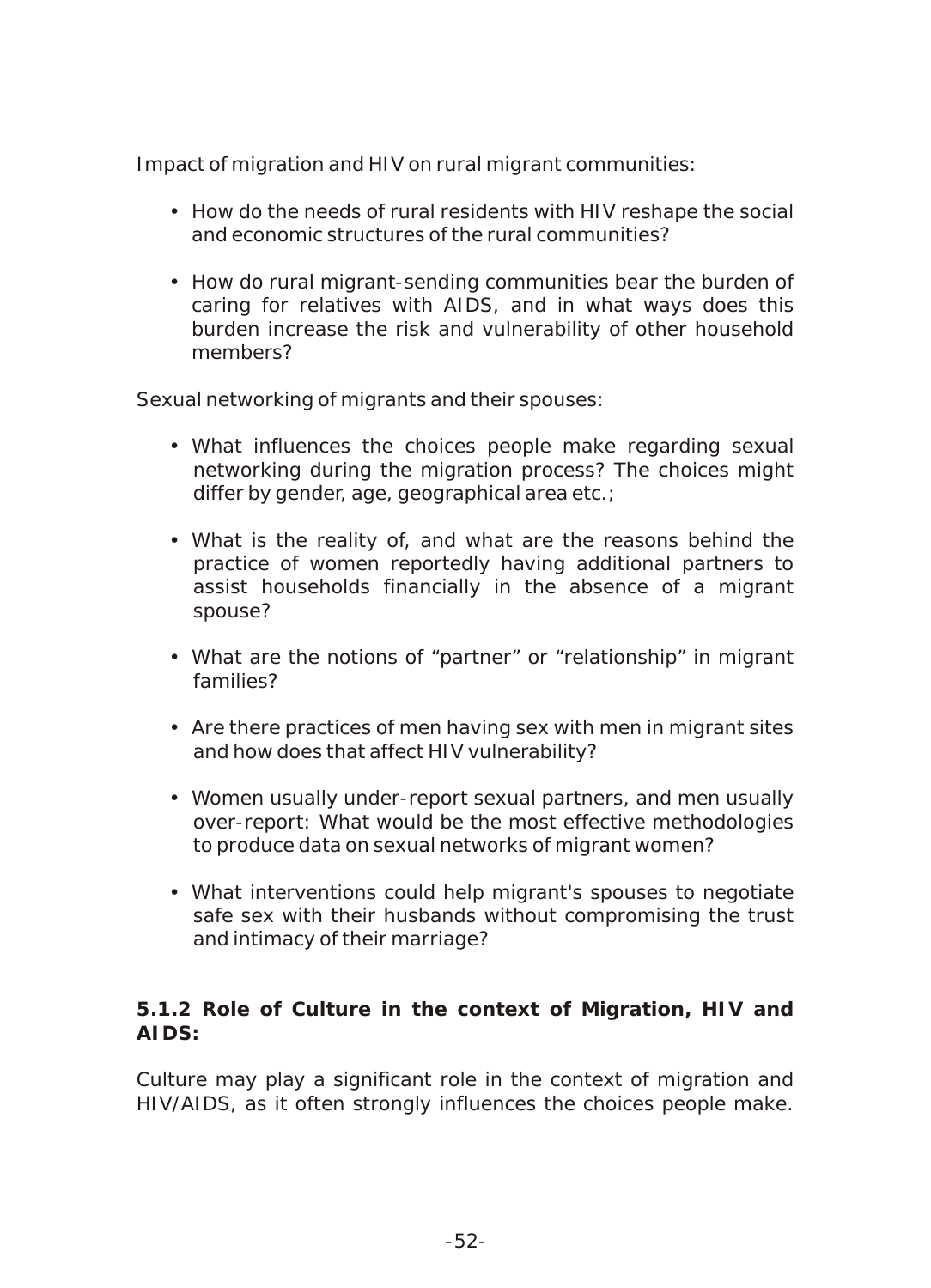However, since culture is not fixed, but flexible, we must be cognisant of how varying cultural influences determine individual behaviours, particularly as people move and are exposed to, or expose others to, differing cultures, beliefs, norms, and traditions. The following research questions were recommended for clarifying these issues:

- How do migration and mobility affect cultural relationships and the culture in migrant receiving and migrant sending areas?
- What is the role of culture that puts some migrants at greater risk to HIV than others?
- What are some of the cultural practices, brought by migrants to new areas that exacerbate or reduce the transmission of HIV infection?
- What are the social, demographic, cultural, and economic factors that make the difference between infection and noninfection? Research should investigate why some migrants remain HIV negative despite living and working in high-risk environments;

## *5.1.3 Evaluate HIV interventions in the context of migration.*

Research should be an integral part of HIV/AIDS projects targeting migrants. Since generic HIV/AIDS interventions seem to be having little impact in migrant settings and situations of high mobility,  $116$ there is a need for policies and programmes that are sensitive to the circumstances of mobile people. Therefore, we need to know what HIV interventions work, especially in migrant sending areas and migrant receiving areas.

For example, with the availability of ART, field trials should be done with treatment for migrant workers. ART programmes in companies employing mobile workers need to be examined and evaluated for effectiveness.

In evaluating HIV interventions in the context of migration, key research questions may include:

• How does mobility impact on migrant workers that are on ARV treatment?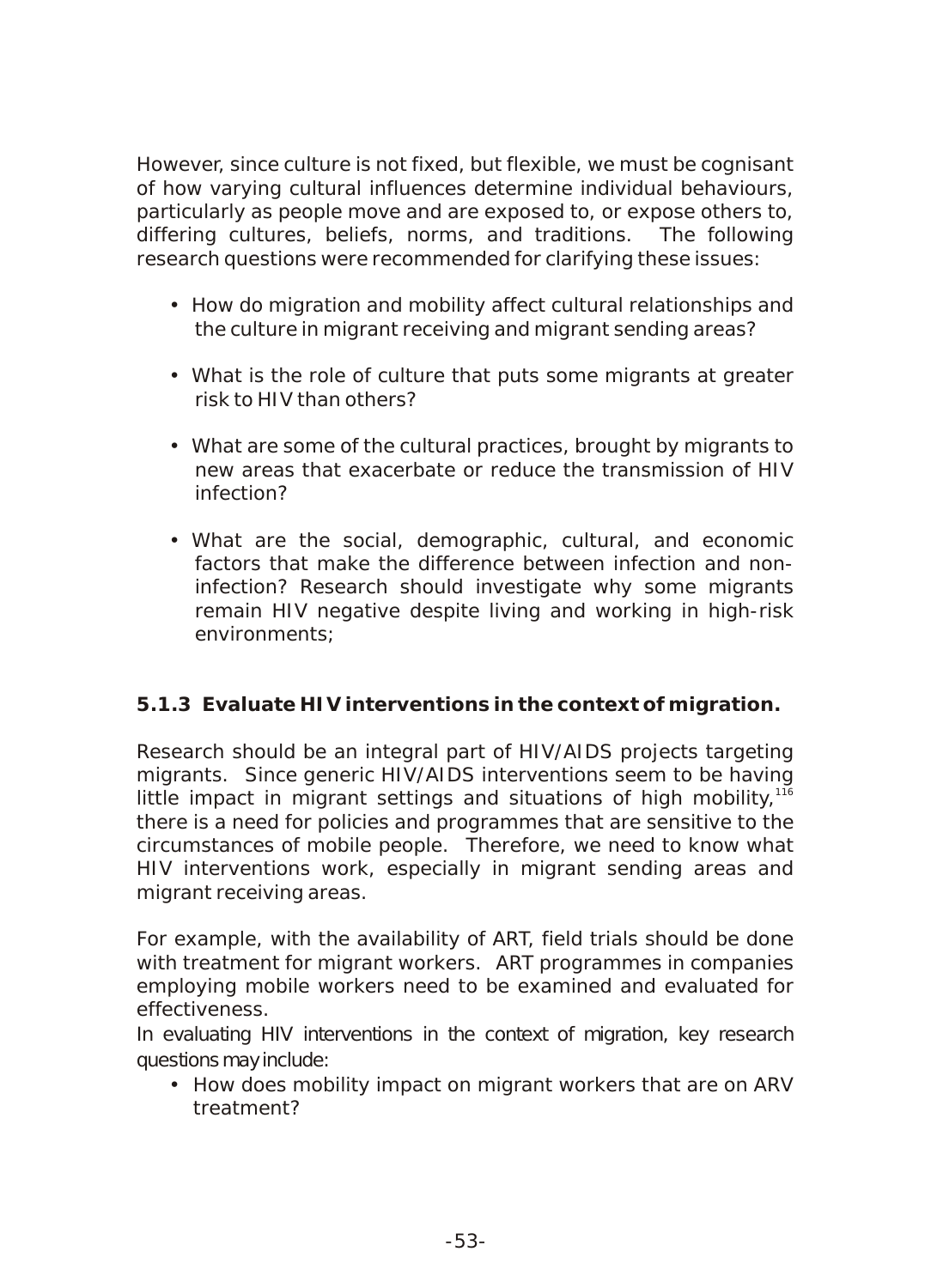- How can treatment of mobile workers be maintained, and resistance to drugs be avoided?
- What are some examples of different models of care for migrants and their divided households?

## *5.1.4 Different levels of causation of HIV transmission*

While each person has the freedom to make personal choices in terms of sexual behaviour, her/his choices are to a large extent shaped by what is going on around her/him, in other words the environment. It is during transit and/or at the point of destination that migrants are often faced with an environment that renders them vulnerable to social ills, including HIV infection. Environmental factors include socio-economic - living and working - conditions of migrants which are often characterized by social pressures, lack of recreational facilities, and lack of access to resources, opportunities and services.

Therefore, next to trying to change the individual sexual behaviour, attention needs to be paid to factors at the environmental level, such as the conditions at single sex hostels, access to commercial sex workers and alcohol.

Researchers should ask questions such as:

- Why do people migrate? Reasons could be economic, social, family reunifications, as a result of AIDS etc.
- How do housing conditions and other living conditions impact on migrants' vulnerability to HIV? What lessons could be learned for urban planners?
- What are the linkages between HIV/AIDS and the different migration flows; short/long distance, rural/urban, rural/rural, urban/urban?
- How is migrants' vulnerability to HIV affected by their access to health services, treatment and education? Do xenophobia and legal status influence health-seeking behaviour?
- What interventions successfully address the structural factors related to migration that place migrants, their partners, and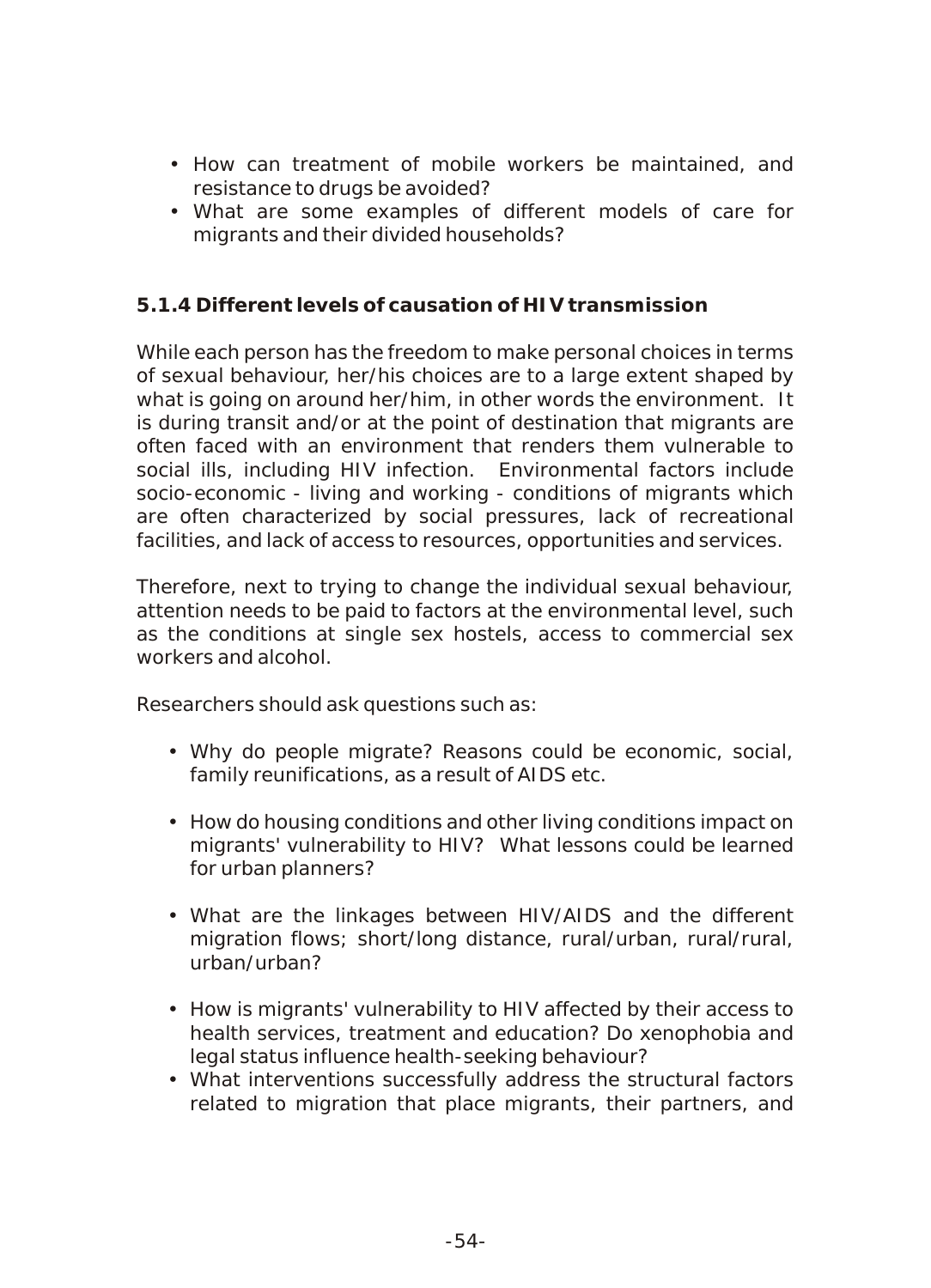their communities at risk? What are the social, demographic, cultural, and economic factors that make the difference between infection and non-infection? Research should investigate why some migrants remain HIV negative in spite of living and working in high-risk environments.

## *5.1.5 Role of population mobility in HIV epidemiology*

Although recent studies have indicated the positive correlation between population mobility and HIV, further research is certainly necessary to determine whether or not population mobility and migration are indeed key factors in the spread of HIV in Southern Africa. In investigating the role of population mobility in HIV epidemiology, researchers also need to look at countries and regions where the HIV epidemic has not spread and isolate mobility and migration as key determining factors.

There is a further need for research to test current theoretical assumptions on sexual networking, epidemiology, vulnerability and risk, and to produce evidence on the link between migration and HIV. Lastly, there is also a need to make distinctions between different types of migration, such as short/long distance, rural/urban, varying periods of circular migration, etc.

## *5.1.6 Health worker migration*

As previously mentioned, an increasing and devastating phenomenon is the migration of skilled workers, particularly in the health sector, which is undermining the ability of health systems to cope with the burden of HIV and AIDS. Although various organizations, including WHO/World Bank, Equinet and SAMP, have established a research agenda on health worker migration for Southern Africa, there is still limited understanding on how migration of health workers affect the health sector in general and the response to HIV and AIDS in particular.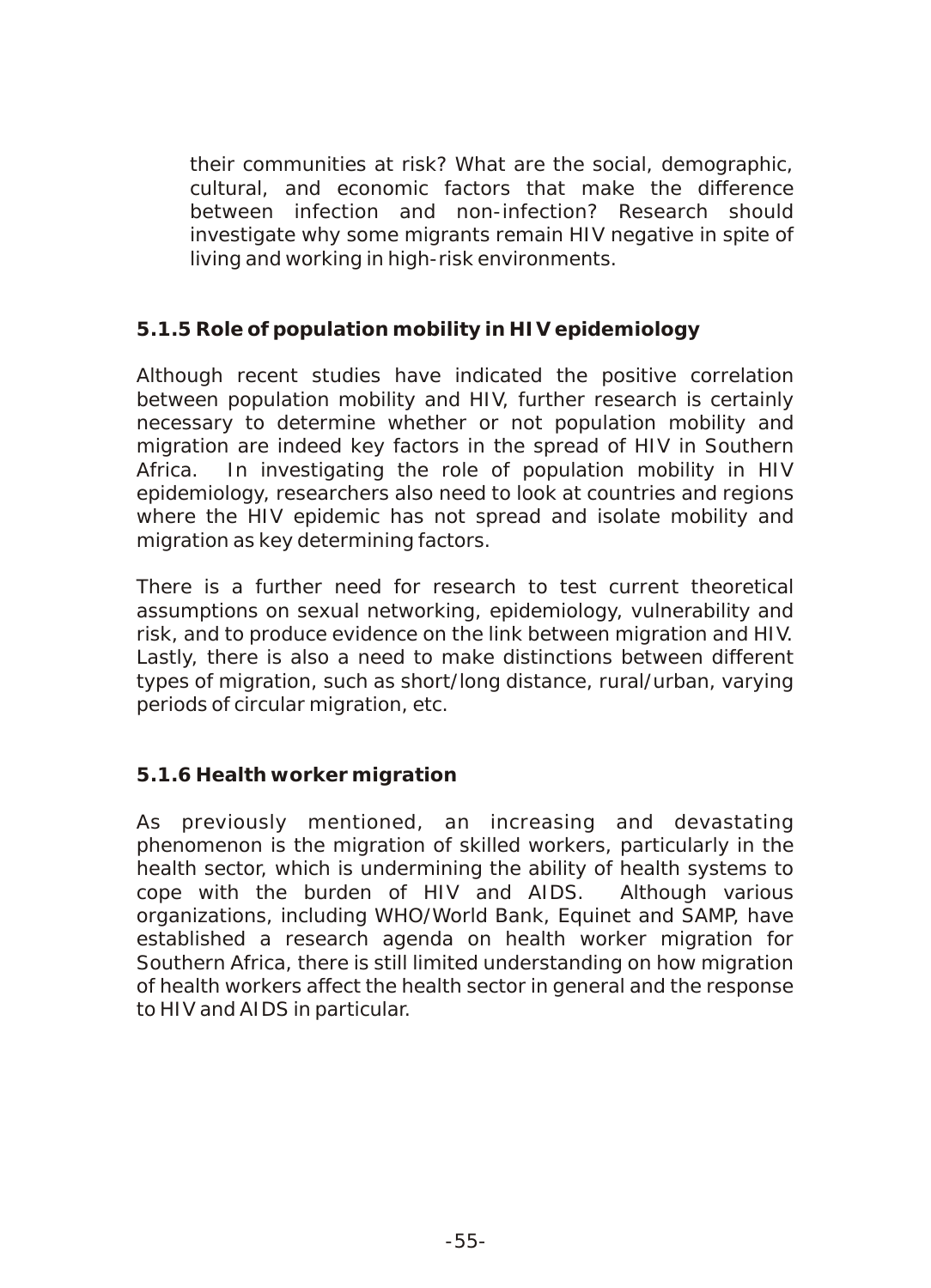# *5.1.7 Migration induced by HIV and AIDS*

AIDS affects migration both directly and indirectly. Examples of direct migration as a result of AIDS include children's migration and returning-to-die migration. Examples of indirect migration as a result of AIDS include migration to access health care (e.g. to access ARV treatment etc.) and migration of health care professionals.

There needs to be recognition that HIV and AIDS impact on mobility in various ways whether this be in the form of new patterns of movement (e.g. orphans or return migration of people living with AIDS), intensification of existing movements (e.g. rural-urban migration as rural production declines) or reconfiguration of particular industries (e.g. industries changing their recruiting patterns and labour demands).

Questions such as the following should be asked:

- What are the migration patterns of households affected by HIV and AIDS? Who is moving - PLWHAs, relatives of PLWHAs, men, women, children, labour migrants? When are they moving - e.g. in the early or late stages of the disease or immediately following the death of a relative?
- How does HIV and AIDS affect the migration of health workers from rural to urban areas, from public to private sector, and international migration to third countries?
- Where are people moving to as a result of AIDS? To urban areas with better health facilities, across provincial/national borders to secure (free) treatment, or back to rural families?
- Why are people moving as a result of AIDS? Are the reasons economic, e.g. inability to pay rent, or cultural, e.g. to be buried at home?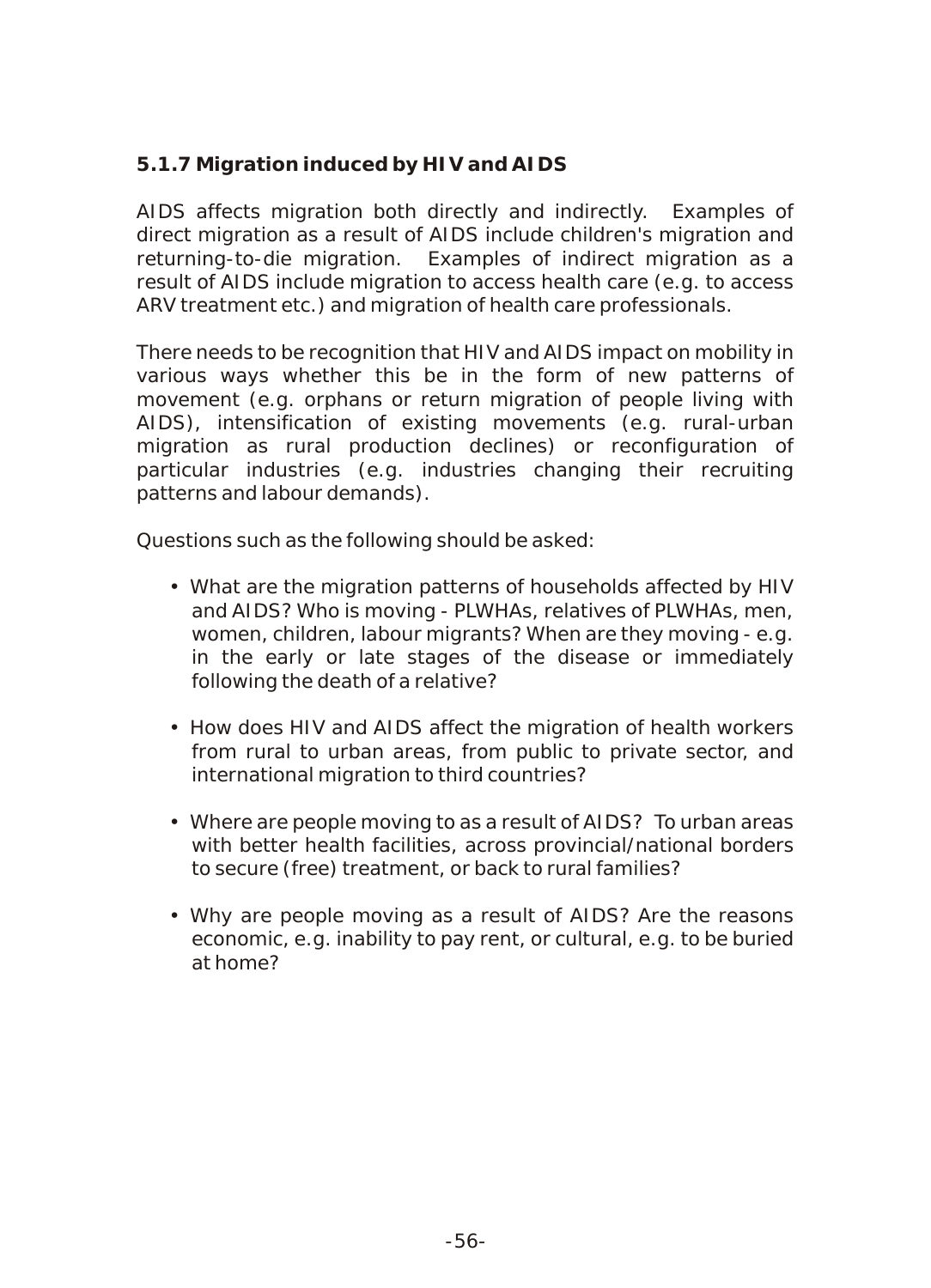**5.2 Recommendations for research methodologies used in research on the link between HIV/AIDS, Population Mobility and Migration**

Beyond the recommendations made above in regards to areas for research, recommendations were also put forth on particular methodologies of research to attain the most effective data in an efficient and ethical manner. First, the need for interdisciplinary research on the link between migration and HIV/AIDS was stressed. Second, research related ethical and sensitive issues were highlighted. Also, the need to look at surrounding communities was pointed out. Further, specific research methodologies were recommended in the context of AIDS-induced migration. Lastly, alternative types of research methodology were explored.

#### *5.2.1 Need for interdisciplinary research on the link between migration and HIV*

Bio-medical research (including HIV testing) should be combined more frequently with social science research in order to come up with more conclusive outcomes and quality results. Social science questions, including on migration and mortality, should be inserted in regular epidemiological surveys (like the annual ANC survey). For instance, questions like, "how many deaths have there been in the last five years in the extended family in the 15-49 age group?" or "How many members of your household live elsewhere?" could be included.

## *5.2.2 Ethical and sensitive issues in research*

Ethical questions related to stigmatization, confidentiality, access of researched groups to research information and findings should always be addressed when conducting research on HIV/AIDS. It is particularly important to respect privacy and dignity when conducting research on migrant populations, as they are already marginalized and vulnerable.

<sup>&</sup>lt;sup>117</sup> Young L and N. Ansell, 'Young AIDS Migrants in Southern Africa: Policy Implications for Empowering Children', AIDS Care, 15(3) (2003):337-45.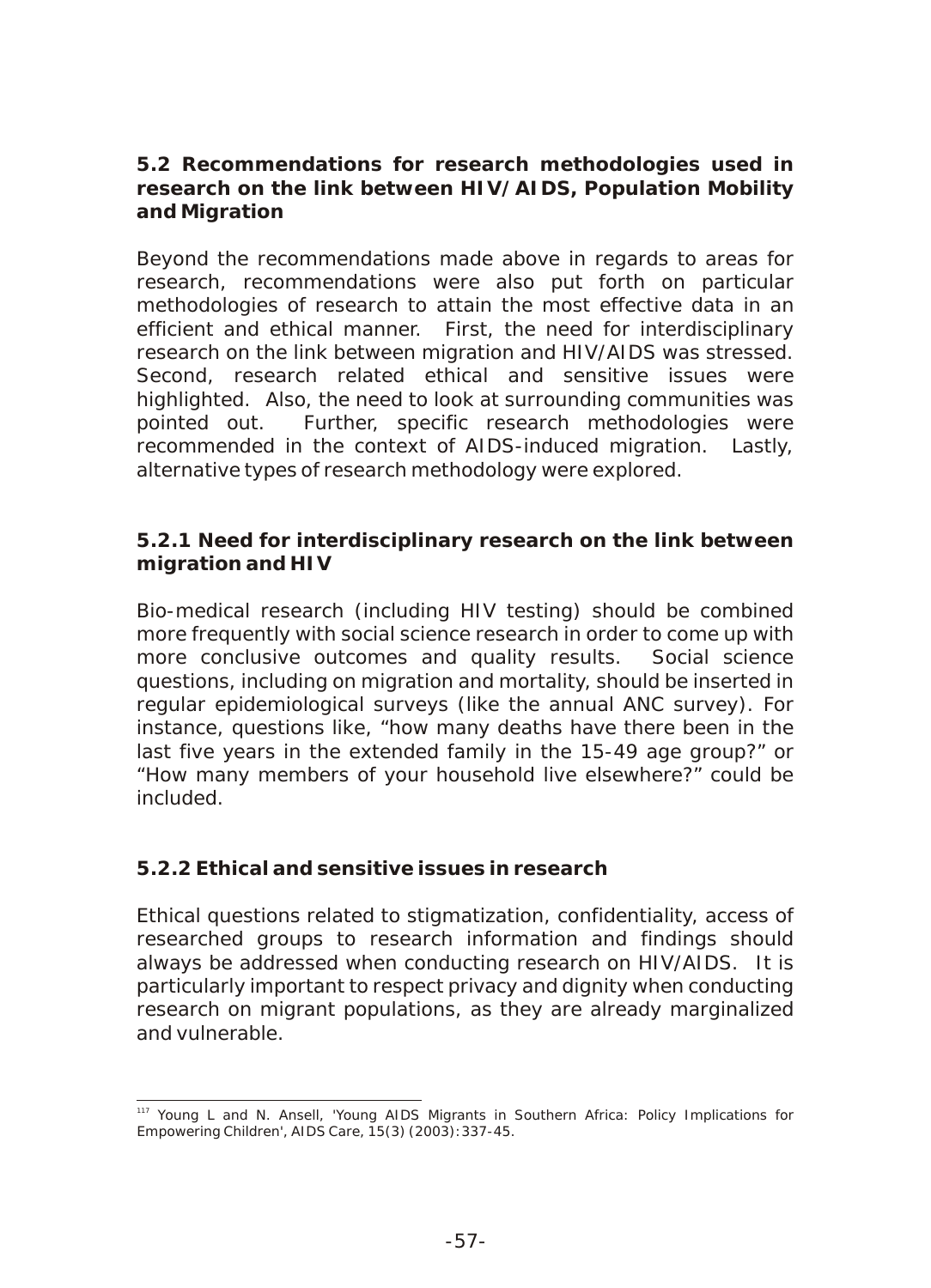For example, because of HIV-related stigma/taboo on sex, it is important to consider using proxy indicators to HIV and AIDS, such as chronic sickness and death, TB, medical reports, sexual behaviours etc.

Lastly, it is important for the researchers to return to the researched communities, give feedback on the findings and discuss policy implications of the findings. This is important not only from an ethical and transparency point of view, but also in terms of ensuring community ownership and subsequent effective interventions.

## *5.2.3 Community context*

As migrants do not live and work in isolation, researchers need to be in touch with the "community context" in migrant sending and migrant receiving areas, when conducting research.

Research needs to take into consideration not only existing relationships migrants may have in their places of origin, but also relationships migrants may develop with those they come in contact with during transit (for example, customs officials, truck drivers, etc.) and at the places of destinations (for example local dwellers of surrounding communities, colleagues at work from local areas, etc.).

## *5.2.4 Research methodologies relevant for AIDS-induced migration*

One area of research, which has limited data currently available is AIDS-induced migration. Census data is unlikely to provide the level of detail needed, and is likely to miss migrations that are of a temporary nature or occur only shortly before the migrant's death. There is little possibility that census records of migration can allow inferences to be made in relation to the role of HIV and AIDS. The questions outlined above are, to a certain degree, amenable to investigation through household level surveys. Even here, establishing causal relationships is likely to be problematic, given that HIV and AIDS may be only an indirect trigger of migration. For instance, where people move due to their inability to pay rent, this may in turn be the outcome of illness or death in the household, but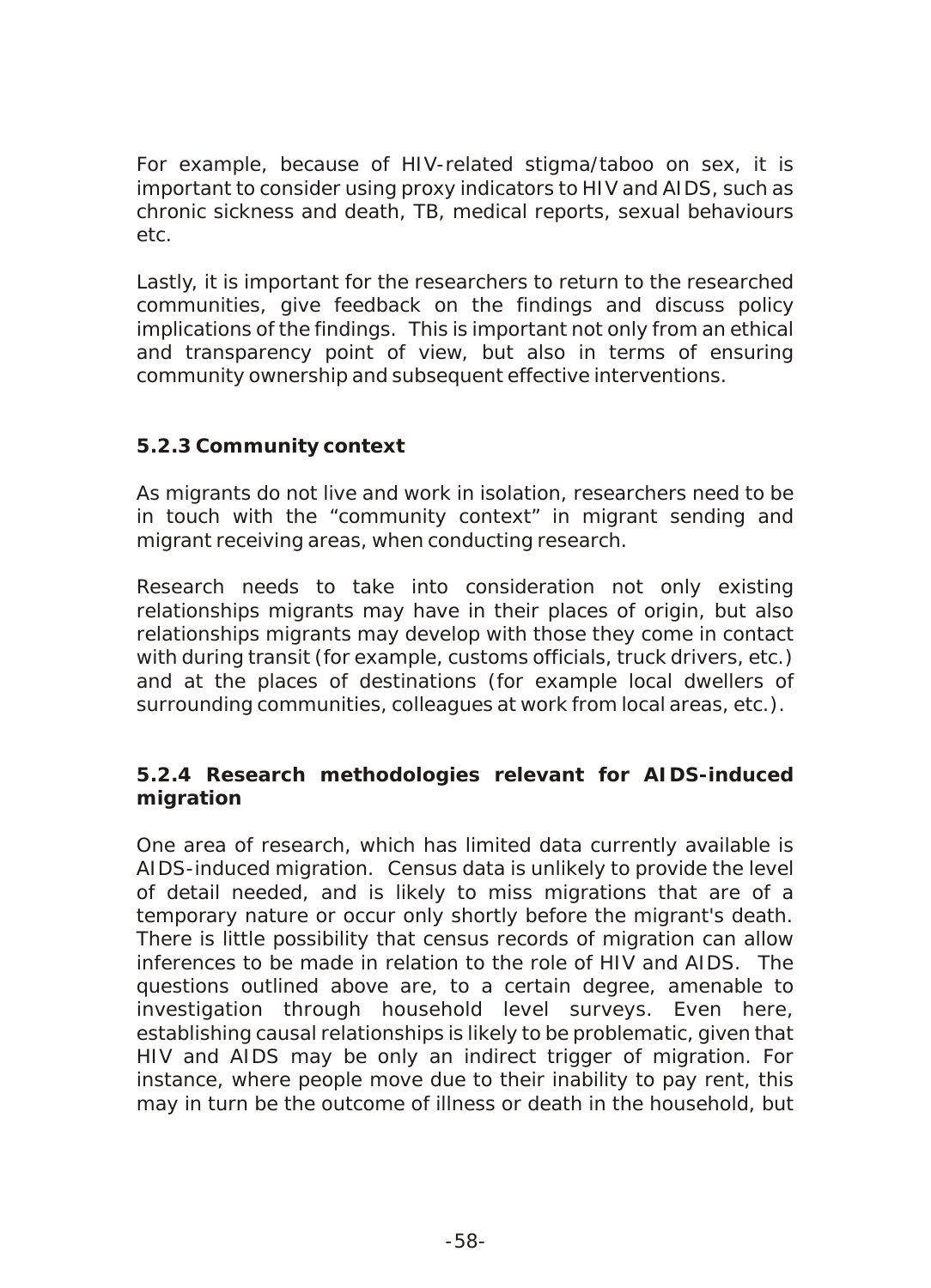only a carefully designed and in-depth survey is likely to detect such a relationship. Household level surveys could be used to identify both those who have left and those who have entered households over a given timeframe.

While a quantitative approach might help to identify patterns of AIDS-related migration, surveys, and in particular multivariate studies, are problematic. In order to simplify analysis, these studies tend to treat migrants as individuals, thereby losing the connections between individuals and their households/communities that shape the experiences of migration. In Africa, migration is commonly undertaken as a livelihood strategy in response to household needs. However, relatively little research has been conducted in relation to the role of the household. Recent studies have given some emphasis to the decision-making processes within families and the ways in which power relations within a household are central to understanding both decision-making and the consequences of migration. Such processes are arguably best addressed using a case study approach, which relates individual decision-making to households, communities and to wider political-economic contexts. Nonetheless, given that many of those undertaking AIDS-related migration are sick and may die soon after moving, it is important to avoid over-reliance on the accounts of family members, and to ensure that the voices of migrants themselves are heard.

To examine the wider significance and meaning of AIDS-induced migration for individuals, families, and communities, ethnographic studies are required. Critical ethnography can be used to identify how migrants' experiences are socially constructed and situated in both political-economic and cultural contexts. Depending on the context, return migration to rural communities may, for instance, be experienced as failure. Beyond studying the conditions that produce migration, it is useful to recognize "migrants as interpretive subjects of their own mobility" whose identities are constructed in part through their experiences.

Given the involvement of children in AIDS-induced migration, both accompanied and unaccompanied, the use of children-centred methods is appropriate. Such methods acknowledge and attempt to minimize age-related power relations, by placing children in an active role and deflecting attention from adults. An example is the use of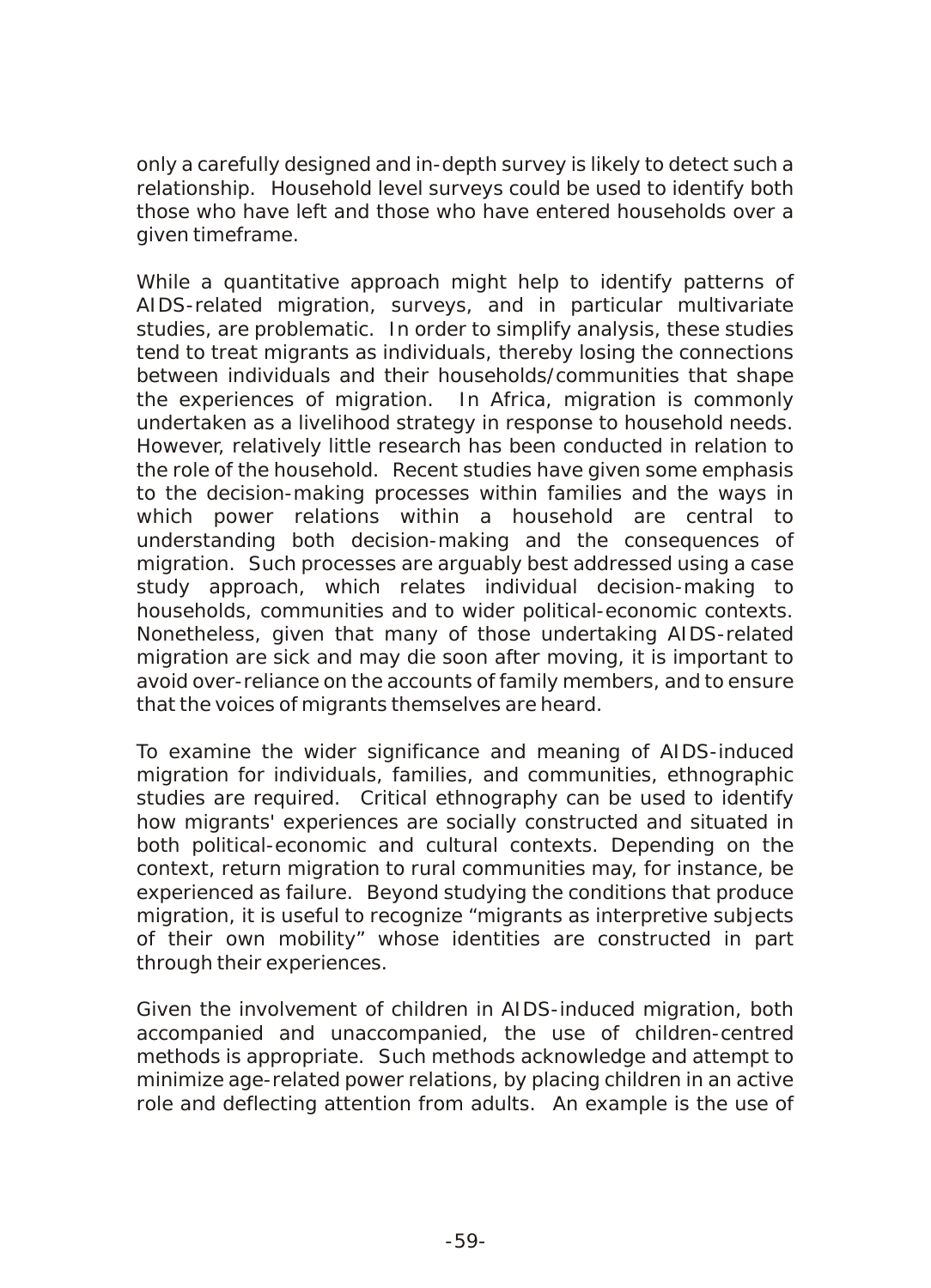storyboards, which allow children to select and depict a sequence of migration related events in pictures, and provide a useful prompt for discussion of their experiences. Children are also able to take on a more active, participatory role in migration research, identifying issues and taking a lead role in research design and execution.<sup>117</sup>

## *5.2.5 Alternative research methodologies*

Suggestions were made for the utilisation of alternative research methodologies, and the pros and cons of various methodologies were discussed.

**Longitudinal studies:** In longitudinal studies, surveillance is done on population groups, like migrants, for a longer period of time and different (bio)data is collected. This could explain why some migrants stay negative even though they might be exposed to risk factors of HIV. However, following migrants for a longer period of time is complicated and expensive and the findings could be nonrepresentative.

**Modelling studies:** Models could look at many factors, including migration and the link to HIV. Modelling is not used much in this area, although insurance companies and some researchers have developed sophisticated predictive models on the course of the epidemic. Obviously, the models are only as good as the data that is put into the model thus the availability of high quality data is crucial.

**Comparative studies:** In comparative studies, certain contributing factors to HIV transmission (like migration) can be isolated by comparing different groups such as:migrant/non-migrants;

- women with and without migrant spouses;
- internal/cross border migration; and
- between different geographical areas or regions (West Africa/Southern Africa).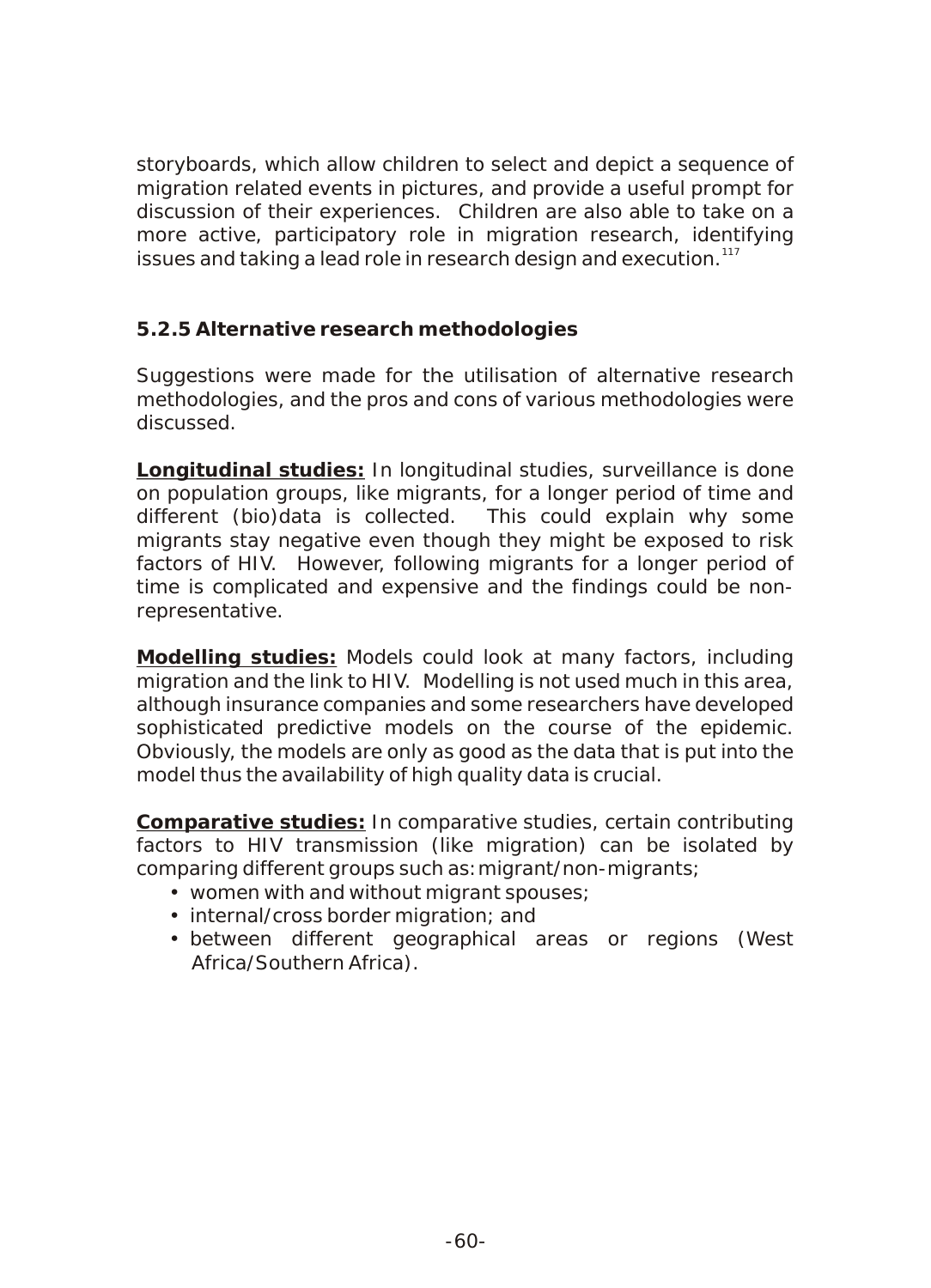| E-Mail Address            | Nicola ansell@brunel.ac.uk                                                      | kachima@raha.com<br>satucc@info.bw | Mark_Lurie@brown.edu                                                            |                                    | mmolapo@csir.co.za      | caroline@teba.co.za                | prestonw@ukzn.ac.za                  | steve@hebron.za.net        |
|---------------------------|---------------------------------------------------------------------------------|------------------------------------|---------------------------------------------------------------------------------|------------------------------------|-------------------------|------------------------------------|--------------------------------------|----------------------------|
| Fax                       | $+44$ 1895 266 085 +44 1895 269736                                              | +267 3184453                       | $+1$ 401 863-1243                                                               | + 27 12 481 4200 tessa@nrf.ac.za   | $+27$ 11 358 3247       | $+27$ 11 493 0600                  | +27 31 209 8883                      | $+27312601585$             |
| $\overline{\overline{e}}$ |                                                                                 | +267 390 1449                      | + 1 401 863 7593                                                                | $+27$ 12 481 4124                  | $+27$ 11 358 0222       | $+27-113536121$                    | $+27312685813$                       | $+27312601569$             |
| Title                     | Lecturer in<br>Human                                                            | Executive<br>Secretary             | Assistant<br>Professor                                                          | Executive Director                 | Research Scientist      | Plan Consultant                    | Networking<br>Centre for<br>HIV/AIDS | Director                   |
| nization<br>Orgar         | and Earth Sciences Geography<br>Brunel University<br>Department of<br>Geography | SATUCC                             | Brown University<br>nstitute<br>School,<br>International<br>Health I<br>Medical | Research<br>Foundation<br>National | ningtek<br>CSIR Mi      | Teba Development Social and Labour | HIVAN                                | Centre for Rural<br>Health |
| Participant               | Dr. Nicola Ansell                                                               | Mr. Moses Tito<br>Kachima          | Dr. Mark Lurie                                                                  | Dr. Tessa Marcus                   | Dr. Matseliso<br>Molapo | Ms. Caroline<br>O'Reilly           | Preston-Whyte<br>Prof. Eleanor       | Prof. Steve Reid           |

ANNEX A: LIST OF PARTICIPANTS **ANNEX A: LIST OF PARTICIPANTS**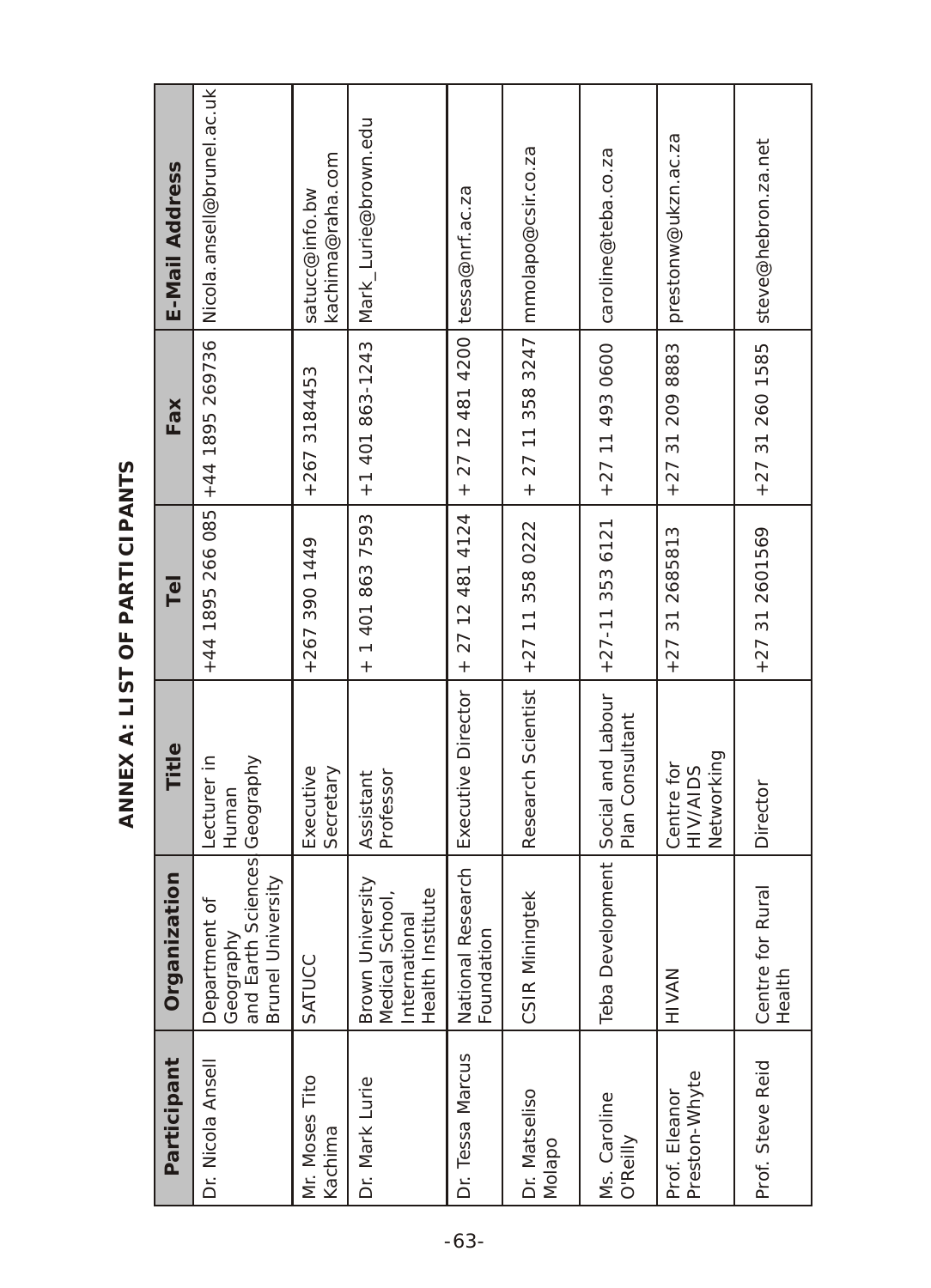| Participant                        | Organization                                                                                 | Title                                                 | $\overline{\overline{e}}$    | Fax               | E-Mail Address               |
|------------------------------------|----------------------------------------------------------------------------------------------|-------------------------------------------------------|------------------------------|-------------------|------------------------------|
| Ms. Gayatri Singh                  | Studies Programme<br>Forced Migration                                                        | Research Fellow                                       | +27 11 717 4031              | +27 11 717 4039   | gayatri.singh@new-oxford.com |
| Ms. Isabelle van Tol               | herlands<br>Royal Net<br>Embassy                                                             | First Secretary<br>HIV/AIDS                           | $+27$ 12 344 3910<br>ext 240 | $+27$ 12 3440781  | isabelle-van.tol@minbuza.nl  |
| Ms. Jenny Berg                     | <b>ST/ESA</b><br>UNAIDS R                                                                    | Programme Officer                                     | $+27$ 11 517 1566            | $+27$ 11 517 1511 | bergj@unaids.org             |
| Mr. Gert Van Rooy                  | Consultancy Centre<br>Multidisciplinary<br>Social Sciences<br>and<br>Research<br>Division    | Sciences Division,<br>Research Fellow<br>Head: Social | +264 61 206 3699             | +264 61 206 3050  | gvanrooy@unam.na             |
| Mrs Helene Voeten                  | Department of Public<br>asmus MC,<br>Medical<br>Centre Rotterdam<br>University<br>Health, Er | Senior Researcher                                     | $+31$ 10 408 7502 /<br>7714  | +31 10 408 9449   | H.voeten@erasmusmc.nl        |
| Dr. Brian Williams                 | World Health<br>ion<br>Organizati                                                            | Epidemiologist                                        | +41 22 791 4680              |                   | williamsbg@who.int           |
| Ms. Nompumelelo<br>Zungu-Dirwayi   | Council<br>Human Sciences<br>Research (                                                      | Research Specialist                                   | $+27$ 21 466 7936            | +27 21 4610299    | mzdirwayi@hsrc.ac.za         |
| IOM Participants                   |                                                                                              |                                                       |                              |                   |                              |
| Dr. Mary Haour-Knipe International | Organisation for<br>Migration                                                                | Senior Adviser:<br>Migration and<br><b>HIV/AIDS</b>   | +41 22 717 9234              | +41 22 798 61 50  | mhaourknipe@iom.int          |
| Ms. Barbara Rijks                  | ion for<br>International<br>Organisati<br>Migration                                          | Project Manager<br>PHAMSA                             | +27 12 342 2789              | +27 12 342 0932   | Brijks@iom.int               |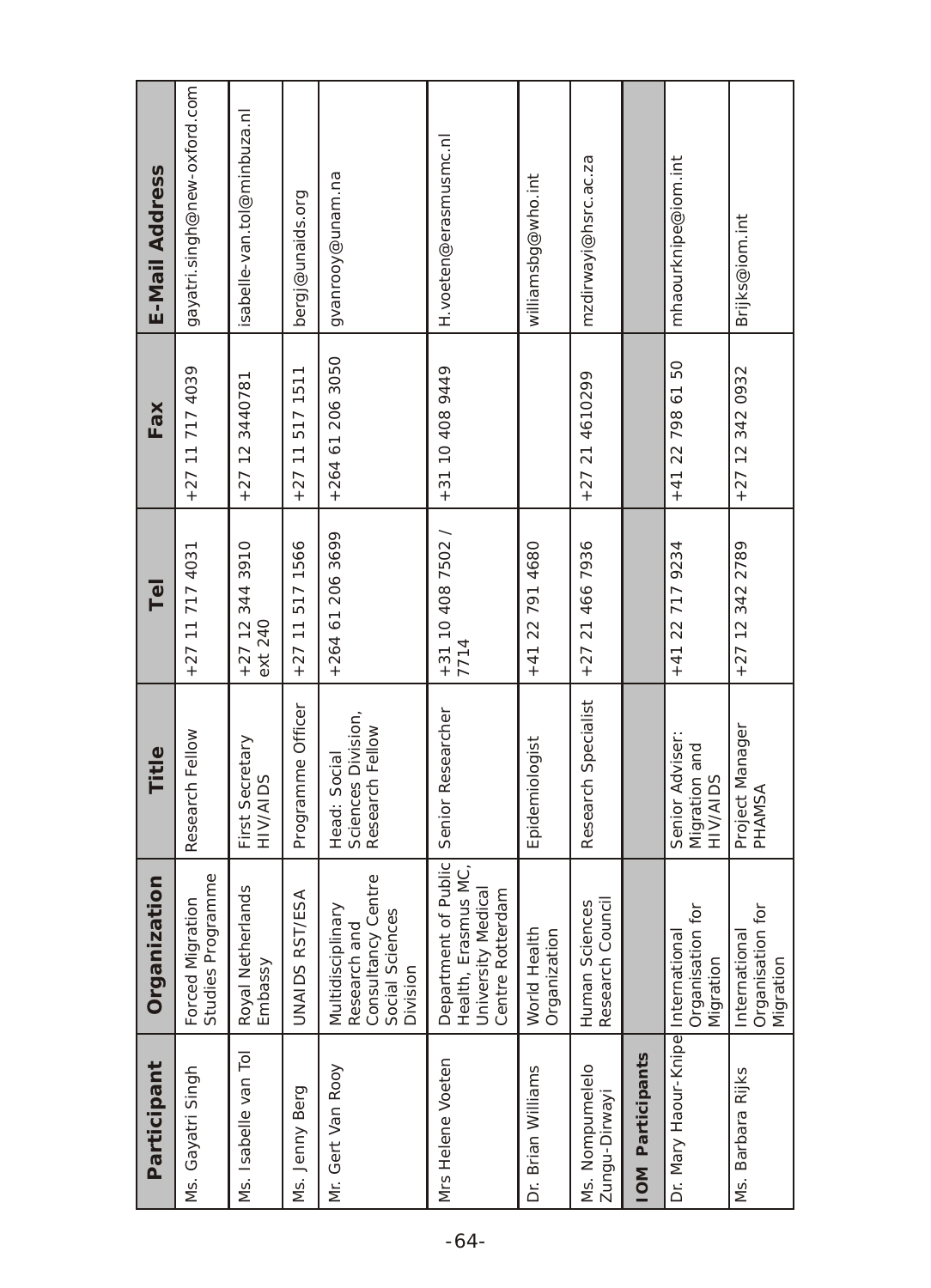| E-Mail Address          | hannaidema@gmail.com                           | freahaker@gmail.com                            | rmatsuyama@iom.int                |                   | Tbisika@yahoo.com                                      | dtevera@arts.uz.ac.zw                                    | Ntshebe@mopipi.ub.bw      | jzonjo@yahoo.combr                 | peberdy.s@pdm.wits.ac.za | wpendlet@mweb.co.za                    | crushj@post.queensu.ca    |
|-------------------------|------------------------------------------------|------------------------------------------------|-----------------------------------|-------------------|--------------------------------------------------------|----------------------------------------------------------|---------------------------|------------------------------------|--------------------------|----------------------------------------|---------------------------|
| Fax                     | +27 12 342 0932                                | +27 12 342 0932                                | +27 12 342 0932                   |                   | $+265$ 152 4578                                        | +263 4 333 407                                           | $+273185099$              | +258 1 414921                      | +27 11 717 3699          | $+27$ 21 788 2580                      | $+6135332171$             |
| $\overline{\mathbb{P}}$ | +27 12 342 2789                                | $+27$ 12 342 2789                              | +27 12 342 2789                   |                   | $+265$ 152 4800                                        | $+2634303211$<br>ext 1265                                | 355 2230<br>$+27$         | $+258$ (0) 82 483220               | $+27$ 11 717 3785        | $+27217882580$                         | +613 533 6963             |
| Title                   | Intern, PHAMSA                                 | Intern, PHAMSA                                 | Programme<br>Associate,<br>PHAMSA |                   | Research Fellow                                        | Professor                                                | Lecturer                  | Assistant Lecturer                 | Project Manager          | Research Associate<br>UCT Anthropology | Director                  |
| Organization            | Organisation for<br>International<br>Migration | Organisation for<br>International<br>Migration | Organisation for<br>Migration     |                   | University of Malawi<br>Centre for Social<br>Research, | Department of<br>University of<br>Geography,<br>Zimbabwe | University of<br>Botswana | do Mondlane<br>University<br>Eduar | SAMP Johannesburg        | Research<br>Associate                  | Canada                    |
| Participant             | Ms. Hanna Idema                                | Ms. Frea Haker                                 | Ms. Reiko Matsuyama International | SAMP Participants | Mr. Thomas Bisika                                      | Dr. Dan Tevera                                           | Ms. Oleosi Ntshebe        | Mr. Johane Zonjo                   | Dr. Sally Peberdy        | Prof. Wade Pendleton SAMP              | Prof. Jonathan Crush SAMP |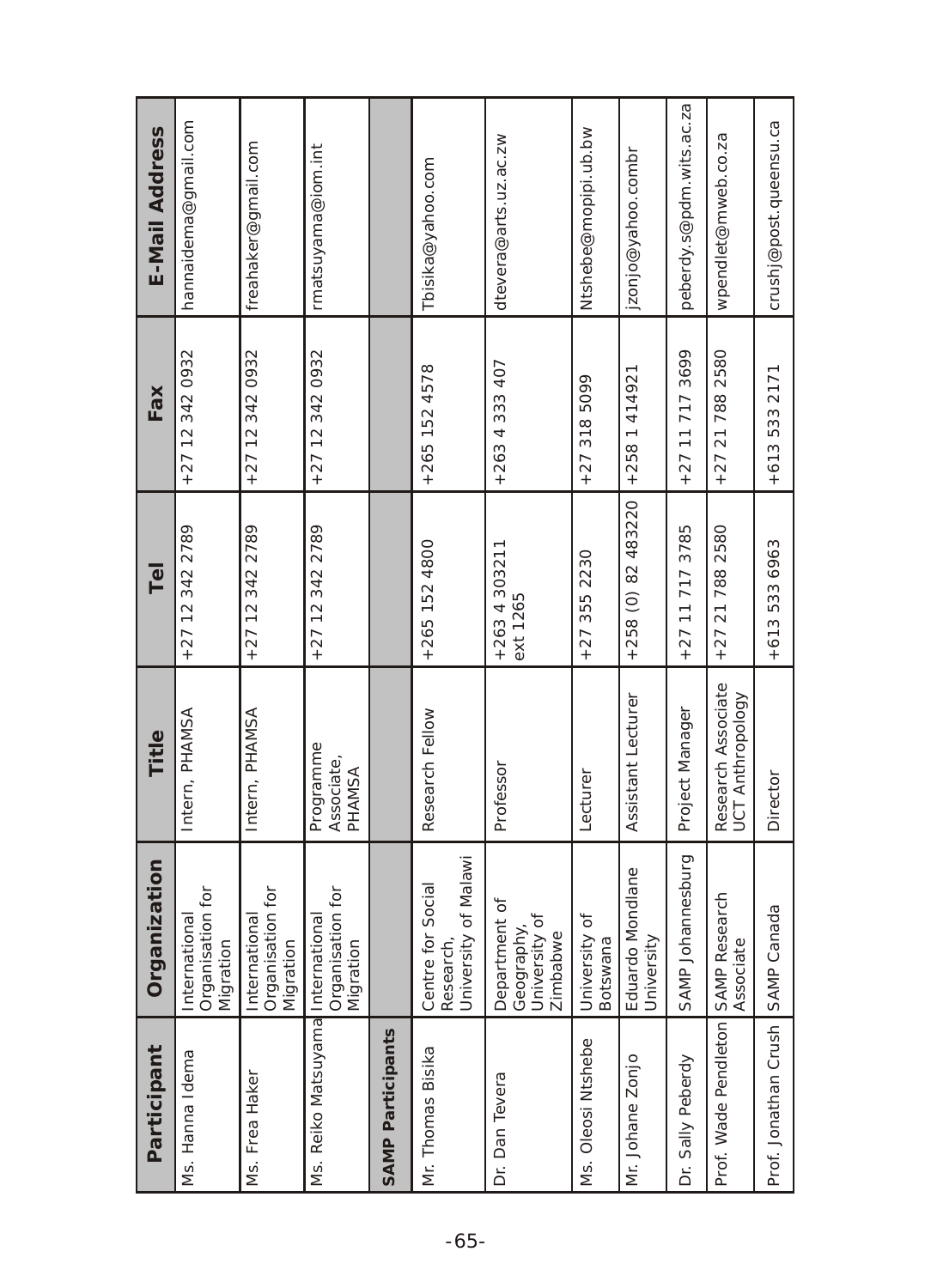**5.3: Recommendations to improve the link between research on migration, population mobility and HIV/AIDS and policy development**

The participants at the workshop indicated that research findings are usually not communicated to policy makers. Most researchers found that policy makers are often not easily approachable. The participants recommended that more advocacy should be done with policy makers to convince them of the need for research on the link between migration and HIV. It was also agreed that there is a need for an independent facilitator that could communicate policy implications of research to policy makers. Such facilitation could be taken up by an independent international organization such as IOM with ready access to government partners.

All research needs a careful plan for engagement with policy makers. Dialogue between researchers and policy makers is crucial during the whole research process. Researchers need to understand and acknowledge the challenges of policy development, and the constraints for translating research into policy. Research should try to fit within the existing policy agenda but can - at the same time - be innovative.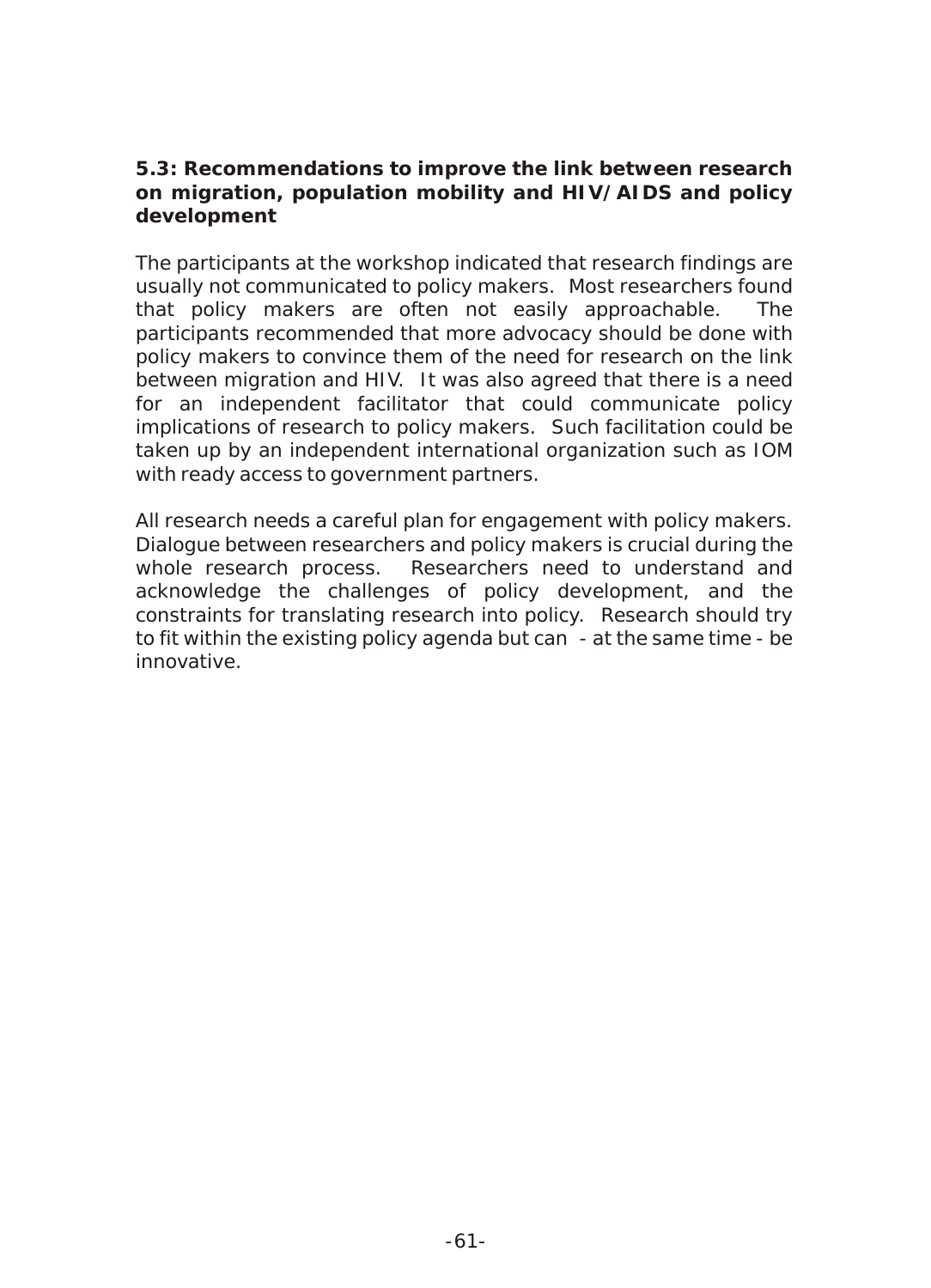#### **CONCLUSION**

Researchers have increasingly recognized the reciprocal connections between population mobility and HIV. However, the fact that migrants and mobile populations are more vulnerable to HIV infection than people who do not move has not been sufficiently realized by policy makers in Southern Africa. For instance, only a few countries in the region have included population mobility and migration in their national multi-sectoral strategic plans on HIV and AIDS, which shows that policy makers have not sufficiently understood the policy implications of the connections between HIV and population mobility.

These national strategic plans on HIV and AIDS should therefore be revisited and be aligned with the SADC HIV and AIDS Business Plan, which is based on three SADC instruments: the RISDP (Regional Indicative Strategic Development Plan), the HIV and AIDS Strategic Framework and Programme of Action, and the Maseru Declaration on HIV and AIDS. The SADC HIV and AIDS Business Plan includes five key intervention areas in which migrants and mobile populations are identified as vulnerable groups for which policies and programmes should be developed regionally.

In order to mainstream population mobility and migration adequately in the response to HIV and AIDS in the region, researchers should follow up the recommendations that were identified in Section 5 of this report. They also should involve policy makers in the design and implementation of the research and communicate their research findings to policy makers on a regular basis. That way, research reports will not be gathering dust on shelves but will feed actively into policy and programme development to reduce HIV vulnerability of migrants and mobile populations in Southern Africa.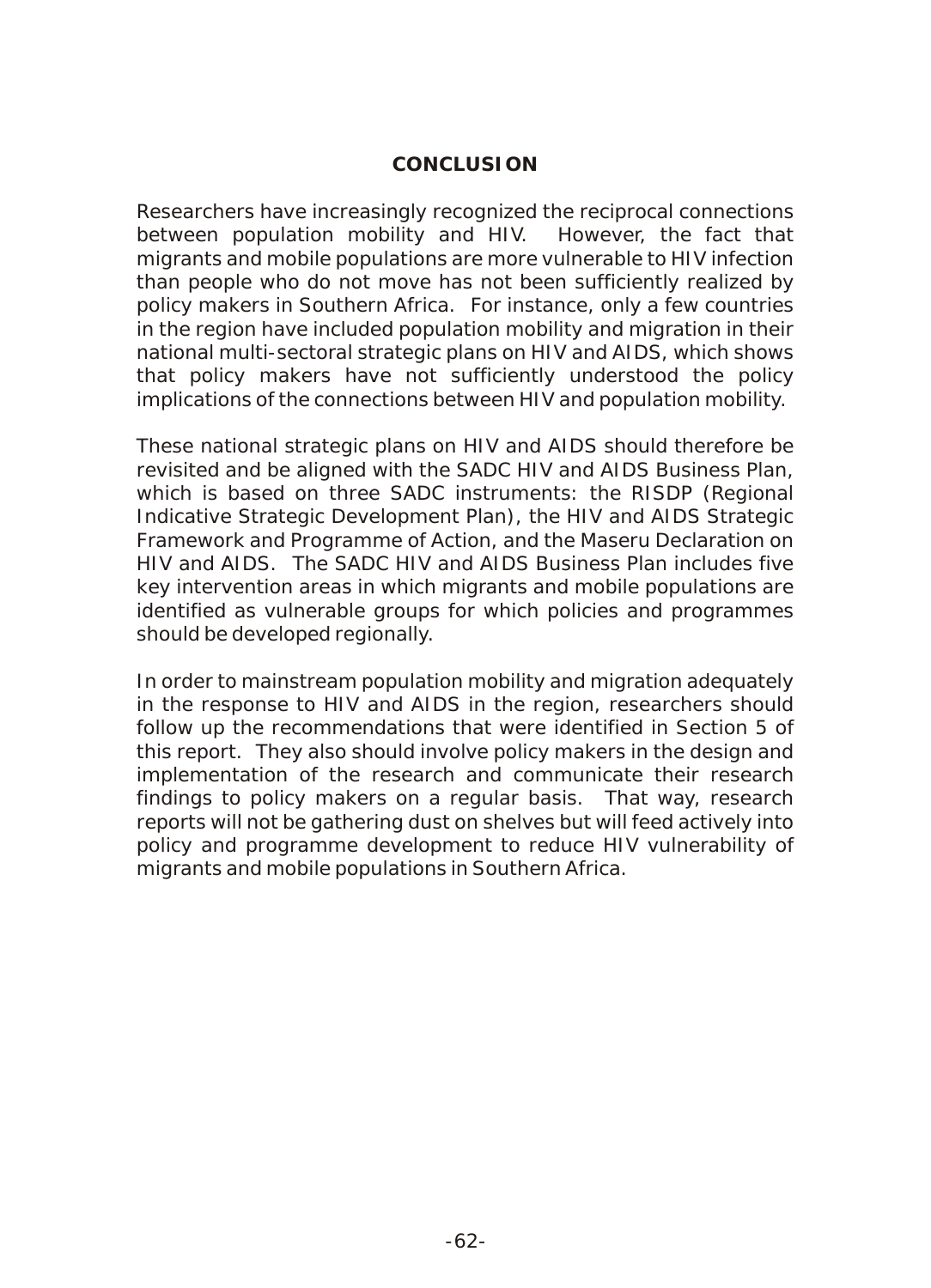#### **REFERENCES**

- Abdool Karim Q., et al., "Seroprevalence of HIV Infection in Rural South Africa", AIDS, 6 (1992): 1535-9.
- Abdool Karim, Q., (ed.), *HIV/AIDS in South Africa* (Cambridge: CUP, 2005).
- Abdool-Karim, Q. and J. Frohlich, "Women Try to Protect Themselves from HIV/AIDS in KwaZulu-Natal, South Africa", in M. Turshen (ed.), *African Women's Health* (Trenton, New Jersey: Africa World Press, 2000).
- Anarfi, J., "Sexuality, Migration and AIDS in Ghana: A Socio-Behavioural Study", *Health Transition Review*, 3 (1993): 45- 67.
- Anderson, R. and G. Garnett, "Mathematical Models of the Transmission and Control of *Sexually Transmitted Diseases*", Sexually Transmitted Diseases, 27 (2000): 636-43.
- Anderson, R. and R. May, *Infectious Diseases of Human*s (Oxford, 1992).
- Auvert, B., et al., "HIV Infection Among Youth in a South African Mining Town is Associated with Herpes Simplex Virus-2 Seropositivity and Sexual Behaviour", *AIDS*, 15 (2000): 885- 98.
- Auvert, B., et al., "Sexual Behaviour, Heterosexual Transmission, and the Spread of HIV in Sub-Saharan Africa: A Simulation Study", *Computers and Biomedical Research*, 33 (2000): 84-96.
- Barnett, T. and A. Whiteside, *AIDS in the Twenty- First Century* (New York: Palgrave, 2002).
- Bassett, M.T. and M. Mhloyi, "Women and AIDS in Zimbabwe: The Making of an Epidemic", *International Journal of Health Services*, 2(1) (1991): 143-56.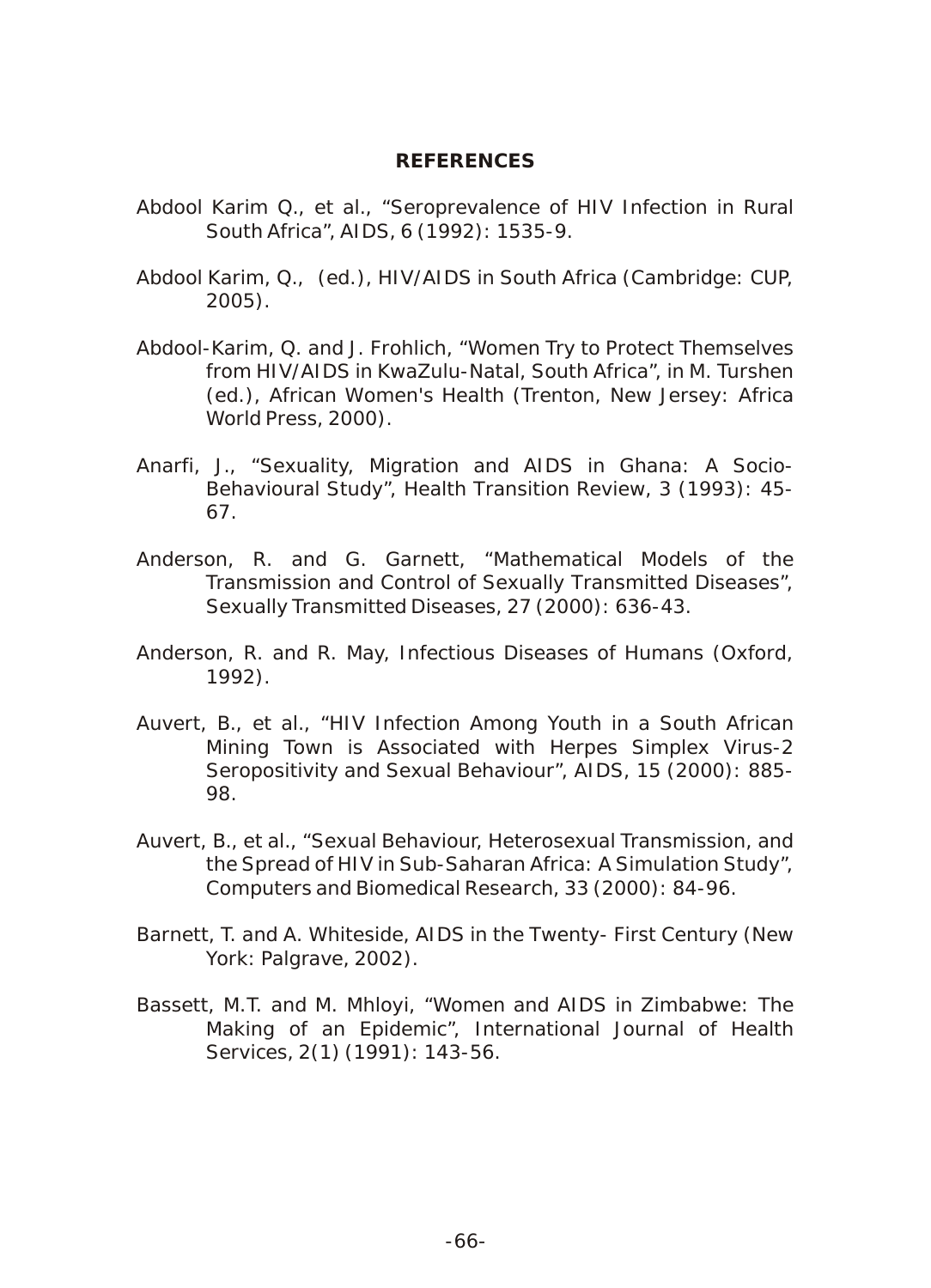- Bond, V. and P. Dover, "Men, Women and the Trouble with Condoms: Problems Associated with Condom Use by Migrant Workers in Rural Zambia", *Health Transition Review*, 7 (supplement 1) (1997): 377-91.
- Brockerhoff, M. and A. Biddlecom, "Migration, Sexual Behaviour and the Risk of HIV in Kenya", *International Migration Review*, 33 (1999): 833-56.
- Caldwell, J.C., et al., "Mobility, Migration, STDs and AIDS: An Essay on Sub-Saharan Africa". In G. Herdt (ed.), *Sexual Cultures and Migration in the Case of AIDS* (Oxford: Clarendon, 1997).
- Callahan, B.T. and V. Bond, "The Social, Cultural and Epidemiological History of Sexually Transmitted Diseases in Zambia", in P. Setel, M. Lewis and M. Lyons (eds.), *Histories of Sexually Transmitted Diseases and HIV/AIDS in Sub-Saharan Africa* (Westport, Connecticut: Greenwood Press, 1999).
- Campbell, C. and B. Williams, "Academic Research and HIV/AIDS in South Africa", *South African Medical Journal,* 86(1) (1996): 55-60.
- Campbell, C. and B. Williams, "Beyond the Biomedical and Behavioural: Towards an Integrated Approach to HIV Prevention in the South African Mining Industry", *Social Science and Medicine*, 48 (1999): 1625-39.
- Campbell, C. and B. Williams, "Managing Disease on the Gold Mines: Work-Related and Non-Work-Related Diseases", *South African Journal of Public Health*, 88(6) (1998): 789-95.
- Campbell, C. and B. Williams, "Riding the Tiger: Contextualising HIV Prevention in South Africa", *African Affairs*, 100 (2001): 135- 40.
- Campbell, C. and C. MacPhail, "Peer Education, Gender and the Development of Critical Consciousness: Participatory HIV Prevention by South African Youth", *Social Science and Medicine*, 55(2) (2002): 331-45.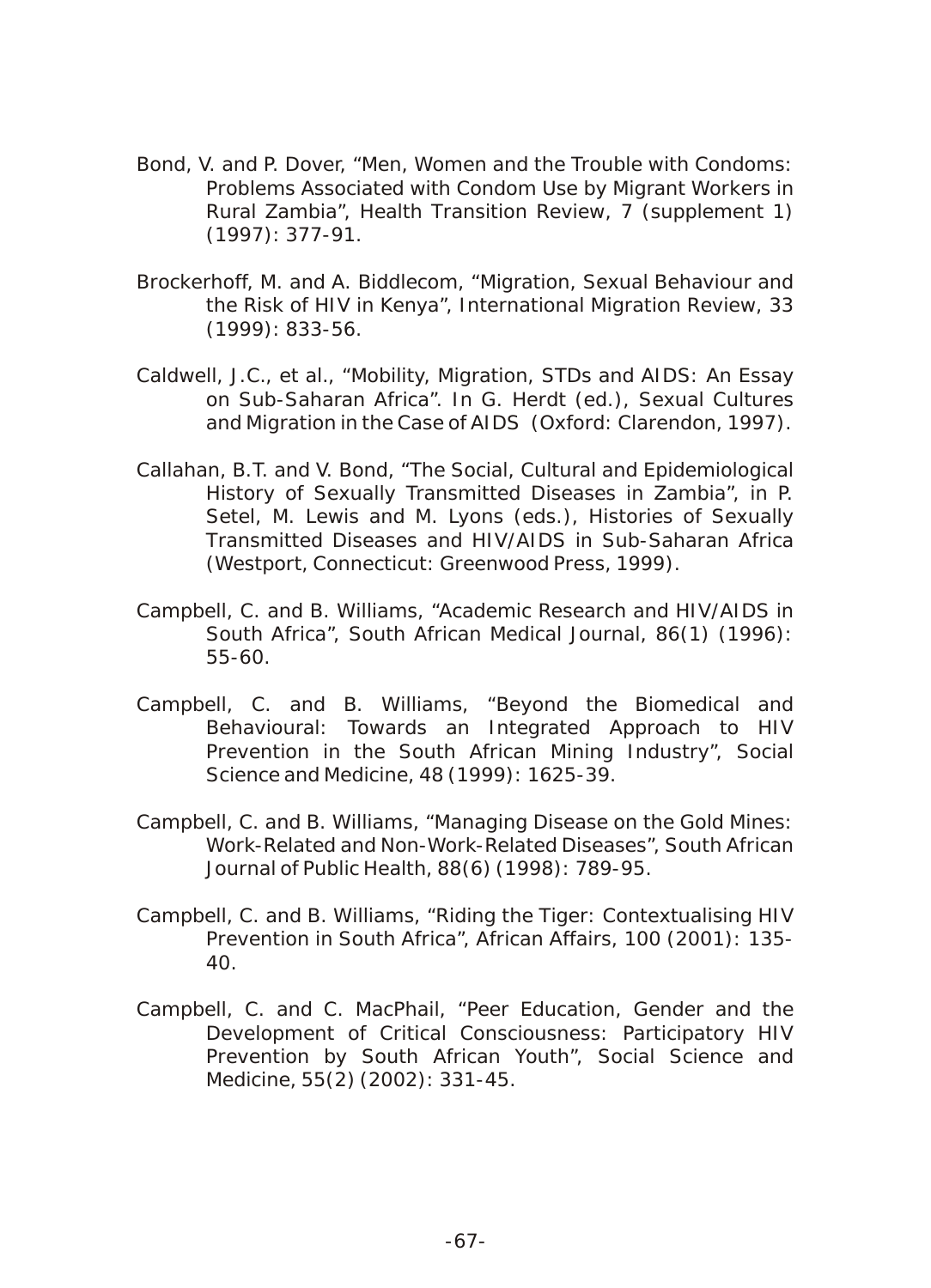- Campbell, C. and Y. Mzaidume, "Grassroots Participation in Health Promotional Projects: Peer Education and HIV Prevention by Sex Workers in South Africa", *American Journal of Public Health*, 91(12) (2001): 1978-86.
- Campbell, C. and Y. Mzaidume, "How can HIV be Prevented in South Africa? A Social Perspective", *British Medical Journal*, 324 (2002): 229-32.
- Campbell, C., "Letting them Die": Why HIV/AIDS Intervention Programmes Fail (Oxford: James Currey, 2003).
- Campbell, C., "Going Underground and Going after Women: Masculinity and HIV Transmission on the Gold Mines", In R. Morrell (ed.), Changing Masculinities in a Changing Society: Men and Gender in Southern Africa (London: Zed Books, 2001).
- Campbell, C., "Migrancy, Masculine Identities and AIDS: The Psychological Context of HIV Transmission on the South African Gold Mines", *Social Science and Medicine*, 45(2) (1997): 273-81.
- Campbell, C., "Perceptions of HIV/AIDS on a Johannesburg Gold Mine", *South African Journal of Psycholog*y, 28(3) (1998): 146-53.
- Campbell, C., "Representations of Gender, Respectability and Commercial Sex in the Shadow of AIDS: A South African Case Study", *Social Science Information*, 37(4) (1998): 687-707.
- Campbell, C., "Selling Sex in the Time of AIDS: The Psychosocial Context of Condom Use by Sex Workers on a South African Mine", *Social Science and Medicine*, 50 (4) (2000): 479-94.
- Campbell, C., et al., "Gender as an Obstacle to Condom Use: Implications for HIV Prevention Amongst Commercial Sex Workers in a Mining Community", *Agenda*, 39 (1998): 50-7.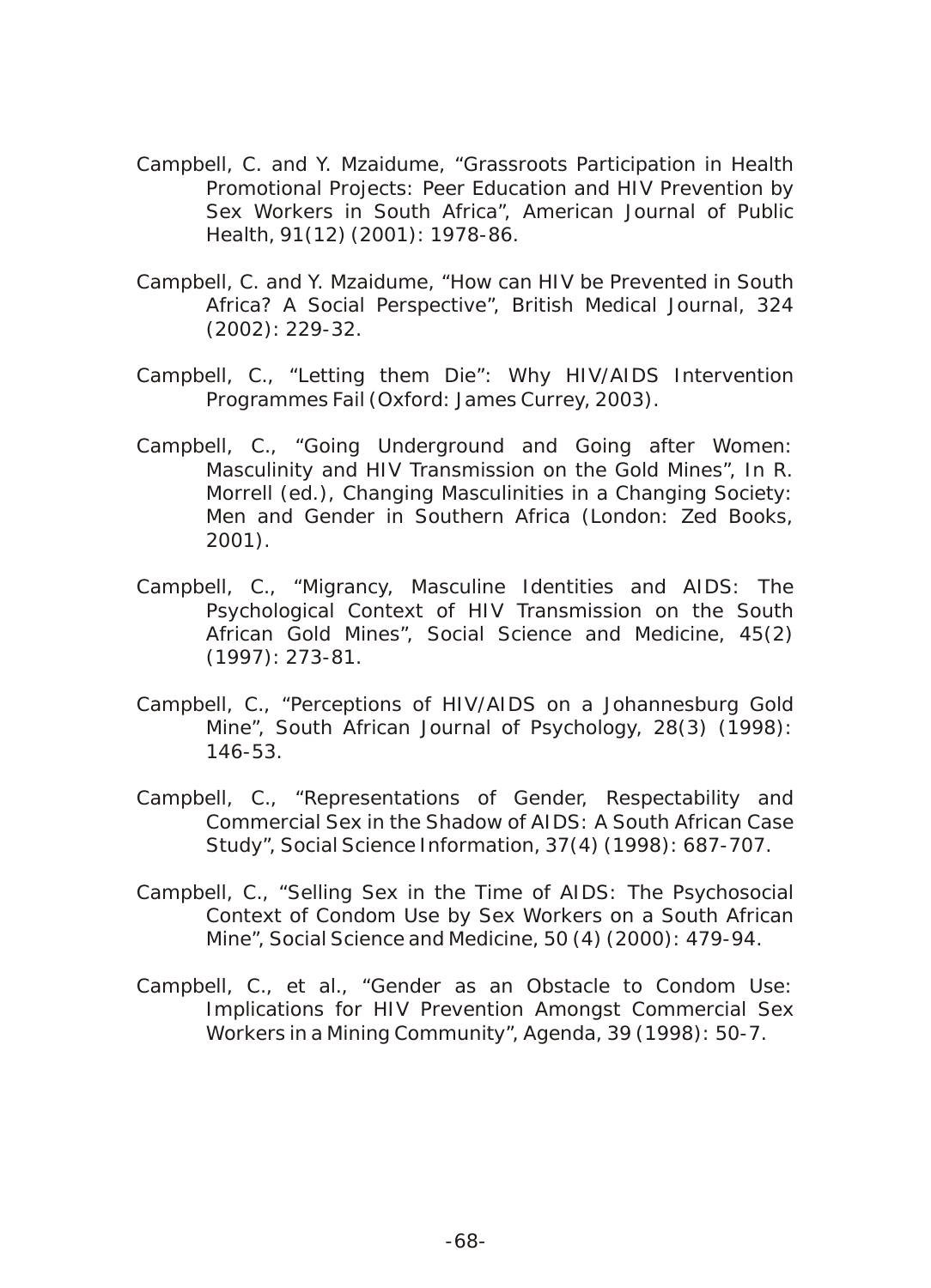- Campbell, C., et al., "Is Social Capital a Useful Conceptual Tool for Exploring Community Level Influences on HIV Infection? An Exploratory Case Study from South Africa", *AIDS Care*, 14(1) (2002): 41-55.
- Carael, M. and Holmes, K. "Dynamics of HIV Epidemics in Sub-Saharan Africa: Introduction", *AIDS*, 15 (Suppl 4) (2001): S1- 4.
- Carael, M., et al., "The Making of HIV Epidemics: What Are the Driving Forces?", *AIDS*, 11 (Suppl B) (2001): S23-31. Carswell, J. et al, "Prevalence of HIV-1 in East African Lorry Drivers", *AIDS*, 3 (1989): 503-6.
- Chijere-Chirwa, W., "Migrants Labour, Sexual Networking and Multi-Partnered Sex in Malawi", *Health Transition Review*, 7 (supplement 3) (1997): 4-15.
- Chikanda, A. "Skilled Health Professionals, Migration and Its Impact on Health Delivery in Zimbabwe" in R. Cohen, (ed.), Migration and Health in Southern Africa (Cape Town: Van Schaik, 2003): 114-25.
- Chikanda, A. Medical Leave: The Exodus of Health Professionals from Zimbabwe (Southern African Migration Project, Migration Policy Series No. 34, 2005).
- Churchyard, G., et al., "Silicosis Prevalence and Exposure-Response Relations in South African Gold Miners", *Occupational and Environmental Medicine*, 61 (2004): 811-6.
- Colvin M., et al., "Health and Safety in the Lesotho Highlands Dam and Tunnel Construction Programme", *International Journal of Occupational and Environmental Health*, 4(4) (1998): 231-5.
- Colvin, M. and B. Sharpe, "Sexually Transmitted Infections and HIV in a Rural Community in the Lesotho Highlands", *Sexually Transmitted Infections*, 76 (2000): 39-42.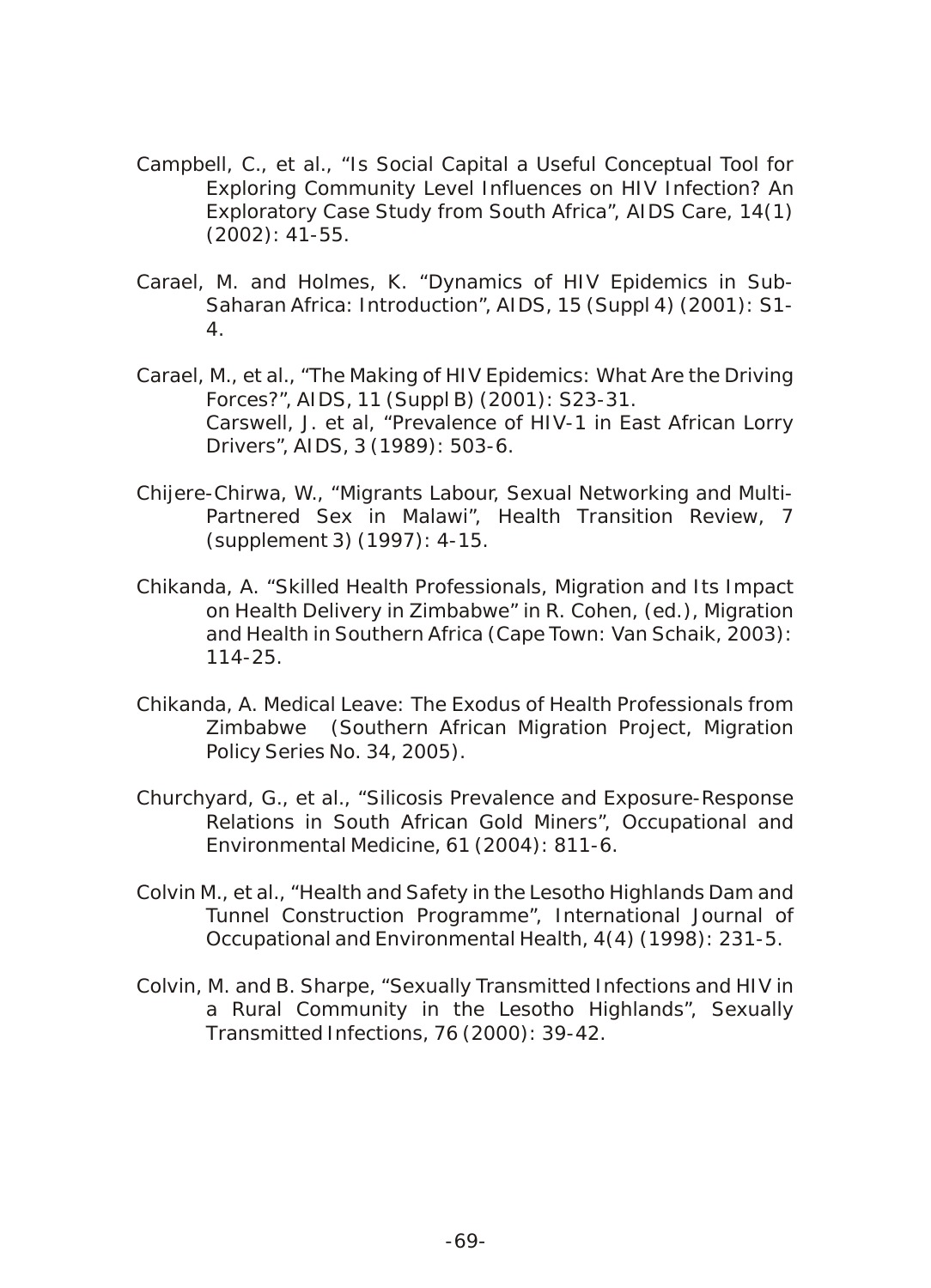- Construction Industry Development Board (CIDB) of South Africa. The Portfolio Committee for Public Works: HIV/AIDS Workshop Proceedings Report. CIDB: Pretoria (2003).
- Corbett, E., et al., "Risk Factors for Pulmonary Mycobacterial Disease in South African Gold Miners: A Case-Control Study", *American Journal of Respiratory and Critical Care Medicine*, 159 (1999): 94-9.
- Corbett, E., et al., "Stable Incidence Rates of Tuberculosis (TB) Among Human Immunodeficiency Virus (HIV) Negative South African Gold Miners During a Decade of Epidemic HIV-Associated TB", *Journal of Infectious Diseases*, 188 (2003): 1156-63.
- Corbett, E. et al., "Human Immunodeficiency Virus and the Prevalence of Undiagnosed Tuberculosis in African Gold Miners", *American Journal of Respiratory and Critical Care Medicine*, 170 (2004): 673-9.
- Crush J., et al., Borderline Farming: Migrants in South African Commercial Agriculture (Southern African Migration Project, Migration Policy Series No. 16, 1999).
- Crush, J. "The Discourse and Dimensions of Irregularity in Post-Apartheid South Africa" *International Migration*, 37 (1999): 125-51.
- Crush, J. and T. Ulicki, "Gender, Farmwork and Women's Migration from Lesotho", In J. Crush and D. McDonald, (eds.), Transnationalism and New African Immigration to South Africa (Toronto: CAAS, 2001).
- Crush, J. and W. James, (eds.), Crossing Boundaries: Mine Migrancy in a Democratic South Africa (Cape Town: Idasa, 1995).
- Crush, J. et al., South Africa's Labor Empire: A History of Black Migrancy to the Gold Mines (Boulder: Westview, 1992).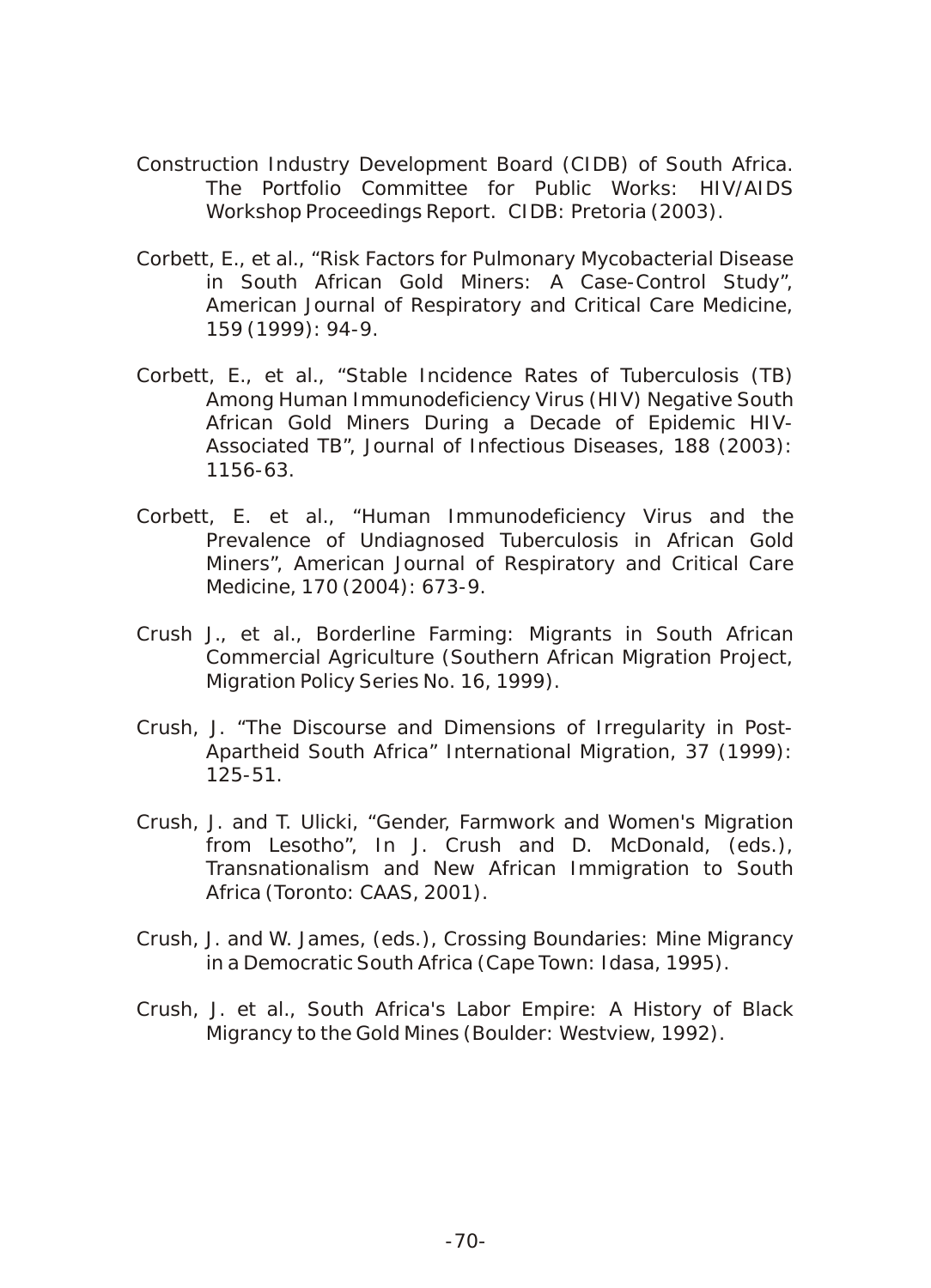- Crush, J. et al., Undermining Labour: The Rise of Sub-Contracting in South African Gold Mines", *Journal of Southern African Studies* 27 (2001): 5-32.
- Crush, J., et al., "Spaces of Vulnerability: Migration and HIV/AIDS in South Africa" Development Southern Africa (in press).
- Crush, J., et al., Spaces of Vulnerability: Migration and HIV/AIDS in South Africa (Southern African Migration Project, Migration Policy Series No. 24, 2002).
- Day, J.H., et al., "Integrated HIV Prevention and Care: Experience from the South African Mining Industry", *AIDS Bulletin*, 9(4) (2000).
- de Vletter, F., "Labour Migration to South Africa: The Lifeblood for Southern Mozambique" in D. McDonald, (ed.), In On Borders: Perspectives on the International Migration in Southern Africa (New York and Cape Town: St Martin's Press and SAMP, 2000).
- Decosas J, et al., "Migration and AIDS", The Lancet, 346 (1995): 826- 8.
- Decosas J. and A. Adrien, "Migration and HIV", *AIDS*, 11(Suppl. A) (1997): S77-84.
- Department of Public Works (DPW), South Africa. August 2003. HIV/AIDS Strategy for the Construction Industry. Chief Directorate - CIDP, DPW: Pretoria.
- Dickinson, D. and M. Versteeg, HIV/AIDS in Manufacturing and Construction Companies in Ekurhuleni (Wits Business School, 2004).
- Dodson, B. and J. Crush, "Mobile Deathlihoods: Migration and HIV/AIDS in Africa", Paper for the UNAIDS Project "AIDS in Africa; Scenarios for the Future", 2003.
- Dodson, B., "Porous Borders: Gender and Migration in Southern Africa", *South African Geographical Journal*, 82 (2000): 40-6.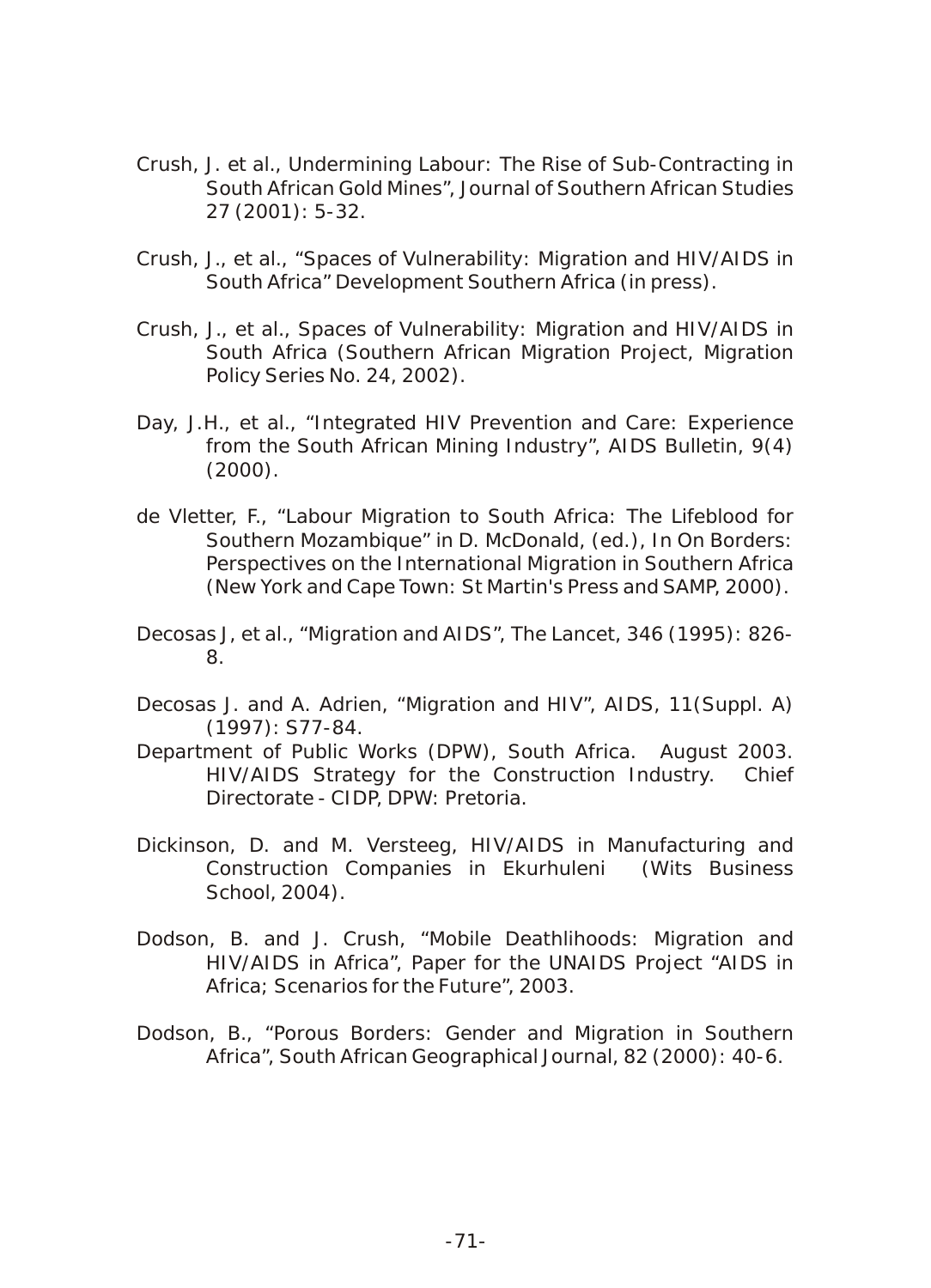- Dodson, B., "Women on the Move: Gender and Cross-Border Migration to South Africa from Lesotho, Mozambique and Zimbabwe" In D. McDonald, (ed.), On Borders: Perspectives on the International Migration in Southern Africa (New York and Cape Town: St Martin's Press and SAMP, 2000).
- Eaton, L., et al., "Unsafe Sexual Behaviour in South African Youth", *Social Science and Medicine*, 56(1) (2003): 149-65.
- Epprecht, M., Hungochani: The History of a Dissident Sexuality (Montreal and Kingston: McGill-Queen's Press, 2004).
- Gaidzanwa, R., Voting with Their Feet: Migrant Zimbabwean Nurses and Doctors in the Era of Structural Adjustment (Uppsala: Nordiska Afrikainstitute, 1999).
- Gay, J., Riding the Tiger: Lesotho Miners and Permanent Residence in South Africa (Southern African Migration Project, Migration Policy Series No. 2, 1997).
- Gregson, S., et al., "Is there Evidence for Behaviour Change in Response to AIDS in Rural Zimbabwe?", Social Science and Medicine, 46(3) (1998):321-30.
- Haour-Knipe M. and R. Rector (eds.), Crossing Borders: Migration, Ethnicity and AIDS (London: Taylor and Francis, 1996).
- Health Economics and HIV/AIDS Research Division (HEARD). AIDS brief for Sectoral Planners and Managers: Construction sector. University of KwaZulu-Natal (2000).
- Health Economics and HIV/AIDS Research Division (HEARD). AIDS Toolkits: HIV/AIDS and Housing & Public Works. University of KwaZulu-Natal: (2000).
- Heinecken, L., "Facing a Merciless Enemy: HIV/AIDS and the South African Armed Forces", *Armed Forces and Society*, 29(2) (2003): 281-300.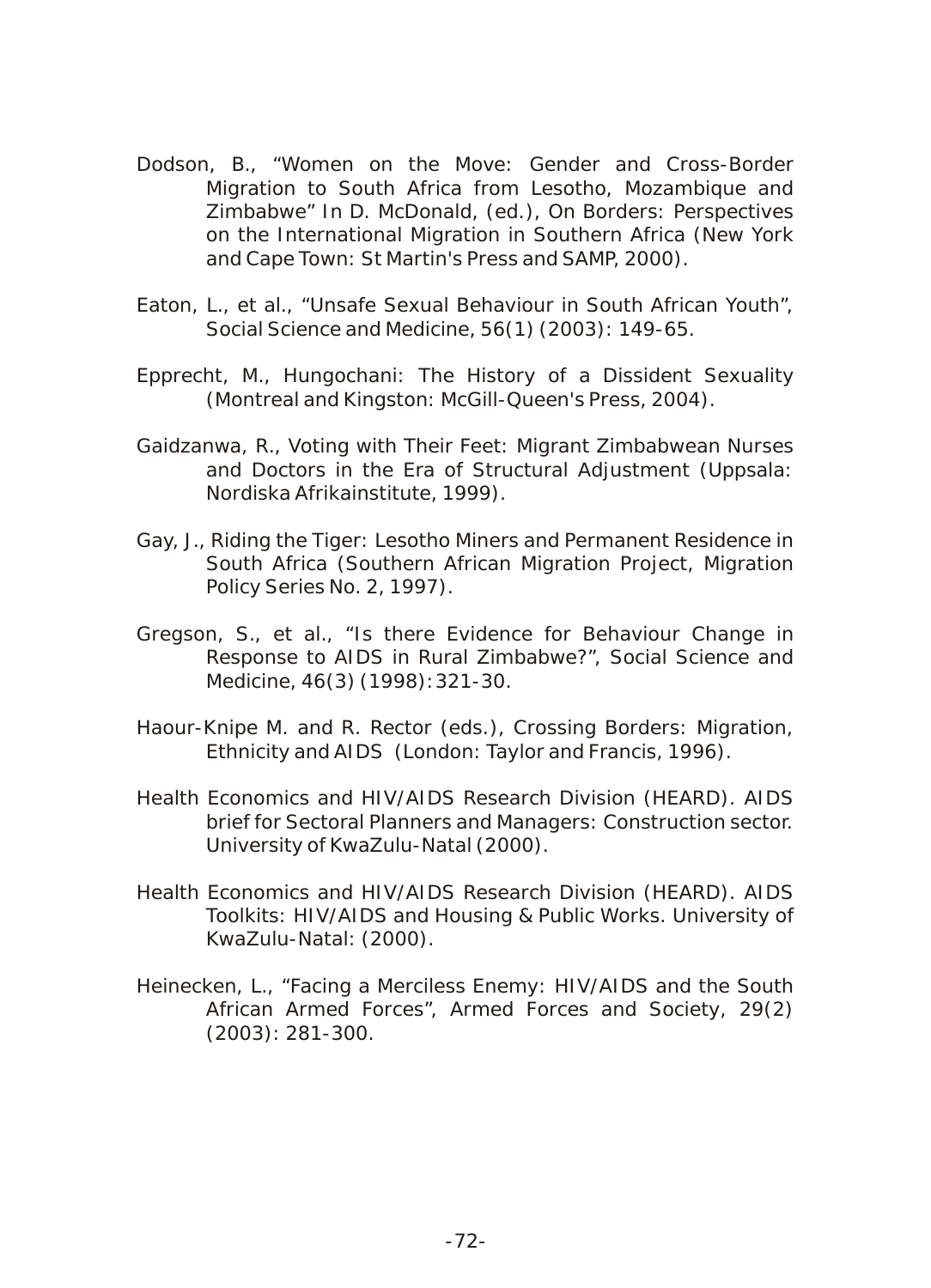- Hope, K.R., "Population Mobility and Multi-Partner Sex in Botswana: Implications for the Spread of HIV/AIDS", African Journal of Reproductive Health, 5(3) (2001): 73-83.
- Hunt C., "Migrant Labour and Sexually Transmitted Disease: AIDS in Africa", *Journal of Health and Social Behaviour*, 30 (1989): 353-73.
- IFBWW (International Federation of Building and Wood Workers). Exploitation of construction, forestry and wood workers in connection with migrant and cross border work. (Geneva 2004).
- IFBWW. Trade Union Responses for a better management of Migrant and Cross-border work. (Geneva 2004).
- International Organization for Migration, "HIV/AIDS Vulnerability among Farm Workers on the South African-Mozambican Border", (Pretoria: IOM, 2004).
- IOM and UNAIDS. "Mobile Populations and HIV/AIDS in the Southern African Region: Desk Review and Bibliography on HIV/AIDS and Mobile Populations". (Pretoria. 2003).
- Jeeves, A. (ed.), *Histories of Reproductive Health and the Control of Sexually Transmitted Disease in Southern Africa. Special Issue of the Southern African Historical Journal*, 45 (2001).
- Jeeves, A., Migrant Labour in South Africa's Mining Economy (Montreal and Kingston: McGill-Queens Press, 1985).
- Jewkes R. and N. Abrahams, "The Epidemiology of Rape and Sexual Coercion in South Africa: An Overview", Social Science and Medicine, 55 (2002): 1231-44.
- Jochelson, K., et al., "HIV and Migrant Labour in South Africa", International Journal of Health Services, 21(1) (1991): 157- 73.
- Jochelson, K., The Colour of Disease: Syphillis and Racism in South Africa, 1880-1950 (London: Palgrave, 2001).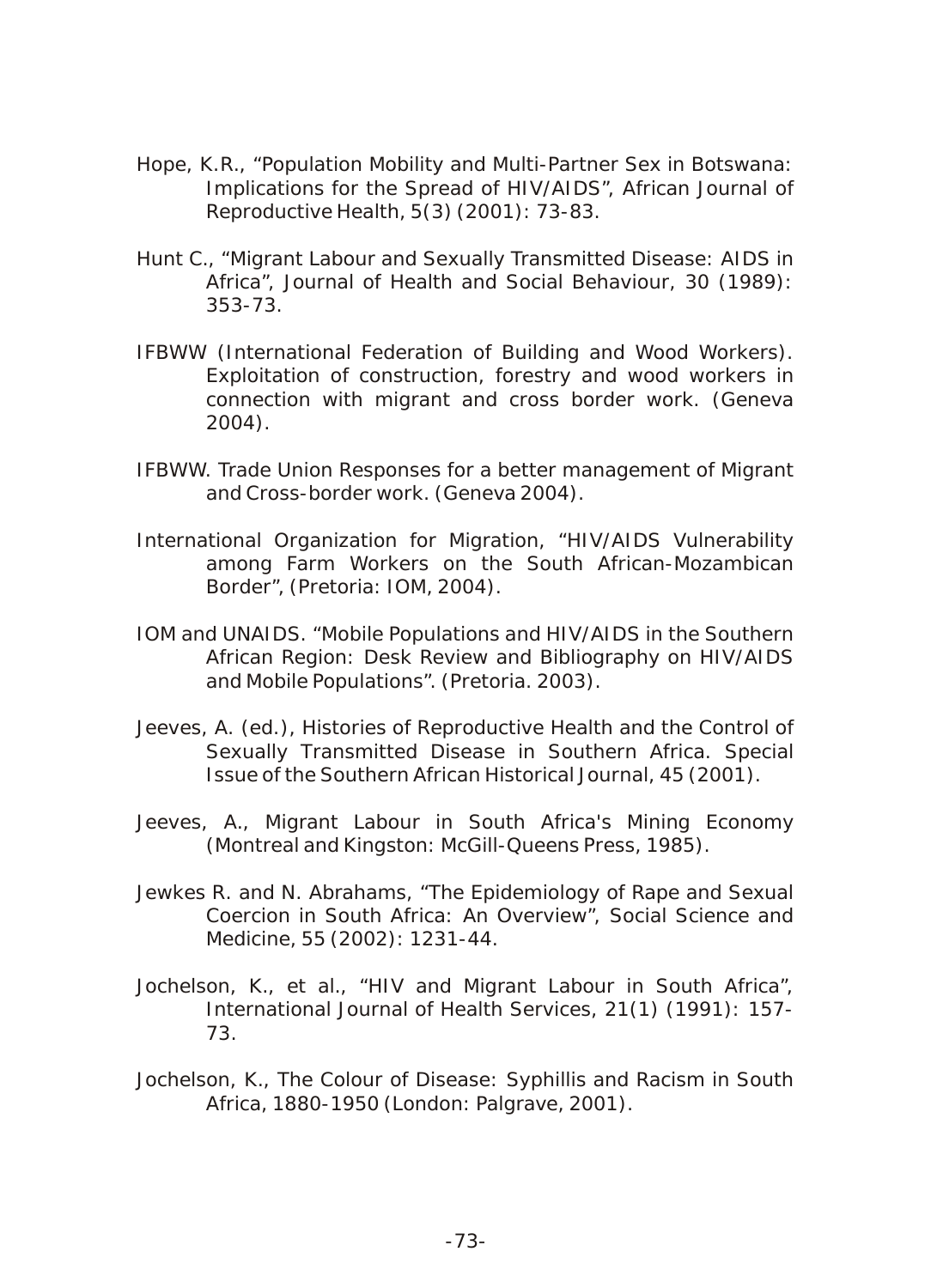Kalipeni, E., et al., (eds.), HIV and AIDS in Africa (Oxford: Blackwell, 2004).

- Kalipeni, E., et al., "Mapping the AIDS Epidemic in Eastern and Southern Africa: A Critical Overview", In E. Kalipeni, et al., HIV and AIDS in Africa (Oxford: Blackwell, 2004): 58-69.
- Kark, S., "The Social Pathology of Syphilis in Africans", *South African Medical Journal*, 23 (1947): 77-84.
- Kimane, I., et al, How Can You Tell the Sun Not to Shine? Knowledge, Attitudes and Practices of Basotho Migrants in Relation to HIV/AIDS and Sexually Transmitted Infections (Maseru: Sechaba Consultants, 2004).
- Laukamn-Josten, U., et al., "Preventing HIV Infection Through Peer Education and Condom Promotion Among Truck Drivers and their Sexual Partners in Tanzania, 1990-1993", *AIDS Care*, 12(1) (2000): 27-40.
- Lurie, M., "Migration and AIDS in Southern Africa: A Review", Southern African Journal of Science, 96(6) (2000): 343-7.
- Lurie, M., et al., "Circular Migration and Sexual Networking in Rural KwaZulu-Natal: Implications for the Spread of HIV and Other Sexually Transmitted Diseases", *Health Transition Review*, 7 (supplement 3) (1997): 17-27.
- Lurie, M., et *al., "Migrancy and HIV/STDs in South Africa A Rural Perspective", South African Medical Journal*, 87(7) (1997): 908-9.
- Lurie, M., et al., "The Impact of Migration on HIV-1 Transmission in South Africa: A Study of Migrant and Non-migrant Men and their Partners", *Sexually Transmitted Diseases*, 30(2) (2003): 149-56.
- Lurie, M., et al., "Who Infects Whom? HIV-1 Concordance and Discordance Among Migrant and Non-Migrant Couples in South Africa", *AIDS*, 17 (2003): 2245-52.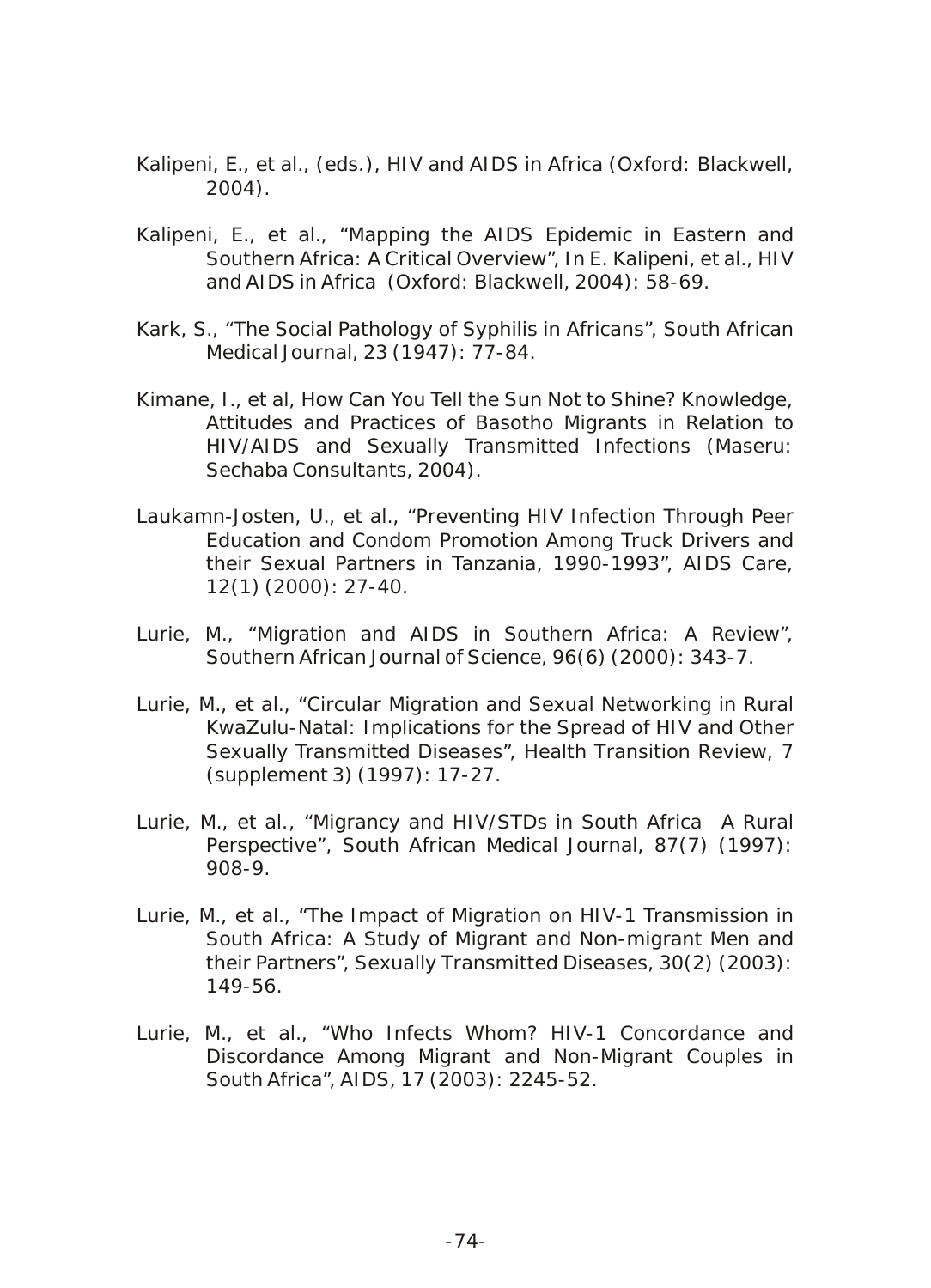- Lurie, M., Migration and the Spread of HIV in South Africa, (Baltimore, MD: Ph.D thesis, Johns Hopkins University School of Hygiene and Public Health, 2001).
- Lyons, M., "Mobile Populations and HIV/AIDS in East Africa", In E. Kalipeni, et al., HIV and AIDS in Africa: 175-90.
- Mabey D. and P. Mayaud, "Sexually Transmitted Diseases in Mobile Populations", Genitourinary Medicine, 73 (1997): 18-22.
- Macdonald, D.S., "Notes on the Socio-economic and Cultural Factors Influencing the Transmission of HIV in Botswana", *Social Science and Medicine*, 42(9) (1996): 1325-33.
- Macheke, C. and C. Campbell, "Perceptions of HIV/AIDS on a Johannesburg Gold Mine", *South African Journal of Psychology*, 28(3) (1998): 146-53.
- Marcus, T., AIDS: Interpreting the Risks- a Case Study of Long Distance Truck Drivers (Pietermaritzburg: University of Natal, 1996).
- Marselle, E., et al., "Cost-Effectiveness of the Female Condom in Preventing HIV and STDs in Commercial Sex Workers in Rural South Africa", *Social Science and Medicine*, 52(1) (2001): 135-48.
- Martens, J. et al, Seduction, Sale and Slavery: Trafficking of Women and Children for Sexual Exploitation in Southern Africa (Pretoria: IOM, 2003).
- Mayaud, P., et al., "STD Rapid Assessment in Rwandan Refugee Camps in Tanzania", *Genitourinary Medicine,* 73(1) (1997): 33-8.
- Mbizvo M.T., et al., "HIV Seroincidence and Correlates of Seroconversion in a Cohort of Male Factory Workers in Harare, Zimbabwe", *AIDS*, 10 (1996): 895-901.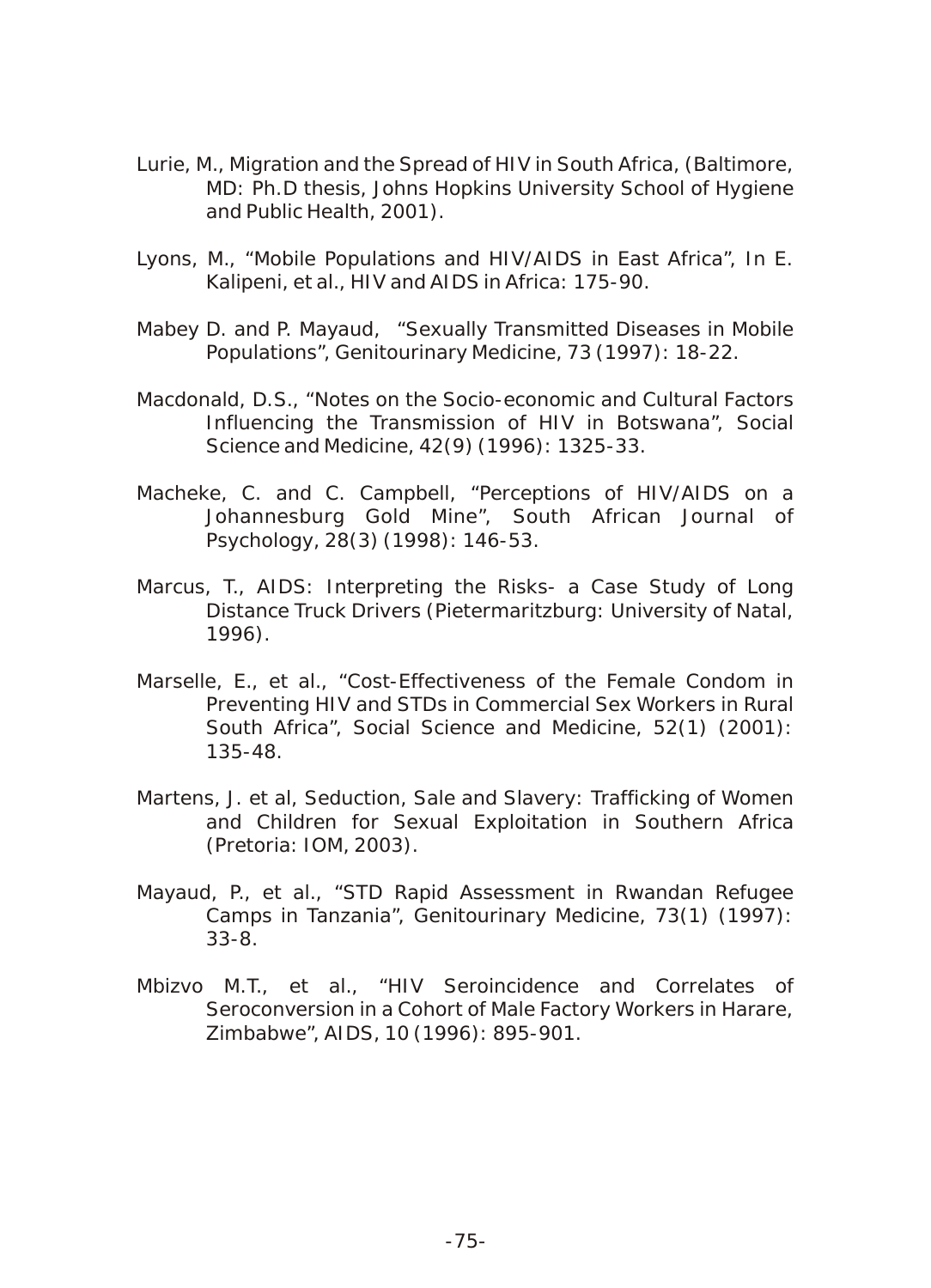- McDonald, D. (ed.), On Borders: Perspectives on the International Migration in Southern Africa (New York and Cape Town: St Martin's Press and SAMP, 2000).
- McDonald, D. and J. Crush, (eds.), Destinations Unknown: Perspectives on the Brain Drain in Southern Africa (Pretoria: Africa Institute, 2002).
- Morar, N.S. and S.S. Abdool-Karim, "Vaginal Insertion and Douching Practices Among Sex Workers at Truck Stops in KwaZulu-Natal", *Southern African Medical Journal*, 88(4) (1998): 470.
- Morris, M. and Kretzscmar, M., "Concurrent Partnerships and the Spread of HIV", *AIDS*, 11 (Suppl A) (1997): S209-16.
- Mukodzani, L., et al., "All Roads Lead to Harare: The Response of the Zimbabwe Transport Industry to HIV/AIDS", In I.O. Orubuloye, J.C. Caldwell and J.P.M. Ntozi (eds.), The Continuing HIV/AIDS Epidemic in Africa: Responses and Coping Strategies (Canberra: Australian National University, 1999)
- Mupembo, K., "The Zimbabwe HIV Prevention Program for Truck Drivers and Commercial Sex Workers: A Behaviour Change Intervention", In J.C. Caldwell, P. Caldwell, J. Anarfi et al., (eds.), Resistances to Behavioural Change to Reduce HIV/AIDS Infection in Predominantly Heterosexual Epidemics in Third World Countries (Canberra: Australian National University, 1999).
- Mwizaruba, B.K., et al., "HIV/AIDS Education and Condom Promotion for Truck Drivers, their Assistants and Sex Partners in Tanzania", In Focusing Interventions Among Vulnerable Groups for HIV Infection: Experiences from Eastern and Southern Africa (Nairobi: NARESA, 1994).
- Nattrass, N., The Moral Economy of AIDS in South Africa (Cambridge: CUP, 2004).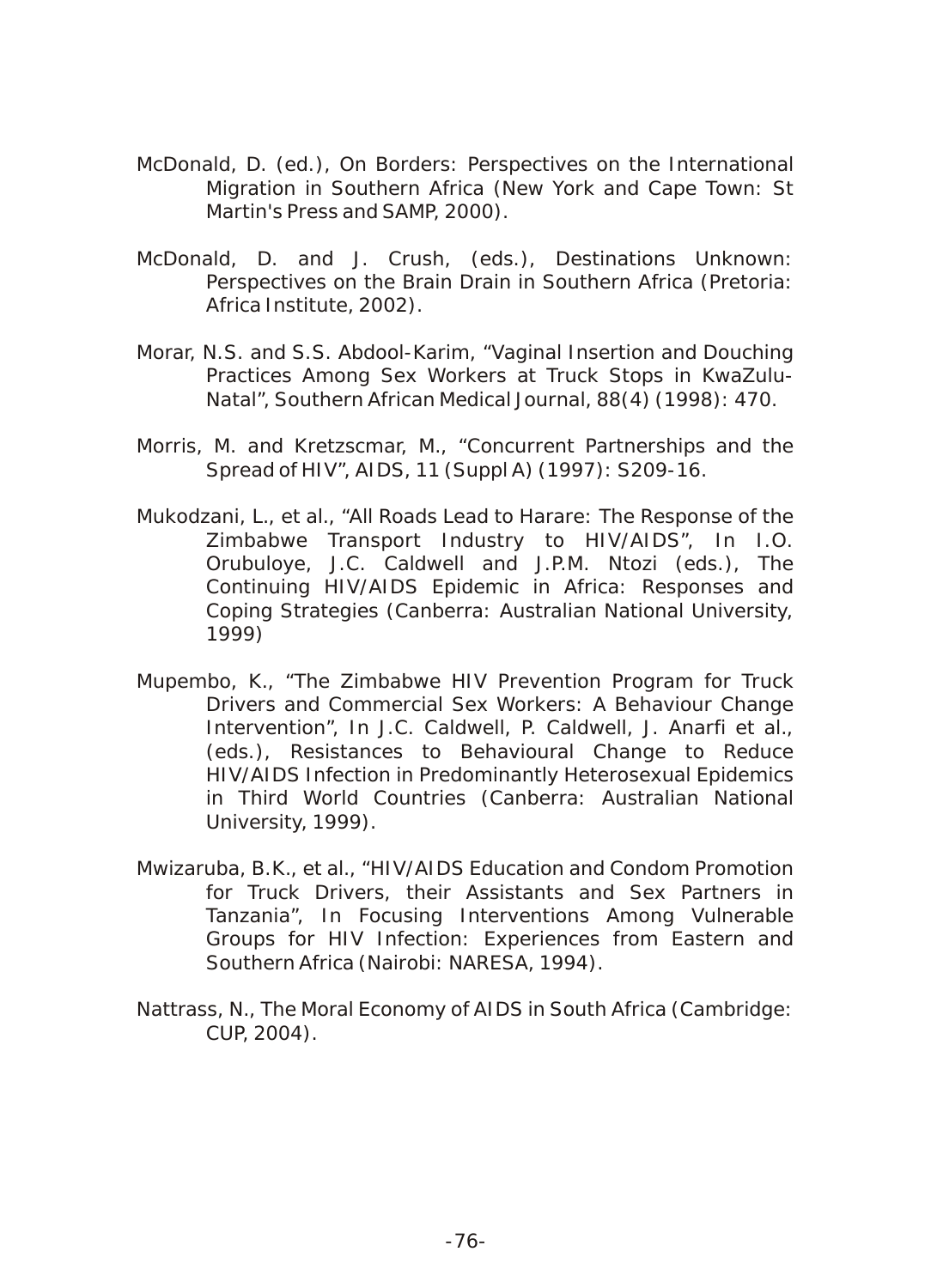- Nunn, A., et al., "HIV-1 Infection in a Ugandan Town on the Trans-African Highway: Prevalence and Risk Factors", *International Journal of STI's and AIDS*, 7 (1996): 123-30.
- Nunn, A., et al., "Migration and HIV-1 Seroprevalence in a Rural Ugandan Population, *AIDS*, 9 (1995): 503-6.
- OECD, "The International Mobility of Health Professionals: An Evaluation and Analysis Based on the Case of South Africa" Trends in International Migration 2003 Edition (OECD, 2004).
- Orubuloye, I.O., et al., "The Role of High-Risk Occupations in the Spread of AIDS: Truck Drivers and Itinerant Market Women in Nigeria", International Family Planning Perspectives, 19(1993).
- Outwater, A., et al., "Health Care Seeking Behaviour for Sexually Transmitted Diseases Among Commercial Sex Workers in Morogoro, Tanzania', *Culture, Health and Sexuality*, 3(1) (2001): 19-33.
- Outwater, A., et al., "Patterns of Partnership and Condom Use in Two Communities of Female Sex Workers in Tanzania", *J Assoc Nurses AIDS Care* 11(4) (2000): 46-54.
- Packard, R., White Plague, Black Labor: Tuberculosis and the Political Economy of Health and Disease in South Africa (Berkeley: UC Press, 1987).
- Peberdy, S. and N. Dinat, "Worlds of Work and Health: Domestic Workers in Johannesburg", SAMP Draft Report, 2005.
- Peberdy, S., "Mobile Entrepreneurship: Informal Sector Cross-Border Trade and Street Trade in South Africa", *Development Southern Africa*, 17(2) (2000):201-19.
- Pettifor, A.E., et al., "High Knowledge and High-Risk Behaviour: A Profile of Hotel-Based Sex Workers in Inner-City Johannesburg", African Journal of Reproductive Health, 4(2) (2000): 35-43.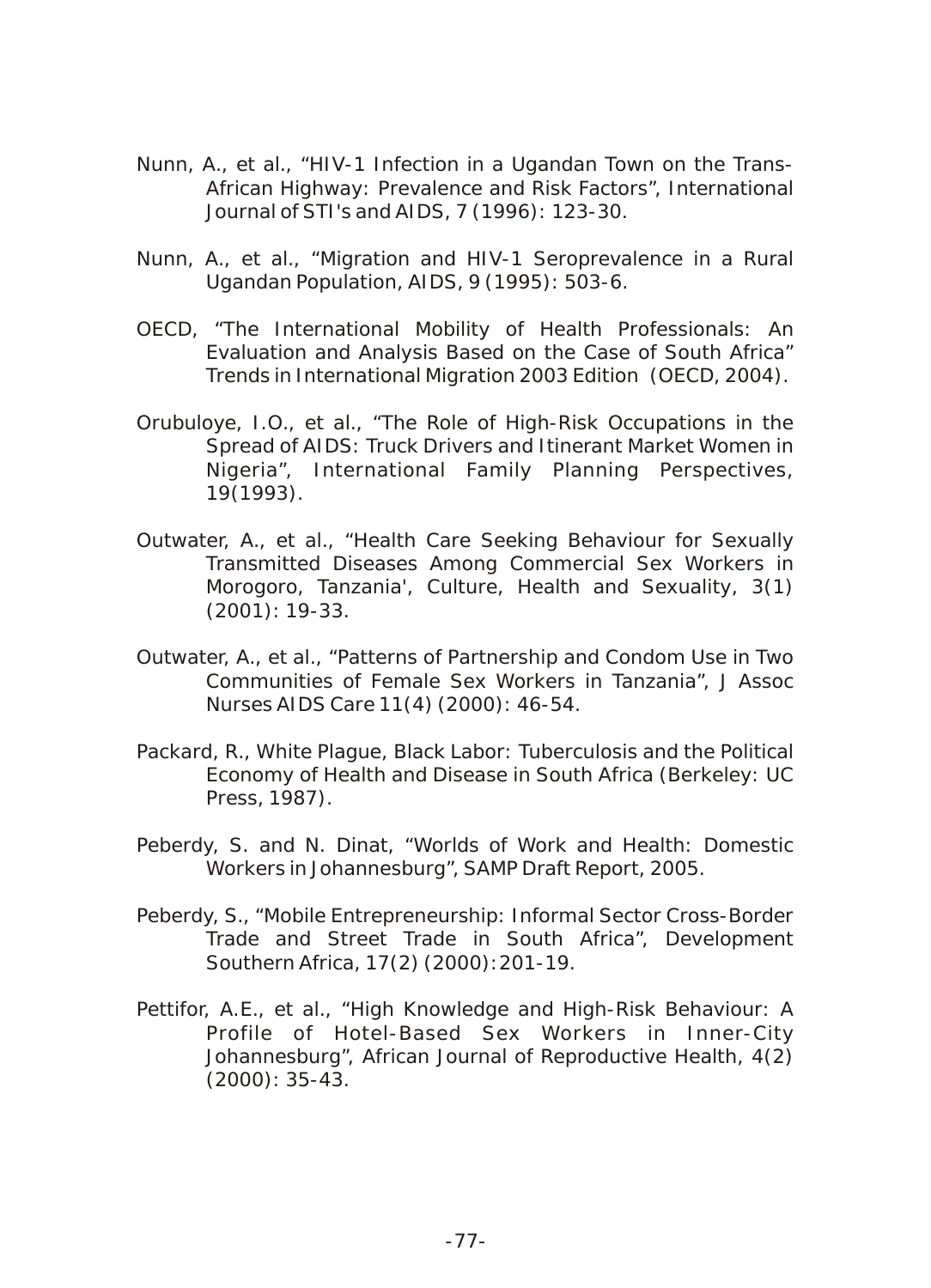- Pison, G., et al., "Seasonal Migration: A Risk Factor for HIV in Rural Senegal", *Journal of Acquired Immune Deficiency Syndromes*, 6 (1993): 196-200.
- Preston-Whyte, E., "Survival Sex or the Culture of Sex Work in South Africa", *AIDS Bulletin*, 5(1) (1996).
- Quigley, M., et al., "Sexual Behaviour Patterns and Other Risk Factors for HIV Infection in Rural Tanzania". *AIDS*, 11 (1997):237-48.
- Ramjee, G. and E. Gouws, "Prevalence of HIV Among Truck Drivers Visiting Sex Workers in KwaZulu-Natal, South Africa", *Sexually Transmitted Diseases*, 29(1) (2002): 44-9.
- Ramjee, G. and E. Gouws, Targeting HIV-Prevention Efforts on Truck Drivers and Sex Workers: Implications for a Decline in the Spread of HIV in Southern Africa (Pretoria: Medical Research Council, Policy Brief No.3, 2000).
- Ramjee, G., et al., "Acceptability of a Vaginal Microbicide Among Female Sex Workers", *Southern Africa Medical Journal,* 89(6) (1999): 673-6.
- Ramjee, G., et al., "Sexually Transmitted Infections Among Sex-Workers in KwaZulu-Natal, South Africa", *Sexually Transmitted Diseases*, 25 (1998): 346-9.
- Rogerson C M. 1999. Building Skills: Cross-Border Migrants and the South Afrian Construction Industry. The Southern African Migration Project (SAMP), Migration Policy Series No. 11. IDASA: Capetown.
- Rogerson, C. The Rise of African Tourism to South Africa (Southern African Migration Project, Migration Policy Briefs No. 13, 2004)
- Romero-Daza, N. and D. Himmelgreen, "More than Money for your Labour: Migration and the Political Economy of AIDS in Lesotho", In M. Singer (ed.), The Political Economy of AIDS (Amityville, New York: Baywood Publishers, 1998).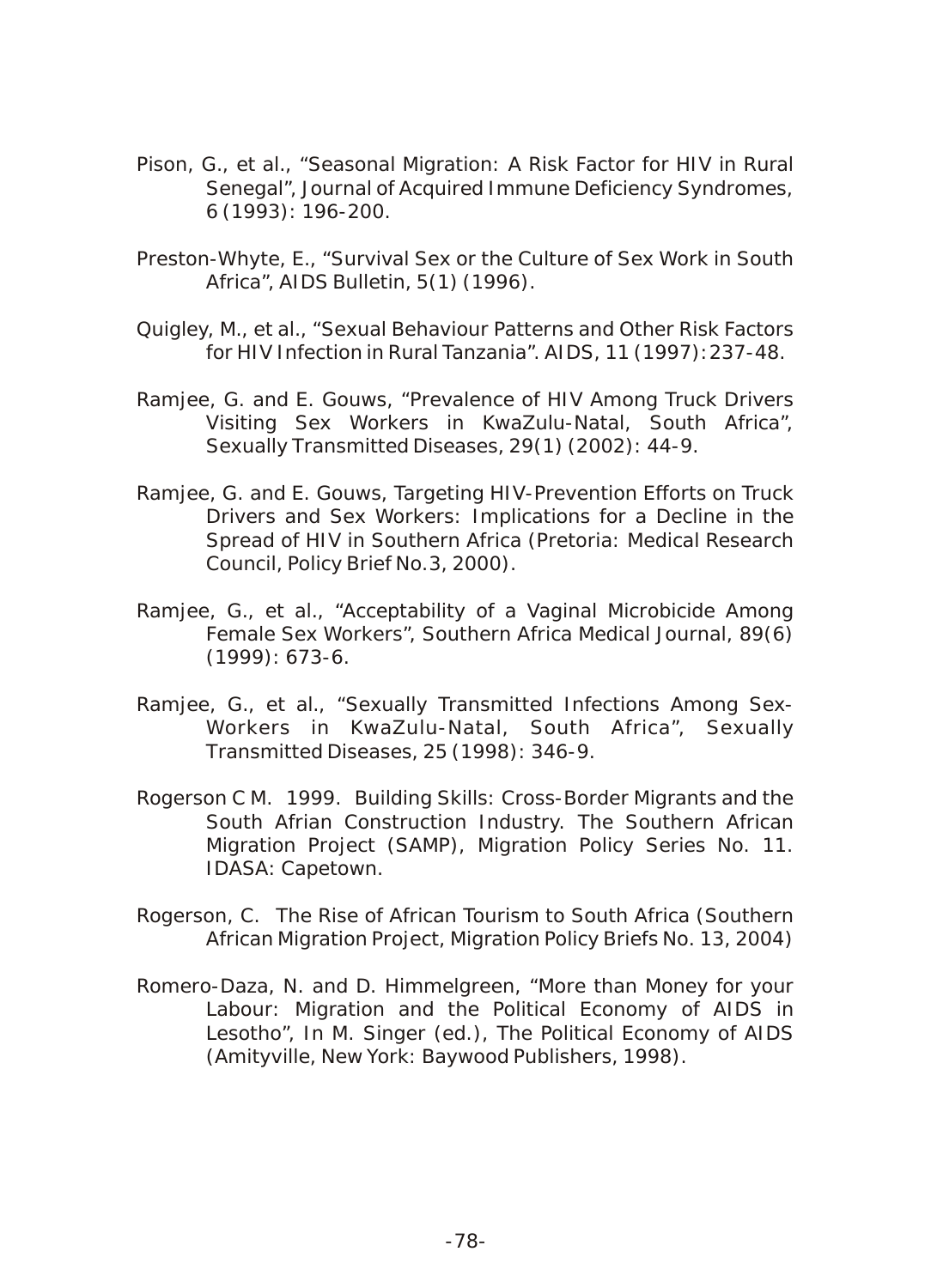- Romero-Daza, N., "Multiple Sexual Partners, Migrant Labor, and the Makings for an Epidemic: Knowledge and Beliefs about AIDS Among Women in Highland Lesotho", *Human Organization*, 53(2) (1994): 192-205.
- Sechaba Consultants, "How Can You Tell the Sun Not to Shine?": Behavioural Surveillance Survey Report. Report for the Ministry of Employment and Labour, 2004.
- Setel, P., et al., (eds.), "Sexual Networking, Knowledge and Risk: Contextual Social Research for Confronting AIDS and STDs in Eastern and Southern Africa", *Health Transition Review*, 7 (Supplement 3) (1997).
- Shell, R., "Trojan Horses: HIV/AIDS and Military Bases in Southern Africa", Paper presented at AIDS in Context International Conference, Johannesburg: University of the Witwatersrand 4-7 April 2000.
- Siziya, S., et al., "Risk Awareness of HIV/AIDS Among Commercial Farm Workers in Zimbabwe", Central African Journal of Medicine, 45(12) (1999): 316-20.
- Smallwood J. and Deacon C... Health Promotion in South African Construction, 2004.
- Smallwood J., Godfrey C and Venter D. "HIV/AIDS, STDs and TB in Construction". Paper presented at the Second International Conference on Construction in Developing Countries, Challenges Facing the Construction Industry in Developing Countries, 15-17 November 2000, Gaborone, Botswana. Http://buildnet.csir.co.za/cdcproc/3rd\_proceedings.html
- Steen, R., et al., "Evidence of Declining STD Prevalence in a South African Mining Community Following a Core-Group Intervention", *Sexually Transmitted Diseases*, 27(1) (2000): 1-8.
- Susser, I. and Z. Stein, "Culture, Sexuality, and Women's Agency in the Prevention of HIV/AIDS in Southern Africa", American Journal of Public Health, 90(7) (2000): 1042-8.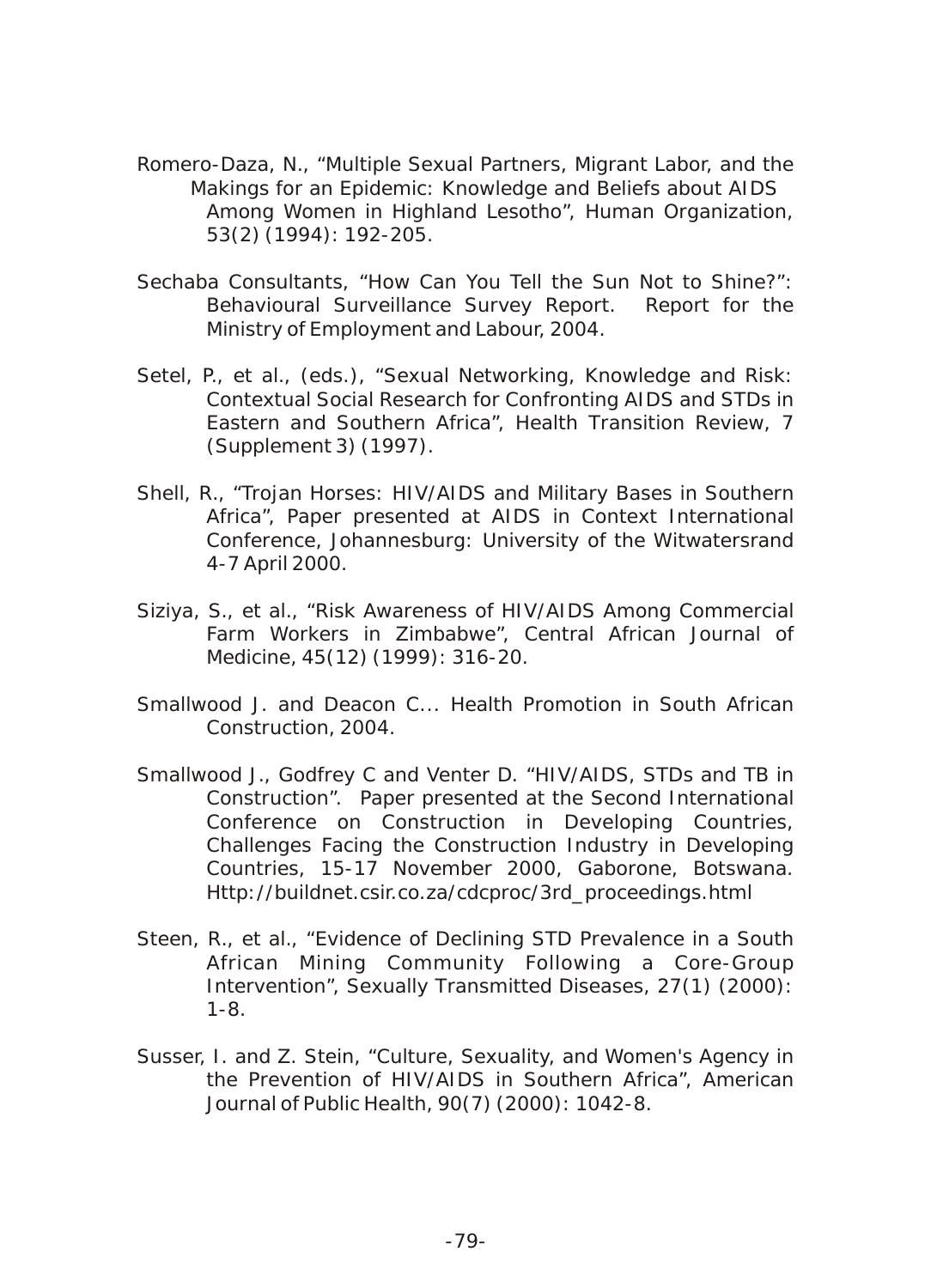- The Synergy Project/TvT Associates. "Keeping up with the movement preventing HIV transmission in migrant work settings". The Synergy Project: Washington, DC. (2002).
- Trapido, A., "Prevalence of Occupational Lung Disease in a Random Sample of Former Mineworkers", Journal of Industrial Medicine, 34 (1998): 305-13.
- UNAIDS, Report on the global AIDS Epidemic 2004
- United Nations, Facing the Future Together: Report of the United Nations Secretary-General's Task Force on Women, Girls and HIV/AIDS in Southern Africa (Geneva: UN, 2003).
- Varga, C. A., "Coping with HIV/AIDS in Durban's Commercial Sex Industry", *AIDS Care*, 13(3) (2001): 351-65.
- Walden, V., et al., "Measuring the Impact of a Behaviour Change Intervention for Commercial Sex Workers and their Potential Clients in Malawi", Health Education Research, 14(4) (1999): 545-54.
- Webb, D. and D. Simon, "Migrants, Money and the Military: The Social Epidemiology of HIV/AIDS in Owambo, Namibia", (CEDAR, Research Paper No. 8, 1993).
- Williams, B. and C. Campbell, "Creating Alliances for Disease Management in Industrial Settings: A Case Study of HIV/AIDS in Workers in South African Gold Mines", International Journal of Occupations and Environmental Health, 4(4) (1998): 251- 64.
- Williams, B. and C. Campbell, "Understanding the Epidemic of HIV in South Africa: Analysis of the Ante-Natal Clinic Survey Data", *South African Medical Journal*, 88(3) (1998): 247-51.
- Williams, B. and E. Gouws, "The Epidemiology of Human Immunodeficiency Virus in South Africa", Philosophical Transactions of the Royal Society of London, Series BL Biological Sciences, 356 (2001): 1077-86.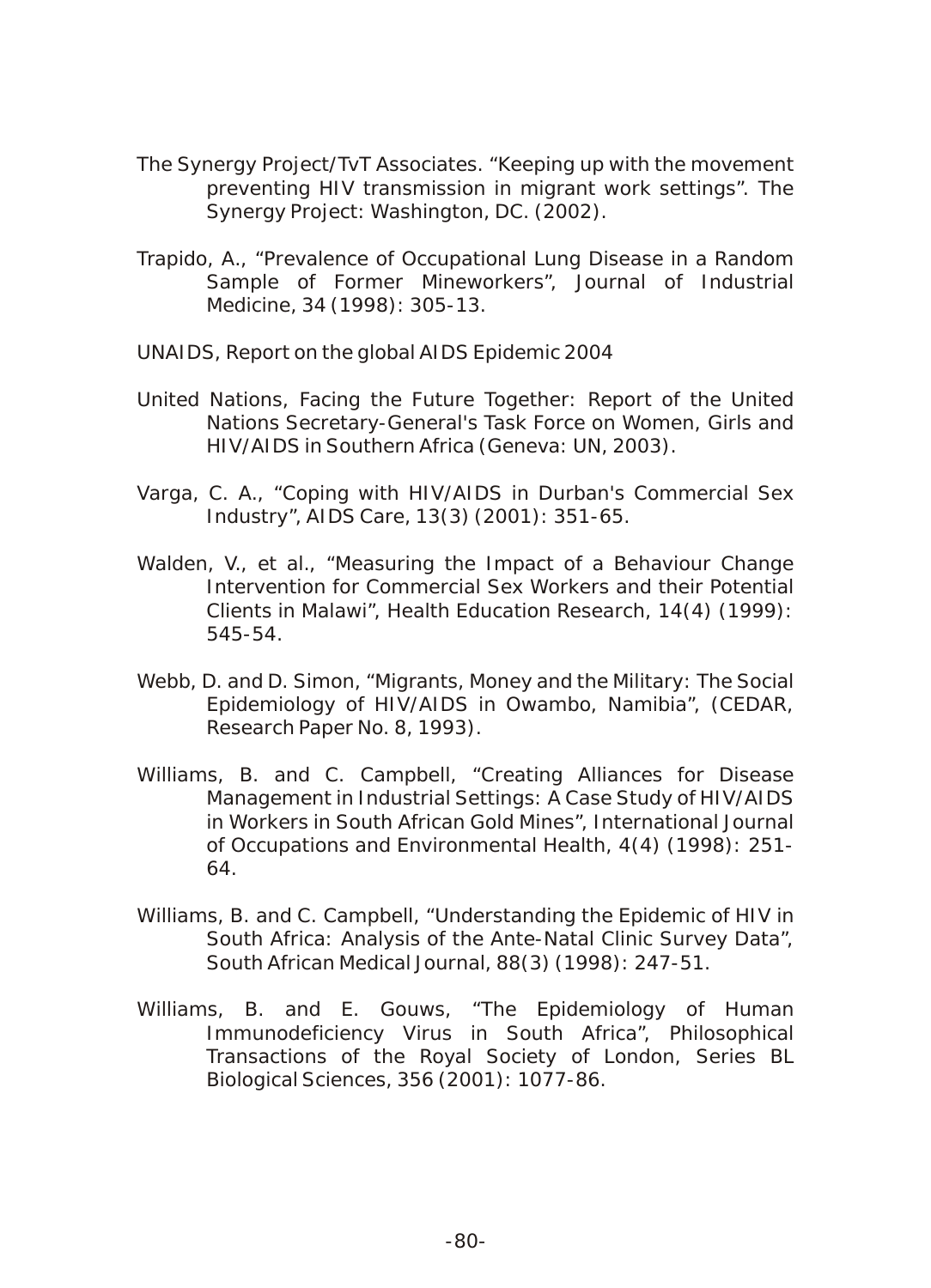- Williams, B. et al, "Where Are We Now? Where Are We Going? The Demographic Impact of HIV/AIDS in South Africa", South African Journal of Science, 96 (2000): 297-300.
- Williams, B., et al., "A Model of HIV Transmission on South Africa Mines: Implications for Control", *South African Journal of Epidemiology and Infection*, 11(2) (1996): 51-5.
- Williams, B., et al., "The Carletonville-Mothusimpilo Project: Limiting Transmission of HIV through Community-Based Interventions", *South African Journal of Science*, 96(6) (2000): 351-9.
- Williams, B., et al., The Natural History of AIDS in South Africa: A Biomedical and Social Survey in Carletonville (Johannesburg: CSIR, 2000).
- Wilson, D. et al., Corridors of Hope in Southern Africa: HIV Prevention Needs and Opportunities in Four Border Towns (Arlington, Virginia: Family Health International, 2000).
- Wilson, D. et al., Lesotho and Swaziland: HIV/AIDS Risk Assessment at Cross-Border and Migrant Sites in Southern Africa (Arlington, Virginia: Family Health International, 2001).
- Wilson, D., "Prevention of HIV Infection Through Peer Education and Condom Promotion Among Truck Drivers and their Sexual Partners in Tanzania, 1990-93", AIDS Care, 12 (2000): 27-40.
- Wilson, D., et al., "Ethnographic and Quantitative Research to Design a Community Intervention Among Long-Distance Truck Drivers in Zimbabwe", In Focusing Interventions Among Vulnerable Groups for HIV Infection: Experiences from Eastern and Southern Africa (Nairobi: NARESA, 1994).
- Wilson, F., Migrant Labor in South Africa (Johannesburg, 1972).
- World Bank. Considering HIV/AIDS in Development Assistance: A Toolkit, 1994. http://www.worldbank.org/aidsecon/toolkit/infra.htm